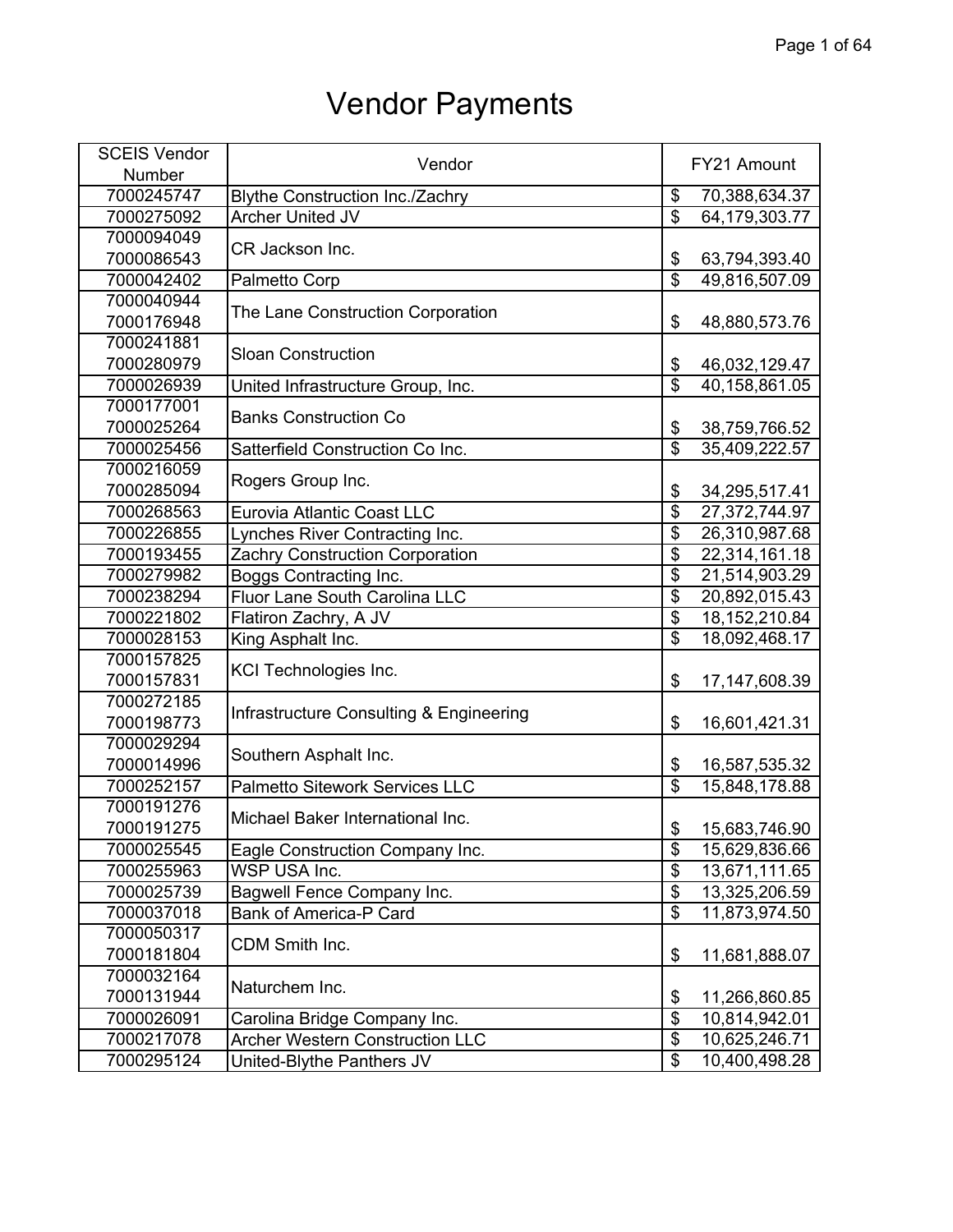| <b>SCEIS Vendor</b> | Vendor                                   | FY21 Amount             |                |
|---------------------|------------------------------------------|-------------------------|----------------|
| <b>Number</b>       |                                          |                         |                |
| 7000192977          |                                          |                         |                |
| 7000190280          |                                          |                         |                |
| 7000296478          | Duke Energy                              |                         |                |
| 7000190256          |                                          |                         |                |
| 7000190916          |                                          | \$                      | 9,716,121.22   |
| 7000128154          | <b>Stantec Consulting Services Inc.</b>  | $\overline{\$}$         | 9,682,032.23   |
| 7000200000          | <b>Transystems Corporation</b>           | $\overline{\$}$         | 9,297,788.38   |
| 7000079873          | Mansfield Oil Co                         | $\overline{\$}$         | 8,492,482.73   |
| 7000175308          |                                          |                         |                |
| 7000168052          | Mead & Hunt Inc.                         | \$                      | 8,464,044.90   |
| 7000255399          | <b>ATC Site Construction LLC</b>         | $\overline{\$}$         | 8,158,777.00   |
| 7000025199          | Cherokee Inc.                            | $\overline{\$}$         | 7,684,505.30   |
| 7000276979          | <b>Consor Engineers LLC</b>              | $\overline{\$}$         | 7,119,526.43   |
| 7000026633          | Sanders Brothers Const Co Inc.           | $\overline{\$}$         | 6,915,452.96   |
| 7000205899          | <b>Superior Construction Company</b>     | $\overline{\$}$         | 6,808,415.00   |
| 7000037374          | <b>Crowder Construction Company</b>      | $\overline{\$}$         | 6,769,803.09   |
| 7000240331          | HDR Engineering Inc. of the              | $\overline{\$}$         | 6,706,592.22   |
| 7000261352          | <b>HDR Construction Control Corp</b>     | $\overline{\$}$         | 6,661,519.78   |
| 7000065976          |                                          |                         |                |
| 7000296890          | Dane Construction Inc.                   | \$                      | 6,657,852.57   |
| 7000150913          | <b>Blythe Development Company</b>        | $\overline{\$}$         | 6,616,280.58   |
| 7000297333          | RB Baker Construction A Div Of           | $\overline{\$}$         | 6,221,092.64   |
| 7000180957          |                                          | $\overline{\$}$         |                |
| 7000029857          | Dorchester County Sales Tax              | $\overline{\$}$         | 6, 157, 227.55 |
|                     | <b>Thrift Development Corp</b>           | $\overline{\$}$         | 5,868,286.01   |
| 7000295485          | <b>Truesdell Corporation The</b>         | $\overline{\$}$         | 5,726,961.81   |
| 7000277107          | Al Engineers Inc.                        | $\overline{\$}$         | 5,609,005.33   |
| 7000270724          | Hal M Strange Attorney at Law            |                         | 5,466,785.05   |
| 7000126874          | Lovin Contracting Company Inc.           | \$                      | 5,145,408.50   |
| 7000259302          | HDR Engineering Inc. of the Caroli       | $\overline{\$}$         | 5,099,268.20   |
| 7000179053          | Palmetto Infrastructure Inc.             | $\overline{\$}$         | 4,968,924.42   |
| 7000285238          | Apac-Atlantic Inc.                       |                         |                |
| 7000033415          |                                          | \$                      | 4,957,485.90   |
| 7000254321          | Louis Berger Hawthorne Services Inc.     | $\overline{\$}$         | 4,877,315.45   |
| 7000026524          | C Ray Miles Construction Co Inc.         | $\overline{\$}$         | 4,582,046.12   |
| 7000047601          | E S Wagner Company LLC                   | $\overline{\$}$         | 4,568,622.33   |
| 7000255000          | <b>MRT Support Services</b>              | $\overline{\$}$         | 4,308,171.92   |
| 7000180549          | <b>Olympus Painting Contractors Inc.</b> | $\overline{\mathbf{S}}$ | 4,107,421.86   |
| 7000247425          | Roadsafe Traffic Systems Inc.            | $\overline{\$}$         | 4,029,823.41   |
| 7000044444          | J Moore Electrical Contractors Inc.      | $\overline{\$}$         | 3,948,433.15   |
| 7000027228          | Lowcountry Regional Trans Authority      | $\overline{\$}$         | 3,836,556.28   |
| 7000227877          | <b>Parrish And Partners LLC</b>          | $\overline{\$}$         | 3,834,428.25   |
| 7000145488          | Aecom Technical Services Inc.            | $\overline{\$}$         | 3,802,917.34   |
| 7000238597          | Davis & Floyd Inc.                       |                         |                |
| 7000025385          |                                          | \$                      | 3,724,407.38   |
| 7000027227          | S and S Construction Inc.                | $\overline{\$}$         | 3,707,997.96   |
| 7000172511          | Greyhound Line Inc.                      | $\overline{\$}$         | 3,704,853.00   |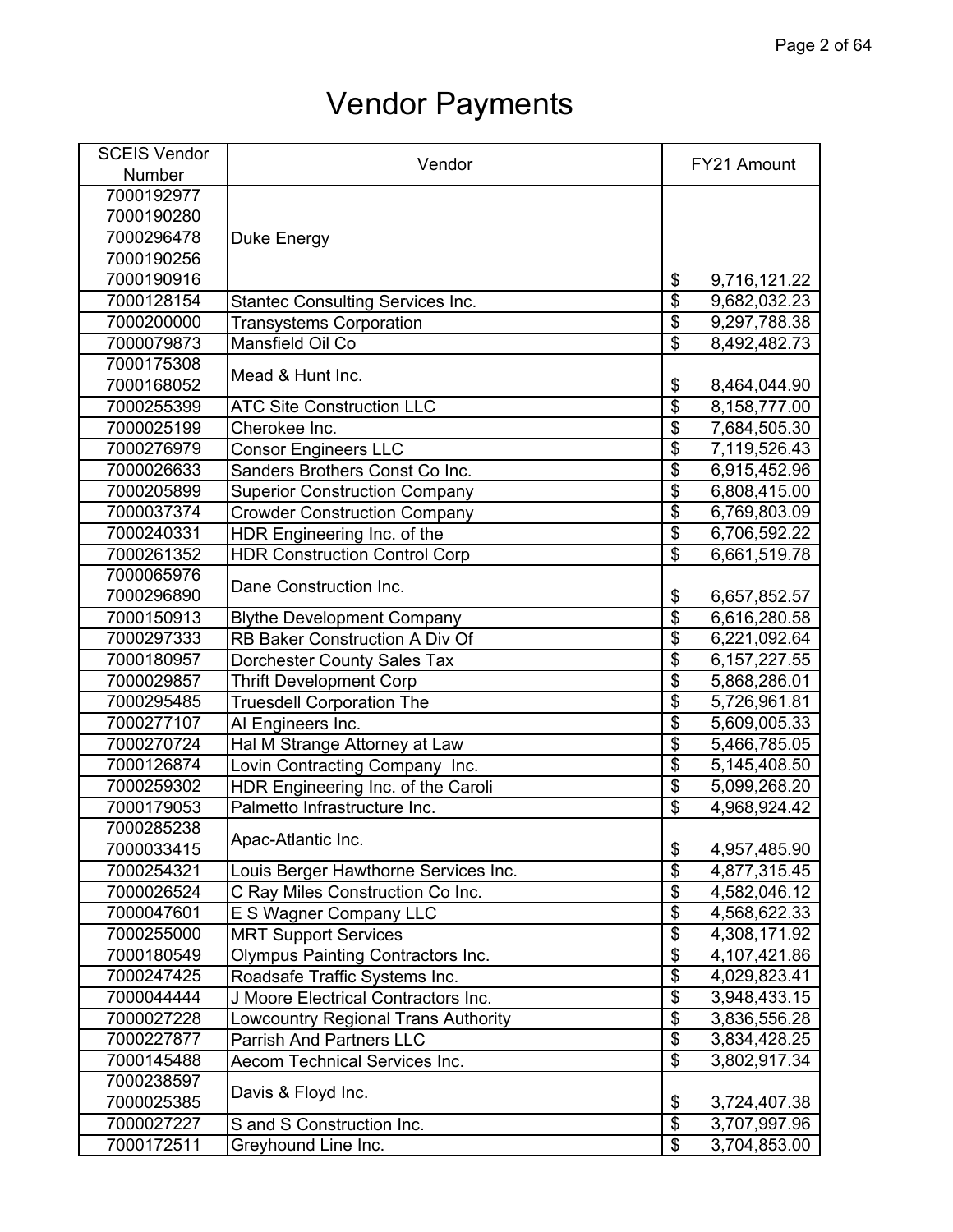| <b>SCEIS Vendor</b> | Vendor                                      |                          | FY21 Amount  |  |
|---------------------|---------------------------------------------|--------------------------|--------------|--|
| Number              |                                             |                          |              |  |
| 7000250161          | <b>Berkeley County Government</b>           | $\overline{\mathcal{G}}$ | 3,652,301.92 |  |
| 7000164939          |                                             |                          |              |  |
| 7000024700          | <b>CSX Transportation Inc.</b>              | \$                       | 3,625,446.31 |  |
| 7000236139          |                                             |                          |              |  |
| 7000176901          | <b>Reeves Construction Co</b>               | \$                       | 3,586,855.39 |  |
| 7000250487          | <b>Conduent Business Services LLC</b>       | $\overline{\$}$          | 3,411,646.00 |  |
| 7000208564          | <b>NHM Constructors LLC</b>                 | $\overline{\mathcal{L}}$ | 3,405,170.82 |  |
| 7000256187          | <b>Bybee &amp; Tibbals LLC</b>              | $\overline{\$}$          | 3,405,000.00 |  |
| 7000129402          | <b>Utility Lines Construction</b>           | $\overline{\$}$          | 3,309,919.42 |  |
| 7000259952          |                                             |                          |              |  |
| 7000031836          | Sweeping Corp Of America Inc.               | \$                       | 3,290,137.61 |  |
| 7000253549          | <b>Richland County Finance Dept</b>         | $\overline{\$}$          | 3,165,210.61 |  |
| 7000027625          |                                             |                          |              |  |
| 7000016035          | <b>Berkeley Charleston Dorchester</b>       | \$                       | 3,162,586.36 |  |
| 7000136365          |                                             |                          |              |  |
| 7000136364          | Kimley Horn and Associates Inc.             | \$                       | 3,048,446.57 |  |
| 7000113585          | <b>Civil Engineering Consulting Service</b> | $\overline{\$}$          | 3,046,757.80 |  |
| 7000093885          | <b>Freyssinet LLC</b>                       | $\overline{\$}$          | 3,027,340.19 |  |
| 7000051166          | <b>BMCO Construction Inc.</b>               | $\overline{\$}$          | 3,007,259.92 |  |
| 7000210753          |                                             |                          |              |  |
| 7000210754          | Preferred Materials Inc.                    | \$                       | 2,913,444.35 |  |
| 7000266055          | Shealys Incorporated                        | $\overline{\$}$          | 2,876,930.00 |  |
| 7000116079          | Waccamaw Regional Transportation            | $\overline{\$}$          | 2,776,863.00 |  |
| 7000123885          |                                             |                          |              |  |
| 7000026819          | <b>Walker Brothers Inc.</b>                 | \$                       | 2,765,198.74 |  |
| 7000120035          | <b>Tyler Construction Group Inc.</b>        | $\overline{\$}$          | 2,723,683.12 |  |
| 7000064292          | Lee Construction Company Of the             | $\overline{\$}$          | 2,635,676.78 |  |
| 7000264579          | C R Jackson Inc.                            | $\overline{\$}$          | 2,633,049.67 |  |
| 7000271595          |                                             |                          |              |  |
| 7000271993          | Dominion Energy South Carolina Inc.         | \$                       | 2,575,904.74 |  |
| 7000029476          | <b>Civil Engineering Consulting</b>         | $\overline{\$}$          | 2,497,410.41 |  |
| 7000126829          | L & L Contractors Inc.                      | \$                       | 2,451,066.96 |  |
| 7000159334          | S&ME Inc.                                   | $\overline{\$}$          | 2,420,374.43 |  |
| 7000057934          | Slurry Pavers Inc.                          | $\overline{\$}$          | 2,401,533.53 |  |
| 7000206369          | <b>Graham County Land Company LLC</b>       | $\overline{\$}$          | 2,388,857.54 |  |
| 7000233407          | <b>USDA Aphis General</b>                   | $\overline{\$}$          | 2,378,449.10 |  |
| 7000057733          | <b>Peek Pavement Marking LLC</b>            | $\overline{\$}$          | 2,332,298.04 |  |
| 7000077122          | WM Roebuck Inc.                             | $\overline{\$}$          | 2,331,884.21 |  |
| 7000287682          |                                             |                          |              |  |
| 7000287683          | Rummel Klepper & Kahl LLP                   | \$                       | 2,310,645.15 |  |
| 7000260102          |                                             |                          |              |  |
| 7000012872          | <b>F&amp;ME Consultants Inc.</b>            | \$                       | 2,235,181.68 |  |
| 7000278850          |                                             |                          |              |  |
| 7000154890          | <b>Hills Machinery Company LLC</b>          | \$                       | 2,199,268.52 |  |
| 7000291916          | <b>Lewis Babcock LLP</b>                    | $\overline{\$}$          | 2,192,200.00 |  |
| 7000147563          | Carolina Contracting Inc.                   | \$                       | 2,191,897.10 |  |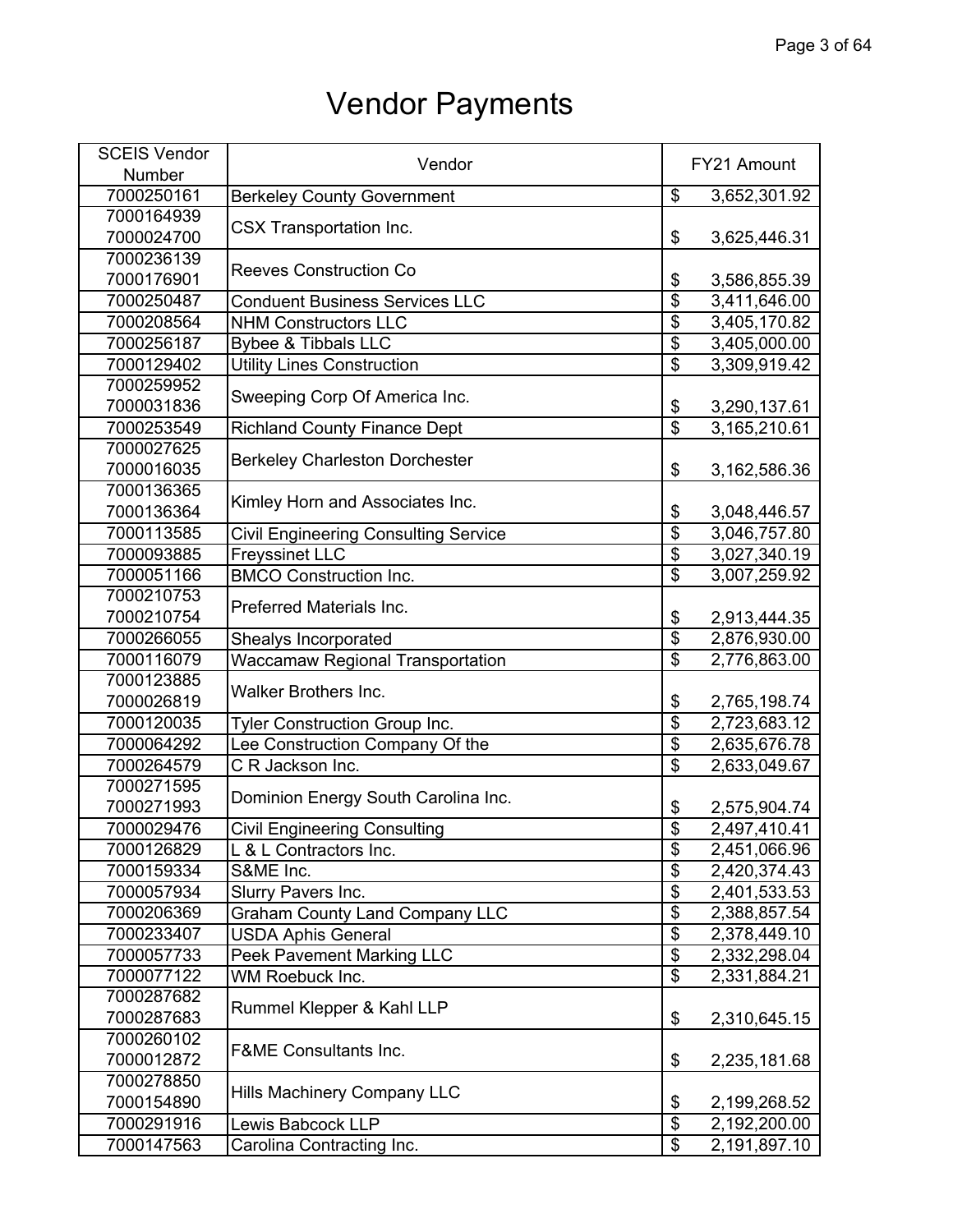| <b>SCEIS Vendor</b> |                                         |                         |              |
|---------------------|-----------------------------------------|-------------------------|--------------|
| Number              | Vendor                                  |                         | FY21 Amount  |
| 7000270191          | Norfolk Southern Railway Company        | \$                      | 2,183,187.85 |
| 7000174581          | RS&H, Inc.                              | $\overline{\$}$         | 2,149,822.23 |
| 7000172260          | K & S Markers Inc.                      | $\overline{\$}$         | 2,127,152.39 |
| 7000038753          | <b>Balfour Beatty Construction Inc.</b> | $\overline{\$}$         | 2,085,756.72 |
| 7000257962          | <b>Little Mountain Contracting LLC</b>  | $\overline{\$}$         | 2,060,217.65 |
| 7000263574          | <b>Langston Enterprises</b>             | $\overline{\$}$         | 2,054,086.56 |
| 7000190243          | <b>Collins Engineers Inc.</b>           | $\overline{\$}$         | 2,043,524.87 |
| 7000066046          | Campbell Brown Inc.                     | $\overline{\$}$         | 2,027,883.74 |
| 7000026607          | Pee Dee Regional Trans Authority        | $\overline{\$}$         | 2,001,095.00 |
| 7000208535          | <b>Blythe Brothers Asphalt Co LLC</b>   | $\overline{\$}$         | 1,962,825.70 |
| 7000278833          | Precision 2000 Inc.                     | $\overline{\$}$         | 1,959,584.33 |
| 7000214382          | Iron City ITS Services LLC              | $\overline{\$}$         | 1,957,045.65 |
| 7000076822          | <b>STV</b> Incorporated                 | $\overline{\mathbf{S}}$ | 1,863,600.26 |
| 7000266731          | <b>NGL &amp; Erosion Control</b>        |                         |              |
| 7000296643          |                                         | \$                      | 1,819,267.20 |
| 7000026871          | Santee Wateree Reg Transportation       | $\overline{\$}$         | 1,797,671.82 |
| 7000073078          | <b>CDW Government</b>                   | $\overline{\$}$         | 1,755,330.68 |
| 7000083474          | Carolina International Trucks Inc.      | $\overline{\$}$         | 1,742,476.09 |
| 7000088455          | <b>Dick Smith Ford</b>                  | $\overline{\$}$         | 1,733,633.97 |
| 7000024844          | Dellinger Inc.                          | $\overline{\$}$         | 1,693,681.62 |
| 7000120411          | D&L Sitework Inc.                       | $\overline{\$}$         | 1,646,683.71 |
| 7000243247          | Argos USA LLC                           | $\overline{\$}$         | 1,620,526.65 |
| 7000246173          | Kiewit Infrastructure South Co          | $\overline{\$}$         | 1,575,133.42 |
| 7000019803          | <b>Blanchard Machinery Co</b>           | $\overline{\$}$         | 1,563,878.92 |
| 7000276473          | Performance Sealing & Striping Inc.     | $\overline{\$}$         | 1,557,089.85 |
| 7000159719          | Neel Schaffer Inc.                      | $\overline{\$}$         | 1,537,521.88 |
| 7000165448          | South East Mowing LLC                   | $\overline{\$}$         | 1,535,135.89 |
| 7000151639          | L. Dean Weaver Company LLC              | $\overline{\$}$         | 1,525,200.82 |
| 7000024914          | Reynolds Fence & Guardrail Inc.         | \$                      | 1,498,525.00 |
| 7000117118          | <b>Lindlers Construction of South</b>   | $\overline{\mathbf{S}}$ | 1,465,729.67 |
| 7000083532          | <b>Tapfin</b>                           | $\overline{\mathbf{S}}$ | 1,456,689.12 |
| 7000045358          | Parsons Transportation Group, Inc.      | \$                      | 1,446,463.88 |
| 7000077488          | <b>PMG Software Professionals LLC</b>   | $\overline{\$}$         | 1,441,210.25 |
| 7000079092          | Vic Bailey Ford Inc.                    | $\overline{\$}$         | 1,392,356.71 |
| 7000064815          | Lanford Brothers Co Inc.                | $\overline{\$}$         | 1,386,670.00 |
| 7000182420          | Intergraph Corporation SGI Division     | $\overline{\$}$         | 1,358,130.00 |
| 7000024588          | <b>United States Geological</b>         | $\overline{\$}$         | 1,349,158.18 |
| 7000208958          |                                         |                         |              |
| 7000149810          | <b>AASHTO</b>                           | \$                      | 1,340,931.42 |
| 7000293340          | <b>National Bridge Builders LLC</b>     | $\overline{\$}$         | 1,338,294.44 |
| 7000050670          | Lee Transport Equip Inc.                | $\overline{\$}$         | 1,292,544.62 |
| 7000152856          | Dura Mark Inc.                          | $\overline{\mathbf{S}}$ | 1,232,550.26 |
| 7000028152          | <b>Generations Unlimited</b>            | $\overline{\$}$         | 1,218,338.02 |
| 7000138985          | Seed Slingers LLC                       | $\overline{\$}$         | 1,210,891.42 |
| 7000024908          | Dixie Lawn Service Inc.                 | $\overline{\$}$         | 1,203,361.41 |
| 7000183342          | Carolina Traffic Controls LLC           | $\overline{\mathbf{e}}$ | 1,200,989.20 |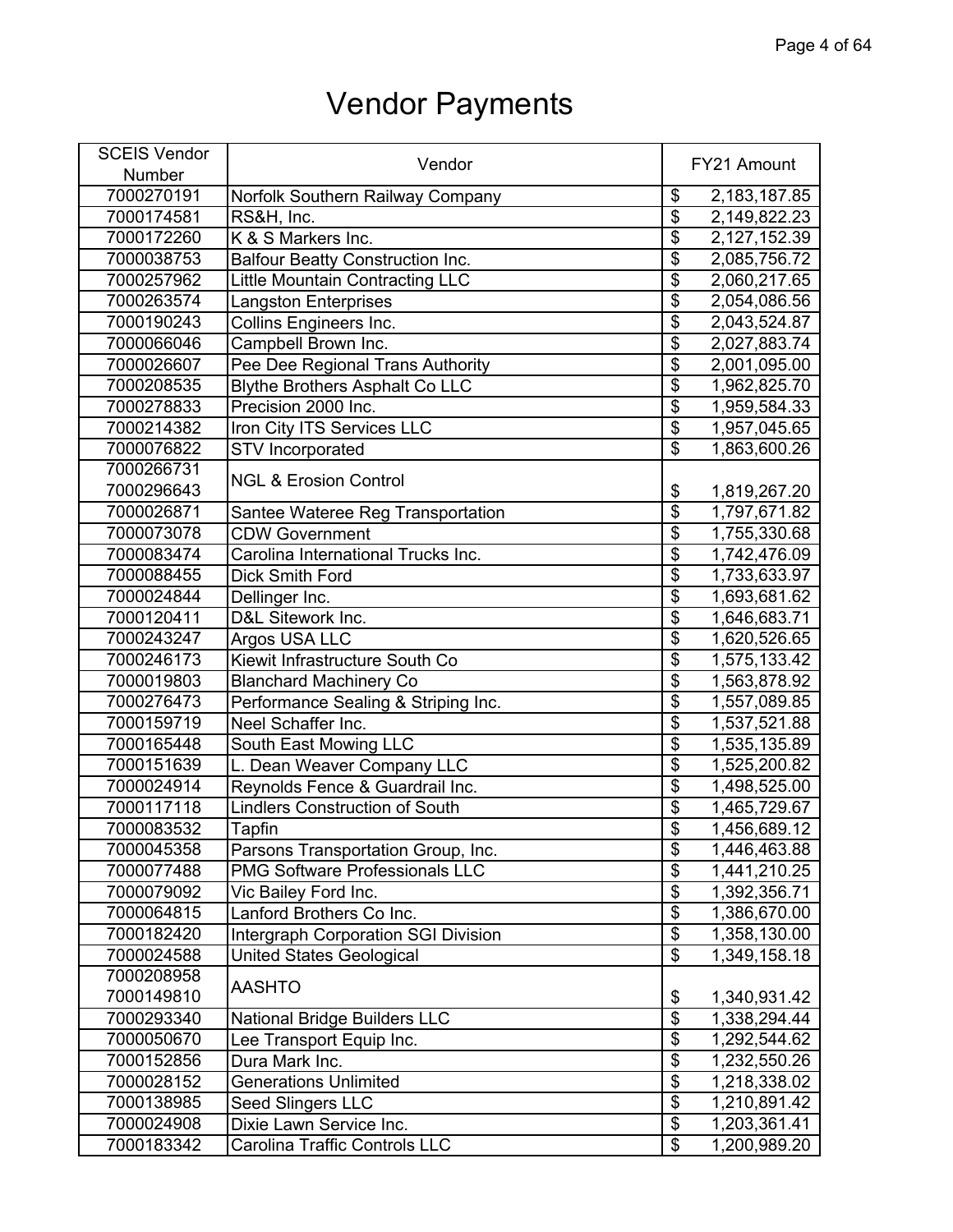| <b>SCEIS Vendor</b> | Vendor                                   |                           | FY21 Amount  |
|---------------------|------------------------------------------|---------------------------|--------------|
| Number              |                                          |                           |              |
| 7000039846          | MB Companies Inc.                        | \$                        | 1,181,208.81 |
| 7000192676          | <b>Coastal Asphalt LLC</b>               | $\overline{\$}$           | 1,163,466.74 |
| 7000254120          | <b>Whackem And Stackem LLC</b>           | $\overline{\$}$           | 1,162,477.25 |
| 7000277974          | Fugro USA Land Inc.                      | $\overline{\$}$           | 1,161,110.68 |
| 7000063255          | AOS Specialty Contractors Inc.           | $\overline{\$}$           | 1,160,097.09 |
| 7000248776          | <b>Guardian Retention Systems LLC</b>    | $\overline{\$}$           | 1,130,036.23 |
| 7000176927          | Bentley Systems Inc.                     | $\overline{\$}$           | 1,072,495.05 |
| 7000088692          | Carolina Pavement Markings Inc.          | $\overline{\$}$           | 1,069,114.23 |
| 7000029725          | CBD Inc.                                 | $\overline{\$}$           | 1,065,129.52 |
| 7000199470          |                                          |                           |              |
| 7000285083          | <b>Duke Energy Progress</b>              |                           |              |
| 7000231501          |                                          | $\frac{1}{2}$             | 1,064,444.19 |
| 7000029990          | City of Anderson                         | $\overline{\mathfrak{s}}$ | 1,055,182.25 |
| 7000178284          |                                          |                           |              |
| 7000183672          | <b>SHI International Corp</b>            |                           |              |
| 7000031859          |                                          | \$                        | 1,053,187.56 |
| 7000052522          | City of Seneca                           | $\overline{\$}$           | 1,050,331.00 |
| 7000047547          | Southern Traffic Services Inc.           | $\overline{\$}$           | 1,039,968.00 |
| 7000280425          | All-In C U Mowing                        | $\overline{\$}$           | 1,037,293.68 |
| 7000186748          | Seaco Asphalt Emulsions                  | $\overline{\$}$           | 1,034,972.38 |
| 7000191489          | <b>AT&amp;T Corporation</b>              | $\overline{\$}$           | 1,009,389.94 |
| 7000226526          | <b>Palmetto Construction Management</b>  | $\overline{\$}$           | 1,004,266.61 |
| 7000026170          |                                          |                           |              |
| 7000168161          | <b>Bellamy Rutenberg Copeland Epps</b>   | \$                        | 983,365.00   |
| 7000268564          | <b>Blythe</b>                            | $\overline{\mathbf{S}}$   | 980,189.69   |
| 7000130639          | Iteris Inc.                              | $\overline{\$}$           | 977,467.73   |
| 7000017958          | Williamsburg Co Transit System           | $\overline{\$}$           | 963,530.00   |
| 7000188103          |                                          |                           |              |
| 7000252162          | THC Inc.                                 | \$                        | 946,583.80   |
| 7000179412          |                                          |                           |              |
| 7000196603          | <b>Charleston Water System</b>           |                           |              |
| 7000029995          |                                          | \$                        | 939,836.42   |
| 7000190040          | <b>Red Electrical Designs LLC</b>        | $\overline{\mathbb{S}}$   | 933,481.55   |
| 7000172343          | <b>Bullington Construction Inc.</b>      | $\overline{\$}$           | 926,720.50   |
| 7000167664          | John McRae Contracting LLC               | $\overline{\$}$           | 920,680.90   |
| 7000159125          | <b>Avery Dennison</b>                    | $\overline{\$}$           | 919,077.73   |
| 7000026606          | Bamberg County Office on Aging           | $\overline{\$}$           | 917,336.00   |
| 7000185960          | <b>Schultz Farms LLC</b>                 | $\overline{\$}$           | 905,581.74   |
| 7000177097          | <b>Vulcan Construction Materials LLC</b> | $\overline{\$}$           | 898,059.44   |
| 7000246733          | Envirokut                                | $\overline{\$}$           | 883,412.94   |
| 7000184123          | The Traffic Group Inc.                   | $\overline{\$}$           | 875,260.00   |
| 7000275694          |                                          |                           |              |
| 7000297309          | Segra                                    | \$                        | 857,113.76   |
| 7000034420          | JR Wilson Construction Co Inc.           | $\overline{\mathbf{S}}$   | 856,424.85   |
| 7000265121          | Kennedy Law Office                       | $\overline{\mathcal{L}}$  | 850,000.00   |
| 7000269883          | WI Markers Inc.                          | $\overline{\mathbf{e}}$   | 824,619.49   |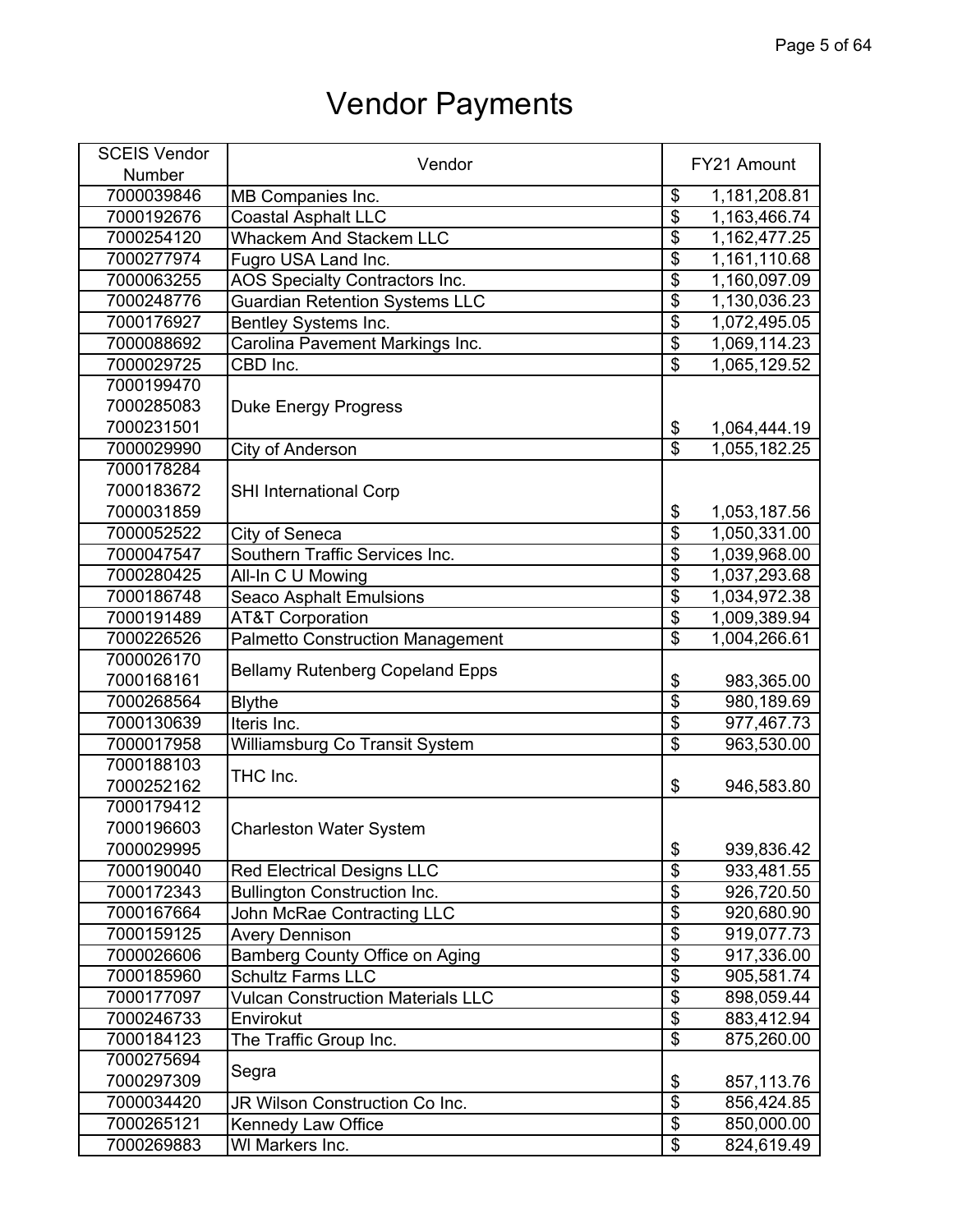| <b>SCEIS Vendor</b> | Vendor                                        |                         | FY21 Amount |
|---------------------|-----------------------------------------------|-------------------------|-------------|
| Number              |                                               |                         |             |
| 7000111953          | Southern Concrete & Construction              | \$                      | 820,190.81  |
| 7000148756          |                                               |                         |             |
| 7000030072          | <b>Richland County</b>                        | $\frac{1}{2}$           | 817,919.77  |
| 7000264150          | Four Shores Property LLC                      | $\overline{\$}$         | 813,356.56  |
| 7000258343          | <b>GLF Construction Corporation</b>           | $\overline{\$}$         | 810,007.38  |
| 7000264029          |                                               |                         |             |
| 7000219668          | ICA Engineering Inc.                          | \$                      | 809,369.93  |
| 7000025418          | <b>Republic Contracting Corp</b>              | $\overline{\$}$         | 800,922.95  |
| 7000274880          | <b>Truluck Construction Inc.</b>              | $\overline{\$}$         | 792,989.80  |
| 7000273601          | Ramey Kemp & Associates Inc.                  | $\overline{\$}$         | 782,293.87  |
| 7000106880          | <b>Sheehan Enterprises LLC</b>                | $\overline{\$}$         | 780,626.71  |
| 7000255654          | Pipeline & Drainage Consults LLC              | $\overline{\mathbf{S}}$ | 773,679.81  |
| 7000026110          | Callison Tighe & Robinson LLC                 | $\overline{\mathbf{S}}$ | 773,500.00  |
| 7000282451          |                                               |                         |             |
| 7000191646          | Applied Polymerics Inc.                       | \$                      | 766,148.81  |
| 7000093035          | <b>Verizon Wireless</b>                       | $\overline{\$}$         | 752,938.09  |
| 7000234918          | <b>Haynes Electric Utility</b>                | $\overline{\$}$         | 747,162.22  |
| 7000186749          | Carolina Agri Power LLC                       | $\overline{\$}$         | 717,653.86  |
| 7000111975          | Infrastructure Corp of America                | $\overline{\$}$         | 717,284.51  |
| 7000259114          | Infrastructure Company of America             | $\overline{\$}$         | 715,281.90  |
| 7000151976          | Hyde Law Firm PA                              | $\overline{\$}$         | 700,000.00  |
| 7000246700          | Southern Road & Bridge LLC                    | $\overline{\$}$         | 689,873.26  |
| 7000130216          | Dillard Excavating Co Inc.                    | $\overline{\$}$         | 684,992.75  |
| 7000230013          | <b>Bristow LLC</b>                            | $\overline{\$}$         | 684,200.46  |
| 7000039863          | Lancaster County Council on Aging             | $\overline{\mathbf{S}}$ | 673,499.00  |
| 7000025025          | Martin Marietta Materials Inc.                | $\overline{\$}$         | 668,069.13  |
| 7000282578          | <b>TRP Construction Group LLC</b>             | $\overline{\$}$         | 661,649.97  |
| 7000274034          | Energreen America Inc.                        | $\overline{\$}$         | 657,535.30  |
| 7000031847          | <b>LCI-Lineberger Construction Inc.</b>       | $\overline{\$}$         | 646,667.53  |
| 7000127531          | <b>McRae Contracting</b>                      | $\overline{\$}$         | 641,968.28  |
| 7000073550          | <b>Granite Contracting LLC</b>                | $\overline{\$}$         | 636,822.20  |
| 7000256385          |                                               |                         |             |
| 7000285603          | Carolina Brush Cutting LLC                    | \$                      | 619,950.00  |
| 7000209724          | Cooper Landscape Maintenance                  | $\overline{\$}$         | 619,631.79  |
| 7000219758          | <b>Accurate Concrete Cutting &amp; Coring</b> | $\overline{\$}$         | 618,572.21  |
| 7000033229          | Temple Inc.                                   | $\overline{\$}$         | 616,178.13  |
| 7000161048          | Dyer Riddle Mills & Precourt Inc.             | $\overline{\$}$         | 615,193.02  |
| 7000056597          | Woolpert                                      | $\overline{\$}$         | 609,271.75  |
| 7000048524          | Spartanburg Regional Healthcare               | $\overline{\$}$         | 602,086.00  |
| 7000034052          | Santee Modular Homes Inc.                     | $\overline{\$}$         | 590,998.00  |
| 7000026096          | Breezy Hill Water & Sewer Co Inc.             | $\overline{\$}$         | 589,076.61  |
| 7000281778          | <b>Gamecock Mowing</b>                        | $\overline{\$}$         | 579,450.57  |
| 7000030040          | <b>Dorchester County</b>                      | $\overline{\$}$         | 579,133.62  |
| 7000182579          |                                               |                         |             |
| 7000251410          | Motorola Solutions Inc.                       |                         |             |
| 7000181812          |                                               | \$                      | 576,744.19  |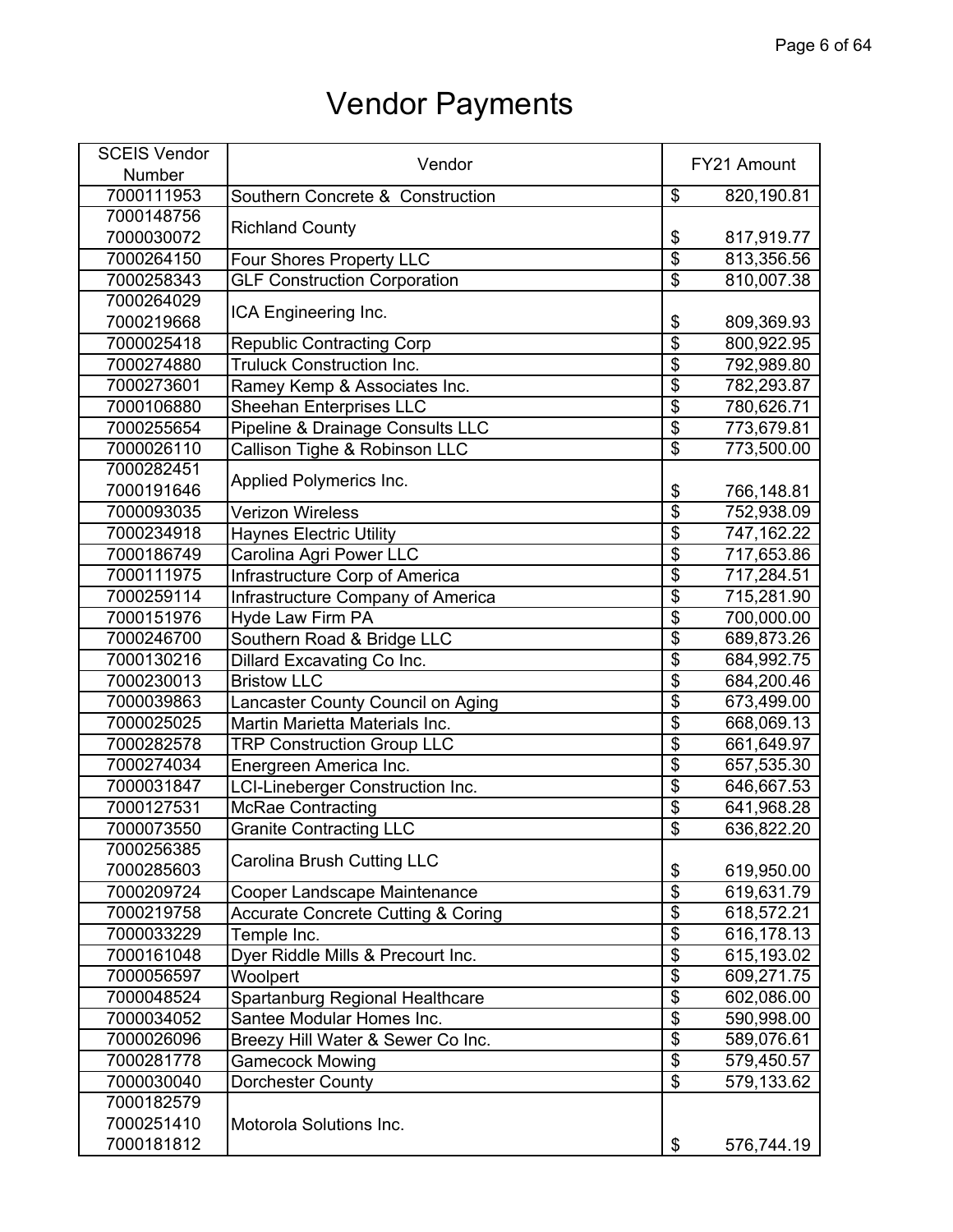| <b>SCEIS Vendor</b> | Vendor                                    |                          | FY21 Amount |
|---------------------|-------------------------------------------|--------------------------|-------------|
| <b>Number</b>       |                                           |                          |             |
| 7000042771          | Florence Concrete Products Inc.           | \$                       | 575,460.03  |
| 7000186746          |                                           |                          |             |
| 7000256216          | <b>Associated Asphalt Columbia LLC</b>    | \$                       | 570,550.97  |
| 7000294850          | Vulcan Inc.                               | \$                       | 565,237.72  |
| 7000132647          | <b>Greenville County Planning Dept</b>    | $\overline{\$}$          | 564,938.39  |
| 7000026217          | <b>McCormick County Senior Center</b>     | $\overline{\mathcal{S}}$ | 555,713.00  |
| 7000025124          |                                           |                          |             |
| 7000218641          | Laurens Electric Cooperative              | \$                       | 553,644.95  |
| 7000037725          | Korman Signs Inc.                         | \$                       | 550,934.38  |
| 7000245984          | <b>Wilson Ferguson Associates LLC</b>     | $\overline{\$}$          | 550,353.45  |
| 7000030009          | City of Rock Hill                         |                          |             |
| 7000122349          |                                           | \$                       | 546,505.72  |
| 7000046715          | <b>Central Midlands RTA</b>               | $\overline{\mathcal{S}}$ | 544,797.00  |
| 7000047456          | Carolina Stalite Co                       |                          |             |
| 7000177080          |                                           | \$                       | 544,319.47  |
| 7000191852          | Trafficware Group Inc.                    | $\overline{\$}$          | 541,000.00  |
| 7000274884          | Pee Dee Wetland and Stream                | $\overline{\$}$          | 535,000.00  |
| 7000196660          | Rodgers Mowing Service LLC                | $\overline{\$}$          | 531,291.86  |
| 7000025956          | Central Midlands Council of               | $\overline{\$}$          | 525,751.67  |
| 7000017456          | <b>Beaufort County Council</b>            |                          |             |
| 7000194881          |                                           | \$                       | 521,750.19  |
| 7000026374          | Senior Services Inc. Of Chester           | $\overline{\$}$          | 515,652.21  |
| 7000262638          | Atkore International Inc.                 | \$                       | 513,828.35  |
| 7000233365          | Maddox Contractors Inc.                   | $\overline{\$}$          | 513,661.91  |
| 7000076095          | Everett Dykes Grassing Co Inc.            | \$                       | 513,355.30  |
| 7000206368          | Duraco Inc.                               |                          |             |
| 7000092126          |                                           | \$                       | 511,422.93  |
| 7000025638          | Wham Brothers Construction Co Inc.        | $\overline{\$}$          | 511,378.79  |
| 7000025699          | Lee Transport Equipment Inc.              | $\overline{\$}$          | 508,557.35  |
| 7000294298          | Ennis- Flint Inc.                         |                          |             |
| 7000258125          |                                           | \$                       | 507,703.67  |
| 7000156282          | <b>Atmax Equipment Co</b>                 | \$                       | 505,448.68  |
| 7000203429          | <b>Holt Consulting Company LLC</b>        | $\overline{\$}$          | 504,335.10  |
| 7000206732          | Giant Cement Company Inc.                 | \$                       | 498,180.92  |
| 7000022974          | Aiken Area Council on Aging Inc.          | $\overline{\$}$          | 496,229.00  |
| 7000199883          | Southern Disaster Recovery LLC            | $\overline{\$}$          | 478,962.75  |
| 7000036064          | <b>Charleston Area Regional Transport</b> | $\overline{\$}$          | 475,794.00  |
| 7000037741          |                                           |                          |             |
| 7000105443          | <b>Dell Marketing LP</b>                  |                          |             |
| 7000080320          |                                           | \$                       | 474,974.49  |
| 7000144430          | <b>Grant Electrical Contracting</b>       | \$                       | 467,663.81  |
| 7000277031          | <b>MAY/RHILLC</b>                         | \$                       | 466,420.68  |
| 7000150646          | <b>NWN Corporation</b>                    | $\overline{\$}$          | 465,788.03  |
| 7000262965          | Owen Contracting LLC                      | \$                       | 461,749.33  |
| 7000185484          | <b>NGE Services Inc.</b>                  | $\overline{\$}$          | 446,287.50  |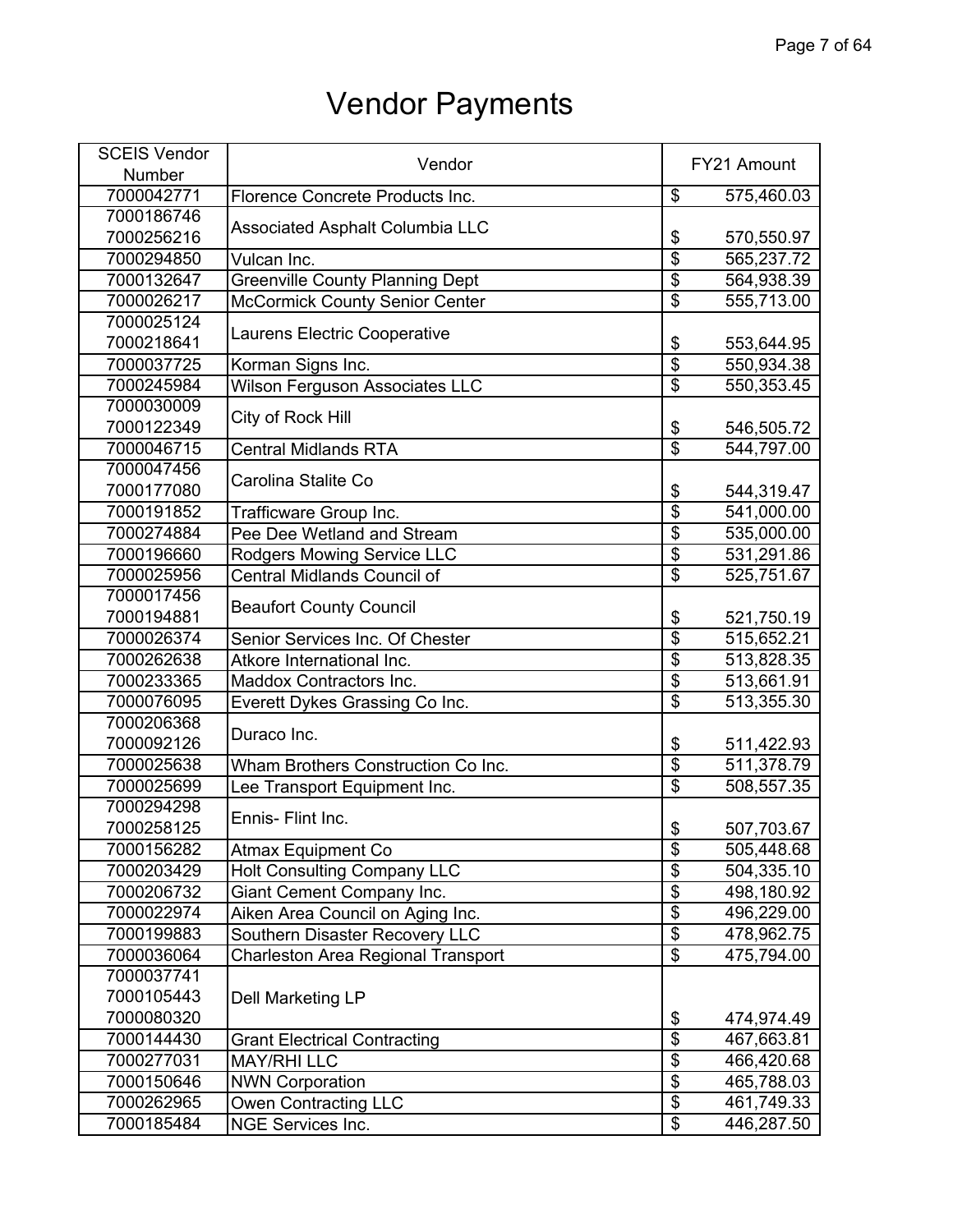| <b>SCEIS Vendor</b> | Vendor                                     |                           | FY21 Amount |
|---------------------|--------------------------------------------|---------------------------|-------------|
| Number              |                                            |                           |             |
| 7000170467          |                                            |                           |             |
| 7000091006          |                                            |                           |             |
| 7000141343          | City of Columbia                           |                           |             |
| 7000185829          |                                            | \$                        | 434,658.95  |
| 7000190716          | <b>US Army Corps Of Engineers</b>          | $\overline{\$}$           | 432,194.00  |
| 7000241118          | <b>Chester Bross Construction Company</b>  | $\overline{\$}$           | 431,924.13  |
| 7000231600          | Converged LLC                              | $\overline{\$}$           | 430,872.23  |
| 7000241121          |                                            |                           |             |
| 7000299458          | Carolina Transportation Engineers &        | \$                        | 429,943.41  |
| 7000165583          | TD Equipment Finance Inc.                  | $\overline{\$}$           | 425,708.40  |
| 7000025942          | Waccamaw Regional Council Of               | $\overline{\$}$           | 423,389.79  |
| 7000025135          | Mid-Carolina Electric Coop Inc.            | \$                        | 421,007.43  |
| 7000041082          | Mythics Inc.                               | $\overline{\$}$           | 416,244.75  |
| 7000141951          |                                            |                           |             |
| 7000134490          | Grainger                                   | \$                        | 414,035.39  |
| 7000136616          |                                            |                           |             |
| 7000221105          |                                            |                           |             |
| 7000111049          | <b>Unifirst Corporation</b>                |                           |             |
| 7000070026          |                                            |                           |             |
| 7000267627          |                                            | \$                        | 410,717.36  |
| 7000243826          | Mill Creek Mitigation Holdings LLC         | $\overline{\$}$           | 409,602.50  |
| 7000035249          | R E Goodson Construction Co Inc.           | $\overline{\$}$           | 408,530.82  |
| 7000030792          |                                            |                           |             |
| 7000177657          | Vulcan Aluminum                            | \$                        | 404,151.84  |
| 7000270345          | <b>USEngineering Solutions Corporation</b> | $\overline{\mathfrak{s}}$ | 403,500.00  |
| 7000191611          |                                            |                           |             |
| 7000289457          | United Rentals North America Inc.          | \$                        | 403,082.01  |
| 7000300251          | Superior - Sloan Joint Venture             | $\overline{\$}$           | 400,000.00  |
| 7000256195          | <b>Burchfield Contracting LLC</b>          | $\overline{\$}$           | 398,562.71  |
| 7000027415          | Roper Personnel Services Inc.              | $\overline{\$}$           | 396,517.14  |
| 7000028379          | <b>Palmetto Paving Corp</b>                | $\overline{\$}$           | 395,149.46  |
| 7000140195          | Southeastern Stages Inc.                   | \$                        | 393,478.00  |
| 7000287747          |                                            |                           |             |
| 7000271602          | <b>Custom Truck One Source</b>             | \$                        | 389,253.63  |
| 7000175084          | <b>Utilicom Supply Associates LLC</b>      | $\overline{\$}$           | 387,966.23  |
| 7000118970          | <b>Tekna Corporation</b>                   | $\overline{\$}$           | 385,644.14  |
| 7000025079          | <b>Broad River Electric Cooperative</b>    | $\overline{\$}$           | 384,596.74  |
| 7000150182          |                                            |                           |             |
| 7000030093          | <b>Orangeburg County</b>                   | \$                        | 383,690.91  |
| 7000100406          | Spats                                      | $\overline{\$}$           | 378,343.09  |
| 7000264558          | State Tree Services Inc.                   | $\overline{\$}$           | 375,335.00  |
| 7000282097          | <b>RSB Holdings LLC</b>                    | $\overline{\$}$           | 366,289.44  |
| 7000026382          | <b>Edgefield County Senior Citizens</b>    | $\overline{\$}$           | 360,755.00  |
| 7000243384          | Presidio Technology Capital LLC            | \$                        | 358,467.75  |
| 7000279718          | <b>KM</b> International                    | $\overline{\$}$           | 355,252.60  |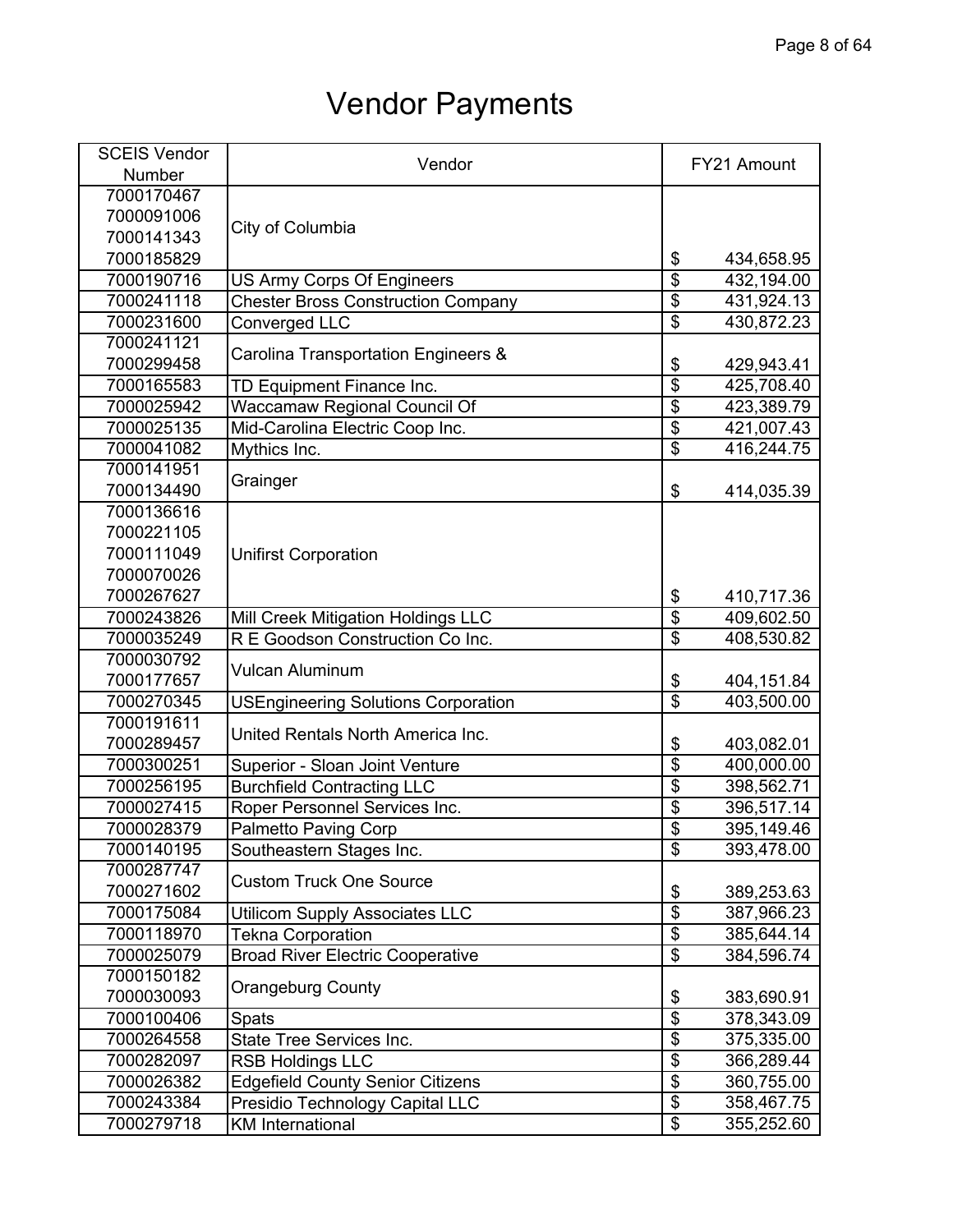| <b>SCEIS Vendor</b> |                                             |                                      |             |
|---------------------|---------------------------------------------|--------------------------------------|-------------|
| Number              | Vendor                                      |                                      | FY21 Amount |
| 7000269202          |                                             |                                      |             |
| 7000265393          | Hill & Smith Inc.                           | \$                                   | 354,071.00  |
| 7000062384          | Cherokee Landscaping & Grading Inc.         | \$                                   | 351,516.75  |
| 7000212529          | <b>Convergint Technologies LLC</b>          | $\overline{\$}$                      | 344,699.26  |
| 7000182923          | Town of Mount Pleasant                      | $\overline{\$}$                      | 333,471.82  |
| 7000033445          | <b>Greenville Transit Authority</b>         | \$                                   | 332,983.00  |
| 7000005757          |                                             |                                      |             |
| 7000125187          | Trane US Inc.                               | \$                                   | 329,517.96  |
| 7000029763          | McAngus Goudelock & Courie LLC              | $\overline{\boldsymbol{\mathsf{s}}}$ | 329,000.00  |
| 7000250429          | <b>International and Forensic</b>           | $\overline{\$}$                      | 327,943.69  |
| 7000030002          | City of Greenville                          | $\overline{\boldsymbol{\mathsf{s}}}$ | 326,525.09  |
| 7000188202          |                                             |                                      |             |
| 7000145309          | <b>AT&amp;T Mobility</b>                    |                                      |             |
| 7000298882          |                                             | \$                                   | 324,362.22  |
| 7000230595          |                                             |                                      |             |
| 7000188120          | Terracon Consultants Inc.                   | \$                                   | 321,745.00  |
| 7000157592          | 1 Stop Lighting Inc.                        | $\overline{\$}$                      | 319,141.25  |
| 7000106838          | Accusweep Services Inc.                     | $\overline{\$}$                      | 316,908.32  |
| 7000228447          | Dominion Carolina Gas Transmission          | \$                                   | 316,145.05  |
| 7000224062          | Law Office of Brooks R. Fudenberg           | $\overline{\$}$                      | 315,000.00  |
| 7000008678          | Sweeping South Inc.                         | $\overline{\$}$                      | 314,930.21  |
| 7000274016          | <b>East Coast Green LLC</b>                 | $\overline{\$}$                      | 308,490.39  |
| 7000278359          | <b>Bell Carrington Price &amp; Gregg</b>    | $\overline{\$}$                      | 305,000.00  |
| 7000268583          | Falcon Road Maintenance Equipment,          | $\overline{\$}$                      | 303,964.12  |
| 7000042973          | <b>Condor Environmental Inc.</b>            | $\overline{\mathbf{S}}$              | 303,026.08  |
| 7000266409          | <b>Conduent State &amp; Local Solutions</b> | $\overline{\$}$                      | 302,239.00  |
| 7000072005          | <b>Sierras Construction LLC</b>             | $\overline{\$}$                      | 301,852.32  |
| 7000246967          |                                             |                                      |             |
| 7000246966          | <b>American Materials Company LLC</b>       | \$                                   | 298,347.32  |
| 7000256381          | Palmetto Utilities Inc.                     | $\overline{\$}$                      | 298,015.18  |
| 7000223114          |                                             |                                      |             |
| 7000146525          | <b>Charleston County</b>                    | \$                                   | 297,359.16  |
| 7000286460          | <b>Burton Farm LLC</b>                      | $\overline{\$}$                      | 295,920.00  |
| 7000252812          | <b>Evision Partners Inc.</b>                | $\overline{\mathcal{S}}$             | 295,260.00  |
| 7000143942          | Hanson Aggregates Southeast LLC             | $\overline{\boldsymbol{\theta}}$     | 293,140.58  |
| 7000240459          | Circle G Landscaping LLC                    | $\overline{\boldsymbol{\theta}}$     | 284,739.56  |
| 7000054834          | Carolina Tree Care LLC                      | $\overline{\mathbf{S}}$              | 280,170.00  |
| 7000151171          | Green Site Services Inc.                    | \$                                   | 276,555.00  |
| 7000277030          | <b>National Equipment Dealers LLC</b>       | $\overline{\$}$                      | 272,813.54  |
| 7000149797          | <b>West Land Clearing LLC</b>               | $\overline{\$}$                      | 269,743.75  |
| 7000197995          | W T Murphy Construction                     | $\overline{\$}$                      |             |
|                     |                                             | $\overline{\$}$                      | 267,587.48  |
| 7000024868          | Public Works Equipment & Supply Inc.        | $\overline{\$}$                      | 263,881.32  |
| 7000050407          | Vaughn & Melton Inc.                        | $\overline{\mathbf{S}}$              | 262,252.69  |
| 7000106486          | <b>Taylor &amp; Burns Coating</b>           |                                      | 259,879.78  |
| 7000025608          | <b>Tri County Technical College</b>         | \$                                   | 256,721.35  |
| 7000223873          | Site-Prep Inc. Of NC                        | \$                                   | 254,600.31  |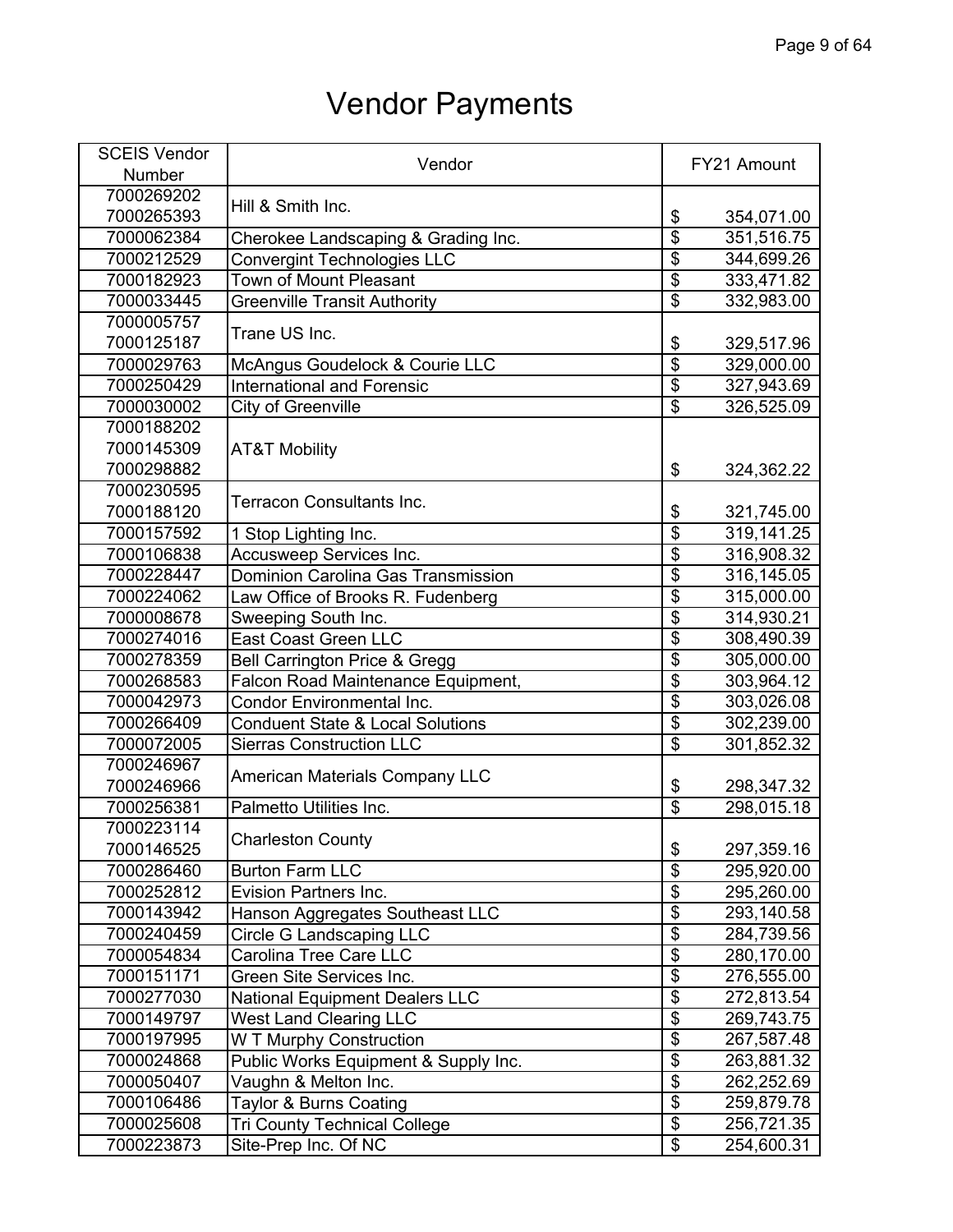| <b>SCEIS Vendor</b> | Vendor                                    |                          | FY21 Amount |
|---------------------|-------------------------------------------|--------------------------|-------------|
| Number              |                                           |                          |             |
| 7000109227          | <b>Lowcountry Council of Governments</b>  | \$                       | 254,534.27  |
| 7000195189          | <b>GTS Solutions LLC</b>                  | \$                       | 254,096.37  |
| 7000022956          | Newberry County Council on Aging          | \$                       | 253,012.92  |
| 7000289703          | <b>Russell Standard Corporation</b>       | \$                       | 247,555.99  |
| 7000205330          | Alan Jay Chevy Buick GMC Cadillac         | $\overline{\$}$          | 245,420.00  |
| 7000032255          | Temple & Mann                             | $\overline{\mathbf{S}}$  | 245,000.00  |
| 7000289316          | <b>SCA Of SC LLC</b>                      | $\overline{\$}$          | 239,592.25  |
| 7000018755          | The George Seelke Company                 | $\overline{\mathcal{E}}$ | 239,100.15  |
| 7000289233          |                                           |                          |             |
| 7000289232          | Cubic ITS Inc.                            | \$                       | 238,576.46  |
| 7000098608          | Boggs Materials Inc.                      | \$                       | 236,513.32  |
| 7000155915          | <b>Netsource ET LLC</b>                   | $\overline{\mathbf{S}}$  | 231,842.78  |
| 7000073609          | Deangelo Brothers LLC                     | $\overline{\$}$          | 231,761.59  |
| 7000172489          | Energy Absorption Systems Inc.            | $\overline{\$}$          | 231,087.13  |
| 7000122193          | Alternative Staffing Inc.                 | $\overline{\$}$          | 229,635.01  |
| 7000267537          | TQBM Inc.                                 | $\overline{\mathbf{S}}$  | 221,624.00  |
| 7000126127          | <b>Candies Construction Company LLC</b>   | $\overline{\$}$          | 221,535.80  |
| 7000025871          | Lower Savannah Council of                 | $\overline{\$}$          | 218,380.96  |
| 7000022952          | York Cnty Council On Aging Inc.           | $\overline{\mathbf{S}}$  |             |
| 7000162295          |                                           | \$                       | 213,474.00  |
|                     | City of Spartanburg<br><b>Xerox</b>       | \$                       | 211,719.76  |
| 7000040755          |                                           |                          | 210,191.02  |
| 7000186170          | <b>Fairfield County Transit System</b>    | $\overline{\$}$          | 209,960.00  |
| 7000243957          | Morton Salt Inc.                          | $\overline{\$}$          | 209,379.14  |
| 7000007388          | Deere & Company                           | $\overline{\$}$          | 207,543.60  |
| 7000010279          | Pomona Pipe Products                      | \$                       | 207,447.11  |
| 7000167375          | <b>ORR Contracting Inc.</b>               | \$                       | 204,637.79  |
| 7000208632          | Richardson Service 1991 Inc.              | $\overline{\$}$          | 201,666.91  |
| 7000222546          | Santee Cooper                             | $\overline{\$}$          | 201,594.70  |
| 7000030135          | <b>Board of Public Works</b>              | $\overline{\$}$          | 200,003.01  |
| 7000282563          | <b>AHT LLC</b>                            | $\overline{\$}$          | 199,712.16  |
| 7000038701          | Landscaping and Mower Inc.                | $\overline{\mathbf{S}}$  | 198,028.54  |
| 7000287718          | Thomas Law Firm LLC                       | \$                       | 195,000.00  |
| 7000017702          | <b>Greenville County Treasurer</b>        | $\overline{\mathbf{S}}$  | 194,312.62  |
| 7000287425          | Integra Realty Resources Charlotte        |                          |             |
| 7000244721          |                                           | \$                       | 193,925.00  |
| 7000245471          | <b>HRV Conformance Verification</b>       | $\overline{\$}$          | 193,028.61  |
| 7000002437          | <b>Butler Chrysler Dodge Jeep</b>         | $\overline{\mathbf{S}}$  | 193,028.00  |
| 7000034964          | <b>Gossett Concrete Pipe Company Inc.</b> | $\overline{\mathbf{S}}$  | 193,023.04  |
| 7000042652          | <b>McWaters</b>                           | $\overline{\mathbf{e}}$  | 192,639.12  |
| 7000030060          | <b>Lexington County</b>                   | $\overline{\$}$          | 192,377.67  |
| 7000030223          | Department of Public Utilities            | $\overline{\$}$          | 191,281.87  |
| 7000268973          | <b>Stroble Site Services LLC</b>          | $\overline{\$}$          | 190,995.00  |
| 7000101560          | Jabber & Isaac PA                         | $\overline{\mathbf{S}}$  | 190,160.00  |
| 7000232844          | <b>Big Green Sign Company LLC</b>         | \$                       | 189,346.27  |
| 7000058734          | Hall Manufacturing Inc.                   | $\overline{\$}$          | 188,409.87  |
| 7000147766          | <b>Franklin Industries</b>                | $\overline{\$}$          | 188,149.92  |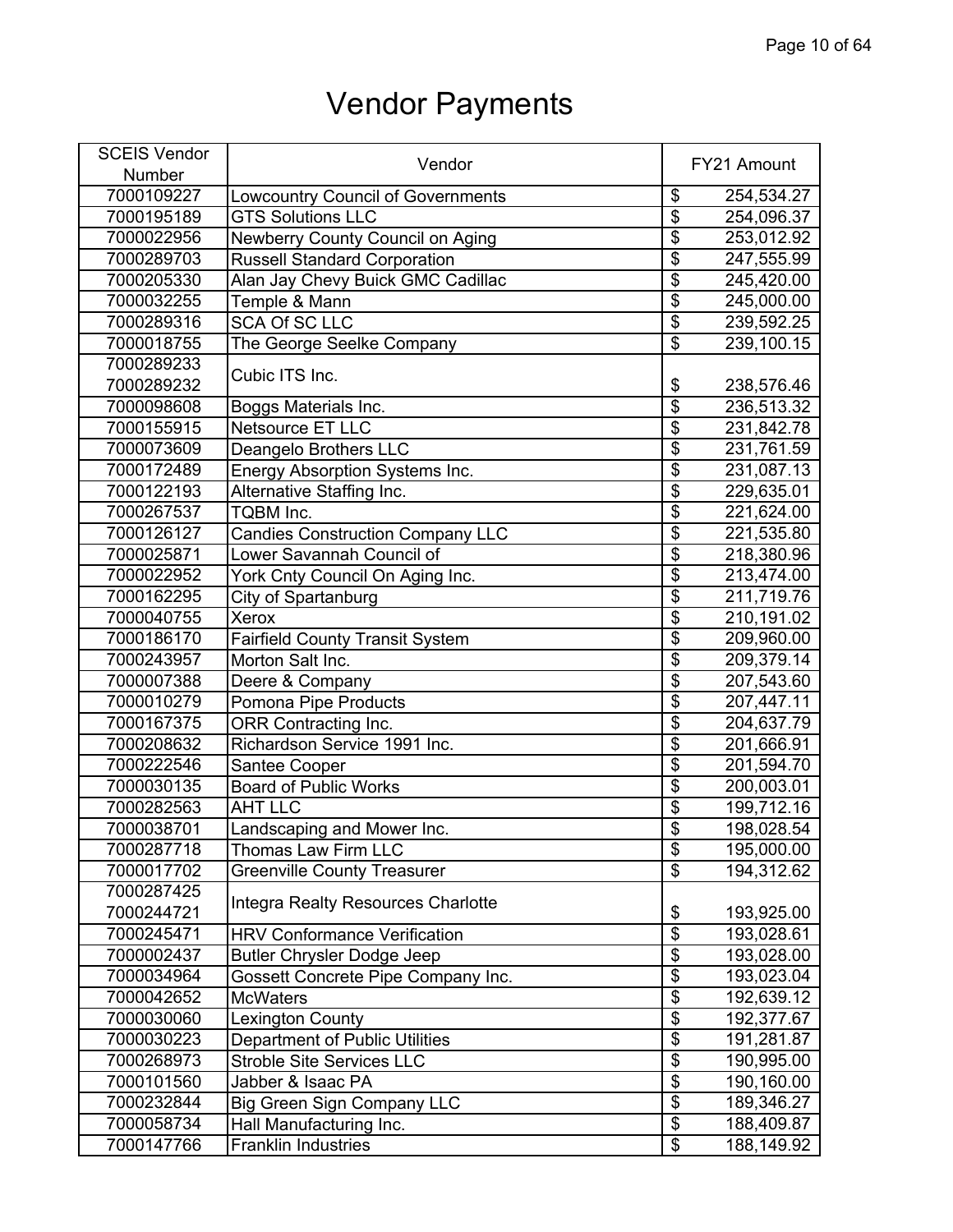| <b>SCEIS Vendor</b> | Vendor                                |                           | FY21 Amount |
|---------------------|---------------------------------------|---------------------------|-------------|
| <b>Number</b>       |                                       |                           |             |
| 7000262148          | Aiken County Planning & Development   | \$                        | 187,042.93  |
| 7000281029          | <b>Hollow Creek Distillery LLC</b>    | $\overline{\$}$           | 184,040.00  |
| 7000007259          | <b>Purdue University</b>              | $\overline{\$}$           | 182,144.18  |
| 7000123561          |                                       |                           |             |
| 7000204550          |                                       |                           |             |
| 7000126085          |                                       |                           |             |
| 7000153672          | Sparrow & Kennedy Tractor Co Inc.     |                           |             |
| 7000276725          |                                       |                           |             |
| 7000114398          |                                       |                           |             |
| 7000054854          |                                       | \$                        | 181,292.74  |
| 7000270207          | C S Britton Inc.                      | $\overline{\$}$           | 180,830.25  |
| 7000013823          | Fortiline Inc.                        | \$                        | 179,863.17  |
| 7000159774          | Belser & Belser PA                    | $\overline{\mathbf{S}}$   | 177,322.02  |
| 7000082382          | S-2 Engineering & Consulting, LLC     | $\overline{\$}$           | 176,719.00  |
| 7000029993          | City of Camden                        | $\overline{\$}$           | 173,229.02  |
| 7000275753          | <b>Hexagon Geospatial</b>             | $\overline{\$}$           | 171,727.08  |
| 7000030011          |                                       |                           |             |
| 7000143162          | City of Sumter                        | \$                        | 169,969.10  |
| 7000282542          | NV5 Engineers And Consultants Inc.    | $\overline{\$}$           | 169,757.93  |
| 7000179903          | <b>Sumter County Water Utility</b>    | $\overline{\$}$           | 168,420.75  |
| 7000163554          |                                       |                           |             |
| 7000037454          | Sunbelt Rentals Inc.                  | \$                        | 167,638.61  |
| 7000125691          | <b>Bartlett Tree Experts</b>          | $\overline{\$}$           | 167,391.00  |
| 7000235737          | Nu-Pipe LLC                           | \$                        | 165,763.31  |
| 7000028031          | Macedonia Water Works Inc.            | $\overline{\mathfrak{s}}$ | 161,058.25  |
| 7000191523          | <b>Ricky's Tree Service</b>           | $\overline{\$}$           | 161,055.00  |
| 7000299671          | Copperwood Capital LLC                | \$                        | 156,318.74  |
| 7000214142          | Santee Automotive LLC                 | $\overline{\$}$           | 155,610.00  |
| 7000225970          | Sage Right Of Way Management Inc.     | $\overline{\$}$           | 154,280.70  |
| 7000208843          |                                       |                           |             |
| 7000047884          | Geosyntec Consultants Inc.            | \$                        | 154,144.93  |
| 7000087091          | University Of South Carolina          | \$                        | 153,508.00  |
| 7000249353          | <b>Blue Eagle Rentals Inc.</b>        | \$                        | 152,998.89  |
| 7000122348          |                                       |                           |             |
| 7000025074          | Berkeley Electric Cooperative Inc.    | \$                        | 151,671.99  |
| 7000022070          |                                       |                           |             |
| 7000254782          | Esri                                  | \$                        | 150,146.88  |
| 7000025076          | <b>Black River Electric Coop Inc.</b> | $\overline{\$}$           | 148,919.36  |
| 7000280221          | Dynatest US Inc.                      | $\overline{\$}$           | 148,886.22  |
| 7000038429          | Setzler & Scot PA                     | $\overline{\$}$           | 147,000.00  |
| 7000174645          | <b>Hampton County</b>                 | $\overline{\$}$           | 145,239.50  |
| 7000267101          |                                       |                           |             |
| 7000286809          | <b>Dealer Electronic Services</b>     | \$                        | 144,690.00  |
| 7000151965          |                                       |                           |             |
| 7000035956          | Dilmar Oil Company Inc.               | \$                        | 142,323.03  |
| 7000184282          | MCH & Sons Contracting, LLC           | $\overline{\$}$           | 139,858.36  |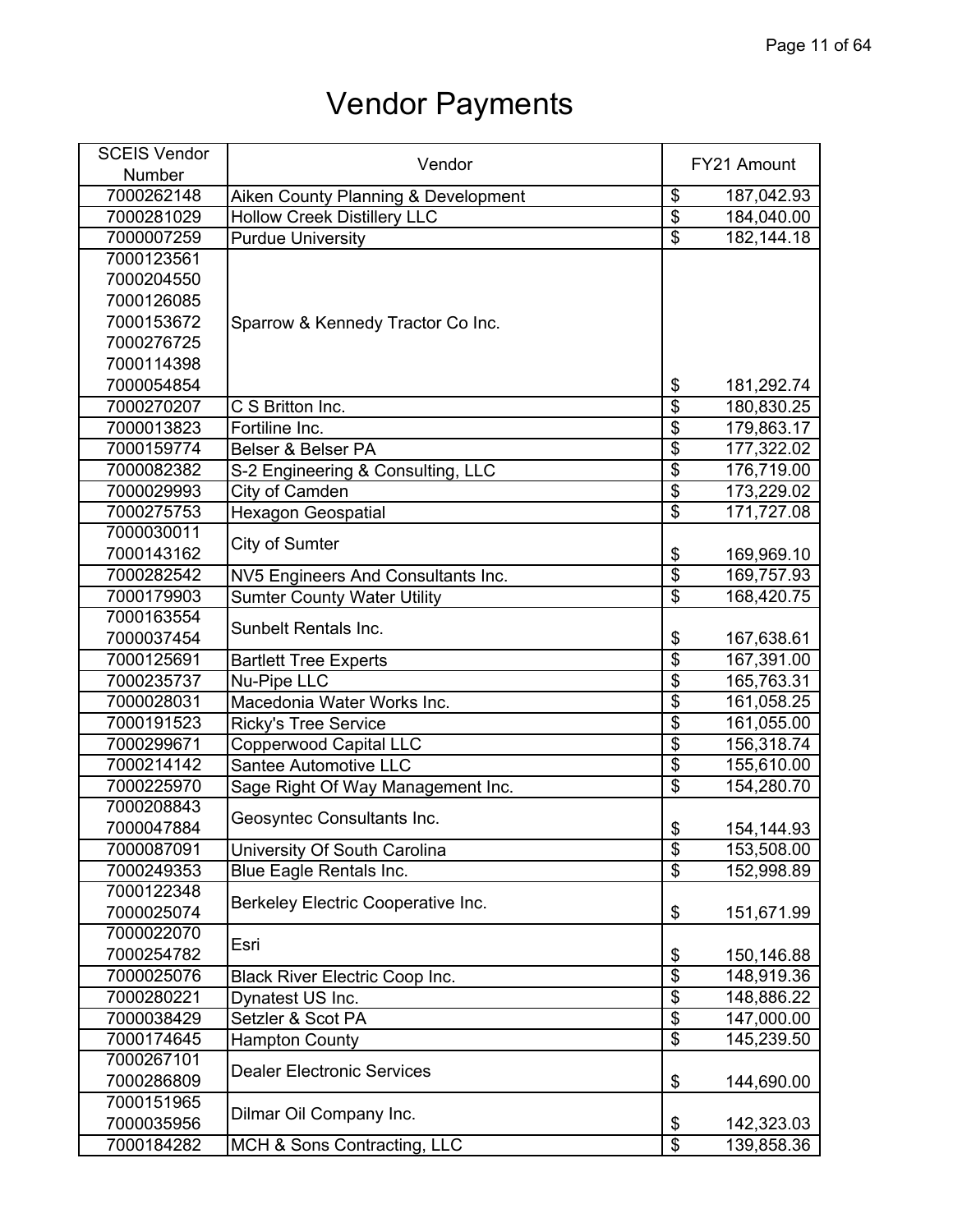| <b>SCEIS Vendor</b> | Vendor                                |                          | FY21 Amount |
|---------------------|---------------------------------------|--------------------------|-------------|
| Number              |                                       |                          |             |
| 7000179718          |                                       |                          |             |
| 7000181510          |                                       |                          |             |
| 7000139651          | <b>O'Reilly Auto Parts</b>            |                          |             |
| 7000139648          |                                       | \$                       | 139,549.50  |
| 7000258614          | <b>Harrison White Pc</b>              | $\overline{\$}$          | 139,112.03  |
| 7000017053          | Law Office of Smokey Brown Pc         | $\overline{\$}$          | 137,498.00  |
| 7000276316          | Ngineering Inc.                       | $\overline{\$}$          | 134,858.69  |
| 7000163850          | <b>LBM Industries Inc.</b>            | $\overline{\$}$          | 134,562.01  |
| 7000223875          | <b>Hudson Construction Company</b>    | $\overline{\$}$          | 134,446.30  |
| 7000112867          | Dana Safety Supply Inc.               | $\overline{\$}$          | 133,534.62  |
| 7000181552          | McCormick Taylor Inc.                 | $\overline{\$}$          | 133,404.94  |
| 7000261749          | Siemens Mobility Inc.                 | $\overline{\$}$          | 131,702.10  |
| 7000048563          | Poliakoff & Associates PA             | \$                       | 130,712.56  |
| 7000259785          | <b>Surveying And Mapping LLC</b>      | $\overline{\$}$          | 130,119.69  |
| 7000220822          | <b>Harrell &amp; Martin PA</b>        | $\overline{\$}$          | 130,034.00  |
| 7000261398          |                                       |                          |             |
| 7000025861          | City of North Myrtle Beach            | \$                       | 129,281.96  |
| 7000277484          | Jet Vac Equipment Company LLC         | $\overline{\$}$          | 128,563.83  |
| 7000270653          | <b>FVS LLC</b>                        | $\overline{\mathbf{S}}$  | 124,819.50  |
| 7000025906          | SC Appalachian Council Of             | $\overline{\$}$          | 124,298.52  |
| 7000144304          | <b>TRC Lockbox</b>                    | $\overline{\$}$          | 123,614.79  |
| 7000074917          | Secom Systems Inc.                    | $\overline{\$}$          | 122,838.12  |
| 7000158859          | City of Aiken, SC                     | $\overline{\$}$          | 120,649.95  |
| 7000176485          | Jacobs Engineering                    | $\overline{\$}$          | 120,206.43  |
| 7000109729          | A & A Safety Inc.                     | $\overline{\mathbf{S}}$  | 119,965.00  |
| 7000024419          | Roy Jorgensen Associates Inc.         | $\overline{\$}$          | 119,702.76  |
| 7000241230          |                                       |                          |             |
| 7000238682          | Southern Vac                          | \$                       | 119,403.39  |
| 7000018289          | <b>SJWD Water District</b>            |                          |             |
| 7000235891          |                                       | \$                       | 118,716.16  |
| 7000214146          | <b>Ozark Materials LLC</b>            | $\overline{\$}$          | 116,153.49  |
| 7000272478          | Live Oak Excavation                   | \$                       | 115,454.80  |
| 7000029333          | <b>Synterra Corporation</b>           | $\overline{\$}$          | 114,664.10  |
| 7000165880          | Snap On Industrial                    | $\overline{\$}$          | 114,657.78  |
| 7000281838          | Pee Dee Mowing                        | $\overline{\$}$          | 114,513.39  |
| 7000105039          | Florence County Disabilities and      | $\overline{\$}$          | 114,313.00  |
| 7000270176          | Als of North Carolina LLC             | $\overline{\$}$          | 112,901.67  |
| 7000240019          | <b>Blacks Tire &amp; Auto Service</b> | $\overline{\mathcal{G}}$ | 112,118.26  |
| 7000219826          | Kervin Bros Stump & Tree Co LLC       | \$                       | 111,432.45  |
| 7000026284          | Hammond Water & Sewage Co             | \$                       | 111,155.00  |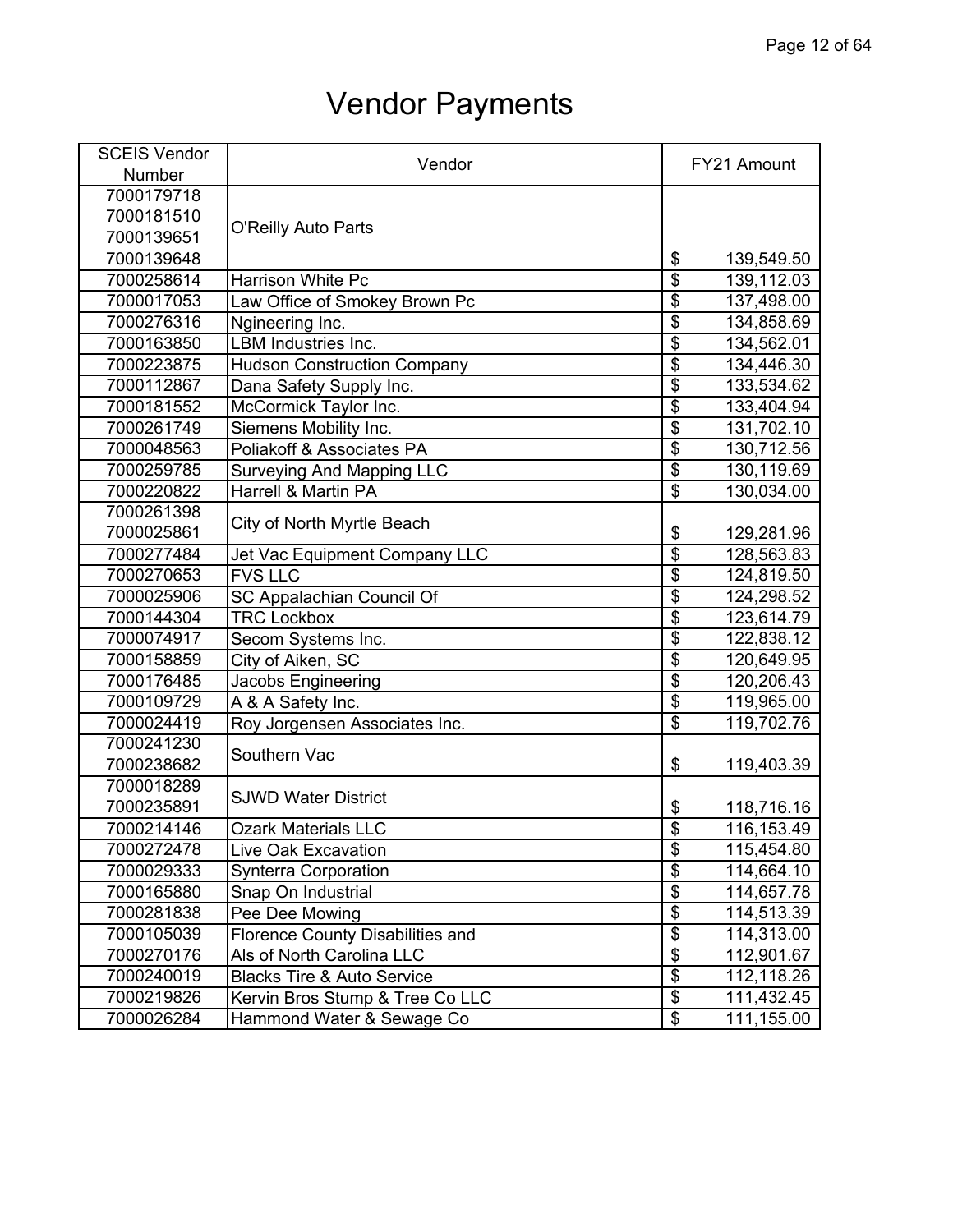| <b>SCEIS Vendor</b> | Vendor                                   | FY21 Amount                                   |
|---------------------|------------------------------------------|-----------------------------------------------|
| <b>Number</b>       |                                          |                                               |
| 7000215470          |                                          |                                               |
| 7000145714          |                                          |                                               |
| 7000011562          |                                          |                                               |
| 7000177351          |                                          |                                               |
| 7000245738          |                                          |                                               |
| 7000016322          |                                          |                                               |
| 7000219647          | Napa Auto Parts                          |                                               |
| 7000012514          |                                          |                                               |
| 7000014100          |                                          |                                               |
| 7000117424          |                                          |                                               |
| 7000248451          |                                          |                                               |
| 7000091745          |                                          | \$<br>111,076.76                              |
| 7000259422          | <b>MH Corbin</b>                         | $\overline{\mathfrak{s}}$<br>111,070.20       |
| 7000173841          | Hinchey Murray & Pagliarini LLC          | \$<br>110,960.11                              |
| 7000288848          | <b>Vision Property Management LLC</b>    | $\overline{\$}$<br>110,226.30                 |
| 7000025609          | Orangeburg Redi Mix Concrete             | \$<br>109,729.03                              |
| 7000027588          | <b>York County Board Of Disabilities</b> | \$<br>107,690.00                              |
| 7000048154          | Saunders & Associates Inc.               | \$<br>107,500.00                              |
| 7000156477          | K&K Systems Inc.                         | $\overline{\mathbf{S}}$<br>107,200.75         |
| 7000125531          | <b>Granite Telecommunications LLC</b>    | \$<br>106,615.20                              |
| 7000073170          | Southeastern Concrete Products           | $\overline{\$}$<br>106,180.19                 |
| 7000212257          | Concrete Supply Co LLC                   | $\overline{\$}$<br>105,837.99                 |
| 7000242612          | Access It Group Inc.                     | $\overline{\$}$<br>105,631.29                 |
| 7000220667          | Liollio Architecture Inc.                | \$<br>105,503.75                              |
| 7000260061          | <b>Sumter County Disabilities &amp;</b>  | $\overline{\$}$<br>105,342.00                 |
| 7000025092          | Coastal Electric Cooperative Inc.        | \$<br>104,506.69                              |
| 7000262929          | <b>Microsoft Corporation</b>             | $\overline{\$}$<br>103,501.00                 |
| 7000096604          | <b>Precision Sidewalk Safety Corp</b>    | \$<br>103,232.97                              |
| 7000287088          |                                          |                                               |
| 7000044418          | <b>Wake Stone Corporation</b>            | \$<br>101,938.37                              |
| 7000131850          | <b>Hall Manufacturing LLC</b>            | $\overline{\$}$<br>101,778.37                 |
| 7000024242          | <b>Fastenal Company</b>                  | \$<br>98,857.96                               |
| 7000149601          | Law Office of M Brooks Derrick LLC       | $\overline{\$}$<br>98,829.00                  |
| 7000147635          | Guide Services Inc.                      | $\overline{\$}$<br>98,542.59                  |
| 7000025077          | Blue Ridge Electric Cooperative Inc.     | $\overline{\$}$<br>98,265.37                  |
| 7000030082          | <b>Greenville Water System</b>           | $\overline{\$}$<br>98,100.30                  |
| 7000030626          | <b>International Cybernetics Corp</b>    | $\overline{\mathbf{S}}$<br>97,793.00          |
| 7000166886          | McKenzie Mowing & Brush Control LLC      | $\overline{\mathbf{S}}$<br>96,349.36          |
| 7000043466          | Carolina Industrial Equipment Inc.       | \$<br>95,283.04                               |
| 7000029015          | <b>ARM Environmental Services Inc.</b>   | $\overline{\$}$<br>93,073.79                  |
| 7000189114          |                                          |                                               |
| 7000030043          | <b>Florence County</b>                   | \$<br>92,591.49                               |
| 7000225857          | <b>Security Solutions Of America</b>     | $\overline{\boldsymbol{\theta}}$<br>92,107.75 |
| 7000247234          | <b>Aries Building Systems LLC</b>        | \$<br>92,072.30                               |
| 7000078434          | Gyro Trac Corporation                    | $\overline{\$}$<br>91,979.45                  |
| 7000280239          | <b>Applya Occupational Strategies</b>    | $\overline{\$}$<br>91,725.09                  |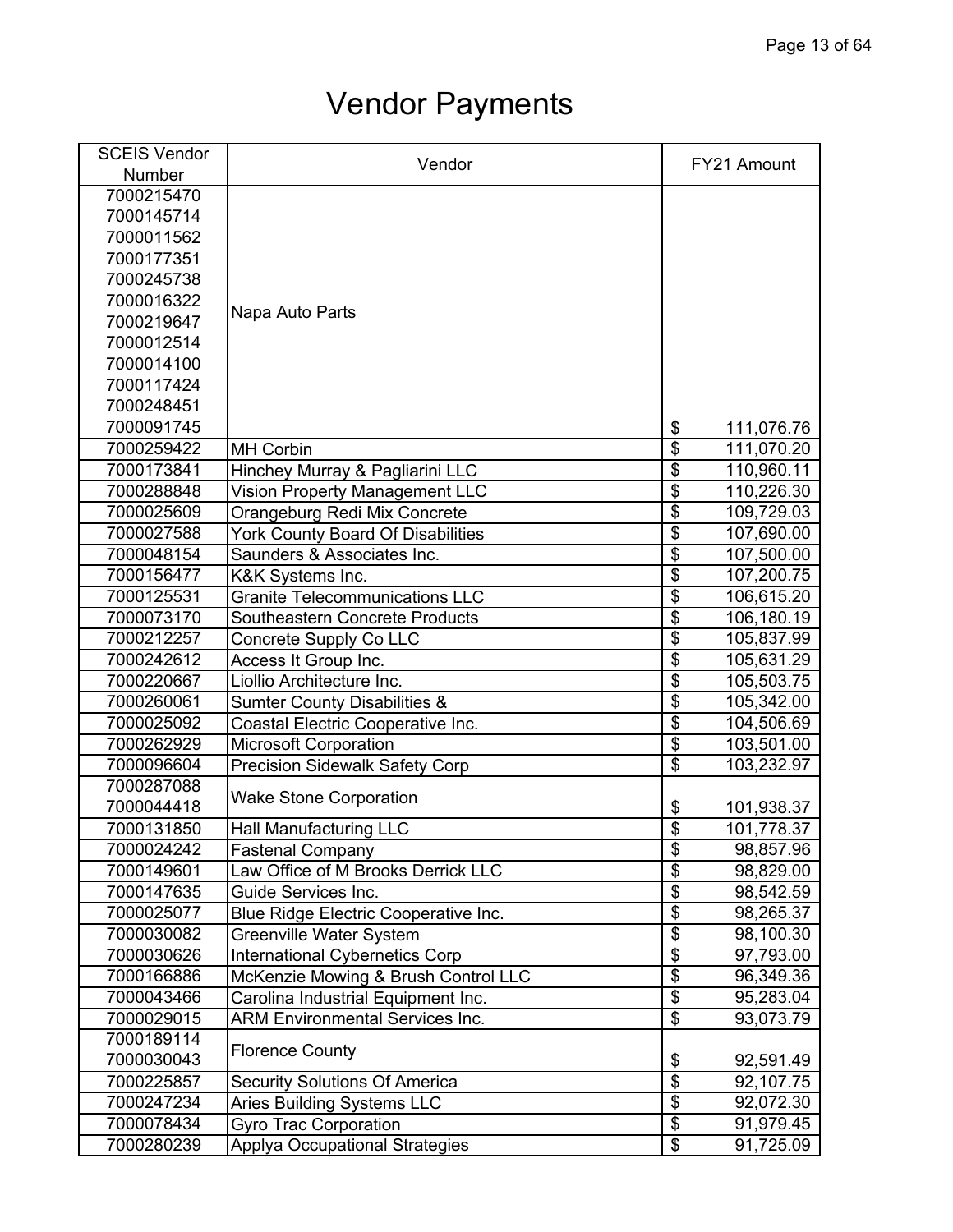| <b>SCEIS Vendor</b> |                                          |                           | FY21 Amount |
|---------------------|------------------------------------------|---------------------------|-------------|
| Number              | Vendor                                   |                           |             |
| 7000030004          | <b>Greenwood Commissioners of Public</b> | \$                        | 91,515.19   |
| 7000028946          | Crider & Associates Inc.                 | $\overline{\$}$           | 89,845.00   |
| 7000209202          | McKim & Creed Inc.                       | $\overline{\$}$           | 89,774.02   |
| 7000180362          | City of Clemson                          | $\overline{\$}$           | 89,115.00   |
| 7000055532          | Cambridge Systematics Inc.               | $\overline{\$}$           | 88,763.41   |
| 7000025787          | Lugoff-Elgin Water Authority             | $\overline{\mathfrak{s}}$ | 88,694.85   |
| 7000288403          | Better Equipment & Supply Sales Inc.     | $\overline{\mathcal{E}}$  | 88,566.64   |
| 7000252967          |                                          |                           |             |
| 7000261311          | Ambrose Industrial Services of           | \$                        | 88,391.00   |
| 7000248414          | M&M Services Co Inc.                     | $\overline{\$}$           | 87,494.17   |
| 7000027439          | <b>Palmetto Gunite Construction Co</b>   | $\overline{\$}$           | 87,350.00   |
| 7000209605          | <b>Geostellar Engineering LLC</b>        | $\overline{\mathfrak{s}}$ | 86,049.17   |
| 7000241821          | Mika Contracting Inc.                    | \$                        | 85,611.70   |
| 7000025869          | Upper Savannah Council Of                | $\overline{\$}$           | 85,542.00   |
| 7000229735          | Schumpert & Son Paving Inc.              | $\overline{\$}$           | 84,840.00   |
| 7000130437          | Martin And Son Contracting Co. Inc.      | $\overline{\$}$           | 84,800.00   |
| 7000028524          | Santee Lynches Regional Council Of       | \$                        | 84,243.35   |
| 7000272180          | <b>Stay Alert Safety Services LLC</b>    | $\overline{\$}$           | 82,918.50   |
| 7000278981          | WM Corporate Services, Inc.              | $\overline{\mathbf{S}}$   | 81,469.25   |
| 7000266444          | Mauldin & Jenkins LLC                    | $\overline{\$}$           | 81,250.00   |
| 7000027370          | Robbins Tire Service Inc.                | \$                        | 81,162.30   |
| 7000282139          | HBS Brush & Mowing LLC                   | \$                        | 80,863.45   |
| 7000087820          | Georgetown Cnty Treas                    | \$                        | 80,000.00   |
| 7000221681          | Pride Contracting Inc.                   | $\overline{\$}$           | 79,428.00   |
| 7000233621          | <b>Piedmont Service Group</b>            | $\overline{\$}$           | 79,162.00   |
| 7000088972          | Heritage Roofing Co Inc.                 | \$                        | 79,130.00   |
| 7000224104          | <b>Coogler Construction Inc.</b>         | $\overline{\$}$           | 79,125.00   |
| 7000142925          | McCarthy Improvement Company             | $\overline{\$}$           | 78,906.00   |
| 7000043835          | Sherwin Industries Inc.                  | $\overline{\$}$           | 78,792.72   |
| 7000103939          | <b>FSI Office</b>                        | $\overline{\$}$           | 77,621.85   |
| 7000288997          |                                          |                           |             |
| 7000187839          | Cornerstone Ondemand Inc.                | \$                        | 77,270.89   |
| 7000091824          | Lexington Co Solid Waste M               | $\overline{\$}$           | 76,614.31   |
| 7000216836          |                                          |                           |             |
| 7000032663          | A3 Communications Inc.                   | \$                        | 76,473.54   |
| 7000027609          | Town of Hilton Head Island               | $\overline{\mathcal{E}}$  | 76,225.00   |
| 7000041055          |                                          |                           |             |
| 7000176925          | Panagakos Asphalt Inc.                   | \$                        | 75,975.70   |
| 7000026135          | Catawba Regional Council of              | $\overline{\$}$           | 75,947.36   |
| 7000062010          |                                          |                           |             |
| 7000199993          | Lane Enterprises Inc.                    | \$                        | 74,683.02   |
| 7000279547          | Willis Towers Watson Southeast Inc.      | \$                        | 74,200.00   |
| 7000185869          | Frasier Tire Service Inc. Sumter         | $\overline{\mathcal{S}}$  | 74,141.86   |
| 7000247319          | <b>Flint Equipment Company</b>           | $\overline{\mathfrak{s}}$ | 73,759.23   |
| 7000042567          | Palmetto Tire & Service Inc.             | $\overline{\mathcal{E}}$  | 73,645.39   |
| 7000029528          | Laurens County Water & Sewer             | \$                        | 73,573.05   |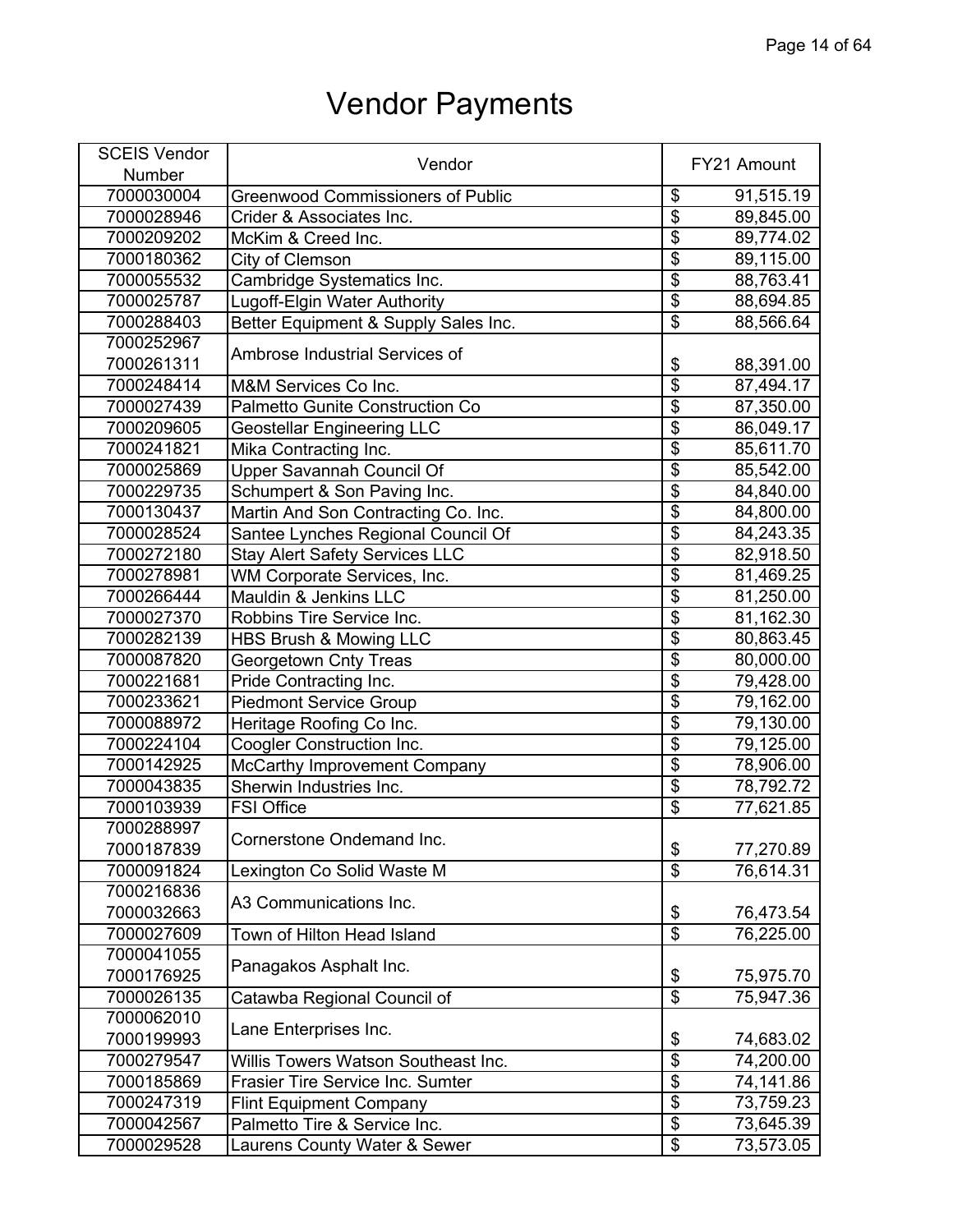| <b>SCEIS Vendor</b> | Vendor                                     |                                      | FY21 Amount |
|---------------------|--------------------------------------------|--------------------------------------|-------------|
| Number              |                                            |                                      |             |
| 7000030588          | <b>Augusta-Richmond County Planning</b>    | \$                                   | 73,539.44   |
| 7000027819          |                                            |                                      |             |
| 7000119844          | Herald Office Supply Inc.                  | \$                                   | 72,556.38   |
| 7000026406          | Broadway Water & Sewer District            | $\overline{\$}$                      | 72,462.50   |
| 7000029992          | City of Beaufort                           | $\overline{\$}$                      | 72,158.68   |
| 7000029464          | Lexington County Joint Municipal           | $\overline{\$}$                      | 71,930.83   |
| 7000070682          | Advanced Video Group Inc.                  | $\overline{\$}$                      | 71,870.51   |
| 7000273365          | The Home Depot Pro                         | $\overline{\$}$                      | 71,116.83   |
| 7000237218          | DLT Roofing Inc.                           | $\overline{\$}$                      | 70,740.00   |
| 7000056520          | J H Hiers Construction LLC                 |                                      |             |
| 7000243418          |                                            | \$                                   | 70,715.36   |
| 7000195844          | Lamar Advertising of Savannah              | $\overline{\boldsymbol{\mathsf{S}}}$ | 70,625.00   |
| 7000259819          | Herc Rentals Inc.                          |                                      |             |
| 7000033603          |                                            | \$                                   | 70,581.69   |
| 7000026026          | Furr Grading & Paving Inc.                 | $\overline{\$}$                      | 70,172.86   |
| 7000143064          | <b>Geostabilization International LLC</b>  | $\overline{\$}$                      | 69,675.00   |
| 7000227796          | Vcloud Tech Inc.                           | $\overline{\$}$                      | 69,450.00   |
| 7000143056          | <b>Laurens Commission of Public Works</b>  | $\overline{\$}$                      | 68,909.07   |
| 7000006020          | Tsa/Advet                                  | $\overline{\mathbf{S}}$              | 68,364.00   |
| 7000068871          | Batson Company Of Greenville Inc.          | $\overline{\$}$                      | 68,300.00   |
| 7000210957          | Docusign Inc.                              | $\overline{\$}$                      | 68,169.78   |
| 7000279935          | <b>GFL Environmental</b>                   | $\overline{\$}$                      | 67,738.81   |
| 7000010163          | <b>RAI Products</b>                        |                                      |             |
| 7000010164          |                                            | \$                                   | 67,283.95   |
| 7000224929          | Alamo Group (Tx) Inc.                      | $\overline{\$}$                      | 67,103.09   |
| 7000260746          | <b>ESP Associates Inc.</b>                 | $\overline{\$}$                      | 66,749.75   |
| 7000036356          |                                            |                                      |             |
| 7000141387          | Frasier Tire Service Inc.                  |                                      |             |
| 7000026365          |                                            | \$                                   | 66,493.98   |
| 7000041580          | <b>Blacks Tire Service Inc.</b>            | $\overline{\$}$                      | 66,460.67   |
| 7000125335          | PCL Civil Constructors Inc.                | $\overline{\mathbf{S}}$              | 65,832.53   |
| 7000009230          | The Traffic Safety Store                   | $\overline{\mathcal{G}}$             | 65,693.86   |
| 7000024932          | Mid Atlantic Drainage Inc.                 | $\overline{\$}$                      | 65,313.76   |
| 7000248314          | <b>Cummins Sales &amp; Service</b>         | $\overline{\mathcal{L}}$             | 65,257.05   |
| 7000283908          | <b>Riley &amp; Associates LLC</b>          | $\overline{\$}$                      | 65,102.00   |
| 7000213793          | Ascendum Machinery Inc.                    |                                      |             |
| 7000056458          |                                            | \$                                   | 64,709.68   |
| 7000002092          | Hilton Garden Inn-Anderson                 | \$                                   | 64,362.24   |
| 7000227046          | Rain for Rent                              | $\overline{\mathbf{S}}$              | 64,127.15   |
| 7000214973          | La Lawncare LLC                            | $\overline{\mathbf{S}}$              | 64,014.98   |
| 7000238970          | Lumberjack Tree Service LLC                | $\overline{\$}$                      | 63,250.00   |
| 7000179783          | <b>Calhoun County Municipal Water Syst</b> | $\overline{\$}$                      | 62,323.74   |
| 7000025178          | Tri-County Electric Co-Op Inc.             | $\overline{\$}$                      | 62,258.67   |
| 7000269189          |                                            |                                      |             |
| 7000269182          | <b>Luck Stone Corporation</b>              | \$                                   | 61,897.97   |
| 7000287885          | Watson Tate Savory Inc.                    | $\overline{\$}$                      | 61,879.09   |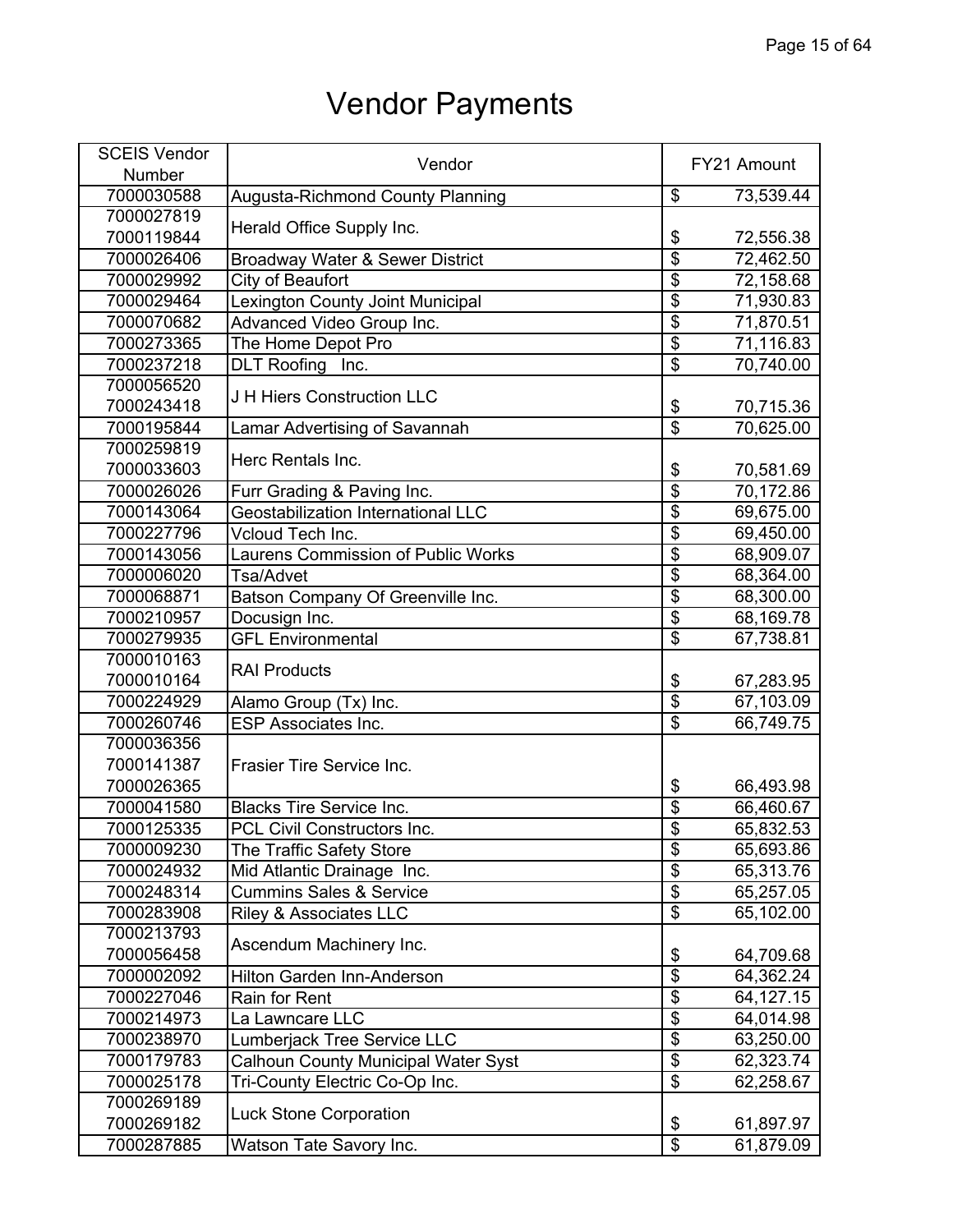| <b>SCEIS Vendor</b> | Vendor                                     |                                  | FY21 Amount |
|---------------------|--------------------------------------------|----------------------------------|-------------|
| Number              |                                            |                                  |             |
| 7000028610          | W Frazier Construction Inc.                | \$                               | 61,162.48   |
| 7000150311          | City of Easley                             | \$                               | 61,015.44   |
| 7000146467          | <b>Finkel Law Firm LLC</b>                 | \$                               | 61,000.00   |
| 7000033900          | Virginia Lab Supply Corp                   | $\overline{\mathcal{G}}$         | 60,464.88   |
| 7000295077          | Hurricane Ditcher Company, Inc.            | $\overline{\$}$                  | 60,376.36   |
| 7000078652          | The Greenery Inc.                          | $\overline{\$}$                  | 60,050.20   |
| 7000263907          | <b>Gel Solutions LLC</b>                   | $\overline{\$}$                  | 60,018.08   |
| 7000027324          | <b>Chesco Service</b>                      | $\overline{\$}$                  | 59,910.00   |
| 7000047676          | Goldencare Inc.                            | $\overline{\$}$                  | 59,765.00   |
| 7000094462          | <b>Burton Center for Disabilities</b>      | $\overline{\$}$                  | 59,285.00   |
| 7000031923          | Crumpler Plastic Pipe Inc.                 | $\overline{\$}$                  | 58,872.63   |
| 7000131842          | City of Myrtle Beach                       | $\overline{\mathbf{S}}$          | 58,623.00   |
| 7000224935          | Vaisala Inc.                               | $\overline{\mathfrak{s}}$        | 58,500.00   |
| 7000286368          | <b>Rock Equipment Rentals LLC</b>          | $\overline{\$}$                  | 58,450.00   |
| 7000184572          | RJ Kunz Inc.                               | $\overline{\$}$                  | 58,415.04   |
| 7000291894          | Christopher J Moran PA                     | $\overline{\$}$                  | 58,350.00   |
| 7000027014          | Auto Parts of St George Inc.               | $\overline{\mathfrak{s}}$        | 58,307.83   |
| 7000029190          | Willoughby & Hoefer Pa                     | $\overline{\$}$                  | 58,186.13   |
| 7000107534          | ABC Landscaping Inc.                       | \$                               | 57,882.01   |
| 7000288947          |                                            |                                  |             |
| 7000248419          | <b>Cutrite Landscaping LLC</b>             | \$                               | 57,535.66   |
| 7000244292          | The McKay Firm PA                          | $\overline{\$}$                  | 57,318.98   |
| 7000260068          | Rove LLC                                   | $\overline{\$}$                  | 57,309.93   |
| 7000150744          | Williams & Walsh LLC                       | $\overline{\$}$                  | 57,000.00   |
| 7000270836          |                                            |                                  |             |
| 7000275208          | Nutrien Ag Solutions Inc.                  | \$                               | 56,781.03   |
| 7000296741          |                                            |                                  |             |
| 7000278054          | Infrastructure Solutions Group Inc.        | \$                               | 56,694.69   |
| 7000260476          | <b>Trinity Construction LLC</b>            | \$                               | 56,286.18   |
| 7000030790          |                                            |                                  |             |
| 7000299085          | Consolidated Pipe & Supply Company         | \$                               | 56,245.74   |
| 7000145040          | <b>Richland County Solid Waste</b>         | $\overline{\mathcal{E}}$         | 56,239.16   |
| 7000037372          |                                            |                                  |             |
| 7000191763          | Ontario Investments Inc.                   |                                  |             |
| 7000143537          |                                            | \$                               | 55,996.59   |
| 7000184971          | Advanced Drainage Systems Inc.             | $\overline{\$}$                  | 55,771.79   |
| 7000265788          | <b>ACI Services Ltd</b>                    | $\overline{\$}$                  | 55,618.60   |
| 7000028496          | Orangeburg County Dsn Board                | $\overline{\mathbf{S}}$          | 55,325.00   |
| 7000026036          | Piedmont Agency on Aging                   | $\overline{\$}$                  | 55,171.00   |
| 7000274531          | <b>American Mitigation Company LLC</b>     | $\overline{\boldsymbol{\theta}}$ | 55,100.00   |
| 7000033919          | Allendale County Office on Aging           | $\overline{\$}$                  | 55,000.00   |
| 7000037944          | Colleton County Council on Aging           | $\overline{\$}$                  | 55,000.00   |
| 7000026620          | Laurens County Disabilities And            | $\overline{\$}$                  | 55,000.00   |
| 7000023006          | Lee County Dsn Board                       | \$                               | 55,000.00   |
| 7000036025          | <b>Newberry Disabilities &amp; Special</b> | \$                               | 55,000.00   |
| 7000027120          | Oconee Board Of Disabilities And           | $\overline{\$}$                  | 55,000.00   |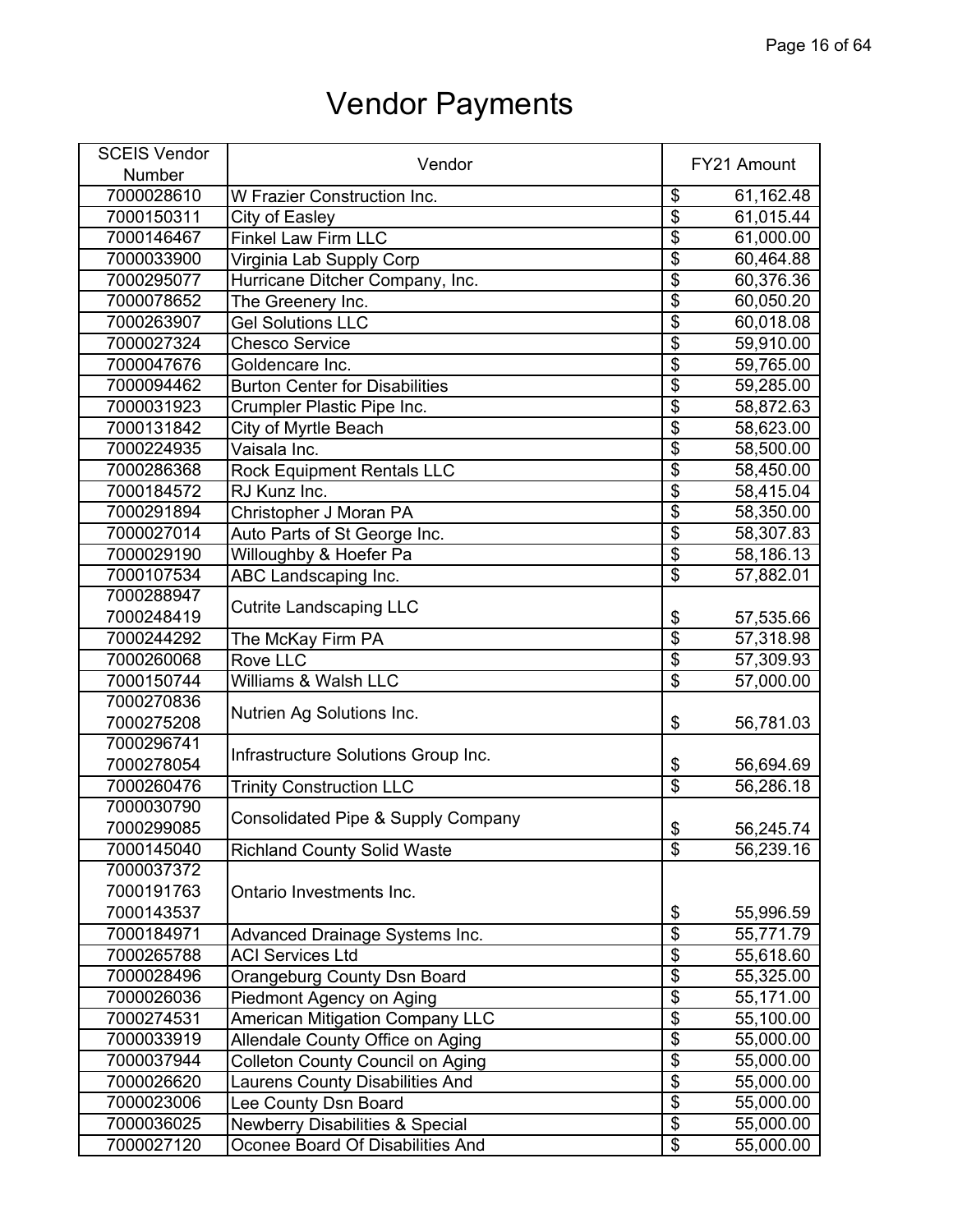| <b>SCEIS Vendor</b> | Vendor                                    |                                  | FY21 Amount |
|---------------------|-------------------------------------------|----------------------------------|-------------|
| Number              |                                           |                                  |             |
| 7000163597          | <b>Quality Counts LLC</b>                 | \$                               | 54,863.51   |
| 7000061787          | Programs for Exceptional People           | $\overline{\$}$                  | 54,389.00   |
| 7000087220          | Taylor Enterprises Inc.                   | $\overline{\$}$                  | 54,319.96   |
| 7000074262          | <b>Pickens Construction</b>               | $\overline{\$}$                  | 54,071.57   |
| 7000026679          | Newberry County Water & Sewer Auth        | $\overline{\$}$                  | 53,276.87   |
| 7000001347          | <b>Greene Acoustic &amp; Drywall LLC</b>  | $\overline{\mathfrak{s}}$        | 53,275.00   |
| 7000130097          | Welborn Inc.                              | $\overline{\$}$                  | 53,227.31   |
| 7000026820          | <b>Clarendon County Dsn Board</b>         | $\overline{\boldsymbol{\theta}}$ | 53,199.00   |
| 7000167825          | Anderson Crane & Bridge                   | $\overline{\$}$                  | 53,124.68   |
| 7000107536          | Anixter Inc.                              | $\overline{\$}$                  | 52,171.50   |
| 7000040886          | <b>Cherokee County Disabilities and</b>   | $\overline{\$}$                  | 52,081.00   |
| 7000183648          | Chester Metropolitan Dist.                | $\overline{\mathbf{S}}$          | 51,990.22   |
| 7000206573          | Roadscape North Florida Inc.              | $\overline{\mathbf{S}}$          | 51,680.97   |
| 7000241480          |                                           |                                  |             |
| 7000277801          | McCarthy Tire Service of GA and SS        | \$                               | 51,261.97   |
| 7000195704          | <b>Carpet Plus LLC</b>                    | $\overline{\$}$                  | 51,048.25   |
| 7000247575          | <b>Border States Industries Inc.</b>      | $\overline{\$}$                  | 50,978.94   |
| 7000274592          | United States Fire Insurance Co           | $\overline{\$}$                  | 50,975.00   |
| 7000249848          | Open Space Institute Land Trust Inc.      | $\overline{\mathbf{S}}$          | 50,610.80   |
| 7000276141          | C E S (City Electric Accounts-Cha)        | $\overline{\$}$                  | 50,574.96   |
| 7000050003          |                                           |                                  |             |
| 7000066801          | Diversified Recycling Inc.                | \$                               | 50,400.02   |
| 7000026451          | <b>Fairfield County DSN Board</b>         | $\overline{\boldsymbol{\theta}}$ | 50,000.00   |
| 7000028433          | Dorchester Co Dsn Board                   | $\overline{\$}$                  | 49,906.00   |
| 7000166720          | <b>Randolph Trucking LLC</b>              | \$                               | 49,900.65   |
| 7000299611          | <b>Elmwood Cemetery</b>                   | $\overline{\$}$                  | 49,891.22   |
| 7000156355          | Premier Constructors Inc.                 | $\overline{\$}$                  | 49,510.20   |
| 7000249612          | Polymershapes LLC                         | $\overline{\$}$                  | 48,638.10   |
| 7000254267          | Regents Of The University of              | $\overline{\$}$                  | 48,525.54   |
| 7000244958          | Perfection First Services Inc.            | $\overline{\$}$                  | 47,972.00   |
| 7000185333          | Reflective Apparel Factory, Inc.          | $\overline{\mathbf{S}}$          | 47,085.03   |
| 7000025186          | York Electric Cooperative Inc.            | \$                               | 47,048.73   |
| 7000025483          | Amick Equip Co Inc.                       | $\overline{\boldsymbol{\theta}}$ | 46,653.10   |
| 7000049774          | <b>Traxlers Lawn Care LLC</b>             | \$                               | 46,284.00   |
| 7000025381          | Wo Blackstone & Co Inc.                   | $\overline{\$}$                  | 46,173.21   |
| 7000117045          | Husqvarna                                 | $\overline{\$}$                  | 46,044.35   |
| 7000279838          | Smith & Son Welding                       | $\overline{\$}$                  | 45,983.90   |
| 7000268389          | Helena Agri-Enterprises LLC               | $\overline{\$}$                  | 45,681.11   |
| 7000267214          | Koppers Utility and Industrial Prod       | $\overline{\$}$                  | 45,535.08   |
| 7000232049          | 107 West LLC                              | $\overline{\$}$                  | 45,448.56   |
| 7000125132          | <b>Russell Marketing &amp; Sales</b>      | $\overline{\$}$                  | 45,337.60   |
| 7000196816          | Canon Solutions America Inc.              | $\overline{\$}$                  | 45,091.09   |
| 890100454           | <b>Envision Sustainability Tools Inc.</b> | $\overline{\mathbf{e}}$          | 45,000.00   |
| 7000191744          | Miles Service Inc.                        | \$                               | 44,804.03   |
| 7000085564          | Law Offices of Frederick I Hall lii       | $\overline{\$}$                  | 44,770.25   |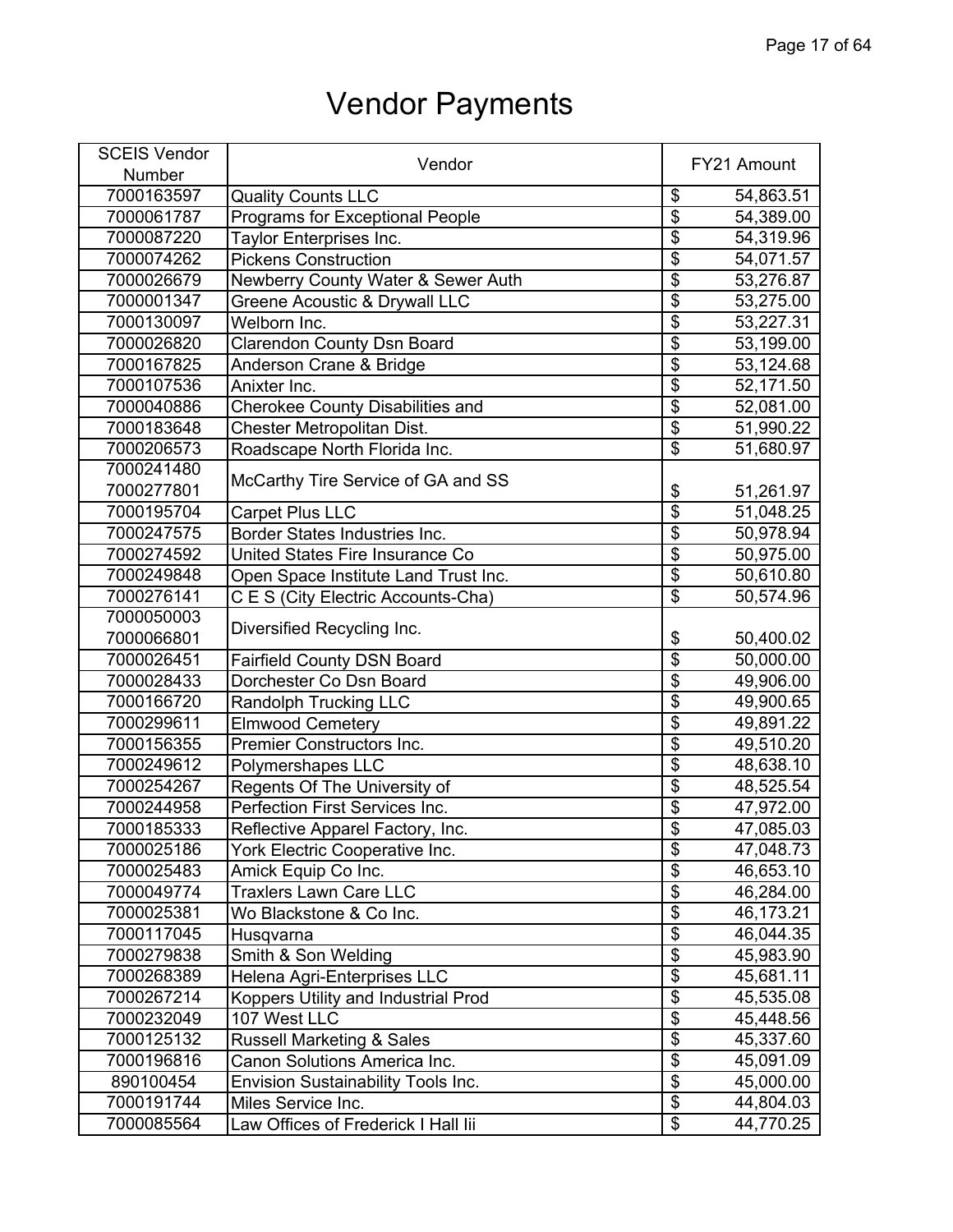| <b>SCEIS Vendor</b> | Vendor                                             |                           | FY21 Amount |
|---------------------|----------------------------------------------------|---------------------------|-------------|
| Number              |                                                    |                           |             |
| 7000282520          |                                                    |                           |             |
| 7000216837          | <b>Snider Fleet Solutions</b>                      | \$                        | 44,486.81   |
| 7000191284          |                                                    |                           |             |
| 7000010274          | Telecommunication & Industrial                     | \$                        | 44,150.00   |
| 7000148595          | Ricoh USA Inc.                                     | $\overline{\$}$           | 43,960.86   |
| 7000057376          | Kinard & Jones LLC                                 | $\overline{\mathbf{S}}$   | 43,375.54   |
| 7000014810          | <b>Midlands Specialty</b>                          | $\overline{\$}$           | 43,366.68   |
| 7000032377          | Lee County Council on Aging Inc.                   | $\overline{\$}$           | 42,333.00   |
| 7000280015          | <b>McMillan Utilities</b>                          | $\overline{\$}$           | 42,180.25   |
| 7000167202          | <b>Moody Construction LLC</b>                      | $\overline{\$}$           | 42,155.00   |
| 7000133731          | Design Information Technology Inc.                 | \$                        | 42,000.00   |
| 7000247883          | Six & Twenty Distillery                            | $\overline{\$}$           | 41,730.00   |
| 7000010429          | <b>Transit &amp; Level Clinic</b>                  | $\overline{\$}$           | 41,437.44   |
| 7000268130          | <b>Maser Consulting Pa</b>                         | $\overline{\$}$           | 41,393.00   |
| 7000055418          |                                                    |                           |             |
| 7000298111          | <b>Varitech Industries</b>                         | \$                        | 41,013.89   |
| 7000089931          | <b>Matts Professional Cleaning</b>                 | $\overline{\$}$           | 40,979.00   |
| 7000041030          | Old Stone Tractor Co Inc.                          | $\overline{\$}$           | 40,950.95   |
| 7000128801          | Republic Services #744                             | $\overline{\$}$           | 40,913.46   |
| 7000206427          | Dehaven Appraisals LLC                             | $\overline{\$}$           | 40,850.00   |
| 7000151120          | White Crane Company Inc.                           | $\overline{\$}$           | 40,772.50   |
| 7000086317          | Ever Ready First Aid & Medical                     | $\overline{\$}$           | 40,077.97   |
| 7000227954          |                                                    |                           |             |
| 7000232754          | Area Wide Protective                               | \$                        | 40,008.24   |
| 7000196193          | <b>Triad Metals</b>                                | $\overline{\mathfrak{s}}$ | 39,998.88   |
| 7000288554          | <b>EL Robinson Engineering Co</b>                  | $\overline{\$}$           | 39,287.54   |
| 7000025117          | Horry Electric Cooperative Inc.                    | $\overline{\$}$           | 38,659.51   |
| 7000248627          | <b>Rotary Lift</b>                                 | $\overline{\$}$           | 38,500.03   |
| 7000260271          | <b>City of Walterboro Utilities</b>                | $\overline{\$}$           | 38,133.52   |
| 7000263718          | <b>PSG</b>                                         | $\overline{\$}$           | 38,055.90   |
| 7000030113          | City of Bennettsville SC                           | $\overline{\$}$           | 38,049.04   |
| 7000197526          |                                                    |                           | 38,000.00   |
| 7000043591          | Delasoft Inc.<br><b>Connector 2000 Association</b> | \$<br>\$                  | 37,953.41   |
| 7000045188          |                                                    | $\overline{\$}$           |             |
|                     | Real Estate Appraisers And Consulta                | $\overline{\$}$           | 37,650.00   |
| 7000272250          | Four Holes Sales & Service                         | $\overline{\$}$           | 37,487.26   |
| 7000264081          | <b>Diesel Laptops LLC</b>                          |                           | 37,475.45   |
| 7000035404          | <b>TBP Services Incorporated</b>                   | $\overline{\$}$           | 37,395.02   |
| 7000025482          | Defender Services Inc.                             | $\overline{\mathcal{G}}$  | 37,385.44   |
| 7000278580          | <b>Time Warner Cable</b>                           | $\overline{\$}$           | 37,242.37   |
| 7000119034          | Wotco Inc.                                         | $\overline{\$}$           | 37,229.85   |
| 7000295135          | S & W Asphalt                                      | $\overline{\$}$           | 37,130.00   |
| 7000255402          | <b>Faithful Construction</b>                       | $\overline{\$}$           | 37,100.00   |
| 7000029989          | City of Aiken                                      | $\overline{\$}$           | 37,026.12   |
| 7000253855          | <b>Carolina Construction School LLC</b>            | $\overline{\mathcal{S}}$  | 36,871.00   |
| 7000226087          | Turf Equipment & Supply Co                         |                           |             |
| 7000105218          |                                                    | \$                        | 36,683.22   |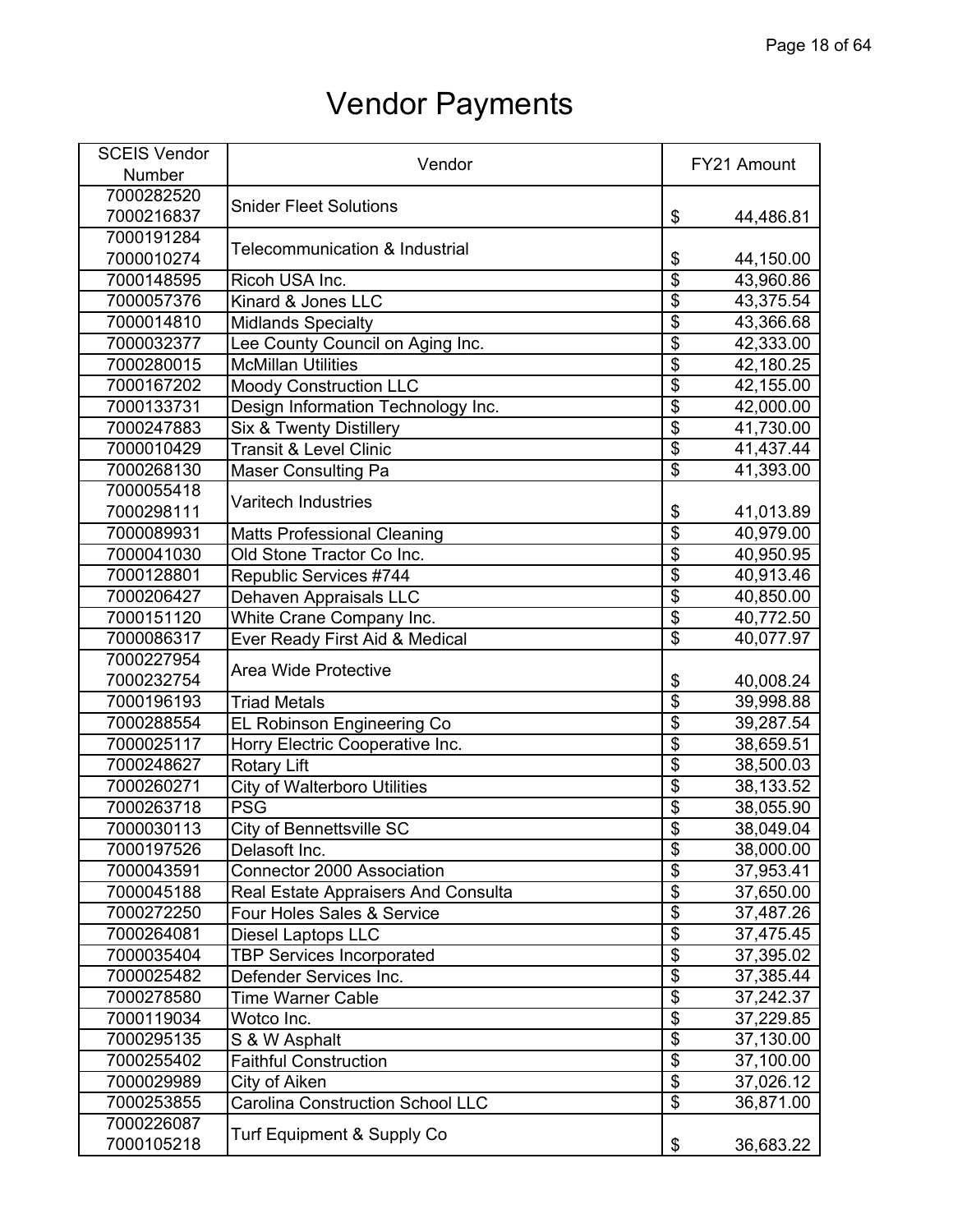| <b>SCEIS Vendor</b> | Vendor                                     |                          | FY21 Amount |
|---------------------|--------------------------------------------|--------------------------|-------------|
| Number              |                                            |                          |             |
| 7000030360          | Pro Chem Inc.                              | \$                       | 36,489.89   |
| 7000026499          | Murray Sand Company Inc.                   | $\overline{\$}$          | 36,483.61   |
| 7000054866          | Debi Wilcox                                | $\overline{\$}$          | 36,475.00   |
| 7000016673          | <b>Richbourgs Rentals</b>                  | $\overline{\$}$          | 36,378.80   |
| 7000184405          |                                            |                          |             |
| 7000253233          | <b>Guaranteed Supply Company</b>           | \$                       | 36,306.80   |
| 7000029264          | All Medical Inc.                           | $\overline{\$}$          | 36,100.00   |
| 7000263249          | Neighbor to Neighbor of South              | $\overline{\$}$          | 36,008.00   |
| 7000151567          | <b>DBR Properties LLC</b>                  | $\overline{\$}$          | 36,000.00   |
| 7000026832          | Southern Lubricants Inc.                   | $\overline{\$}$          | 35,435.43   |
| 7000053898          | <b>Xerox Corporation</b>                   | \$                       | 35,211.27   |
| 7000065982          | Ocain Construction Co Inc.                 | $\overline{\mathbf{S}}$  | 35,169.00   |
| 7000141516          | <b>Palmetto Utility Protection Service</b> | $\overline{\$}$          | 35,090.87   |
| 7000114675          | Days Inn                                   | $\overline{\$}$          | 34,925.78   |
| 7000025157          | Santee Electric Cooperative Inc.           | $\overline{\$}$          | 34,831.80   |
| 7000065064          | Company Wrench Ltd.                        | $\overline{\$}$          | 34,771.33   |
| 7000249165          | <b>Selective Structures LLC</b>            | $\overline{\$}$          | 34,676.00   |
| 7000278021          |                                            | $\overline{\$}$          | 34,000.00   |
| 7000276860          | Info USA Marketing Inc.                    |                          |             |
|                     | Dunbar Auto Supply Inc.                    |                          |             |
| 7000276861          |                                            | \$<br>$\overline{\$}$    | 33,962.81   |
| 7000120544          | Lifespan Technologies Inc.                 |                          | 33,928.88   |
| 7000289610          | MW Collins Inc.                            | $\overline{\mathcal{E}}$ | 33,900.00   |
| 7000225102          | Airgas USA LLC                             |                          |             |
| 7000225101          |                                            | \$                       | 33,850.78   |
| 7000025027          | Guaranteed Supply Co of SC Inc.            |                          |             |
| 7000134825          |                                            | \$                       | 33,457.46   |
| 7000232070          | <b>McCullough Tree Service LLC</b>         | $\overline{\$}$          | 33,300.00   |
| 7000257041          | Core & Main LP                             | $\overline{\$}$          | 33,231.01   |
| 7000281458          | <b>Broadband Hospitality</b>               | $\overline{\$}$          | 33,191.34   |
| 7000170226          | Carlson Software Inc.                      | $\overline{\$}$          | 33,094.00   |
| 7000258922          | Johnson Controls Fire Protection LP        |                          |             |
| 7000276087          |                                            | \$                       | 33,025.14   |
| 7000288856          | Monica Farmer                              | $\overline{\mathbb{S}}$  | 33,017.02   |
| 7000250974          | <b>Elliott Valuation &amp; Consulting</b>  | $\overline{\$}$          | 32,800.00   |
| 7000195973          | <b>Piedmont Truck Tires</b>                | $\overline{\$}$          | 32,487.84   |
| 7000011364          | <b>Shugart Manufacturing</b>               | $\overline{\$}$          | 32,319.80   |
| 7000105442          | Apple Inc.                                 | $\overline{\$}$          | 32,084.14   |
| 7000017431          | <b>Anderson County Sewer</b>               | $\overline{\$}$          | 31,924.67   |
| 7000232378          | Mitchell 1                                 | $\overline{\$}$          | 31,737.47   |
| 7000014186          | <b>WallPaper Additions</b>                 | $\overline{\$}$          | 31,436.44   |
| 7000273553          | Octane Forklifts Inc.                      | $\overline{\$}$          | 31,428.00   |
| 7000039119          | Marcus Cook Farm & Garden City LLC         | $\overline{\$}$          | 31,425.50   |
| 7000141592          | United Rentals (North America) Inc.        | $\overline{\$}$          | 31,395.68   |
| 7000267831          | <b>Metro Dwelling LLC</b>                  | $\overline{\mathbf{S}}$  | 31,300.00   |
| 7000296278          | White Cap LP                               | $\overline{\$}$          | 31,051.46   |
| 7000159784          | Gasters Grading Co Inc.                    | \$                       | 31,021.89   |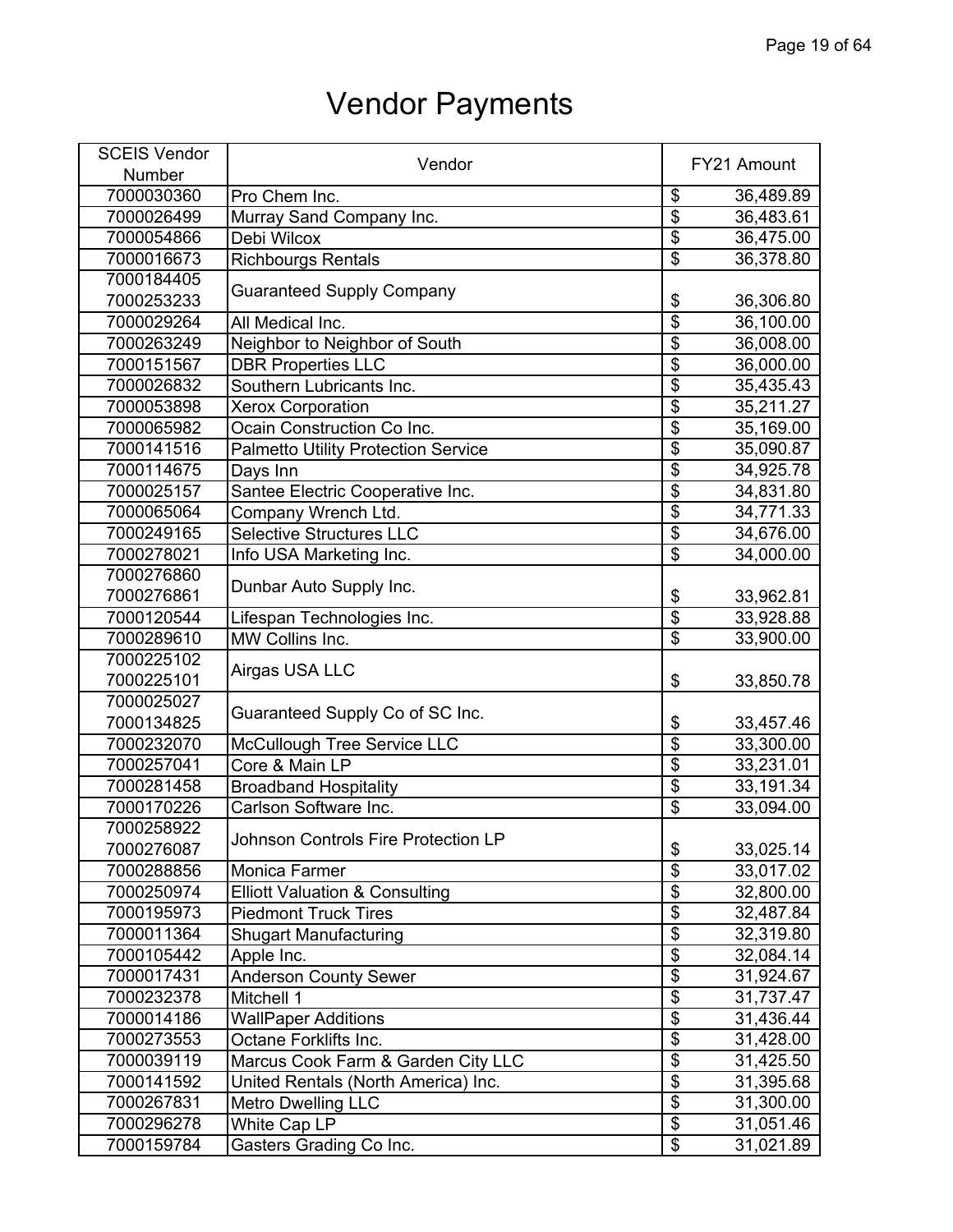| <b>SCEIS Vendor</b> |                                           |                                      |             |
|---------------------|-------------------------------------------|--------------------------------------|-------------|
| Number              | Vendor                                    |                                      | FY21 Amount |
| 7000204338          | <b>Gaffney Auto Parts</b>                 | \$                                   | 30,616.79   |
| 7000267416          | <b>DTN LLC</b>                            | $\overline{\$}$                      | 30,437.00   |
| 7000016969          | Carolina Lodge Vi                         | $\overline{\$}$                      | 30,240.00   |
| 7000030015          | <b>Aiken County Government</b>            | $\overline{\$}$                      | 30,142.08   |
| 7000052316          | <b>Benson Ford Mercury</b>                | $\overline{\$}$                      | 30,060.49   |
| 7000111702          | City of Georgetown                        | $\overline{\$}$                      | 29,789.46   |
| 7000035402          | Kirby Realty & Construction Inc.          | $\overline{\$}$                      | 29,750.00   |
| 7000059127          | North Wind Inc.                           | $\overline{\$}$                      | 29,633.00   |
| 7000022884          | <b>Valk Manufacturing Company</b>         | $\overline{\$}$                      | 29,630.98   |
| 7000254580          | A-1 Tire of Abbeville LLC                 | $\overline{\$}$                      | 29,628.23   |
| 7000255389          | <b>Next Gen Driver Training LLC</b>       | $\overline{\$}$                      | 29,500.00   |
| 7000025266          | Colleton Tile & Concrete Co Inc.          | $\overline{\$}$                      | 29,419.74   |
| 7000170060          |                                           |                                      |             |
| 7000147746          | <b>Benedict College</b>                   | \$                                   | 29,401.12   |
| 7000200266          | <b>Maddock Construction Equipment LLC</b> | $\overline{\$}$                      | 29,326.32   |
| 7000270017          | <b>Thyssenkrupp Elevator Corporation</b>  | $\overline{\$}$                      | 29,305.48   |
| 7000147765          | The Franklin Investment Corporation       | $\overline{\$}$                      | 29,246.40   |
| 7000278993          | Richard Catlin & Associates Inc.          | $\overline{\$}$                      | 29,192.83   |
| 7000118788          | Greens Commercial Cleaning Inc.           | $\overline{\$}$                      | 29,142.12   |
| 7000234164          | Steelfab Inc. of South Carolina           | $\overline{\$}$                      | 29,074.80   |
| 7000025538          | Christopher Trucks Inc.                   | $\overline{\$}$                      | 28,756.79   |
| 7000030509          | Southeastern Road Treatment Inc.          | $\overline{\$}$                      | 28,720.94   |
| 7000204824          |                                           |                                      |             |
| 7000248927          | <b>ECS Southeast LLP</b>                  | \$                                   | 28,690.50   |
| 7000025150          | Pee Dee Electric Cooperative Inc.         | $\overline{\$}$                      | 28,607.55   |
| 7000036462          | Cullum Services, Inc.                     | $\overline{\$}$                      | 28,580.56   |
| 7000105016          | <b>Pickens County SC</b>                  | $\overline{\$}$                      | 28,450.26   |
| 7000026656          | McWaters Inc.                             | $\overline{\$}$                      | 28,444.98   |
| 7000025859          | Pee Dee Regional Council                  | $\overline{\$}$                      | 28,399.29   |
| 7000029836          | Southeastern Pipe & Drain Systems         | $\overline{\$}$                      | 28,360.11   |
| 7000278074          | <b>Ashland Andrews LLC</b>                | $\overline{\$}$                      | 28,280.00   |
| 7000044165          | Midlands Machinery Inc.                   | \$                                   | 28,153.32   |
| 7000025102          | Edisto Electric Cooperative Inc.          | $\overline{\$}$                      | 28,093.91   |
| 7000193501          | Dehart Auto Parts Inc.                    | $\overline{\$}$                      | 28,003.48   |
| 7000117910          | Lafargeholcim US                          | $\overline{\$}$                      | 27,990.38   |
| 7000286363          | <b>Chop Curbside Catering LLC</b>         | $\overline{\boldsymbol{\mathsf{S}}}$ | 27,920.00   |
| 7000296120          | <b>Shirley Lewis</b>                      | $\overline{\$}$                      | 27,649.00   |
| 7000286299          | <b>S&amp;A Auto Repair LLC</b>            | \$                                   | 27,635.52   |
| 7000245132          | J D Gaskins Construction Inc.             | $\overline{\$}$                      | 27,618.30   |
| 7000133040          |                                           |                                      |             |
| 7000039743          | Republic Services #743                    | \$                                   | 27,614.94   |
| 7000139456          | <b>Spherion Staffing Services LLC</b>     | $\overline{\$}$                      | 27,513.02   |
| 7000102584          | Electronic Risks Consultants, Inc.        | $\overline{\$}$                      | 27,423.94   |
| 7000006936          | <b>Kimball Midwest</b>                    | $\overline{\mathbf{S}}$              | 27,377.90   |
| 7000030179          | City of Union                             | $\overline{\$}$                      | 27,074.63   |
| 7000004824          | No Shade Tree Service                     | $\overline{\mathbf{e}}$              | 26,800.00   |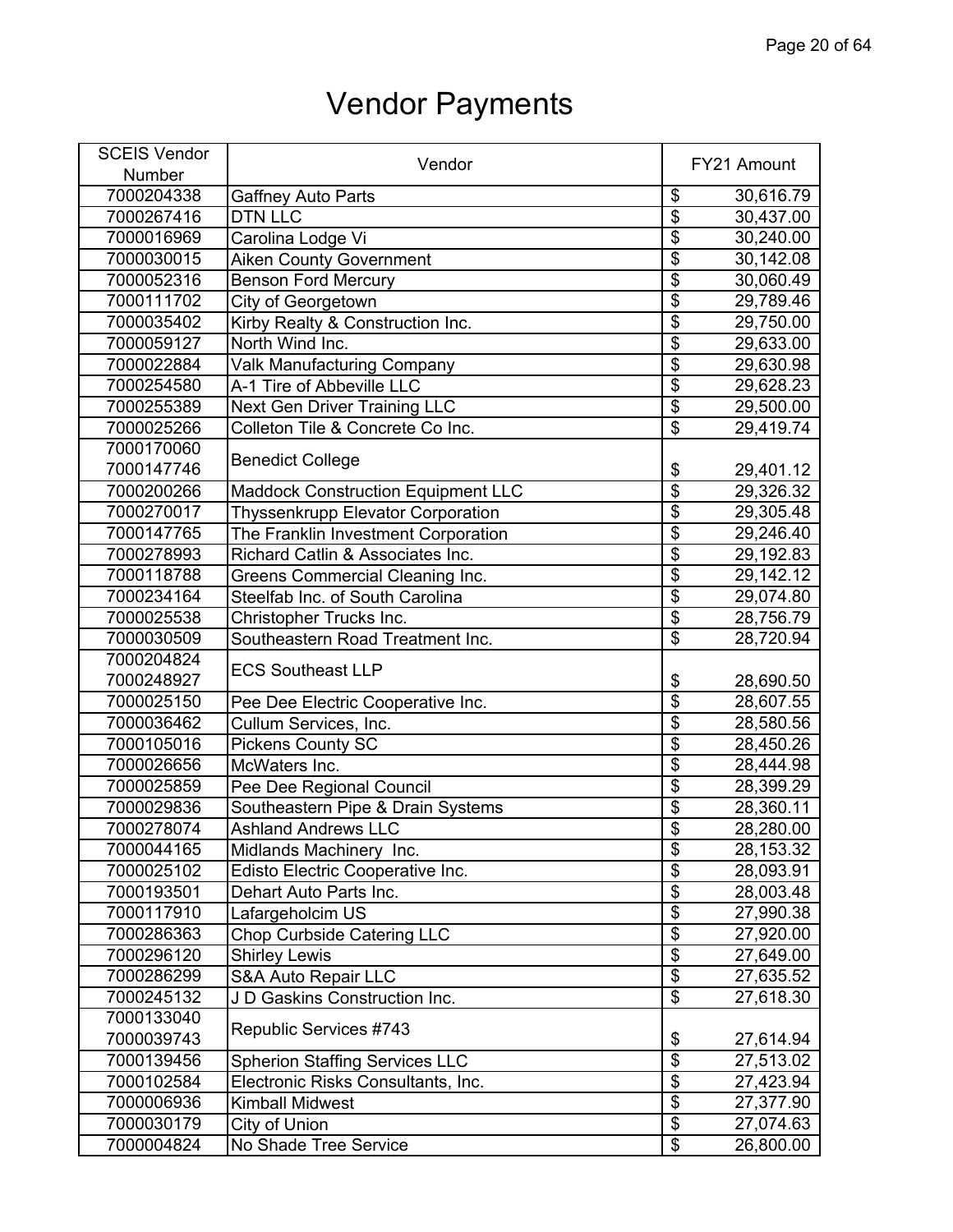| <b>SCEIS Vendor</b> |                                            |                                      | FY21 Amount |
|---------------------|--------------------------------------------|--------------------------------------|-------------|
| Number              | Vendor                                     |                                      |             |
| 7000085438          | <b>VE Group LLC</b>                        | \$                                   | 26,536.77   |
| 7000268677          | Leon Michael Construction LLC              | $\overline{\$}$                      | 26,225.00   |
| 7000267775          | Unifirst Corp 296                          | $\overline{\$}$                      | 26,217.35   |
| 7000134749          | <b>York County Disposal/Recovery</b>       | $\overline{\$}$                      | 26,101.20   |
| 7000285539          | Town of Winnsboro - Utilities              | $\overline{\$}$                      | 26,056.12   |
| 7000189823          | City of Walterboro                         | $\overline{\$}$                      | 26,039.95   |
| 7000025213          | Velvetex Inc.                              | $\overline{\$}$                      | 25,938.36   |
| 7000239056          | <b>County Council of Beaufort County</b>   | $\overline{\$}$                      | 25,729.29   |
| 7000194616          | <b>Benton Concrete &amp; Utilities LLC</b> | $\overline{\$}$                      | 25,684.00   |
| 7000100320          | Tri State Truck & Trailer Repair           | $\overline{\$}$                      | 25,630.81   |
| 7000267783          | <b>Blyco Glass Company Of SC LLC</b>       | $\overline{\$}$                      | 25,589.73   |
| 7000036434          | Clarke W McCants III PC                    | $\overline{\$}$                      | 25,562.10   |
| 7000026735          | Carolina Concrete Co Inc.                  | $\overline{\boldsymbol{\mathsf{S}}}$ | 25,390.03   |
| 7000031956          | Graybar Electric Inc.                      | $\overline{\$}$                      | 24,982.32   |
| 7000030228          | Fort Hill Natural Gas Authority            | $\overline{\$}$                      | 24,946.51   |
| 7000039003          | George H Bailey                            | $\overline{\$}$                      | 24,800.00   |
| 7000171290          | <b>Arrow Safety Device Company</b>         | $\overline{\$}$                      | 24,797.20   |
| 7000177764          | Hubbard Paving & Grading Inc.              | $\overline{\$}$                      | 24,790.51   |
| 7000130375          | Gannett Fleming Inc.                       | $\overline{\boldsymbol{\mathsf{S}}}$ | 24,773.31   |
| 7000236570          | Headsets Direct Inc.                       | $\overline{\$}$                      | 24,770.20   |
| 7000150048          | <b>Timberline Tree Service LLC</b>         | $\overline{\$}$                      | 24,650.00   |
| 7000079201          | Nance Tractor & Implement Inc.             | $\overline{\$}$                      | 24,631.00   |
| 7000285052          | <b>Jordan River Moving LLC</b>             | $\overline{\$}$                      | 24,368.50   |
| 7000105865          | <b>Piedmont Natural Gas</b>                | $\overline{\$}$                      | 24,359.50   |
| 7000248360          | Pro Disposal LLC                           | $\overline{\$}$                      | 24,300.85   |
| 7000279682          | <b>Allied Universal Technology Service</b> | $\overline{\$}$                      | 24,284.83   |
| 7000123742          | <b>DNB</b> Electric Inc.                   | $\overline{\$}$                      | 24,174.31   |
| 7000018080          | <b>Abbeville Public Utilities</b>          | $\overline{\$}$                      | 24, 152. 44 |
| 7000094785          | Electro-Mechanical Services Inc. of        | $\overline{\$}$                      | 24,150.00   |
| 7000158153          |                                            |                                      |             |
| 7000263046          | Republic Services #692                     | \$                                   | 24,119.01   |
| 7000246732          | International Industries Inc.              | \$                                   | 24,112.94   |
| 7000026578          | Marco Rural Water Co Inc.                  | $\overline{\$}$                      | 24,015.00   |
| 7000274468          | <b>Midlands General Services LLC</b>       | $\overline{\$}$                      | 23,718.00   |
| 7000171795          | L&R Construction & Hauling Co Inc.         | $\overline{\$}$                      | 23,698.85   |
| 7000109074          | Office Depot Inc.                          | $\overline{\$}$                      | 23,557.26   |
| 7000237499          | <b>Bridgestone Hosepower LLC</b>           | $\overline{\$}$                      | 23,548.13   |
| 7000074848          | South Carolina Collision Center in         | $\overline{\mathbf{S}}$              | 23,460.88   |
| 7000219460          | <b>Diversified Products Mfg</b>            | $\overline{\$}$                      | 23,060.16   |
| 7000276785          | <b>Blue Chip Moving Company LLC</b>        | $\overline{\$}$                      | 23,053.50   |
| 7000274910          | Harris Machining                           | $\overline{\$}$                      | 23,050.00   |
| 7000026219          | <b>Sandy Springs Water District</b>        | $\overline{\mathbf{e}}$              | 23,039.69   |
| 7000141576          | Thompson & Henry PA                        | $\overline{\$}$                      | 23,012.09   |
| 7000264257          | Duraclean by Maid Over                     | $\overline{\mathcal{E}}$             | 23,000.00   |
| 7000239014          |                                            |                                      |             |
| 7000236509          | <b>Advance Auto Parts</b>                  | \$                                   | 22,888.08   |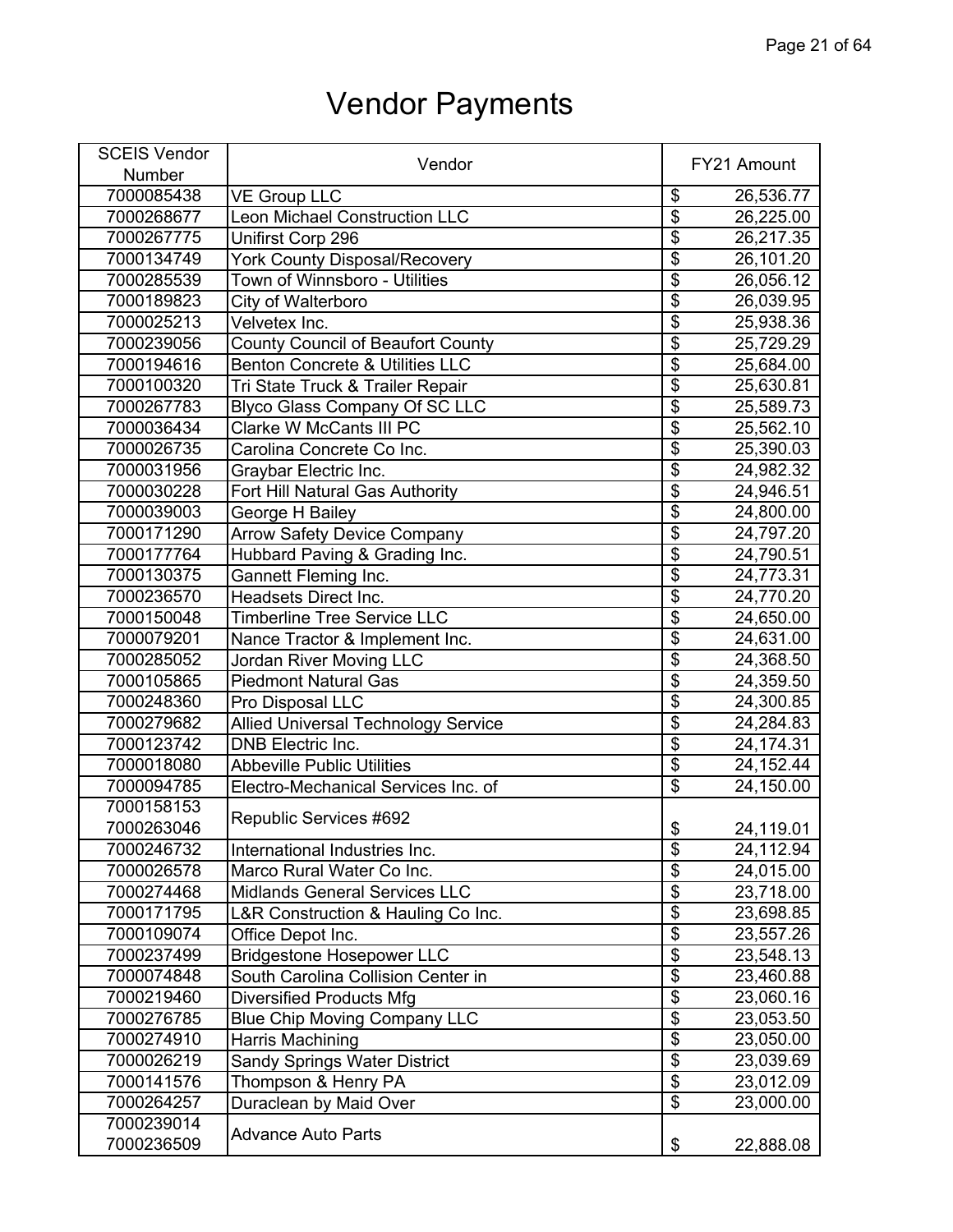| <b>SCEIS Vendor</b> | Vendor                                  |                                  | FY21 Amount |
|---------------------|-----------------------------------------|----------------------------------|-------------|
| Number              |                                         |                                  |             |
| 7000256587          | <b>Bill Hall Company LP</b>             | \$                               | 22,880.00   |
| 7000219200          |                                         |                                  |             |
| 7000029417          | <b>Generator Services Inc.</b>          | \$                               | 22,866.12   |
| 7000025188          | Piedmont Auto Parts Co Inc.             | $\overline{\$}$                  | 22,636.71   |
| 7000193842          | Diversified Inspections/Itl Inc.        | \$                               | 22,625.00   |
| 7000255822          | <b>Davids Tree Service</b>              | $\overline{\mathbf{S}}$          | 22,450.00   |
| 7000194919          | <b>TCO Construction</b>                 | $\overline{\$}$                  | 22,400.00   |
| 7000251537          |                                         |                                  |             |
| 7000259886          |                                         |                                  |             |
| 7000252752          | <b>Bellinger Parts Group</b>            |                                  |             |
| 7000252264          |                                         | \$                               | 22,397.26   |
| 7000028752          | <b>Carquest Auto Parts</b>              | $\overline{\mathbf{S}}$          | 22,352.22   |
| 7000079474          | <b>NBM Construction Co Inc.</b>         | $\overline{\mathfrak{s}}$        | 22,320.50   |
| 7000261835          | Mobile Communications America, Inc.     | $\overline{\$}$                  | 22,230.00   |
| 7000273039          | <b>Guinyard Lawn Service</b>            | $\overline{\$}$                  | 22,214.30   |
| 7000280094          | <b>PSC Cleaning</b>                     | $\overline{\$}$                  | 22,176.00   |
| 7000025128          | Lynches River Electric Cooperative      | $\overline{\$}$                  | 22,014.66   |
| 7000074567          |                                         |                                  |             |
| 7000025350          | Lorick Office Products Inc.             | \$                               | 21,752.87   |
| 7000163849          | <b>Cypress Land Group LLC</b>           | $\overline{\$}$                  | 21,740.00   |
| 7000250361          |                                         |                                  |             |
| 7000186731          | <b>Blanchard Equipment Company Inc.</b> |                                  |             |
| 7000244860          |                                         | \$                               | 21,726.86   |
| 7000141459          | <b>Kershaw County Utilities</b>         | $\overline{\$}$                  | 21,716.00   |
| 7000086936          | Altman Tractor & Equipment Co Inc.      | $\overline{\$}$                  | 21,648.92   |
| 7000122679          | <b>Staples Advantage</b>                | \$                               | 21,352.57   |
| 7000025126          | <b>Lockhart Power Co</b>                | $\overline{\$}$                  | 21,275.82   |
| 7000135844          | <b>Buddy Clawson Construction Inc.</b>  | $\overline{\$}$                  | 21,210.00   |
| 7000098251          | Computers & Structures Inc.             | $\overline{\$}$                  | 21,200.00   |
| 7000021056          | Dyna Systems                            | $\overline{\$}$                  | 21,183.54   |
| 7000028202          | Conway Ford Inc.                        | $\overline{\$}$                  | 21,033.24   |
| 7000191049          | Cornerstone Ready Mix Concrete LLC      | $\overline{\mathcal{G}}$         | 20,939.90   |
| 7000030007          | City of Orangeburg                      | $\overline{\$}$                  | 20,909.56   |
| 7000025895          | Brown & Company                         | $\overline{\$}$                  | 20,725.33   |
| 7000250917          | Affordable Carolina Tree Service        | $\overline{\$}$                  | 20,647.36   |
| 7000056062          | Knights Precast Inc.                    | $\overline{\$}$                  | 20,610.59   |
| 7000016234          |                                         |                                  |             |
| 7000274080          | Overhead Door Co of Charleston          | \$                               | 20,605.00   |
| 7000030381          | Hill Manufacturing Company Inc.         | $\overline{\$}$                  | 20,517.36   |
| 7000216864          | Rocscience Inc.                         | $\overline{\boldsymbol{\theta}}$ | 20,505.00   |
| 7000254268          | <b>University Of Colorado Boulder</b>   | $\overline{\$}$                  | 20,501.80   |
| 7000287916          | <b>Site Safe Products LLC</b>           | $\overline{\$}$                  | 20,476.68   |
| 7000047687          | Aynor Tire Mart Inc.                    | $\overline{\$}$                  | 20,457.92   |
|                     | <b>Utility Coordination Consultants</b> | \$                               |             |
| 7000173498          |                                         |                                  | 20,407.89   |
| 7000229317          | <b>Midlands Auto Supply</b>             |                                  |             |
| 7000229316          |                                         | \$                               | 20,384.05   |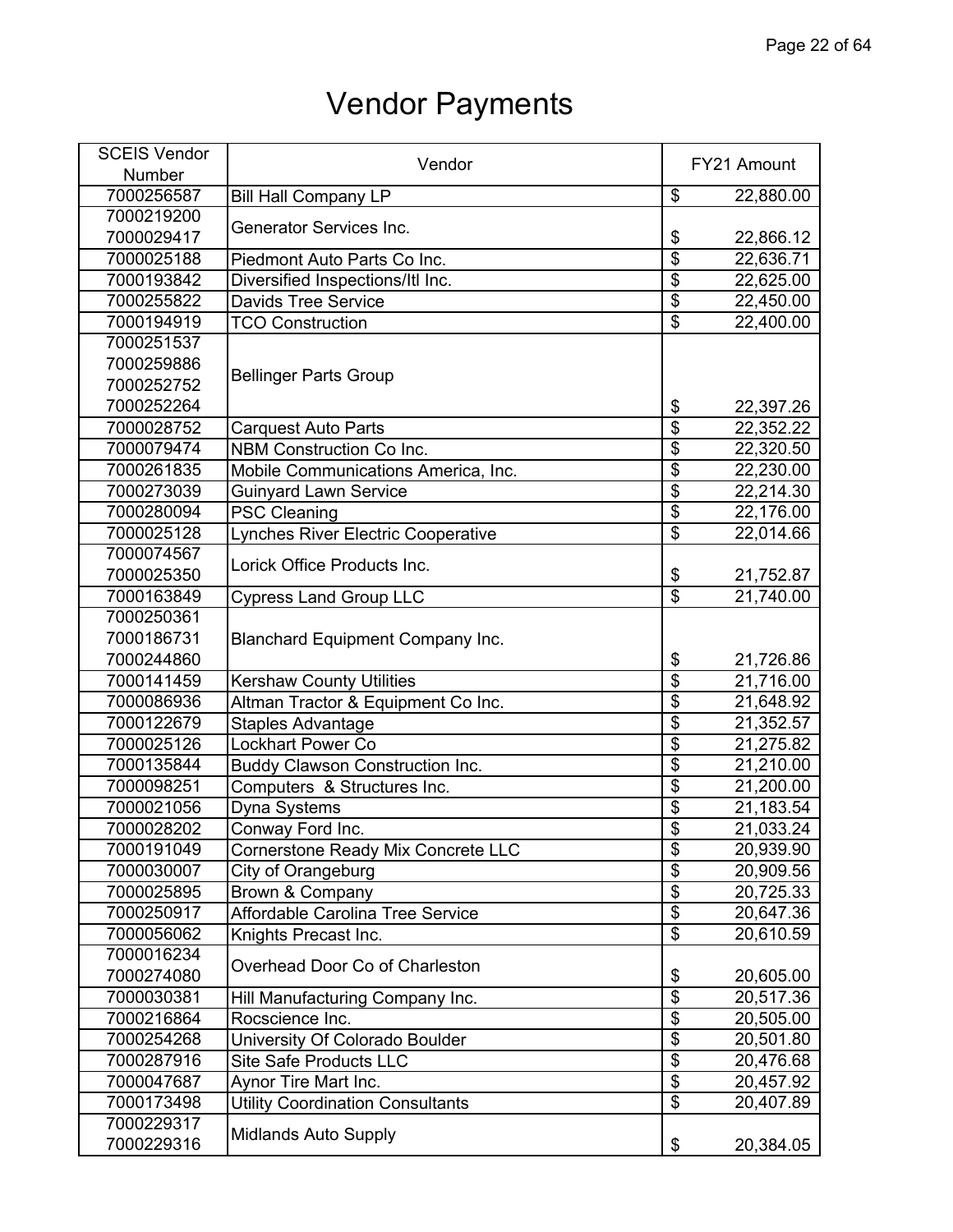| <b>SCEIS Vendor</b> | Vendor                               |                                  | FY21 Amount |
|---------------------|--------------------------------------|----------------------------------|-------------|
| Number              |                                      |                                  |             |
| 7000126317          | Bennett Equipment & Supply Co Inc.   | \$                               | 20,323.13   |
| 7000162778          | RF Services Inc.                     | $\overline{\$}$                  | 20,274.68   |
| 7000042660          | Abel Solutions Inc.                  | $\overline{\$}$                  | 20,236.00   |
| 7000036910          | Beach Electric Service Inc.          | $\overline{\$}$                  | 20,164.60   |
| 7000005173          | <b>Ergle Tree</b>                    | $\overline{\$}$                  | 20,150.00   |
| 7000247675          |                                      |                                  |             |
| 7000248217          | W W Williams                         | \$                               | 20,056.06   |
| 7000030249          | <b>Chester Cnty Natural Gas Auth</b> | $\overline{\$}$                  | 19,990.67   |
| 7000133688          | Rasix Computer Center Inc.           | $\overline{\boldsymbol{\theta}}$ | 19,944.64   |
| 7000051748          |                                      |                                  |             |
| 7001587202          | Datacom System of Irmo Inc.          | \$                               | 19,943.16   |
| 7000086900          | Advanced Door Systems Inc.           | $\overline{\$}$                  | 19,935.98   |
| 7000025141          | Newberry Electric Cooperative Inc.   | $\overline{\$}$                  | 19,709.75   |
| 7000181450          | Bonitz Flooring Group Inc.           | $\overline{\$}$                  | 19,686.00   |
| 7000297668          | Marr Traffic Inc.                    | $\overline{\$}$                  | 19,556.00   |
| 7000250341          | Southeastern Limb and Tree LLC       | $\overline{\$}$                  | 19,543.97   |
| 7000076857          | <b>Mitchums Construction</b>         | $\overline{\$}$                  | 19,500.00   |
| 7000153296          | <b>Chemung Supply Corp</b>           | $\overline{\$}$                  | 19,474.56   |
| 7000039632          | Cardinal Rubber & Seal Inc.          | $\overline{\mathbf{S}}$          | 19,371.50   |
| 7000003178          | <b>ASTM</b>                          | $\overline{\$}$                  | 19,358.92   |
| 7000163631          |                                      |                                  |             |
| 7000121165          |                                      |                                  |             |
| 7000148978          |                                      |                                  |             |
| 7000025226          |                                      |                                  |             |
| 7000131859          | Terminix Service Inc.                |                                  |             |
| 7000178651          |                                      |                                  |             |
| 7000175847          |                                      |                                  |             |
| 7000087355          |                                      |                                  |             |
| 7000035379          |                                      | \$                               | 19,340.42   |
| 7000230201          | Elliotts Painting Drywall &          | $\overline{\$}$                  | 19,325.00   |
| 7000182127          | Carolina Electrical Supply Company   | $\overline{\mathbf{S}}$          | 19,258.93   |
| 7000244284          | Pro Cutters Lawnscapes Inc.          | \$                               | 19,251.60   |
| 7000030524          | Transafe Inc.                        | $\overline{\$}$                  | 19,210.03   |
| 7000014016          | S & S Welding & Fabrication          | $\overline{\$}$                  | 19,198.55   |
| 7000041234          | Mason Tire & Auto Service            | $\overline{\$}$                  | 19,100.65   |
| 7000276392          | <b>Joel McCreary Architect</b>       | $\overline{\$}$                  | 19,004.00   |
| 7000025354          | Horry Telephone Cooperative Inc.     | $\overline{\mathbf{S}}$          | 18,960.61   |
| 7000086329          | Lees Hauling & Grading LLC           | \$                               | 18,950.00   |
| 7000242678          | <b>LCS Electric LLC</b>              | $\overline{\$}$                  | 18,935.00   |
| 7000277922          | City of Clinton - Utilities          | $\overline{\$}$                  | 18,931.61   |
| 7000294741          | Pye Barker Fire & Safety LLC         | $\overline{\$}$                  | 18,890.52   |
| 7000298971          | Rogers LP                            | $\overline{\$}$                  | 18,880.00   |
| 7000031835          | <b>Bamberg Board of Public Works</b> | $\overline{\$}$                  | 18,824.14   |
| 7000296412          | <b>Crystal Bacchus</b>               | $\overline{\mathbf{S}}$          | 18,677.82   |
| 7000123453          | Graybar Electric Co Inc.             | $\overline{\mathcal{G}}$         | 18,661.77   |
| 7000087019          | Mike Reichenbach Ford Lincoln        | $\overline{\mathbf{e}}$          | 18,622.88   |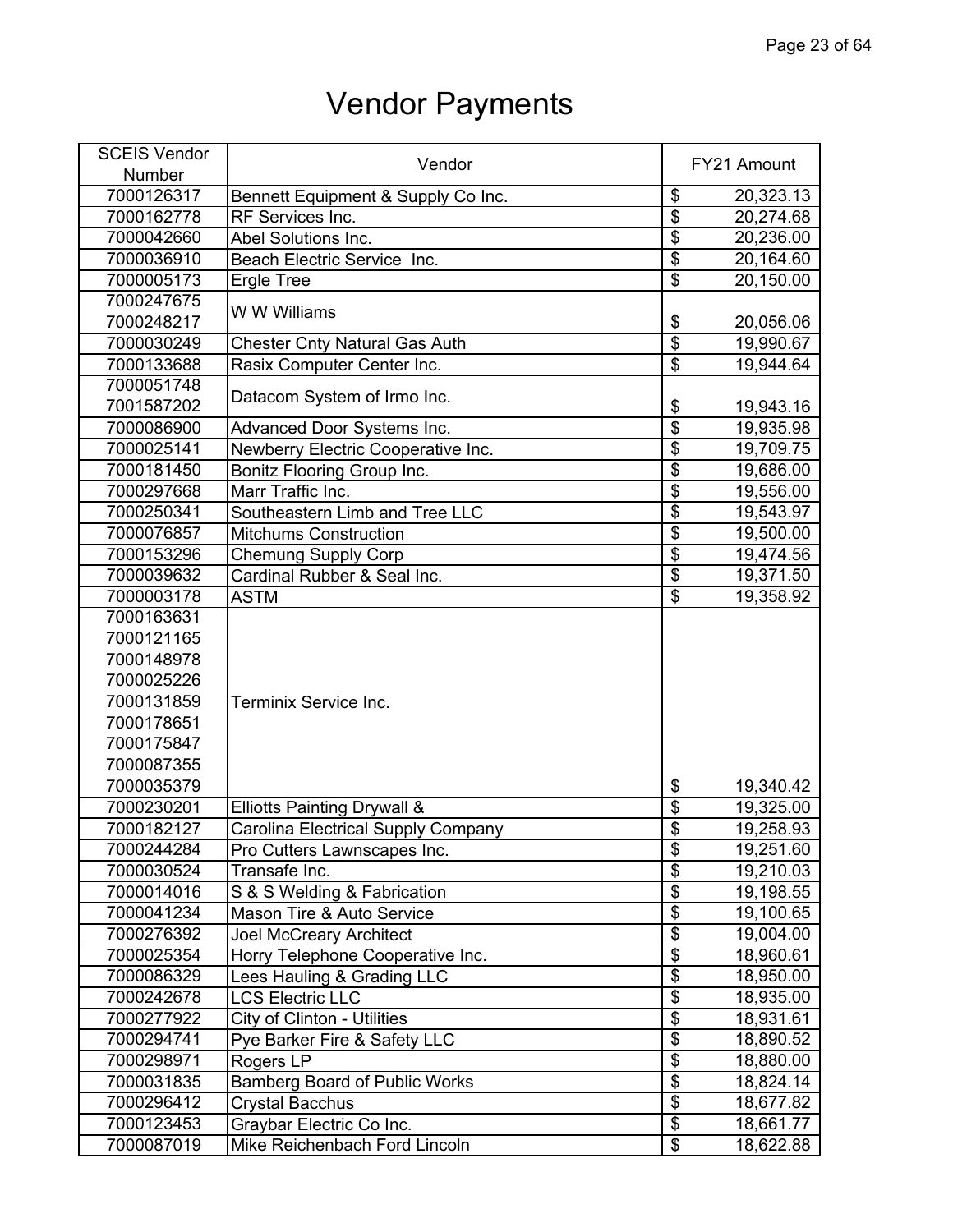| <b>SCEIS Vendor</b> |                                         |                                  |             |
|---------------------|-----------------------------------------|----------------------------------|-------------|
| Number              | Vendor                                  |                                  | FY21 Amount |
| 7000025554          | York County Natural Gas Authority       | \$                               | 18,534.91   |
| 7000076308          | Skip Welch Construction Inc.            | $\overline{\$}$                  | 18,362.82   |
| 7000287889          | Ibisworld Inc.                          | $\overline{\$}$                  | 18,360.00   |
| 7000245481          | <b>E&amp;M Steel</b>                    | $\overline{\$}$                  | 18,333.84   |
| 7000279161          | Jimmie R Feagin LLC                     | $\overline{\$}$                  | 18,325.00   |
| 7000180896          | <b>Bucksport Water System</b>           | $\overline{\$}$                  | 18,188.98   |
| 7000035276          | Napa Auto Parts Cheraw                  | $\overline{\boldsymbol{\theta}}$ | 18,028.72   |
| 7000097074          | Upstate Environmental Services Inc.     | $\overline{\$}$                  | 18,000.00   |
| 7000285982          | Elecsys International LLC               | $\overline{\$}$                  | 17,882.97   |
| 7000030119          | City of Cayce                           | $\overline{\$}$                  | 17,865.00   |
| 7000119338          | Gilson Company Inc.                     | $\overline{\mathbf{e}}$          | 17,809.94   |
| 7000277322          | <b>Coastal Safety Products</b>          | $\overline{\mathbf{S}}$          | 17,775.16   |
| 7000149619          | <b>US Postal Service</b>                |                                  |             |
| 7000154544          |                                         | \$                               | 17,733.00   |
| 7000228356          | <b>Swenson Spreader LLC</b>             | $\overline{\$}$                  | 17,695.02   |
| 7000029277          | Watson Tate Savory Architects Inc.      | $\overline{\$}$                  | 17,596.99   |
| 7000109473          | Solarwinds Inc.                         | $\overline{\$}$                  | 17,589.48   |
| 7000087818          | <b>Colleton County Treasurer</b>        | $\overline{\$}$                  | 17,551.05   |
| 7000057260          | Palmetto Tire of Sumter Inc.            | $\overline{\mathfrak{s}}$        | 17,542.76   |
| 7000216872          | <b>Corry Landscape Management</b>       | $\overline{\$}$                  | 17,520.00   |
| 7000278792          | <b>Robert Thurston Clark Jr</b>         | $\overline{\$}$                  | 17,506.00   |
| 7000295261          | Bannister Wyatt & Stalvey LLC           | $\overline{\$}$                  | 17,500.00   |
| 7000143082          | Little River Electric Co-Op Inc.        | $\overline{\boldsymbol{\theta}}$ | 17,480.52   |
| 7000034748          | Indianapolis Industrial Products        | $\overline{\$}$                  | 17,448.80   |
| 7000272072          | Napa                                    | $\overline{\$}$                  | 17,442.60   |
| 7000159802          | Utility Optics Inc.                     | $\overline{\$}$                  | 17,434.50   |
| 7000084581          | Isgett Distributors Inc.                | $\overline{\mathbf{e}}$          | 17,355.43   |
| 7000214367          | <b>AG Pro LLC</b>                       | $\overline{\$}$                  | 17,350.07   |
| 7000270676          | Chemtek Inc.                            |                                  |             |
| 7000254851          |                                         | \$                               | 17,338.58   |
| 7000102306          | Husqvarna Forest & Garden Company       | $\overline{\mathbf{S}}$          | 17,295.45   |
| 7000239514          | Lowcountry Tree & Limb LLC              | \$                               | 17,200.00   |
| 7000032454          | National Tank Monitor Inc.              | $\overline{\$}$                  | 17,120.00   |
| 7000029450          | <b>Tri-County Solid Waste Authority</b> | $\overline{\$}$                  | 16,953.00   |
| 7000027586          | Coastal Hydraulics Inc.                 | $\overline{\$}$                  | 16,947.78   |
| 7000026203          | <b>McBrides Building Supplies Inc.</b>  | $\overline{\boldsymbol{\theta}}$ | 16,947.26   |
| 7000141501          | <b>Network Cabling Infrastructures</b>  | $\overline{\$}$                  | 16,832.35   |
| 7000121126          | <b>Tribond LLC</b>                      | \$                               | 16,812.21   |
| 7000031232          | Truck Supply Co Of SC Inc.              | $\overline{\$}$                  | 16,794.36   |
| 7000025108          | Comporium                               |                                  |             |
| 7000146917          |                                         | \$                               | 16,695.74   |
| 7000086596          | <b>Powdersville Water District</b>      | $\overline{\$}$                  | 16,630.98   |
| 7000247951          | Conti Enterprises Inc.                  | $\overline{\$}$                  | 16,617.57   |
| 7000189819          | City of Newberry                        | $\overline{\mathbf{S}}$          | 16,575.73   |
| 7000032511          | <b>Caliper Corp</b>                     | $\overline{\$}$                  | 16,500.00   |
| 7000242020          | Leica Geosystems Inc.                   | $\overline{\mathbf{e}}$          | 16,500.00   |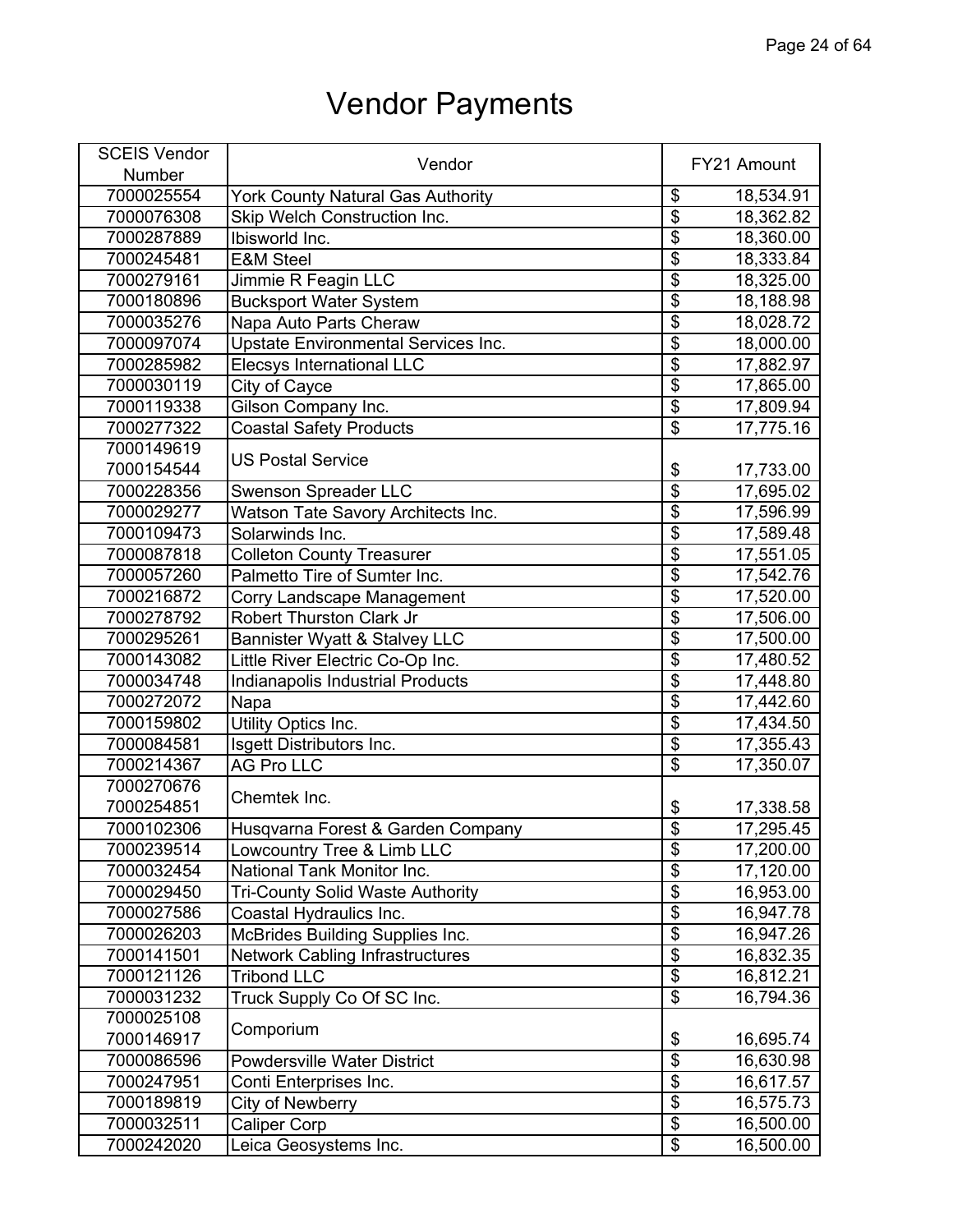| <b>Number</b><br>7000034307<br>\$<br>H & H Farm Machine Co Inc.<br>16,479.82<br>7000142978<br>7000130700<br><b>Blanchard Compact Equipment</b><br>7000138072<br>\$<br>16,471.03<br>$\overline{\$}$<br>7000072414<br><b>American Utility Auditors LLC</b><br>16,460.48<br>$\overline{\$}$<br>16,392.02<br>7000149525<br>Kerns Trucking Inc.<br>$\overline{\$}$<br>16,353.00<br>7000281147<br><b>Ballard Spahr LLP</b><br>$\overline{\$}$<br>Classic Ford & Lincoln Of Columbia<br>16,332.56<br>7000120524<br>7000009217<br><b>Tessco Incorporated</b><br>7000042930<br>\$<br>16,305.32<br>$\overline{\$}$<br>7000025748<br>Warden & Smith Inc.<br>16,298.28<br>$\overline{\$}$<br>7000029181<br>Piedmont Group Inc.<br>16,295.54<br>\$<br><b>Millerwilson Consulting LLC</b><br>7000252877<br>16,266.60<br>\$<br>Burns Ford Mercury Inc.<br>16,202.16<br>7000029567<br>\$<br>Mar Construction Company Inc.<br>7000026828<br>16,117.00<br>$\overline{\$}$<br><b>Custom Welding &amp; Fabrication</b><br>16,110.00<br>7000015899<br>7000048820<br>CE Bourne & Co Inc.<br>7000181083<br>\$<br>16,065.00<br>7000024819<br>Forms & Supply Inc.<br>7000042653<br>\$<br>16,047.99<br>$\overline{\$}$<br>7000292904<br>Stono Concrete Inc.<br>16,023.00<br>$\overline{\$}$<br>16,000.00<br>7000258259<br><b>MGT Of America Consulting LLC</b><br>\$<br><b>ACI</b> Carolinas Chapter<br>7000046199<br>15,880.00<br>$\overline{\$}$<br>Mike Taylor Properties Inc.<br>7000286019<br>15,800.00<br>$\overline{\$}$<br>AFP Industries Inc.<br>7000238224<br>15,783.31<br>$\overline{\$}$<br>15,763.61<br>7000038165<br>Stockman Oil Two Inc.<br>\$<br>7000005471<br>15,675.00<br><b>Mincey Tree Service</b><br>\$<br>7000029307<br>Carolina Cutting Tools of Nby Inc.<br>15,626.62<br>\$<br>Belka Engineering Associates Inc.<br>7000029632<br>15,600.00<br>$\overline{\$}$<br>Rush Heating & Cooling Inc.<br>15,553.62<br>7000060367<br>$\overline{\$}$<br><b>Westside Collision Inc.</b><br>7000051290<br>15,548.59<br>7000048483<br>Primacq Group Inc.<br>\$<br>15,531.00<br>$\overline{\$}$<br>7000272761<br>JCC Building Inc.<br>15,483.25<br>$\overline{\$}$<br>15,425.39<br>7000029999<br>City of Florence<br>7000121170<br>Fleetpride Inc.<br>7000181390<br>\$<br>15,422.78<br>$\overline{\$}$<br>7000029994<br>City of Charleston<br>15,349.63<br>$\overline{\$}$<br>7000209005<br>John L McKnight Jr<br>15,347.50<br>$\overline{\$}$<br>Aiken Electric Cooperative Inc.<br>7000025064<br>15,345.69<br>$\overline{\$}$<br>Wildcat Logistics, LLC<br>7000279417<br>15,325.00<br>$\overline{\$}$<br>15,319.70<br>7000286178<br>Imperial Dade Bag & Paper Co LLC<br>$\overline{\$}$<br>15,318.19<br>7000193396<br>Napa Auto Supply & Equipment<br>$\overline{\$}$<br>Greer CPW<br>7000267381<br>15,299.46<br>$\overline{\mathcal{S}}$<br>7000234139<br>JQ&G Inc. Company<br>15,279.40<br>7000013505<br>Palmetto Optical Lab<br>7000142015<br>\$<br>15,275.40 | <b>SCEIS Vendor</b> | Vendor | FY21 Amount |
|------------------------------------------------------------------------------------------------------------------------------------------------------------------------------------------------------------------------------------------------------------------------------------------------------------------------------------------------------------------------------------------------------------------------------------------------------------------------------------------------------------------------------------------------------------------------------------------------------------------------------------------------------------------------------------------------------------------------------------------------------------------------------------------------------------------------------------------------------------------------------------------------------------------------------------------------------------------------------------------------------------------------------------------------------------------------------------------------------------------------------------------------------------------------------------------------------------------------------------------------------------------------------------------------------------------------------------------------------------------------------------------------------------------------------------------------------------------------------------------------------------------------------------------------------------------------------------------------------------------------------------------------------------------------------------------------------------------------------------------------------------------------------------------------------------------------------------------------------------------------------------------------------------------------------------------------------------------------------------------------------------------------------------------------------------------------------------------------------------------------------------------------------------------------------------------------------------------------------------------------------------------------------------------------------------------------------------------------------------------------------------------------------------------------------------------------------------------------------------------------------------------------------------------------------------------------------------------------------------------------------------------------------------------------------------------------------------------------------------------------------------------------------------------------------------------------------------------------------------------------------------------------------------------------------------------------------|---------------------|--------|-------------|
|                                                                                                                                                                                                                                                                                                                                                                                                                                                                                                                                                                                                                                                                                                                                                                                                                                                                                                                                                                                                                                                                                                                                                                                                                                                                                                                                                                                                                                                                                                                                                                                                                                                                                                                                                                                                                                                                                                                                                                                                                                                                                                                                                                                                                                                                                                                                                                                                                                                                                                                                                                                                                                                                                                                                                                                                                                                                                                                                                      |                     |        |             |
|                                                                                                                                                                                                                                                                                                                                                                                                                                                                                                                                                                                                                                                                                                                                                                                                                                                                                                                                                                                                                                                                                                                                                                                                                                                                                                                                                                                                                                                                                                                                                                                                                                                                                                                                                                                                                                                                                                                                                                                                                                                                                                                                                                                                                                                                                                                                                                                                                                                                                                                                                                                                                                                                                                                                                                                                                                                                                                                                                      |                     |        |             |
|                                                                                                                                                                                                                                                                                                                                                                                                                                                                                                                                                                                                                                                                                                                                                                                                                                                                                                                                                                                                                                                                                                                                                                                                                                                                                                                                                                                                                                                                                                                                                                                                                                                                                                                                                                                                                                                                                                                                                                                                                                                                                                                                                                                                                                                                                                                                                                                                                                                                                                                                                                                                                                                                                                                                                                                                                                                                                                                                                      |                     |        |             |
|                                                                                                                                                                                                                                                                                                                                                                                                                                                                                                                                                                                                                                                                                                                                                                                                                                                                                                                                                                                                                                                                                                                                                                                                                                                                                                                                                                                                                                                                                                                                                                                                                                                                                                                                                                                                                                                                                                                                                                                                                                                                                                                                                                                                                                                                                                                                                                                                                                                                                                                                                                                                                                                                                                                                                                                                                                                                                                                                                      |                     |        |             |
|                                                                                                                                                                                                                                                                                                                                                                                                                                                                                                                                                                                                                                                                                                                                                                                                                                                                                                                                                                                                                                                                                                                                                                                                                                                                                                                                                                                                                                                                                                                                                                                                                                                                                                                                                                                                                                                                                                                                                                                                                                                                                                                                                                                                                                                                                                                                                                                                                                                                                                                                                                                                                                                                                                                                                                                                                                                                                                                                                      |                     |        |             |
|                                                                                                                                                                                                                                                                                                                                                                                                                                                                                                                                                                                                                                                                                                                                                                                                                                                                                                                                                                                                                                                                                                                                                                                                                                                                                                                                                                                                                                                                                                                                                                                                                                                                                                                                                                                                                                                                                                                                                                                                                                                                                                                                                                                                                                                                                                                                                                                                                                                                                                                                                                                                                                                                                                                                                                                                                                                                                                                                                      |                     |        |             |
|                                                                                                                                                                                                                                                                                                                                                                                                                                                                                                                                                                                                                                                                                                                                                                                                                                                                                                                                                                                                                                                                                                                                                                                                                                                                                                                                                                                                                                                                                                                                                                                                                                                                                                                                                                                                                                                                                                                                                                                                                                                                                                                                                                                                                                                                                                                                                                                                                                                                                                                                                                                                                                                                                                                                                                                                                                                                                                                                                      |                     |        |             |
|                                                                                                                                                                                                                                                                                                                                                                                                                                                                                                                                                                                                                                                                                                                                                                                                                                                                                                                                                                                                                                                                                                                                                                                                                                                                                                                                                                                                                                                                                                                                                                                                                                                                                                                                                                                                                                                                                                                                                                                                                                                                                                                                                                                                                                                                                                                                                                                                                                                                                                                                                                                                                                                                                                                                                                                                                                                                                                                                                      |                     |        |             |
|                                                                                                                                                                                                                                                                                                                                                                                                                                                                                                                                                                                                                                                                                                                                                                                                                                                                                                                                                                                                                                                                                                                                                                                                                                                                                                                                                                                                                                                                                                                                                                                                                                                                                                                                                                                                                                                                                                                                                                                                                                                                                                                                                                                                                                                                                                                                                                                                                                                                                                                                                                                                                                                                                                                                                                                                                                                                                                                                                      |                     |        |             |
|                                                                                                                                                                                                                                                                                                                                                                                                                                                                                                                                                                                                                                                                                                                                                                                                                                                                                                                                                                                                                                                                                                                                                                                                                                                                                                                                                                                                                                                                                                                                                                                                                                                                                                                                                                                                                                                                                                                                                                                                                                                                                                                                                                                                                                                                                                                                                                                                                                                                                                                                                                                                                                                                                                                                                                                                                                                                                                                                                      |                     |        |             |
|                                                                                                                                                                                                                                                                                                                                                                                                                                                                                                                                                                                                                                                                                                                                                                                                                                                                                                                                                                                                                                                                                                                                                                                                                                                                                                                                                                                                                                                                                                                                                                                                                                                                                                                                                                                                                                                                                                                                                                                                                                                                                                                                                                                                                                                                                                                                                                                                                                                                                                                                                                                                                                                                                                                                                                                                                                                                                                                                                      |                     |        |             |
|                                                                                                                                                                                                                                                                                                                                                                                                                                                                                                                                                                                                                                                                                                                                                                                                                                                                                                                                                                                                                                                                                                                                                                                                                                                                                                                                                                                                                                                                                                                                                                                                                                                                                                                                                                                                                                                                                                                                                                                                                                                                                                                                                                                                                                                                                                                                                                                                                                                                                                                                                                                                                                                                                                                                                                                                                                                                                                                                                      |                     |        |             |
|                                                                                                                                                                                                                                                                                                                                                                                                                                                                                                                                                                                                                                                                                                                                                                                                                                                                                                                                                                                                                                                                                                                                                                                                                                                                                                                                                                                                                                                                                                                                                                                                                                                                                                                                                                                                                                                                                                                                                                                                                                                                                                                                                                                                                                                                                                                                                                                                                                                                                                                                                                                                                                                                                                                                                                                                                                                                                                                                                      |                     |        |             |
|                                                                                                                                                                                                                                                                                                                                                                                                                                                                                                                                                                                                                                                                                                                                                                                                                                                                                                                                                                                                                                                                                                                                                                                                                                                                                                                                                                                                                                                                                                                                                                                                                                                                                                                                                                                                                                                                                                                                                                                                                                                                                                                                                                                                                                                                                                                                                                                                                                                                                                                                                                                                                                                                                                                                                                                                                                                                                                                                                      |                     |        |             |
|                                                                                                                                                                                                                                                                                                                                                                                                                                                                                                                                                                                                                                                                                                                                                                                                                                                                                                                                                                                                                                                                                                                                                                                                                                                                                                                                                                                                                                                                                                                                                                                                                                                                                                                                                                                                                                                                                                                                                                                                                                                                                                                                                                                                                                                                                                                                                                                                                                                                                                                                                                                                                                                                                                                                                                                                                                                                                                                                                      |                     |        |             |
|                                                                                                                                                                                                                                                                                                                                                                                                                                                                                                                                                                                                                                                                                                                                                                                                                                                                                                                                                                                                                                                                                                                                                                                                                                                                                                                                                                                                                                                                                                                                                                                                                                                                                                                                                                                                                                                                                                                                                                                                                                                                                                                                                                                                                                                                                                                                                                                                                                                                                                                                                                                                                                                                                                                                                                                                                                                                                                                                                      |                     |        |             |
|                                                                                                                                                                                                                                                                                                                                                                                                                                                                                                                                                                                                                                                                                                                                                                                                                                                                                                                                                                                                                                                                                                                                                                                                                                                                                                                                                                                                                                                                                                                                                                                                                                                                                                                                                                                                                                                                                                                                                                                                                                                                                                                                                                                                                                                                                                                                                                                                                                                                                                                                                                                                                                                                                                                                                                                                                                                                                                                                                      |                     |        |             |
|                                                                                                                                                                                                                                                                                                                                                                                                                                                                                                                                                                                                                                                                                                                                                                                                                                                                                                                                                                                                                                                                                                                                                                                                                                                                                                                                                                                                                                                                                                                                                                                                                                                                                                                                                                                                                                                                                                                                                                                                                                                                                                                                                                                                                                                                                                                                                                                                                                                                                                                                                                                                                                                                                                                                                                                                                                                                                                                                                      |                     |        |             |
|                                                                                                                                                                                                                                                                                                                                                                                                                                                                                                                                                                                                                                                                                                                                                                                                                                                                                                                                                                                                                                                                                                                                                                                                                                                                                                                                                                                                                                                                                                                                                                                                                                                                                                                                                                                                                                                                                                                                                                                                                                                                                                                                                                                                                                                                                                                                                                                                                                                                                                                                                                                                                                                                                                                                                                                                                                                                                                                                                      |                     |        |             |
|                                                                                                                                                                                                                                                                                                                                                                                                                                                                                                                                                                                                                                                                                                                                                                                                                                                                                                                                                                                                                                                                                                                                                                                                                                                                                                                                                                                                                                                                                                                                                                                                                                                                                                                                                                                                                                                                                                                                                                                                                                                                                                                                                                                                                                                                                                                                                                                                                                                                                                                                                                                                                                                                                                                                                                                                                                                                                                                                                      |                     |        |             |
|                                                                                                                                                                                                                                                                                                                                                                                                                                                                                                                                                                                                                                                                                                                                                                                                                                                                                                                                                                                                                                                                                                                                                                                                                                                                                                                                                                                                                                                                                                                                                                                                                                                                                                                                                                                                                                                                                                                                                                                                                                                                                                                                                                                                                                                                                                                                                                                                                                                                                                                                                                                                                                                                                                                                                                                                                                                                                                                                                      |                     |        |             |
|                                                                                                                                                                                                                                                                                                                                                                                                                                                                                                                                                                                                                                                                                                                                                                                                                                                                                                                                                                                                                                                                                                                                                                                                                                                                                                                                                                                                                                                                                                                                                                                                                                                                                                                                                                                                                                                                                                                                                                                                                                                                                                                                                                                                                                                                                                                                                                                                                                                                                                                                                                                                                                                                                                                                                                                                                                                                                                                                                      |                     |        |             |
|                                                                                                                                                                                                                                                                                                                                                                                                                                                                                                                                                                                                                                                                                                                                                                                                                                                                                                                                                                                                                                                                                                                                                                                                                                                                                                                                                                                                                                                                                                                                                                                                                                                                                                                                                                                                                                                                                                                                                                                                                                                                                                                                                                                                                                                                                                                                                                                                                                                                                                                                                                                                                                                                                                                                                                                                                                                                                                                                                      |                     |        |             |
|                                                                                                                                                                                                                                                                                                                                                                                                                                                                                                                                                                                                                                                                                                                                                                                                                                                                                                                                                                                                                                                                                                                                                                                                                                                                                                                                                                                                                                                                                                                                                                                                                                                                                                                                                                                                                                                                                                                                                                                                                                                                                                                                                                                                                                                                                                                                                                                                                                                                                                                                                                                                                                                                                                                                                                                                                                                                                                                                                      |                     |        |             |
|                                                                                                                                                                                                                                                                                                                                                                                                                                                                                                                                                                                                                                                                                                                                                                                                                                                                                                                                                                                                                                                                                                                                                                                                                                                                                                                                                                                                                                                                                                                                                                                                                                                                                                                                                                                                                                                                                                                                                                                                                                                                                                                                                                                                                                                                                                                                                                                                                                                                                                                                                                                                                                                                                                                                                                                                                                                                                                                                                      |                     |        |             |
|                                                                                                                                                                                                                                                                                                                                                                                                                                                                                                                                                                                                                                                                                                                                                                                                                                                                                                                                                                                                                                                                                                                                                                                                                                                                                                                                                                                                                                                                                                                                                                                                                                                                                                                                                                                                                                                                                                                                                                                                                                                                                                                                                                                                                                                                                                                                                                                                                                                                                                                                                                                                                                                                                                                                                                                                                                                                                                                                                      |                     |        |             |
|                                                                                                                                                                                                                                                                                                                                                                                                                                                                                                                                                                                                                                                                                                                                                                                                                                                                                                                                                                                                                                                                                                                                                                                                                                                                                                                                                                                                                                                                                                                                                                                                                                                                                                                                                                                                                                                                                                                                                                                                                                                                                                                                                                                                                                                                                                                                                                                                                                                                                                                                                                                                                                                                                                                                                                                                                                                                                                                                                      |                     |        |             |
|                                                                                                                                                                                                                                                                                                                                                                                                                                                                                                                                                                                                                                                                                                                                                                                                                                                                                                                                                                                                                                                                                                                                                                                                                                                                                                                                                                                                                                                                                                                                                                                                                                                                                                                                                                                                                                                                                                                                                                                                                                                                                                                                                                                                                                                                                                                                                                                                                                                                                                                                                                                                                                                                                                                                                                                                                                                                                                                                                      |                     |        |             |
|                                                                                                                                                                                                                                                                                                                                                                                                                                                                                                                                                                                                                                                                                                                                                                                                                                                                                                                                                                                                                                                                                                                                                                                                                                                                                                                                                                                                                                                                                                                                                                                                                                                                                                                                                                                                                                                                                                                                                                                                                                                                                                                                                                                                                                                                                                                                                                                                                                                                                                                                                                                                                                                                                                                                                                                                                                                                                                                                                      |                     |        |             |
|                                                                                                                                                                                                                                                                                                                                                                                                                                                                                                                                                                                                                                                                                                                                                                                                                                                                                                                                                                                                                                                                                                                                                                                                                                                                                                                                                                                                                                                                                                                                                                                                                                                                                                                                                                                                                                                                                                                                                                                                                                                                                                                                                                                                                                                                                                                                                                                                                                                                                                                                                                                                                                                                                                                                                                                                                                                                                                                                                      |                     |        |             |
|                                                                                                                                                                                                                                                                                                                                                                                                                                                                                                                                                                                                                                                                                                                                                                                                                                                                                                                                                                                                                                                                                                                                                                                                                                                                                                                                                                                                                                                                                                                                                                                                                                                                                                                                                                                                                                                                                                                                                                                                                                                                                                                                                                                                                                                                                                                                                                                                                                                                                                                                                                                                                                                                                                                                                                                                                                                                                                                                                      |                     |        |             |
|                                                                                                                                                                                                                                                                                                                                                                                                                                                                                                                                                                                                                                                                                                                                                                                                                                                                                                                                                                                                                                                                                                                                                                                                                                                                                                                                                                                                                                                                                                                                                                                                                                                                                                                                                                                                                                                                                                                                                                                                                                                                                                                                                                                                                                                                                                                                                                                                                                                                                                                                                                                                                                                                                                                                                                                                                                                                                                                                                      |                     |        |             |
|                                                                                                                                                                                                                                                                                                                                                                                                                                                                                                                                                                                                                                                                                                                                                                                                                                                                                                                                                                                                                                                                                                                                                                                                                                                                                                                                                                                                                                                                                                                                                                                                                                                                                                                                                                                                                                                                                                                                                                                                                                                                                                                                                                                                                                                                                                                                                                                                                                                                                                                                                                                                                                                                                                                                                                                                                                                                                                                                                      |                     |        |             |
|                                                                                                                                                                                                                                                                                                                                                                                                                                                                                                                                                                                                                                                                                                                                                                                                                                                                                                                                                                                                                                                                                                                                                                                                                                                                                                                                                                                                                                                                                                                                                                                                                                                                                                                                                                                                                                                                                                                                                                                                                                                                                                                                                                                                                                                                                                                                                                                                                                                                                                                                                                                                                                                                                                                                                                                                                                                                                                                                                      |                     |        |             |
|                                                                                                                                                                                                                                                                                                                                                                                                                                                                                                                                                                                                                                                                                                                                                                                                                                                                                                                                                                                                                                                                                                                                                                                                                                                                                                                                                                                                                                                                                                                                                                                                                                                                                                                                                                                                                                                                                                                                                                                                                                                                                                                                                                                                                                                                                                                                                                                                                                                                                                                                                                                                                                                                                                                                                                                                                                                                                                                                                      |                     |        |             |
|                                                                                                                                                                                                                                                                                                                                                                                                                                                                                                                                                                                                                                                                                                                                                                                                                                                                                                                                                                                                                                                                                                                                                                                                                                                                                                                                                                                                                                                                                                                                                                                                                                                                                                                                                                                                                                                                                                                                                                                                                                                                                                                                                                                                                                                                                                                                                                                                                                                                                                                                                                                                                                                                                                                                                                                                                                                                                                                                                      |                     |        |             |
|                                                                                                                                                                                                                                                                                                                                                                                                                                                                                                                                                                                                                                                                                                                                                                                                                                                                                                                                                                                                                                                                                                                                                                                                                                                                                                                                                                                                                                                                                                                                                                                                                                                                                                                                                                                                                                                                                                                                                                                                                                                                                                                                                                                                                                                                                                                                                                                                                                                                                                                                                                                                                                                                                                                                                                                                                                                                                                                                                      |                     |        |             |
|                                                                                                                                                                                                                                                                                                                                                                                                                                                                                                                                                                                                                                                                                                                                                                                                                                                                                                                                                                                                                                                                                                                                                                                                                                                                                                                                                                                                                                                                                                                                                                                                                                                                                                                                                                                                                                                                                                                                                                                                                                                                                                                                                                                                                                                                                                                                                                                                                                                                                                                                                                                                                                                                                                                                                                                                                                                                                                                                                      |                     |        |             |
|                                                                                                                                                                                                                                                                                                                                                                                                                                                                                                                                                                                                                                                                                                                                                                                                                                                                                                                                                                                                                                                                                                                                                                                                                                                                                                                                                                                                                                                                                                                                                                                                                                                                                                                                                                                                                                                                                                                                                                                                                                                                                                                                                                                                                                                                                                                                                                                                                                                                                                                                                                                                                                                                                                                                                                                                                                                                                                                                                      |                     |        |             |
|                                                                                                                                                                                                                                                                                                                                                                                                                                                                                                                                                                                                                                                                                                                                                                                                                                                                                                                                                                                                                                                                                                                                                                                                                                                                                                                                                                                                                                                                                                                                                                                                                                                                                                                                                                                                                                                                                                                                                                                                                                                                                                                                                                                                                                                                                                                                                                                                                                                                                                                                                                                                                                                                                                                                                                                                                                                                                                                                                      |                     |        |             |
|                                                                                                                                                                                                                                                                                                                                                                                                                                                                                                                                                                                                                                                                                                                                                                                                                                                                                                                                                                                                                                                                                                                                                                                                                                                                                                                                                                                                                                                                                                                                                                                                                                                                                                                                                                                                                                                                                                                                                                                                                                                                                                                                                                                                                                                                                                                                                                                                                                                                                                                                                                                                                                                                                                                                                                                                                                                                                                                                                      |                     |        |             |
|                                                                                                                                                                                                                                                                                                                                                                                                                                                                                                                                                                                                                                                                                                                                                                                                                                                                                                                                                                                                                                                                                                                                                                                                                                                                                                                                                                                                                                                                                                                                                                                                                                                                                                                                                                                                                                                                                                                                                                                                                                                                                                                                                                                                                                                                                                                                                                                                                                                                                                                                                                                                                                                                                                                                                                                                                                                                                                                                                      |                     |        |             |
|                                                                                                                                                                                                                                                                                                                                                                                                                                                                                                                                                                                                                                                                                                                                                                                                                                                                                                                                                                                                                                                                                                                                                                                                                                                                                                                                                                                                                                                                                                                                                                                                                                                                                                                                                                                                                                                                                                                                                                                                                                                                                                                                                                                                                                                                                                                                                                                                                                                                                                                                                                                                                                                                                                                                                                                                                                                                                                                                                      |                     |        |             |
|                                                                                                                                                                                                                                                                                                                                                                                                                                                                                                                                                                                                                                                                                                                                                                                                                                                                                                                                                                                                                                                                                                                                                                                                                                                                                                                                                                                                                                                                                                                                                                                                                                                                                                                                                                                                                                                                                                                                                                                                                                                                                                                                                                                                                                                                                                                                                                                                                                                                                                                                                                                                                                                                                                                                                                                                                                                                                                                                                      |                     |        |             |
|                                                                                                                                                                                                                                                                                                                                                                                                                                                                                                                                                                                                                                                                                                                                                                                                                                                                                                                                                                                                                                                                                                                                                                                                                                                                                                                                                                                                                                                                                                                                                                                                                                                                                                                                                                                                                                                                                                                                                                                                                                                                                                                                                                                                                                                                                                                                                                                                                                                                                                                                                                                                                                                                                                                                                                                                                                                                                                                                                      |                     |        |             |
|                                                                                                                                                                                                                                                                                                                                                                                                                                                                                                                                                                                                                                                                                                                                                                                                                                                                                                                                                                                                                                                                                                                                                                                                                                                                                                                                                                                                                                                                                                                                                                                                                                                                                                                                                                                                                                                                                                                                                                                                                                                                                                                                                                                                                                                                                                                                                                                                                                                                                                                                                                                                                                                                                                                                                                                                                                                                                                                                                      |                     |        |             |
|                                                                                                                                                                                                                                                                                                                                                                                                                                                                                                                                                                                                                                                                                                                                                                                                                                                                                                                                                                                                                                                                                                                                                                                                                                                                                                                                                                                                                                                                                                                                                                                                                                                                                                                                                                                                                                                                                                                                                                                                                                                                                                                                                                                                                                                                                                                                                                                                                                                                                                                                                                                                                                                                                                                                                                                                                                                                                                                                                      |                     |        |             |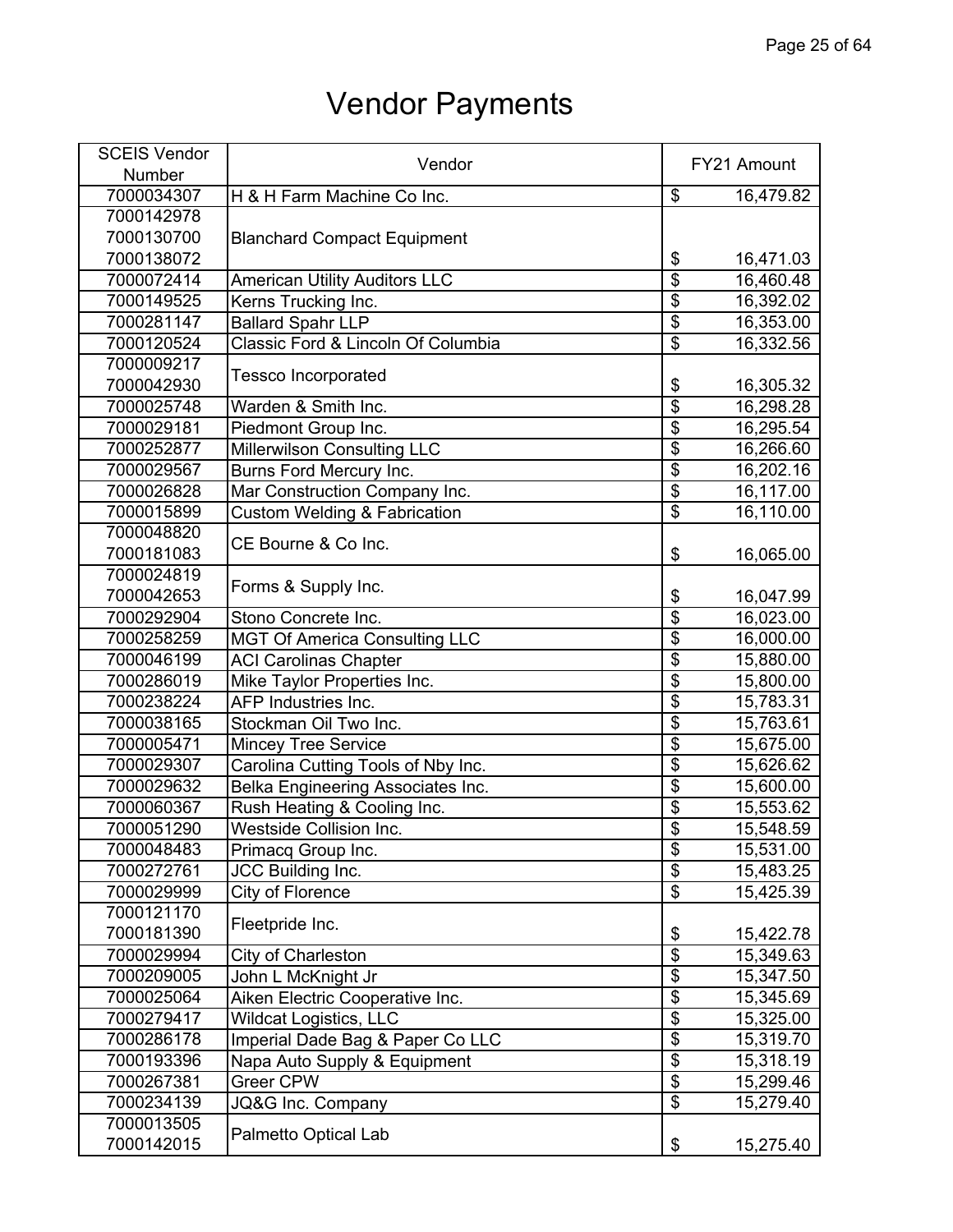| <b>SCEIS Vendor</b> |                                          |                         |             |
|---------------------|------------------------------------------|-------------------------|-------------|
| Number              | Vendor                                   |                         | FY21 Amount |
| 7000130036          | <b>Charleston Rigging And Marine</b>     | $\frac{1}{2}$           | 15,237.26   |
| 7000043185          | Lloyd Roofing Company Inc.               | $\overline{\$}$         | 15,220.00   |
| 7000156873          | Marathon Staffing Inc.                   | $\overline{\$}$         | 15,171.00   |
| 7000113053          | Sand Science Incorporated.               | $\overline{\$}$         | 15,150.00   |
| 7000165480          | <b>EC America</b>                        | $\overline{\$}$         | 15,126.05   |
| 7000264639          | <b>MMP Construction LLC</b>              | $\overline{\$}$         | 14,999.00   |
| 7000028431          | Thom Chem Inc.                           | $\overline{\$}$         | 14,997.30   |
| 7000265251          | Mid-State Heating And Air LLC            | $\overline{\$}$         | 14,976.00   |
| 7000061789          | Carolina Cool Inc.                       | $\overline{\$}$         | 14,973.00   |
| 7000175728          | Sealiteusa LLC                           | $\overline{\$}$         | 14,970.56   |
| 7000227493          | Three Oaks Engineering Inc.              | $\overline{\$}$         | 14,969.47   |
| 7000262355          | <b>General Sales Company</b>             | $\overline{\$}$         | 14,948.23   |
| 7000032421          | Sandra J Senn PA                         | $\overline{\$}$         | 14,928.36   |
| 7000148232          | Smith and Jones Janitorial Supplies      | $\overline{\$}$         | 14,925.48   |
| 7000131363          | Software Ag USA Inc.                     | $\overline{\$}$         | 14,885.15   |
| 7000257345          | <b>Fortiline Waterworks</b>              | $\overline{\$}$         | 14,823.19   |
| 7000280254          | Pro Billing Corp14                       | $\overline{\$}$         | 14,783.55   |
| 7000088613          | Maybank Law Firm LLC                     | $\overline{\$}$         | 14,758.60   |
| 7000017707          | Greenville County Solid Waste            | $\overline{\mathbf{S}}$ | 14,690.94   |
| 7000078511          | Grove Medical Inc.                       | $\overline{\$}$         | 14,684.86   |
| 7000177079          | Hanson Aggregates Southeast              | $\overline{\$}$         | 14,623.73   |
| 7000067535          | Carolina Carports Inc.                   | $\overline{\$}$         | 14,611.04   |
| 7000005411          | <b>T K Stoney Electric</b>               | $\overline{\$}$         | 14,608.75   |
| 7000280492          | <b>C&amp;D Motorsports LLC</b>           | $\overline{\$}$         | 14,560.00   |
| 7000201013          | Isom Electric LLC                        | $\overline{\$}$         | 14,556.46   |
| 7000117249          | Abel Unlimited Inc.                      | $\overline{\$}$         | 14,532.80   |
| 7000142207          |                                          |                         |             |
| 7000148798          | <b>Greenville County Tax Collector</b>   | \$                      | 14,527.75   |
| 7000065012          | RCI of South Carolina Inc.               | $\overline{\$}$         | 14,492.93   |
| 7000167932          | Cintas                                   |                         |             |
| 7000041019          |                                          | \$                      | 14,474.76   |
| 7000025697          | Charleston Glass & Mirror Co Inc.        | \$                      | 14,430.00   |
| 7000127040          | Fairfield Electric Cooperative Inc.      | $\overline{\$}$         | 14,395.99   |
| 7000284742          | Suds In The Bucket Cleaning LLC          | $\overline{\$}$         | 14,390.00   |
| 7000010982          | James D Nance                            | $\overline{\$}$         | 14,259.28   |
| 7000073376          | Instrotek Inc.                           | $\overline{\$}$         | 14,202.99   |
| 7000166650          | <b>Weedwackers Lawn Care</b>             | $\overline{\$}$         | 14,185.38   |
| 7000250696          | <b>Hirequest LLC</b>                     | $\overline{\$}$         | 14,168.95   |
| 7000229221          | <b>Global Equipment Company</b>          | $\overline{\$}$         | 14,135.96   |
| 7000258116          | Roto-Rooter                              | $\overline{\$}$         | 14,132.60   |
| 7000275200          | Southeastern Crane Services LLC          | $\overline{\$}$         | 14,093.63   |
| 7000049744          | Outdoor Equipment Distributors Inc.      | $\overline{\$}$         | 14,087.71   |
| 7000086544          | TPM Inc.                                 | $\overline{\$}$         | 14,071.72   |
| 7000015775          | Knights Redi-Mix Inc.                    | $\overline{\mathbf{S}}$ | 14,051.26   |
| 7000237315          | <b>W&amp;M Truck Clinic Incorporated</b> | $\overline{\mathbf{S}}$ | 14,001.49   |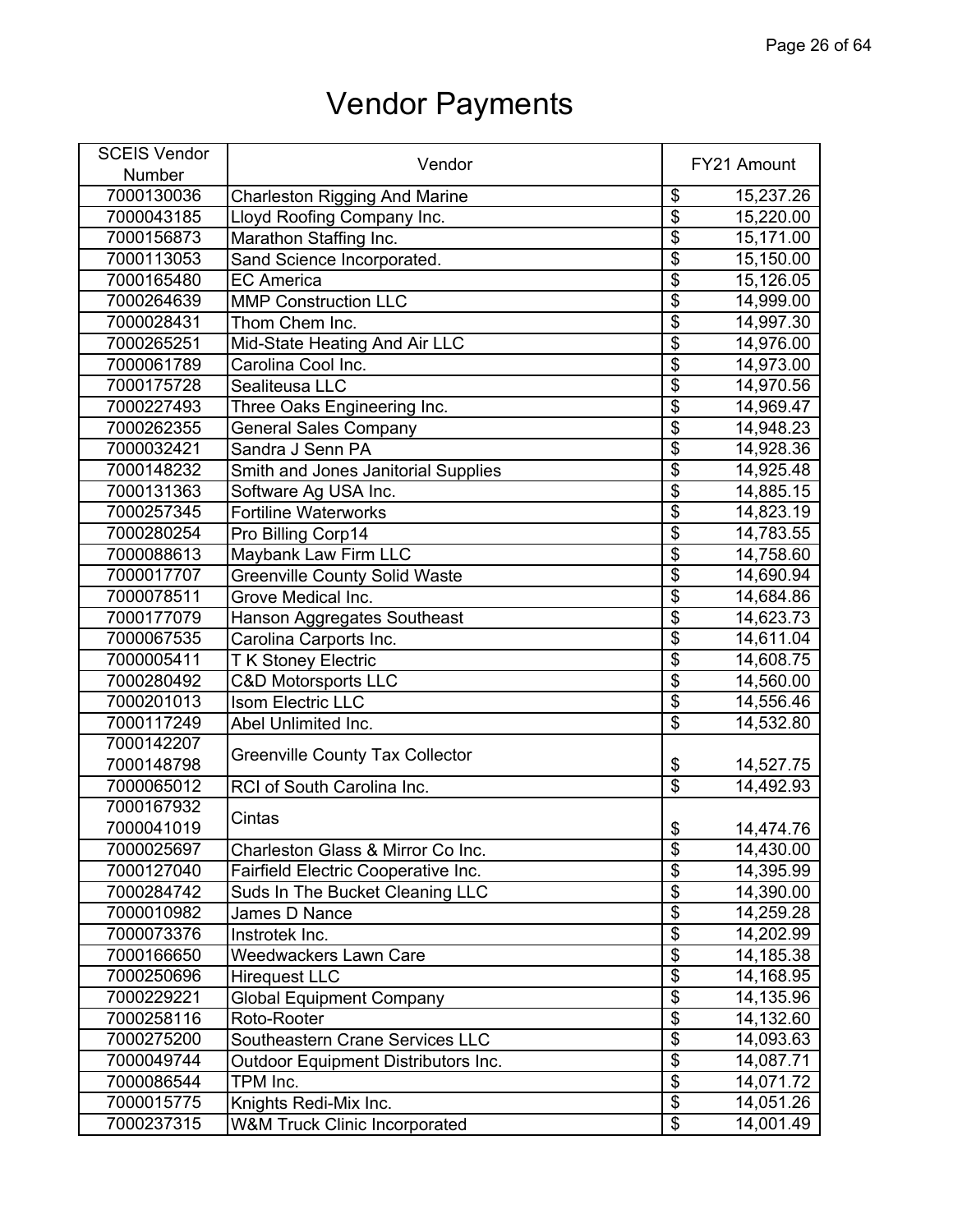| <b>SCEIS Vendor</b> | Vendor                                       |                                  | FY21 Amount |
|---------------------|----------------------------------------------|----------------------------------|-------------|
| Number              |                                              |                                  |             |
| 7000153550          |                                              |                                  |             |
| 7000196103          | AT&T                                         |                                  |             |
| 7000140865          |                                              | \$                               | 13,906.72   |
| 7000232801          | <b>JMEC Construction LLC</b>                 | $\overline{\$}$                  | 13,900.00   |
| 7000066370          | American Signal Company                      | $\overline{\$}$                  | 13,699.99   |
| 7000182907          |                                              |                                  |             |
| 7000089489          | Waytek Inc.                                  | \$                               | 13,693.00   |
| 7000286898          | <b>Deutz Power Center Southeast</b>          | $\overline{\$}$                  | 13,650.53   |
| 7000282009          | <b>Land Parker Welch LLC</b>                 | \$                               | 13,645.06   |
| 7000126970          | Linder Industrial Machinery Co               | $\overline{\$}$                  | 13,632.53   |
| 7000012214          | <b>Kimballs Plumbing Heating</b>             | $\overline{\$}$                  | 13,570.28   |
| 7000292715          | Stalvey Door Inc.                            | $\overline{\mathfrak{s}}$        | 13,545.00   |
| 7000108643          | <b>Arborworks Tree Company</b>               | \$                               | 13,525.00   |
| 7000000573          | <b>Bickleys Cooling LLC</b>                  | $\overline{\$}$                  | 13,377.13   |
| 7000027831          | <b>Parker Associates</b>                     | $\overline{\$}$                  | 13,357.20   |
| 7000090609          | <b>James River Solutions</b>                 | $\overline{\$}$                  | 13,336.69   |
| 7000048762          | Performance Automotive of Gaffney            | $\overline{\$}$                  | 13,315.27   |
| 7000025452          | Altman Tractor Co of Conway Inc.             | $\overline{\$}$                  | 13,235.96   |
| 7000029394          | Kleen Sites Geoservices Inc.                 | \$                               | 13,228.00   |
| 7000242714          | <b>Crescent Moon Trucking LLC</b>            | $\overline{\$}$                  | 13,135.18   |
| 7000033429          | <b>Coastal Transmission Service of</b>       | \$                               | 13,099.00   |
| 7000142837          | Products Unlimited Inc.                      | \$                               | 13,074.48   |
| 7000197601          |                                              |                                  |             |
| 7000113663          | <b>Triple T Freightliner Sterling</b>        | \$                               | 13,069.10   |
| 7000297293          | <b>T&amp;H Construction And Markings LLC</b> | $\overline{\$}$                  | 12,967.50   |
| 7000287677          | Trees R Us Inc.                              | \$                               | 12,950.00   |
| 7000247784          | Harris Rebar North Carolina Inc.             | $\overline{\$}$                  | 12,940.58   |
| 7000271916          | Kapsch Trafficcom USA Inc.                   | $\overline{\$}$                  | 12,916.80   |
| 7000207587          | Northern Safety Co Inc.                      | $\overline{\$}$                  | 12,914.79   |
| 7000078967          | Premier Elevator Company Inc.                | \$                               | 12,824.42   |
| 7000189675          | City of Charlotte NC                         | \$                               | 12,769.20   |
| 7000030050          | <b>Horry County Government</b>               | \$                               | 12,763.96   |
| 7000025613          | N W White & Co                               | $\overline{\$}$                  | 12,746.32   |
| 7000272710          | <b>Street Smart Rentals LLC</b>              | $\overline{\mathcal{S}}$         | 12,744.00   |
| 7000088104          | <b>Custom Products Corporation</b>           | $\overline{\boldsymbol{\theta}}$ | 12,642.88   |
| 7000033273          | Spartanburg Dodge Inc.                       | $\overline{\boldsymbol{\theta}}$ | 12,591.60   |
| 7000288045          | Olea Kiosks Inc.                             | $\overline{\mathcal{G}}$         | 12,570.84   |
| 7000036498          | G S Carter & Son Lumber Company              | \$                               | 12,541.29   |
| 7000018144          | <b>Charleston County Landfill</b>            | $\overline{\$}$                  | 12,524.70   |
| 7000113367          | Carolina Beautiful Inc.                      | $\overline{\$}$                  | 12,451.50   |
| 7000162799          | Hayes Instrument Co Inc.                     | \$                               | 12,449.23   |
| 7000219403          | <b>Summit Building Services Inc.</b>         | $\overline{\$}$                  | 12,447.84   |
| 7000031606          | Thomas Concrete Of SC Inc.                   | $\overline{\$}$                  | 12,416.34   |
| 7000027779          | Clinton Tire Service Inc.                    | $\overline{\mathbf{S}}$          | 12,400.51   |
| 7000129054          | <b>Stratus Building Solutions</b>            | $\overline{\$}$                  | 12,326.00   |
| 7000222509          | P3 Equipment Repair LLC                      | \$                               | 12,324.74   |
|                     |                                              |                                  |             |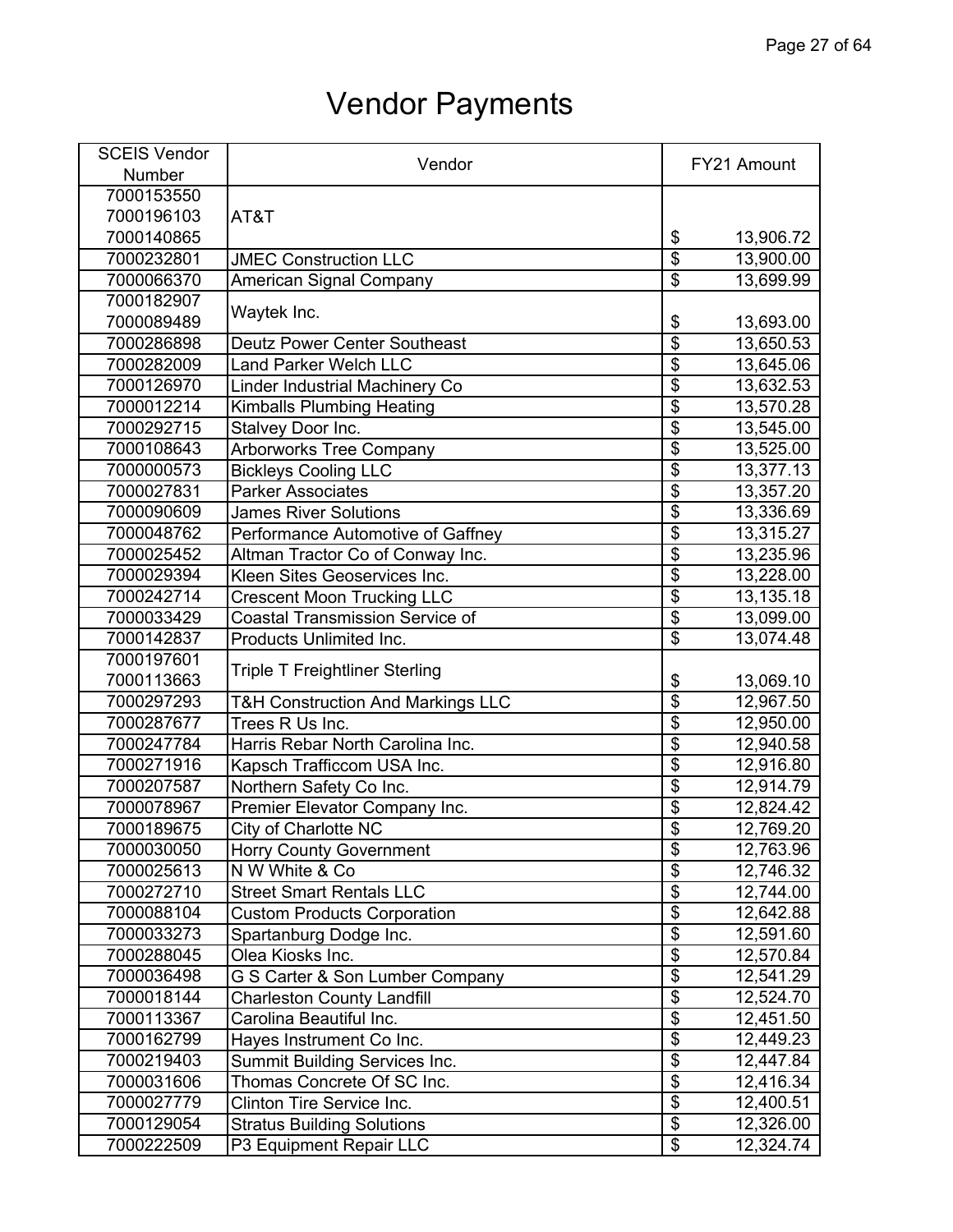| <b>SCEIS Vendor</b> | Vendor                                        |                                      | FY21 Amount |
|---------------------|-----------------------------------------------|--------------------------------------|-------------|
| Number              |                                               |                                      |             |
| 7000143553          | City of Conway                                | \$                                   | 12,206.26   |
| 7000282444          | Ron Rakich Consulting LLC                     | $\overline{\$}$                      | 12,205.42   |
| 7000136599          | George Ballentine Ford Inc.                   | \$                                   | 12,128.94   |
| 7000218503          | Gregory Landscape Services Inc.               | $\overline{\$}$                      | 12,127.69   |
| 7000282765          | <b>Genoa Healthcare LLC</b>                   | $\overline{\$}$                      | 12,081.54   |
| 7000286312          | <b>Carolinas Underground Services LLC</b>     | $\overline{\$}$                      | 12,000.00   |
| 7000294829          | <b>Herbert P Lee</b>                          | $\overline{\$}$                      | 12,000.00   |
| 7000195656          | Stepp Manufacturing Co., Inc.                 | $\overline{\$}$                      | 12,000.00   |
| 7000083447          | Transportation Research Center Inc.           | $\overline{\$}$                      | 12,000.00   |
| 7000078357          | Cedar Creek Collision Inc.                    | $\overline{\$}$                      | 11,990.17   |
| 7000170781          | <b>Jerrys Creative Welding</b>                | $\overline{\$}$                      | 11,988.00   |
| 7000014554          | <b>ACS Sound And Lighting</b>                 | $\overline{\mathbf{S}}$              | 11,957.56   |
| 7000170926          | <b>Kidd Construction LLC</b>                  | $\overline{\$}$                      | 11,941.02   |
| 7000107582          | Mays Contracting Co LLC                       | $\overline{\$}$                      | 11,912.00   |
| 7000056223          | Coastal Air Technologies Inc.                 | $\overline{\$}$                      | 11,900.00   |
| 7000153348          | Sistare Carpets Inc.                          | $\overline{\$}$                      | 11,876.30   |
| 7000076648          | G&S Janitorial Services Inc.                  | $\overline{\$}$                      | 11,850.00   |
| 7000025948          | Coastal Sanitary Supply Co Inc.               | $\overline{\$}$                      | 11,821.53   |
| 7000222751          | Ace Environmental of Sc LLC                   | $\overline{\mathbf{S}}$              | 11,786.72   |
| 7000207786          | JMS Fence Co Inc.                             | $\overline{\$}$                      | 11,775.00   |
| 7000044122          | Industrial Solutions & Supply Inc.            | $\overline{\$}$                      | 11,768.71   |
| 7000104247          | <b>Southeast Resource Recovery</b>            | $\overline{\$}$                      | 11,733.65   |
| 7000009779          | <b>Interstate Towing &amp; Fleet Services</b> | $\overline{\$}$                      | 11,665.19   |
| 7000011380          | H&S Oil Co Inc.                               | $\overline{\$}$                      | 11,648.94   |
| 7000006687          | Jan-Pro of the Western Carolinas              | $\overline{\$}$                      | 11,610.36   |
| 7000262798          |                                               |                                      |             |
| 7000034169          | <b>International Construction Equipment</b>   | \$                                   | 11,604.00   |
| 7000277148          | <b>Hudsons Repair LLC</b>                     | $\overline{\$}$                      | 11,550.00   |
| 7000174448          | Gina's Housekeeping LLC                       | $\overline{\$}$                      | 11,500.00   |
| 7000026353          | <b>Builders Specialties Inc.</b>              | $\overline{\$}$                      | 11,493.44   |
| 7000099378          | Ness & Jett LLC                               | $\overline{\boldsymbol{\mathsf{S}}}$ | 11,491.48   |
| 7000030184          | <b>Westminster Utility Department</b>         | $\overline{\mathcal{E}}$             | 11,421.61   |
| 7000207845          | Kennametal Inc.                               | $\overline{\$}$                      | 11,417.33   |
| 7000121059          | Fortran Communications Inc.                   | $\overline{\$}$                      | 11,405.96   |
| 7000030012          | <b>Easley Combined Utilities</b>              | $\overline{\$}$                      | 11,402.90   |
| 7000289327          | Advance Heating & Air Of Sumter Inc.          | $\overline{\$}$                      | 11,350.00   |
| 7000201633          | Transoft Solutions Inc.                       | $\overline{\$}$                      | 11,344.00   |
| 7000194669          | University Of South Carolina Alumni           | $\overline{\mathbf{e}}$              | 11,337.50   |
| 7000011071          | Truvista                                      | $\overline{\$}$                      | 11,335.39   |
| 7000162995          |                                               |                                      |             |
| 7000162945          | <b>Advanced Disposal</b>                      | \$                                   | 11,333.94   |
| 7000289055          | Stripewide, LLC                               | $\overline{\boldsymbol{\theta}}$     | 11,322.40   |
| 7000229509          | <b>Walker Group LLC</b>                       | $\overline{\$}$                      | 11,314.08   |
| 7000169698          | All American Poly                             | $\overline{\mathbf{S}}$              | 11,310.00   |
| 7000030020          | <b>Barnwell County</b>                        | $\overline{\$}$                      | 11,300.50   |
| 7000019995          | <b>Comfort Inn-Clemson</b>                    | $\overline{\$}$                      | 11,284.26   |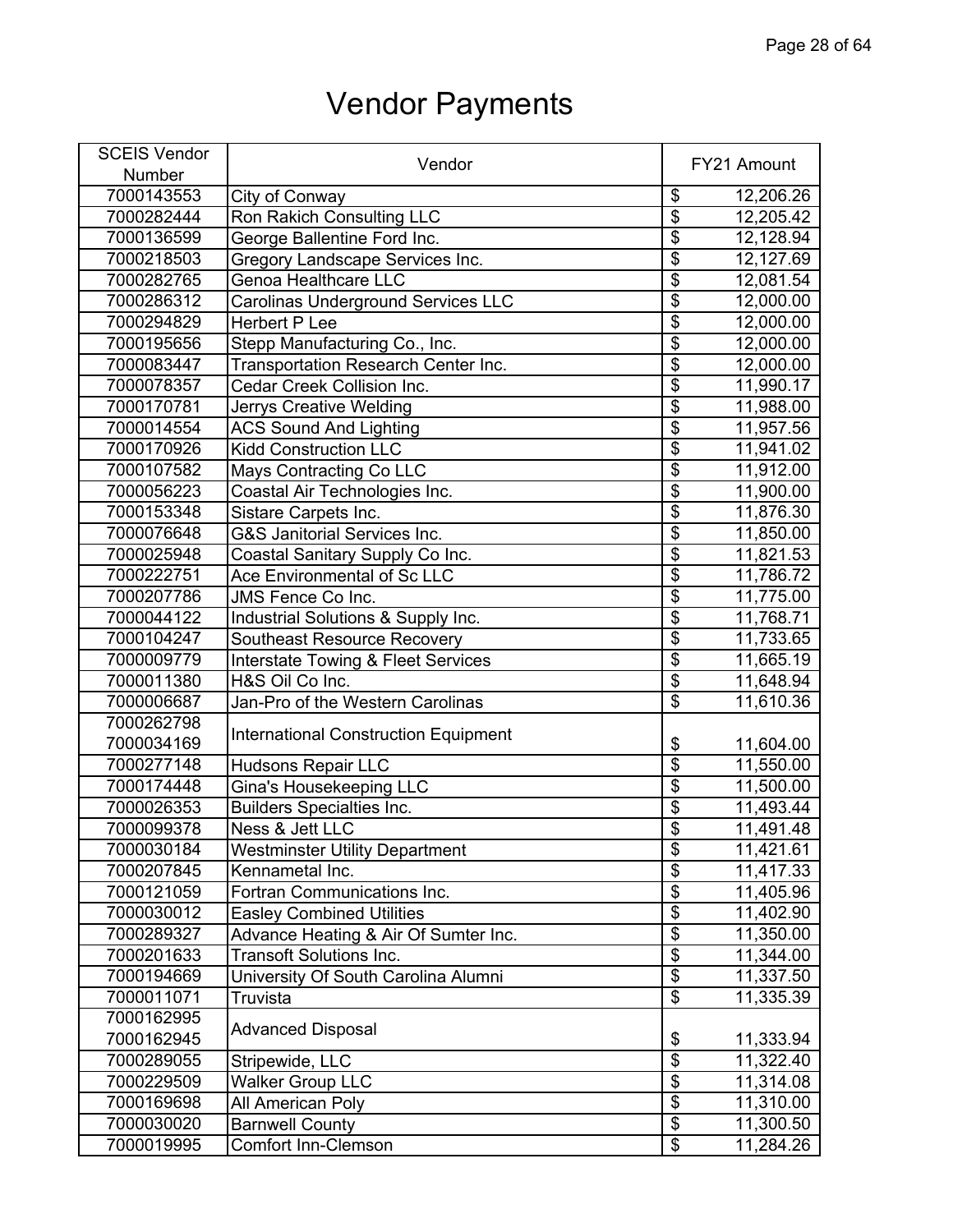| <b>SCEIS Vendor</b> |                                              |                                  |             |
|---------------------|----------------------------------------------|----------------------------------|-------------|
| Number              | Vendor                                       |                                  | FY21 Amount |
| 7000262575          | Ken Hill's Commercial Tire LLC               | \$                               | 11,281.75   |
| 7000288538          | C&S of the Lowcountry LLC                    | $\overline{\$}$                  | 11,275.00   |
| 7000212537          | Zemans Heating Air & Electrical              | $\overline{\$}$                  | 11,274.73   |
| 7000260666          | Samuel Son & Co USA Inc.                     | $\overline{\$}$                  | 11,255.76   |
| 7000007542          | <b>IDSC Holdings Inc.</b>                    | $\overline{\$}$                  | 11,214.56   |
| 7000028541          | Walker White Inc.                            | $\overline{\$}$                  | 11,176.50   |
| 7000294590          | K&G Storage Inc.                             | $\overline{\$}$                  | 11,100.00   |
| 7000036231          | <b>CMA Services Inc.</b>                     | $\overline{\$}$                  | 11,028.00   |
| 7000225724          | Innpack LLC                                  | $\overline{\$}$                  | 11,017.50   |
| 7000168259          | Georgia Lina Precast                         | $\overline{\$}$                  | 10,915.56   |
| 7000213614          | <b>Service Experts</b>                       | $\overline{\$}$                  | 10,898.91   |
| 7000145452          |                                              |                                  |             |
| 7000026355          | Piedmont Concrete Products Inc.              | \$                               | 10,880.20   |
| 7000258159          | 360 Supply LLC                               | $\overline{\$}$                  | 10,865.56   |
| 7000174238          | Suburban Propane-1217                        | $\overline{\boldsymbol{\theta}}$ | 10,802.94   |
| 7000197331          | <b>KRJ Consulting LLC</b>                    | $\overline{\$}$                  | 10,800.00   |
| 7000162196          | BC Cannon Company Inc.                       | \$                               | 10,790.23   |
| 7000030867          | Hall Manufacturing Company Inc.              | $\overline{\$}$                  | 10,777.68   |
| 7000027036          | Palmetto Southern Inc.                       | $\overline{\mathbf{S}}$          | 10,757.92   |
| 7000129595          | Reynolds-Warren Equipment Co Inc.            | $\overline{\$}$                  | 10,749.75   |
| 7000014896          | <b>B&amp;W Fence Co LLC</b>                  | $\overline{\$}$                  | 10,700.00   |
| 7000025233          | Fords Redi Mix Concrete Co Inc.              | $\overline{\$}$                  | 10,643.85   |
| 7000076426          | Ashley Steel Inc.                            | $\overline{\$}$                  | 10,594.07   |
| 7000220423          | Ennis Paint Inc.                             | $\overline{\$}$                  | 10,587.29   |
| 7000025202          | <b>Tyler Brothers</b>                        | $\overline{\$}$                  | 10,584.96   |
| 7000120953          | H & H Site and Tree Services                 | $\overline{\mathcal{S}}$         | 10,475.00   |
| 7000011877          | Roto Rooter                                  | $\overline{\$}$                  | 10,426.51   |
| 7000167049          | Pee Dee Fleet LLC                            | $\overline{\$}$                  | 10,411.70   |
| 890100325           | FTS Forest Technology Systems Ltd            | $\overline{\$}$                  | 10,407.16   |
| 7000154964          | Grainger Inc.                                | $\overline{\mathcal{E}}$         | 10,397.37   |
| 7000230540          |                                              |                                  |             |
| 7000182240          | <b>VWR International LLC</b>                 | \$                               | 10,387.94   |
| 7000127191          | <b>DLT Solutions LLC</b>                     | $\overline{\$}$                  | 10,385.36   |
| 7000296626          | <b>Bell Automotive And Diesel Services</b>   | $\overline{\$}$                  | 10,356.94   |
| 7000102529          | <b>Central Poly Bag Corporation</b>          | $\overline{\$}$                  | 10,335.39   |
| 7000056187          | Hansen Pallet Co                             | $\overline{\$}$                  | 10,330.85   |
| 7000289295          | Smith Turf & Irrigation LLC                  | $\overline{\$}$                  | 10,281.70   |
| 7000281208          | Cox Veterinary Laboratories Inc.             | $\overline{\mathbf{S}}$          | 10,260.00   |
| 7000153309          | Turbo Diesel & Electric Systems              | $\overline{\$}$                  | 10,250.54   |
| 7000148898          | <b>SC Asphalt Pavement Association</b>       | $\overline{\$}$                  | 10,200.00   |
| 7000032915          | <b>Custom Fabrication &amp; Sandblasting</b> | $\overline{\$}$                  | 10,147.15   |
| 7000210995          | Murdaughs Tree Service LLC                   | $\overline{\mathbf{e}}$          | 10,100.00   |
| 7000015206          | Boyds Body Shop                              | $\overline{\$}$                  | 10,083.59   |
| 7000024784          | Troxler Electronic Laboratories Inc.         | $\overline{\$}$                  | 10,082.77   |
| 7000287700          | Atlanta Professional Maintenance             | $\overline{\$}$                  | 10,080.31   |
| 7000166722          | Jim Hudson Ford                              | $\overline{\mathbf{e}}$          | 10,047.13   |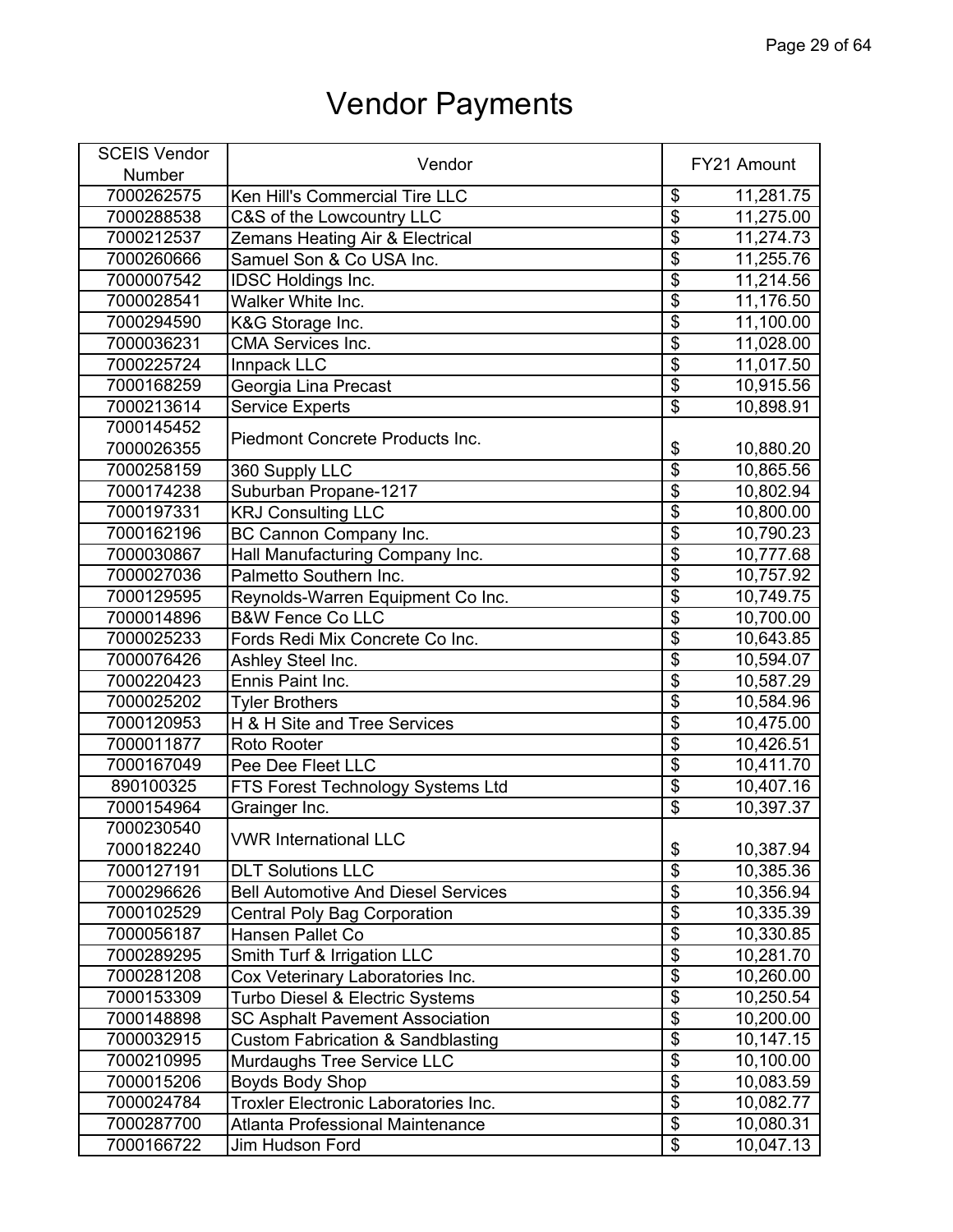| <b>SCEIS Vendor</b> |                                       |                           |             |
|---------------------|---------------------------------------|---------------------------|-------------|
| Number              | Vendor                                |                           | FY21 Amount |
| 7000248442          | Barrus Heating & Air LLC              | \$                        | 10,021.60   |
| 7000291896          | David A Herold                        | $\overline{\$}$           | 10,000.00   |
| 7000298332          | Marvin Wayne Rogers                   | $\overline{\mathfrak{s}}$ | 10,000.00   |
| 7000116182          | Po Boys Tree Service                  | $\overline{\$}$           | 10,000.00   |
| 7000006604          | <b>Southern Tree Experts</b>          | $\overline{\mathfrak{s}}$ | 10,000.00   |
| 7000016136          | <b>JJS Commercial Cleaning</b>        | $\overline{\mathbf{S}}$   | 9,997.08    |
| 7000299740          | Hook Security Inc.                    | $\overline{\$}$           | 9,990.00    |
| 7000219701          | Full Air Heating & Cooling LLC        | $\overline{\$}$           | 9,950.50    |
| 7000181878          | <b>Jet Metals LLC</b>                 | $\overline{\$}$           | 9,938.48    |
| 7000086309          | <b>Anton Paar USA</b>                 | $\overline{\$}$           | 9,927.73    |
| 7000259122          | Examinetics Inc.                      | $\overline{\mathfrak{s}}$ | 9,920.00    |
| 7000131809          | Instron                               | $\overline{\$}$           | 9,890.00    |
| 7000059144          | <b>Red Line Precision Machining</b>   | $\overline{\mathfrak{s}}$ | 9,855.00    |
| 7000015122          | <b>M&amp;M Expert Tree Service</b>    | $\overline{\$}$           | 9,850.00    |
| 7000277752          | <b>Beaufort County RPA</b>            | $\overline{\mathfrak{s}}$ | 9,819.46    |
| 7000300683          | <b>A-Lert Construction Services</b>   | $\overline{\$}$           | 9,818.00    |
| 7000051929          | James Able & Sons Paving              | $\overline{\$}$           | 9,800.00    |
| 7000130740          | <b>Warren Concrete LLC</b>            | $\overline{\$}$           | 9,800.00    |
| 7000272653          | <b>ATCS Plc</b>                       | $\overline{\mathbf{S}}$   | 9,747.74    |
| 7000013951          | J & R Total Maintenance               | $\overline{\$}$           | 9,700.00    |
| 7000230031          | <b>True Vine Medical LLC</b>          | $\overline{\$}$           | 9,665.00    |
| 7000225855          | S&S Management Group LLC              | $\overline{\$}$           | 9,636.00    |
| 7000030070          | <b>Pickens County</b>                 | $\overline{\$}$           | 9,579.00    |
| 7000059473          | M-B Companies Inc.                    | $\overline{\$}$           | 9,549.44    |
| 7000200114          | <b>Grand Strand Water and Sewer</b>   | $\overline{\mathfrak{s}}$ | 9,548.41    |
| 7000234100          | <b>E&amp;S Custom Fabrication LLC</b> | $\overline{\mathfrak{s}}$ | 9,500.00    |
| 7000169518          | Southern Commercial                   | $\overline{\$}$           | 9,500.00    |
| 7000292509          | Turn Key Roofing And Home             | $\overline{\$}$           | 9,500.00    |
| 7000161587          | William Jeffrey Horton                | $\overline{\$}$           | 9,500.00    |
| 7000137069          | <b>Comfort Suites of Mt Pleasant</b>  | $\overline{\mathfrak{s}}$ | 9,486.35    |
| 7000281904          | K and D Contracting Services LLC      | \$                        | 9,437.00    |
| 7000135430          | Beam Contracting Inc.                 | \$                        | 9,380.00    |
| 7000028943          | <b>Simpson Manning Hardware</b>       | $\overline{\$}$           | 9,331.81    |
| 7000026523          | Mathis Plumbing & Heating Co Inc.     | $\overline{\$}$           | 9,330.00    |
| 7000162884          | <b>Chatham Steel Corp</b>             | $\overline{\$}$           | 9,299.22    |
| 7000230624          | Napa Auto Parts of Johnston           | $\overline{\$}$           | 9,258.81    |
| 7000044506          | <b>MST Concrete Products Inc.</b>     | $\overline{\$}$           | 9,255.12    |
| 7000106160          | H&E Equipment Services Inc.           | $\overline{\$}$           | 9,241.57    |
| 7000033056          | GOS                                   | $\overline{\$}$           | 9,211.63    |
| 7000029144          | Doors Unlimited Inc.                  | $\overline{\$}$           | 9,205.00    |
| 7000122449          | Adama Engineering Inc.                | $\overline{\$}$           | 9,200.00    |
| 7000279940          |                                       |                           |             |
| 7000280687          | <b>Pinnacle Cranes LLC</b>            | \$                        | 9,197.80    |
| 7000172363          | <b>Artcrete Flooring Concepts LLC</b> | $\overline{\$}$           | 9,180.00    |
| 7000083858          | Norris Supply Co                      | $\overline{\$}$           | 9,174.18    |
| 7000160912          | Ferqueron & Sons Tree Service         | $\overline{\$}$           | 9,100.00    |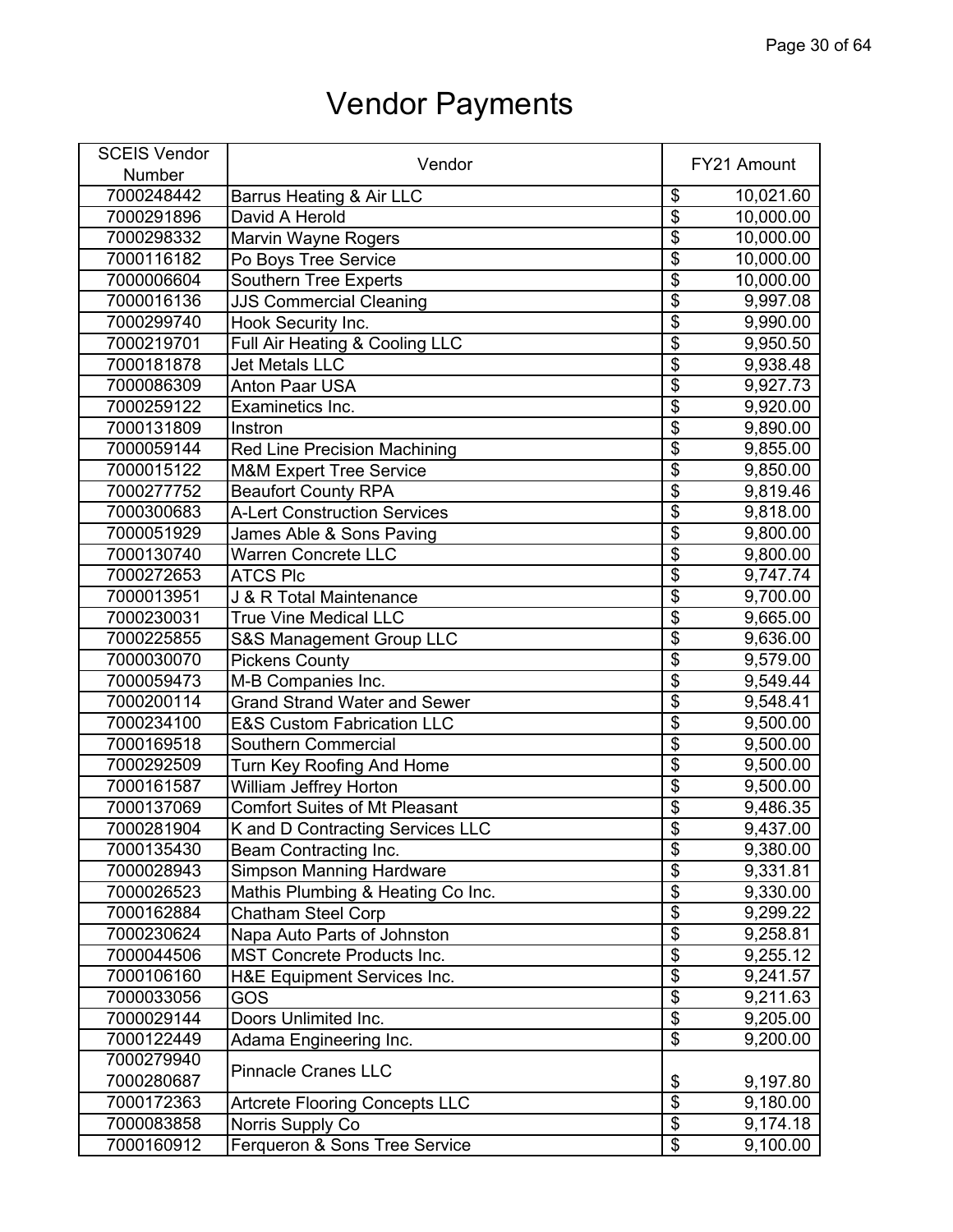| <b>SCEIS Vendor</b> | Vendor                                    |                                  | FY21 Amount |
|---------------------|-------------------------------------------|----------------------------------|-------------|
| Number              |                                           |                                  |             |
| 7000209807          | Gregory Service Co Inc.                   | \$                               | 9,065.00    |
| 7000181473          | <b>Best Overhead Doors</b>                | $\overline{\$}$                  | 9,050.00    |
| 7000169412          | <b>Stafford Nut &amp; Bolt</b>            | $\overline{\$}$                  | 9,004.50    |
| 7000149639          | <b>Assurance Diversified Services LLC</b> | $\overline{\$}$                  | 9,000.00    |
| 7000009772          |                                           |                                  |             |
| 7000237068          | Miller-Motte Technical College            | \$                               | 9,000.00    |
| 7000271285          | <b>Valbridge Property Advisors</b>        | $\overline{\$}$                  | 9,000.00    |
| 7000225180          | <b>Cohuhd Costar LLC</b>                  | $\overline{\$}$                  | 8,995.77    |
| 7000012741          | Sailors Asphalt Paving Inc.               | $\overline{\$}$                  | 8,983.00    |
| 7000051045          | <b>Carolina Sweeping Service</b>          | $\overline{\$}$                  | 8,982.20    |
| 7000042475          | Pee Dee Environmental Services Inc.       | $\overline{\$}$                  | 8,970.00    |
| 7000261677          | <b>Fairfield Road Recycling</b>           | $\overline{\$}$                  | 8,960.41    |
| 7000124647          | Low Country Hoist and Crane Service       | $\overline{\$}$                  | 8,959.05    |
| 7000275554          | <b>Carsonite Composites</b>               | $\overline{\$}$                  | 8,953.20    |
| 7000214664          | Indoff Incorporated                       | $\overline{\$}$                  | 8,946.61    |
| 7000063524          | <b>Tindall Corporation</b>                | $\overline{\$}$                  | 8,943.86    |
| 7000258683          |                                           |                                  |             |
| 7000258682          | Konecranes, Inc.                          | \$                               | 8,941.40    |
| 7000028636          |                                           |                                  |             |
| 7000216941          | <b>Benson Ford</b>                        | \$                               | 8,936.89    |
| 7000017424          | <b>Anderson County Solid Waste</b>        | $\overline{\$}$                  | 8,936.20    |
| 7000183167          | <b>Parts Automotive LLC</b>               | $\overline{\$}$                  | 8,918.52    |
| 7000029370          | Southern Machine & Tool Inc.              | $\overline{\$}$                  | 8,915.77    |
| 7000214325          | <b>Hotel Tillman</b>                      | $\overline{\$}$                  | 8,888.38    |
| 7000090171          | D&D Ford Motor Co                         | $\overline{\$}$                  | 8,873.03    |
| 7000286307          | <b>Personalized Property Management</b>   | $\overline{\$}$                  | 8,855.00    |
| 7000042106          | <b>Donald Patrick Martin</b>              | $\overline{\$}$                  | 8,850.00    |
| 7000206807          | TR Bussey Construction Co Inc.            | $\overline{\$}$                  | 8,847.25    |
| 7000129873          | A-1 Fence Company Inc.                    | $\overline{\$}$                  | 8,837.00    |
| 7000273180          | <b>Advanced Terrain Solutions LLC</b>     | $\overline{\$}$                  | 8,800.00    |
| 7000164789          | Anderson Transfer & Storage Inc.          | $\overline{\$}$                  | 8,772.50    |
| 7000035351          | <b>Leonard Aluminum Utility Buildings</b> | \$                               | 8,765.00    |
| 7000278562          | <b>Provox Systems</b>                     | $\overline{\$}$                  | 8,750.00    |
| 7000135944          | <b>Cooks Tree Service</b>                 | $\overline{\$}$                  | 8,700.00    |
| 7000268983          | Magic Jones LLC                           | $\overline{\$}$                  | 8,672.60    |
| 7000294021          | Theresa M Fletcher                        | $\overline{\boldsymbol{\theta}}$ | 8,625.00    |
| 7000037998          | Palmetto Pavement Working Inc.            | $\overline{\mathbf{S}}$          | 8,607.56    |
| 7000295513          | Spectrum Engineering Services of          | \$                               | 8,600.00    |
| 7000107472          | Camden Parts & Propane LLC                | $\overline{\$}$                  | 8,572.79    |
| 7000295670          | City of Newberry - Utilities              | $\overline{\$}$                  | 8,559.20    |
| 7000234851          | <b>Universal Calibrations LLC</b>         | \$                               | 8,550.00    |
| 7000055465          |                                           |                                  |             |
| 7000280159          | <b>Valley Beverage Solutions LLC</b>      | \$                               | 8,548.19    |
| 7000286953          | Deluxe Small Business Sales Inc.          | $\overline{\mathfrak{s}}$        | 8,538.30    |
| 7000284138          | <b>Stevens Electrical</b>                 | $\overline{\mathbf{e}}$          | 8,530.00    |
| 7000268652          | <b>Champion LLC</b>                       | \$                               | 8,519.61    |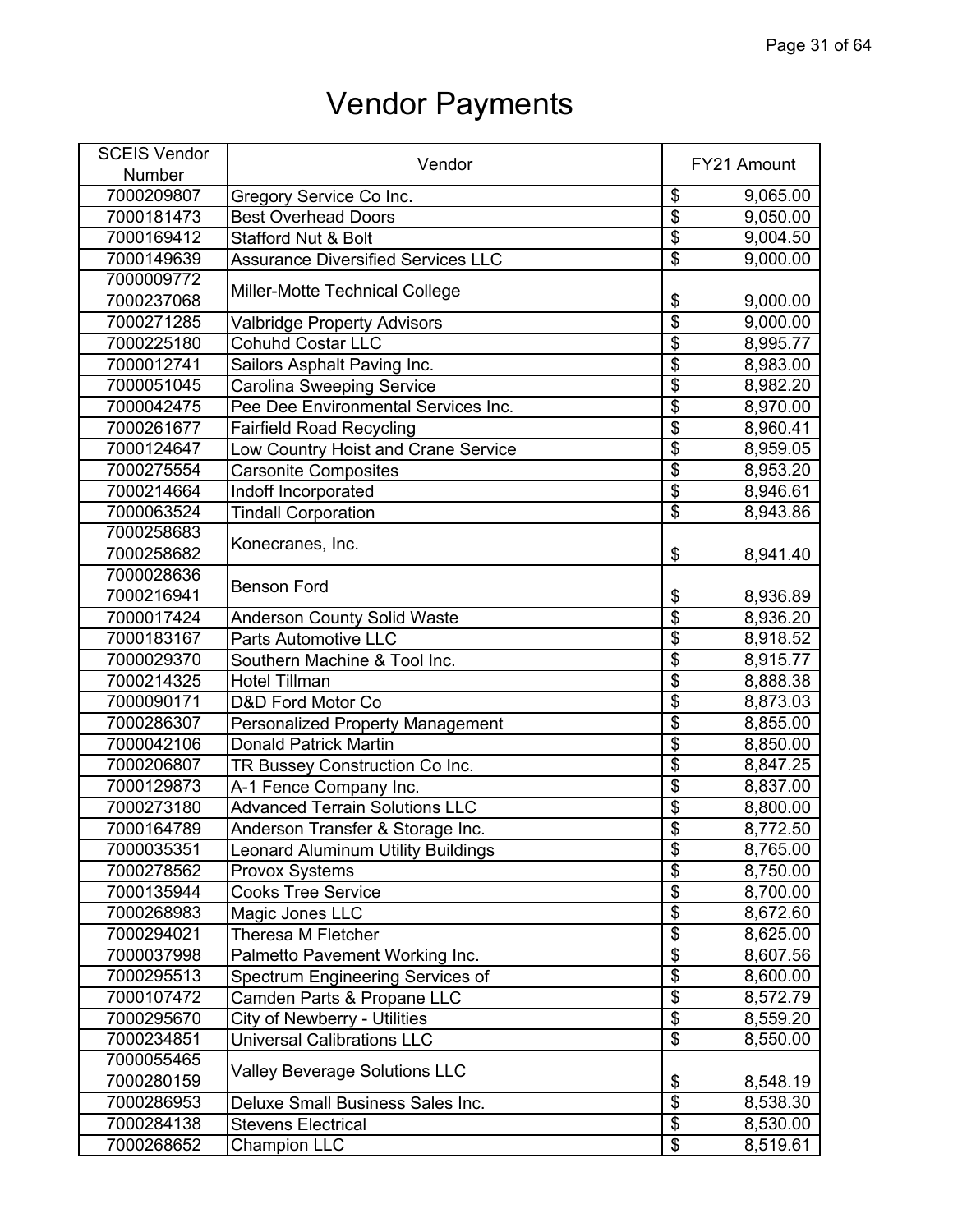| <b>SCEIS Vendor</b> | Vendor                                     |                                      | FY21 Amount |
|---------------------|--------------------------------------------|--------------------------------------|-------------|
| Number              |                                            |                                      |             |
| 7000278735          | First Fire & Safety Enterprises LLC        | \$                                   | 8,513.33    |
| 7000041150          | Raceway Ford                               | $\overline{\$}$                      | 8,505.30    |
| 7000294623          | Youngs Land Workz                          | $\overline{\mathbf{S}}$              | 8,500.00    |
| 7000199161          | Winter Equipment Company Inc.              | $\overline{\$}$                      | 8,488.41    |
| 7000298696          | Ballew's Aluminum Products Inc.            | $\overline{\boldsymbol{\mathsf{S}}}$ | 8,428.97    |
| 7000278002          | Cadence Petroleum Group                    | $\overline{\$}$                      | 8,418.08    |
| 7000028336          | Barnard Tire Co Inc.                       | $\overline{\$}$                      | 8,386.30    |
| 7000157125          | Open Text Inc.                             | $\overline{\$}$                      | 8,384.52    |
| 7000289645          | <b>Landmark Excavating and Maintenance</b> | $\overline{\boldsymbol{\theta}}$     | 8,360.00    |
| 7000017101          | <b>Brendlen Electric</b>                   | $\overline{\$}$                      | 8,350.00    |
| 7000266194          | <b>Buddin Construction Inc.</b>            | $\overline{\$}$                      | 8,350.00    |
| 7000214456          | <b>AMS Service</b>                         | $\overline{\mathbf{S}}$              | 8,325.00    |
| 7000279367          | Solar Technology Inc.                      | $\overline{\mathbf{S}}$              | 8,293.53    |
| 7000085498          | Mid State Roofing Inc.                     | $\overline{\$}$                      | 8,217.00    |
| 7000293284          | Smith Mclean & Hungiville Pa               | $\overline{\mathbf{S}}$              | 8,200.00    |
| 7000295406          | <b>Convergint Technologies</b>             | $\overline{\$}$                      | 8,156.86    |
| 7000280386          | <b>Michael K Fulmer</b>                    | $\overline{\$}$                      | 8,145.00    |
| 7000128810          | <b>Tri Star Builders LLC</b>               | $\overline{\$}$                      | 8,139.50    |
| 7000288317          | <b>Accurate Roof Design Consulting</b>     | $\overline{\mathbf{S}}$              | 8,130.00    |
| 7000257281          | Pye Barker Fire & Safety                   | $\overline{\$}$                      | 8,092.65    |
| 7000032340          | H D Payne & Co Of Greenwood                | $\overline{\$}$                      | 8,064.63    |
| 7000259347          | Coastal Lasers Inc.                        | $\overline{\$}$                      | 8,026.25    |
| 7000017072          | <b>Stanley Steemer</b>                     | $\overline{\$}$                      | 8,008.50    |
| 7000230222          | Columbia Office Furniture Inc.             | $\overline{\$}$                      | 8,006.14    |
| 7000133215          | Reliable Equipment Inc.                    | $\overline{\mathbf{S}}$              | 7,956.00    |
| 7000026371          | Florence Truck Center Inc.                 | $\overline{\$}$                      | 7,954.66    |
| 7000270961          |                                            |                                      |             |
| 7000270960          | <b>Asplundh Tree Expert LLC</b>            | \$                                   | 7,920.00    |
| 7000038902          | Safety Products Inc.                       | $\overline{\$}$                      | 7,892.93    |
| 7000027102          | W P Law Inc.                               | \$                                   | 7,866.62    |
| 7000065648          | Southern Metalworks Inc.                   | \$                                   | 7,865.05    |
| 7000025672          | Ford Brothers Sales Co Inc.                | \$                                   | 7,862.78    |
| 7000262989          | <b>Montjoy Tree Service</b>                | $\overline{\$}$                      | 7,860.00    |
| 7000269989          | <b>Superior Auto Parts LLC</b>             | $\overline{\mathbf{S}}$              | 7,829.33    |
| 7000133080          | Mobile Mini Inc.                           | $\overline{\$}$                      | 7,828.29    |
| 7000277364          | <b>UPS</b>                                 | $\overline{\boldsymbol{\mathsf{S}}}$ | 7,818.16    |
| 7000026325          | Carsons Nut Bolt & Tool Co Inc.            | $\overline{\mathcal{G}}$             | 7,814.47    |
| 7000171789          | <b>Guardway Corporation</b>                | $\overline{\mathbf{S}}$              | 7,786.00    |
| 7000162284          | <b>Big Dog Concrete Finishing</b>          | $\overline{\$}$                      | 7,733.00    |
| 7000288049          | <b>James River Equipment</b>               | $\overline{\$}$                      | 7,728.82    |
| 7000231422          | <b>Hyatt Place Columbia/Downtown</b>       | $\overline{\$}$                      | 7,718.12    |
| 7000214780          | <b>Dultmeier Sales LLC</b>                 | $\overline{\mathcal{E}}$             | 7,715.00    |
| 7000035989          |                                            |                                      |             |
| 7000135733          | Cayce Company Inc.                         |                                      |             |
| 7000025433          |                                            | \$                                   | 7,706.44    |
| 7000245756          | Austen & Gowder LLC                        | $\overline{\mathbf{e}}$              | 7,685.44    |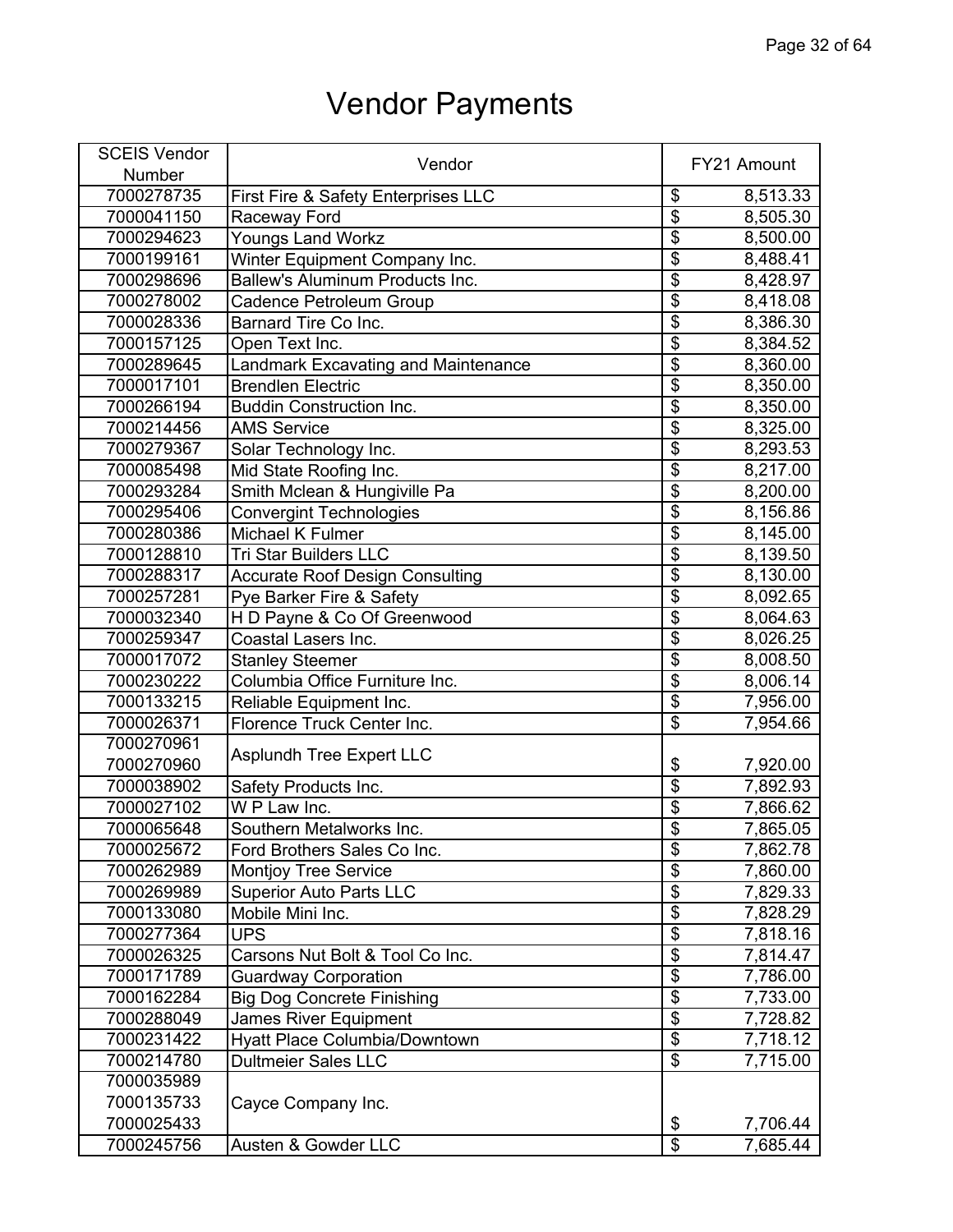| <b>SCEIS Vendor</b> |                                            |                           |             |
|---------------------|--------------------------------------------|---------------------------|-------------|
| Number              | Vendor                                     |                           | FY21 Amount |
| 7000277743          | <b>Permeable Grid Solutions LLC</b>        | \$                        | 7,663.92    |
| 7000033750          | <b>Stegalls Transmission Specialists</b>   | \$                        | 7,652.04    |
| 7000293985          | National Highway Institute                 | \$                        | 7,650.00    |
| 7000277216          | <b>Essential Power Systems</b>             | $\overline{\$}$           | 7,614.17    |
| 7000274360          | <b>Battle Armor Designs LLC</b>            | $\overline{\$}$           | 7,609.65    |
| 7000147685          |                                            |                           |             |
| 7000181096          | <b>Berkeley County</b>                     | \$                        | 7,594.00    |
| 7000044746          | Southeastern Dock & Door Inc.              | $\overline{\$}$           | 7,583.00    |
| 7000027098          | R L Culler Refrigeration Service           | \$                        | 7,574.79    |
| 7000037401          | <b>Onix Networking Corporation</b>         | \$                        | 7,560.00    |
| 7000023726          | Edward W Whittington Jr                    | \$                        | 7,537.10    |
| 7000234659          | Jan-Pro of Columbia                        | \$                        | 7,526.56    |
| 7000184042          | Biosystems Inc.                            | \$                        | 7,524.76    |
| 7000034802          | <b>Carolina Fabrication &amp; Welding</b>  | $\overline{\$}$           | 7,511.40    |
| 7000056168          | Nelson Preferred Painting Inc.             | $\overline{\$}$           | 7,500.00    |
| 7000258029          | <b>Innovative Glass Solutions LLC</b>      | $\overline{\$}$           | 7,484.40    |
| 7000052763          | R J Shirley                                | $\overline{\$}$           | 7,477.40    |
| 7000093644          | MCI Supply Easley Inc.                     | \$                        | 7,449.16    |
| 7000027313          | Palmetto Equipment Sales & Svs Of          | $\overline{\mathfrak{s}}$ | 7,448.72    |
| 7000198348          | Johnson Mirmiran & Thompson Inc.           | \$                        | 7,443.18    |
| 7000153018          | Davis Frawley LLC                          | \$                        | 7,442.92    |
| 7000289048          | <b>Lowcountry Grounds And Services LLC</b> | $\overline{\$}$           | 7,400.00    |
| 7000138009          | Heritage Landscape Services Inc.           | $\overline{\$}$           | 7,375.00    |
| 7000025161          | Smith Dray Line                            | \$                        | 7,373.00    |
| 7000003676          | Wateree Door & Gate LLC                    | $\overline{\mathfrak{s}}$ | 7,361.00    |
| 7000030192          |                                            |                           |             |
| 7000215372          | Town of Lexington                          | \$                        | 7,351.54    |
| 7000256935          | <b>Tilliman Williams</b>                   | $\overline{\$}$           | 7,350.00    |
| 7000125172          | 4 X 4 of Easley                            | $\overline{\$}$           | 7,325.83    |
| 7000117164          | Pipeworks of Aiken Inc.                    | \$                        | 7,317.21    |
| 7000050113          | Asphalt Zipper Inc.                        | $\overline{\$}$           | 7,293.45    |
| 7000289518          | <b>Spatco Energy Solutions LLC</b>         | \$                        | 7,283.99    |
| 7000039407          |                                            |                           |             |
| 7000165045          | Tire Repair Center Inc.                    | \$                        | 7,280.53    |
| 7000202079          | <b>Thomson Reuters - West</b>              | $\overline{\$}$           | 7,249.33    |
| 7000012728          | JP Carlton Company                         | $\overline{\mathcal{S}}$  | 7,244.94    |
| 7000157583          | Kolors by Keisler Auto Body & Heavy        | $\overline{\$}$           | 7,225.01    |
| 7000079827          | Desa Inc.                                  | $\overline{\mathbf{S}}$   | 7,201.97    |
| 7000248215          | <b>LCC Lawn Service LLC</b>                | $\overline{\$}$           | 7,200.00    |
| 7000045574          | US Ditcher Inc.                            | $\overline{\$}$           | 7,192.27    |
| 7000056210          | Altec Industries Inc.                      | $\overline{\$}$           | 7,190.63    |
| 7000044943          | Double A Body Builders Inc.                | $\overline{\$}$           | 7,182.00    |
| 7000288227          |                                            |                           |             |
| 7000288228          | The State Newspaper                        |                           |             |
| 7000252690          |                                            | \$                        | 7,163.20    |
| 7000010941          | Le Bleu Bottled Water                      | $\overline{\$}$           | 7,155.68    |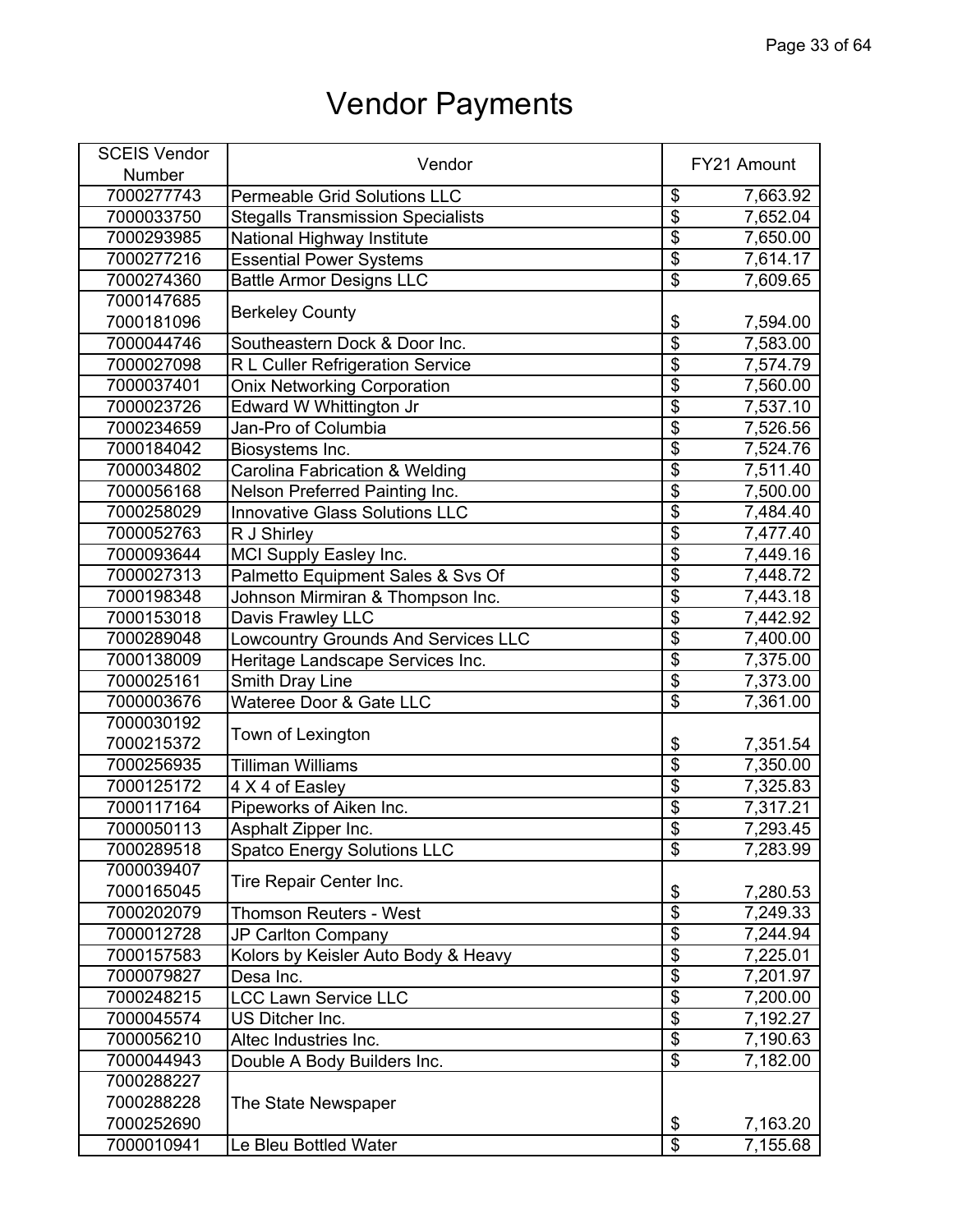| <b>SCEIS Vendor</b> | Vendor                                      |                          | FY21 Amount |
|---------------------|---------------------------------------------|--------------------------|-------------|
| Number              |                                             |                          |             |
| 7000283498          | <b>Turnkey Facility Maintenance LLC</b>     | \$                       | 7,153.84    |
| 7000091379          |                                             |                          |             |
| 7000184248          | <b>DSI Metals Inc.</b>                      | \$                       | 7,144.88    |
| 7000027366          | Ideal Comfort Systems Inc.                  | $\overline{\$}$          | 7,124.17    |
| 7000245709          | Blanchard Equipment Co Inc.                 | $\overline{\$}$          | 7,117.04    |
| 7000130439          | <b>Coast 2 Coast Cleaning</b>               | $\overline{\mathbf{S}}$  | 7,100.00    |
| 7000298678          | On Point Drain Cleaning LLC                 | \$                       | 7,068.00    |
| 7000232791          |                                             |                          |             |
| 7000128633          | <b>Berkeley County Water and Sanitation</b> | \$                       | 7,061.04    |
| 7000102249          | Pride Mechanical & Fabrication Co           | \$                       | 7,042.74    |
| 7000147359          | Mills Electric Service Inc.                 | \$                       | 7,041.00    |
| 7000295715          | <b>Rachel Capps</b>                         | $\overline{\mathbf{S}}$  | 7,035.00    |
| 7000026006          | Webb Concrete Co Inc.                       | \$                       | 6,976.40    |
| 7000207094          | Robs Auto Body Shop                         | $\overline{\$}$          | 6,967.54    |
| 7000287720          | <b>All American Relocation</b>              | $\overline{\$}$          | 6,950.00    |
| 7000243202          | Metal Garage Inc.                           | $\overline{\$}$          | 6,944.30    |
| 7000249333          | <b>Atlantic Coast Electric Supply LLC</b>   | $\overline{\$}$          | 6,929.53    |
| 7000038664          | <b>Staples</b>                              | $\overline{\$}$          | 6,929.36    |
| 7000027409          | Meetze Plumbing Co Inc.                     | \$                       | 6,926.14    |
| 7000251096          | Select Facility Services Inc.               | $\overline{\$}$          | 6,918.00    |
| 7000030122          | The Town Of Chesterfield                    | $\overline{\$}$          | 6,892.65    |
| 7000139999          |                                             |                          |             |
| 7000158640          | Safety Kleen Systems Inc.                   | \$                       | 6,887.15    |
| 7000074837          | <b>Palmetto Mechanical Services LLC</b>     | $\overline{\$}$          | 6,878.66    |
| 7000295197          | Goodtyme Concrete By Glenn                  | \$                       | 6,874.00    |
| 7000095930          | <b>Generating Solutions LLC</b>             | \$                       | 6,860.00    |
| 7000116436          | Dillon Supply Co                            | $\overline{\$}$          | 6,851.00    |
| 7000045854          | <b>Estridge Brothers Vinyl Siding</b>       | \$                       | 6,788.00    |
| 7000278790          | <b>Martinez Hvac LLC</b>                    | $\overline{\$}$          | 6,769.60    |
| 7000280592          | <b>Courtney Masonry</b>                     | $\overline{\$}$          | 6,750.00    |
| 7000123097          | <b>Integrity Painting Service</b>           | $\overline{\$}$          | 6,750.00    |
| 7000202083          | Deer Pond LLC                               | \$                       | 6,745.40    |
| 7000070681          | <b>Pollock Financial Services</b>           | \$                       | 6,732.75    |
| 7000244432          | <b>Precision Grounds Specialists LLC</b>    | $\overline{\$}$          | 6,720.00    |
| 7000297133          | <b>Robert Martin Addy</b>                   | $\overline{\mathcal{S}}$ | 6,707.42    |
| 7000174136          | SC+B2156c Chapter National Safety Council   | $\overline{\$}$          | 6,699.00    |
| 7000071544          | Mid State Thermo King Inc.                  | $\overline{\mathbf{S}}$  | 6,676.16    |
| 7000183644          | Overhead Door Company of Columbia           | $\overline{\mathbf{S}}$  |             |
| 7000030115          |                                             | $\overline{\mathcal{S}}$ | 6,665.00    |
|                     | Town of Blacksburg                          | $\overline{\mathcal{E}}$ | 6,658.30    |
| 7000027484          | <b>Charleston Frame &amp; Wheel Service</b> |                          | 6,615.32    |
| 7000039564          | Davenport & Willingham Inc.                 |                          |             |
| 7000274887          |                                             | \$                       | 6,607.40    |
| 7000151380          | Lawson Products, Inc.                       | $\overline{\$}$          | 6,565.74    |
| 7000035853          | Blue Ridge Machine & Elect                  | \$                       | 6,545.71    |
| 7000244013          | Dana Shope                                  | $\overline{\mathcal{S}}$ | 6,526.41    |
| 7000201014          | Gillys Tree Service                         | \$                       | 6,500.00    |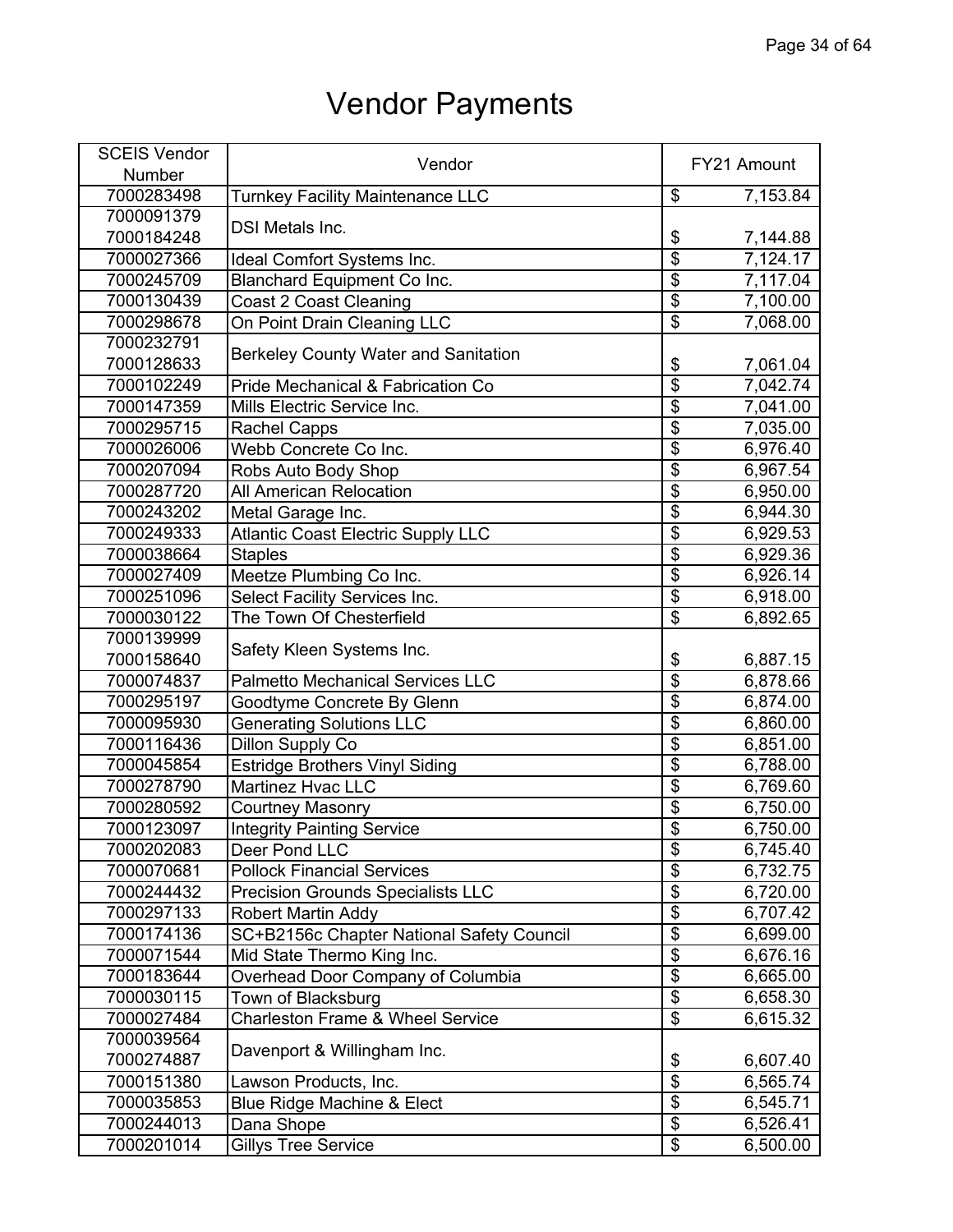| <b>SCEIS Vendor</b> |                                          |                          |             |
|---------------------|------------------------------------------|--------------------------|-------------|
| Number              | Vendor                                   |                          | FY21 Amount |
| 7000176429          | <b>Stricklands Hydraulics LLC</b>        | \$                       | 6,499.24    |
| 7000244240          | Raceway Ford of Hartsville               | \$                       | 6,475.91    |
| 7000030091          | North Charleston Sewer Dist              | \$                       | 6,436.71    |
| 7000189668          | Dale Patrick Crumpton                    | $\overline{\$}$          | 6,400.00    |
| 7000217199          | David Powell Jr                          | $\overline{\$}$          | 6,400.00    |
| 7000117421          | Sherwin Williams Co #2391                | $\overline{\$}$          | 6,390.88    |
| 7000003960          | <b>Grants Body Shop</b>                  | $\overline{\$}$          | 6,385.75    |
| 7000135083          | Snipes Co LLC                            | $\overline{\$}$          | 6,373.18    |
| 7000217193          | Heritage Land and Timber Inc.            | \$                       | 6,360.00    |
| 7000138101          | Schaeffer Manufacturing Co               | \$                       | 6,342.91    |
| 7000164284          | Sandlapper Concrete LLC                  | $\overline{\$}$          | 6,329.05    |
| 7000026784          | CJ Compton Plumbing & Heating Inc.       | $\overline{\$}$          | 6,313.07    |
| 7000289524          | Immixtechnology, Inc.                    | \$                       | 6,309.60    |
| 7000279744          | <b>Edwin Rene Lopez</b>                  | $\overline{\$}$          | 6,304.50    |
| 7000286991          | Equipment Blades Inc.                    | \$                       | 6,292.41    |
| 7000049120          | <b>Firmin Ford</b>                       | $\overline{\$}$          | 6,263.90    |
| 7000020741          | Fedex                                    | \$                       | 6,247.92    |
| 7000257085          | <b>Charleston County Revenue</b>         | $\overline{\$}$          | 6,240.59    |
| 7000026323          | Goodwill Industries Of Upstate/          | $\overline{\mathbf{S}}$  | 6,229.14    |
| 7000064199          | Siteimprove Inc.                         | $\overline{\$}$          | 6,221.47    |
| 7000038535          | <b>Executive Information Systems LLC</b> | $\overline{\$}$          | 6,204.00    |
| 7000255314          | <b>Bullock General Contracting LLC</b>   | $\overline{\$}$          | 6,200.00    |
| 7000096350          | <b>West Carolina Telephone</b>           | $\overline{\$}$          | 6,171.51    |
| 7000206383          | Humboldt Mfg Co                          | $\overline{\$}$          | 6,166.66    |
| 7000248412          | <b>Excel Truck Group</b>                 | \$                       | 6,131.71    |
| 7000171702          | Carolina Highway Services                | $\overline{\mathcal{S}}$ | 6,102.08    |
| 7000272918          | <b>VHB Engineering NC PC</b>             | $\overline{\$}$          | 6,085.23    |
| 7000153343          | Southeastern Paper Group                 | $\overline{\$}$          | 6,080.22    |
| 7000296789          |                                          |                          |             |
| 7000298024          | Meridian Waste South Carolina LLC        | \$                       | 6,068.48    |
| 7000045195          | Pee Dee Fire & Safety Inc.               | $\overline{\mathbf{S}}$  | 6,056.66    |
| 7000124875          | RE Michel Company Inc.                   | \$                       | 6,056.53    |
| 7000161137          | Tagalucci Group LLC                      | $\overline{\$}$          | 6,038.44    |
| 7000212520          | Southern Maintenance                     | $\overline{\$}$          | 6,036.30    |
| 7000121828          |                                          |                          |             |
| 7000030044          | Georgetown County                        |                          |             |
| 7000200904          |                                          | \$                       | 6,016.21    |
| 7000294957          | <b>M&amp;E Septic Service</b>            | $\overline{\mathbf{S}}$  | 6,000.00    |
| 7000236526          | <b>Mullinax Services LLC</b>             | $\overline{\$}$          | 6,000.00    |
| 7000289163          | <b>Southeast Mechanical LLC</b>          | $\overline{\$}$          | 6,000.00    |
| 7000195874          | <b>Brady Services</b>                    | $\overline{\$}$          | 5,990.00    |
| 7000206551          | <b>Edwards Heating &amp; Cooling LLC</b> | $\overline{\mathbf{S}}$  | 5,970.00    |
| 7000146273          | Roadtec Inc.                             | $\overline{\$}$          | 5,955.79    |
| 7000257043          | Kaim Consulting                          | $\overline{\mathbf{S}}$  | 5,950.00    |
| 7000022457          | Hilti Inc.                               | $\overline{\$}$          | 5,904.84    |
| 7000056617          | A R Martin Co                            | $\overline{\$}$          | 5,900.00    |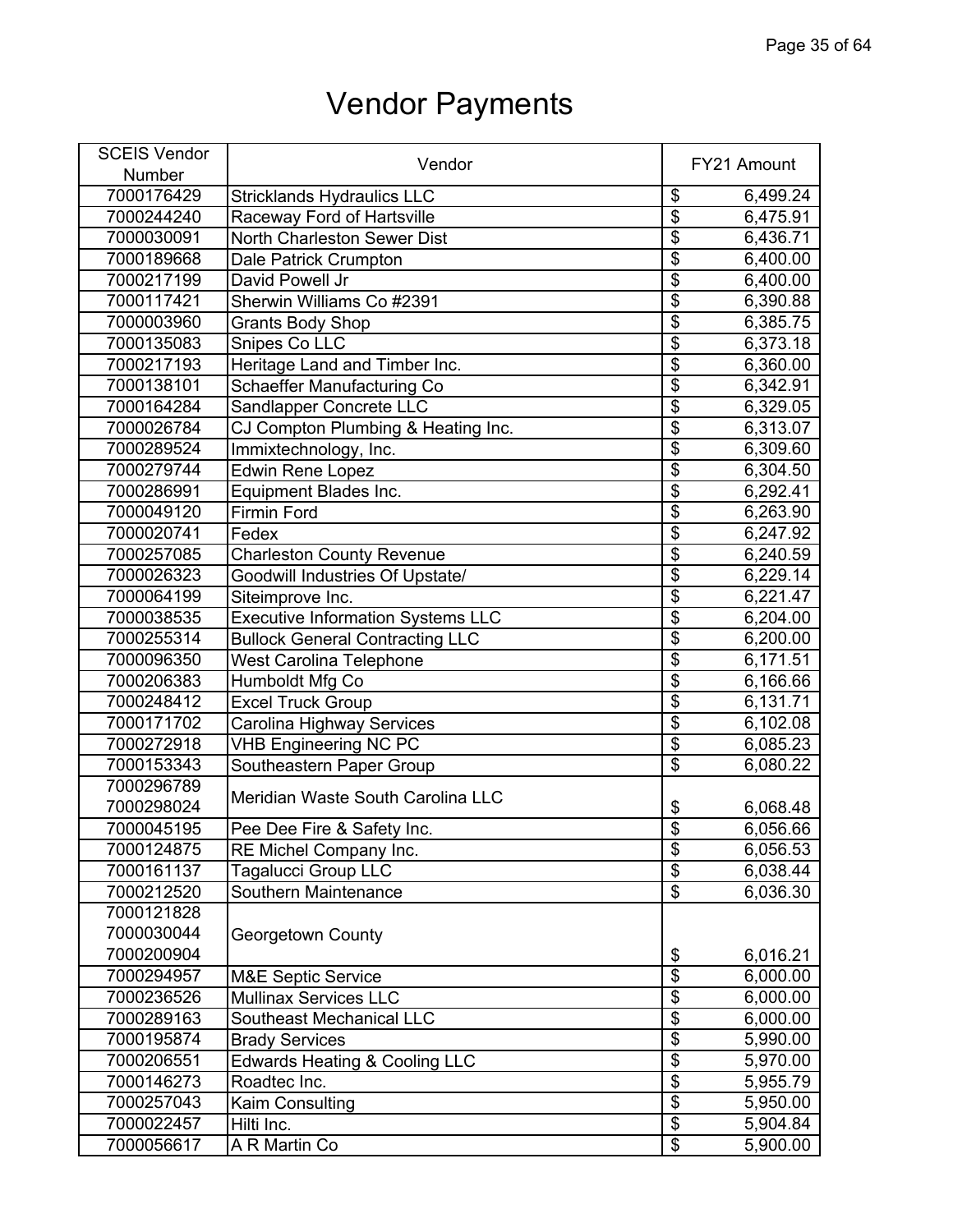| <b>SCEIS Vendor</b> |                                            |                                      |             |
|---------------------|--------------------------------------------|--------------------------------------|-------------|
| Number              | Vendor                                     |                                      | FY21 Amount |
| 7000063462          | Event Rentals Inc.                         | \$                                   | 5,895.55    |
| 7000013372          | Wade's Repair Service Inc.                 | $\overline{\$}$                      | 5,894.84    |
| 7000229013          | <b>Spatco Energy Solutions</b>             | $\overline{\$}$                      | 5,888.96    |
| 7000180727          | Interstate Billing Service Inc.            | $\overline{\$}$                      | 5,868.49    |
| 7000188804          | Capital Concrete Co                        | $\overline{\$}$                      | 5,856.92    |
| 7000104194          | Pee Dee Tank Co of SC LLC                  | $\overline{\$}$                      | 5,822.66    |
| 7000066747          | <b>Walkup Electrical Construction LLC</b>  | $\overline{\$}$                      | 5,803.34    |
| 7000247792          | <b>Ramtool Construction Supply Co</b>      | $\overline{\$}$                      | 5,800.26    |
| 7000289323          | Lindemann & Davis PA                       | $\overline{\$}$                      | 5,789.32    |
| 7000073377          | Door Specialist Inc.                       | $\overline{\$}$                      | 5,787.00    |
| 7000239937          | <b>Republic Services 742</b>               | $\overline{\$}$                      | 5,782.85    |
| 7000025491          | Chester Rental Uniform Inc.                | $\overline{\mathbf{S}}$              | 5,780.16    |
| 7000100763          | <b>Applied Technical Services</b>          | $\overline{\mathbf{S}}$              | 5,780.00    |
| 7000013564          | <b>Florence Hydraulics</b>                 | $\overline{\$}$                      | 5,766.40    |
| 7000025531          | W B Guimarin & Co Inc.                     | $\overline{\$}$                      | 5,764.00    |
| 7000033008          | <b>Clean Management Environmental</b>      | $\overline{\$}$                      | 5,760.00    |
| 7000255576          | <b>JW Professional Services LLC</b>        | $\overline{\$}$                      | 5,760.00    |
| 7000006301          | <b>Martins Janitorial Service</b>          | $\overline{\$}$                      | 5,760.00    |
| 7000167738          | <b>CMC Rebar Carolinas</b>                 | $\overline{\boldsymbol{\mathsf{S}}}$ | 5,746.36    |
| 7000099335          | <b>Dunrite Automotive</b>                  | $\overline{\$}$                      | 5,735.69    |
| 7000200467          | <b>Cherokee County</b>                     | $\overline{\$}$                      | 5,732.25    |
| 7000263678          | <b>Interstate Batteries of Charlotte</b>   | $\overline{\$}$                      | 5,725.89    |
| 7000212428          | <b>Rivertown Repairs LLC</b>               | $\overline{\boldsymbol{\mathsf{S}}}$ | 5,724.51    |
| 7000035699          | <b>Sams Home Center</b>                    | $\overline{\$}$                      | 5,722.98    |
| 7000052079          | Campbell-Brown Inc.                        | $\overline{\$}$                      | 5,701.77    |
| 7000288875          | Koon's Sawmill of South Carolina           | $\overline{\$}$                      | 5,693.75    |
| 7000030248          | Lancaster County Natural Gas Auth          | $\overline{\$}$                      | 5,685.52    |
| 7000227562          | <b>Bullzeye Equipment &amp; Supply LLC</b> | $\overline{\$}$                      | 5,637.36    |
| 7000282063          | <b>Woods Lawn Service</b>                  | $\overline{\$}$                      | 5,625.00    |
| 7000029571          | <b>BHC Trucking Inc.</b>                   | $\overline{\$}$                      | 5,624.25    |
| 7000153620          | <b>Comprehensive Business Consultants</b>  | $\overline{\$}$                      | 5,604.00    |
| 7000009079          | Soft-Art                                   | \$                                   | 5,600.00    |
| 7000228668          | <b>Pitney Bowes</b>                        | $\overline{\$}$                      | 5,584.85    |
| 7000029423          | Jones Law Firm PA                          | $\overline{\$}$                      | 5,581.00    |
| 7000230888          | Arc3 Gases Inc.                            | $\overline{\$}$                      | 5,580.90    |
| 7000276963          | <b>Selectric LLC</b>                       | $\overline{\$}$                      | 5,562.00    |
| 7000221330          | <b>Redmonds Auto LLC</b>                   | $\overline{\$}$                      | 5,552.28    |
| 7000036276          | <b>Gaffney Lumber Company</b>              | $\overline{\mathbf{S}}$              | 5,552.17    |
| 7000249096          | Chem Tech Solutions Inc.                   | $\overline{\$}$                      | 5,528.55    |
| 7000145466          | Sepi Engineering & Construction Inc.       | $\overline{\$}$                      | 5,520.00    |
| 7000289533          |                                            |                                      |             |
| 7000008837          | Door Tech LLC                              | \$                                   | 5,515.00    |
| 7000280641          | <b>Dunlap Outdoor Solutions LLC</b>        | $\overline{\$}$                      | 5,500.00    |
| 7000288112          | King Machinery Inc.                        | $\overline{\mathbf{S}}$              | 5,484.50    |
| 7000277125          | Jim Whiteheads Best One Tire               | $\overline{\$}$                      | 5,463.94    |
| 7000031351          | <b>Century Fasteners Corp</b>              | $\overline{\mathbf{e}}$              | 5,451.84    |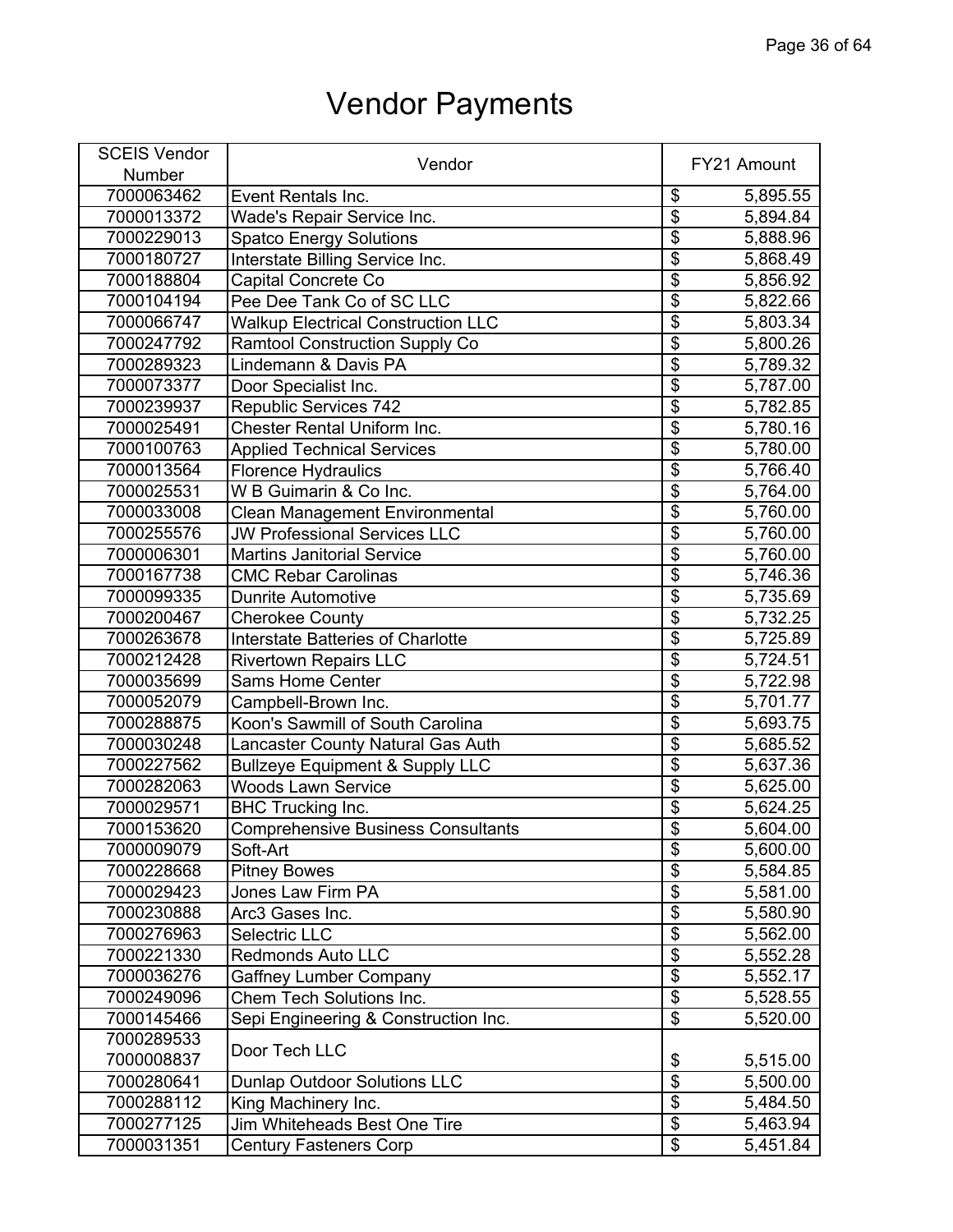| <b>SCEIS Vendor</b> |                                            |                                  |             |
|---------------------|--------------------------------------------|----------------------------------|-------------|
| Number              | Vendor                                     |                                  | FY21 Amount |
| 7000295279          | P Rogers Construction Company              | \$                               | 5,448.00    |
| 7000040933          | Anderson Reynolds & Stephens, LLC          | $\overline{\$}$                  | 5,419.80    |
| 7000025939          | <b>Bishopville Parts Inc.</b>              | $\overline{\$}$                  | 5,407.09    |
| 7000030148          | Town of Kingstree                          | $\overline{\$}$                  | 5,390.77    |
| 7000255211          | A Celebration of Us                        | $\overline{\$}$                  | 5,375.69    |
| 7000067528          | Davis Services Inc.                        | $\overline{\$}$                  | 5,360.00    |
| 7000259628          | Lexington Plumbing and Gas LLC             | $\overline{\$}$                  | 5,350.00    |
| 7000042993          | Warren Truck Equipment Inc.                | $\overline{\$}$                  | 5,346.16    |
| 7000030098          | Seneca Light & Water                       | $\overline{\$}$                  | 5,338.04    |
| 7000025641          | Lancaster County Water and                 | $\overline{\$}$                  | 5,335.09    |
| 7000052988          | Pioneer Rental Inc.                        | $\overline{\mathcal{S}}$         | 5,319.85    |
| 7000052564          | <b>Blanchard Machinery Company</b>         | $\overline{\$}$                  | 5,300.00    |
| 7000029034          | <b>Aiken Discount Tire</b>                 | $\overline{\mathfrak{s}}$        | 5,292.94    |
| 7000039677          | Palmetto Systems Inc. of Greenwood         | $\overline{\$}$                  | 5,290.00    |
| 7000077541          | Kens Auto & Truck Body Repair Inc.         | $\overline{\$}$                  | 5,279.40    |
| 7000297504          | <b>Crossroads Landscape Supply LLC</b>     | $\overline{\$}$                  | 5,277.50    |
| 7000288830          | Trinity Coles Metal Fab & Welding          | \$                               | 5,265.00    |
| 7000069793          | Mark It Company Inc. of Calhoun            | $\overline{\$}$                  | 5,249.60    |
| 7000027171          | The Key Shop Inc.                          | $\overline{\mathbf{S}}$          | 5,225.30    |
| 7000028775          | Columbia Fire & Safety Inc.                | $\overline{\$}$                  | 5,222.42    |
| 7000008504          | Hoods Welding & Machine Shop               | $\overline{\$}$                  | 5,210.00    |
| 7000028122          | Corporate Concepts Inc.                    | $\overline{\$}$                  | 5,209.92    |
| 7000031328          | Quality Chrysler of Greenwood              | $\overline{\boldsymbol{\theta}}$ | 5,204.90    |
| 7000259868          | Lift Strong Inc.                           | $\overline{\$}$                  | 5,200.00    |
| 7000266037          | Coastal Employment Inc.                    | $\overline{\$}$                  | 5,171.18    |
| 7000025358          | Palmetto Rural Telephone Coop Inc.         | $\overline{\$}$                  | 5,170.40    |
| 7000087829          | <b>Richland County Treasurer</b>           | $\overline{\$}$                  | 5,169.96    |
| 7000031424          | Appalachian Springs Bottled Water          | $\overline{\$}$                  | 5,168.40    |
| 7000005557          | Chads Body Shop & Towing                   | $\overline{\$}$                  | 5,159.87    |
| 7000166851          | <b>Baxleys Tree Service LLC</b>            | $\overline{\$}$                  | 5,150.00    |
| 7000032112          | Access Portable Toilets Inc.               | $\overline{\$}$                  | 5,146.25    |
| 7000024924          | Maintenance Products Inc.                  | \$                               | 5,128.33    |
| 7000285996          | Assuredpartners Aerospace LLC              | $\overline{\$}$                  | 5,115.00    |
| 7000013351          | Small Engine Supply                        | $\overline{\$}$                  | 5,059.97    |
| 7000033306          | Sase Company Inc.                          | $\overline{\$}$                  | 5,039.01    |
| 7000269161          | Earth Care Services LLC                    | $\overline{\boldsymbol{\theta}}$ | 5,025.00    |
| 7000006218          | <b>Bozard Metal Works</b>                  | $\overline{\$}$                  | 5,004.72    |
| 7000231293          | Chem-Aqua                                  | \$                               | 5,000.95    |
| 7000202339          | <b>Extreme Concrete Cutting of Gaffney</b> | $\overline{\$}$                  | 5,000.00    |
| 7000286070          | <b>Grant Business Advisors LLC</b>         | $\overline{\$}$                  | 5,000.00    |
| 7000179442          | Lazy A Construction LLC                    | $\overline{\$}$                  | 5,000.00    |
| 7000123737          | P M Construction                           | $\overline{\$}$                  | 5,000.00    |
| 7000293162          | Civilgeo Inc.                              | $\overline{\$}$                  | 4,995.00    |
| 7000233578          | Batteries Plus 422                         | $\overline{\mathbf{S}}$          | 4,988.34    |
| 7000044342          | Professional Hydraulics LLC                | $\overline{\$}$                  | 4,980.40    |
| 7000166578          | Fluxlight Inc.                             | \$                               | 4,969.60    |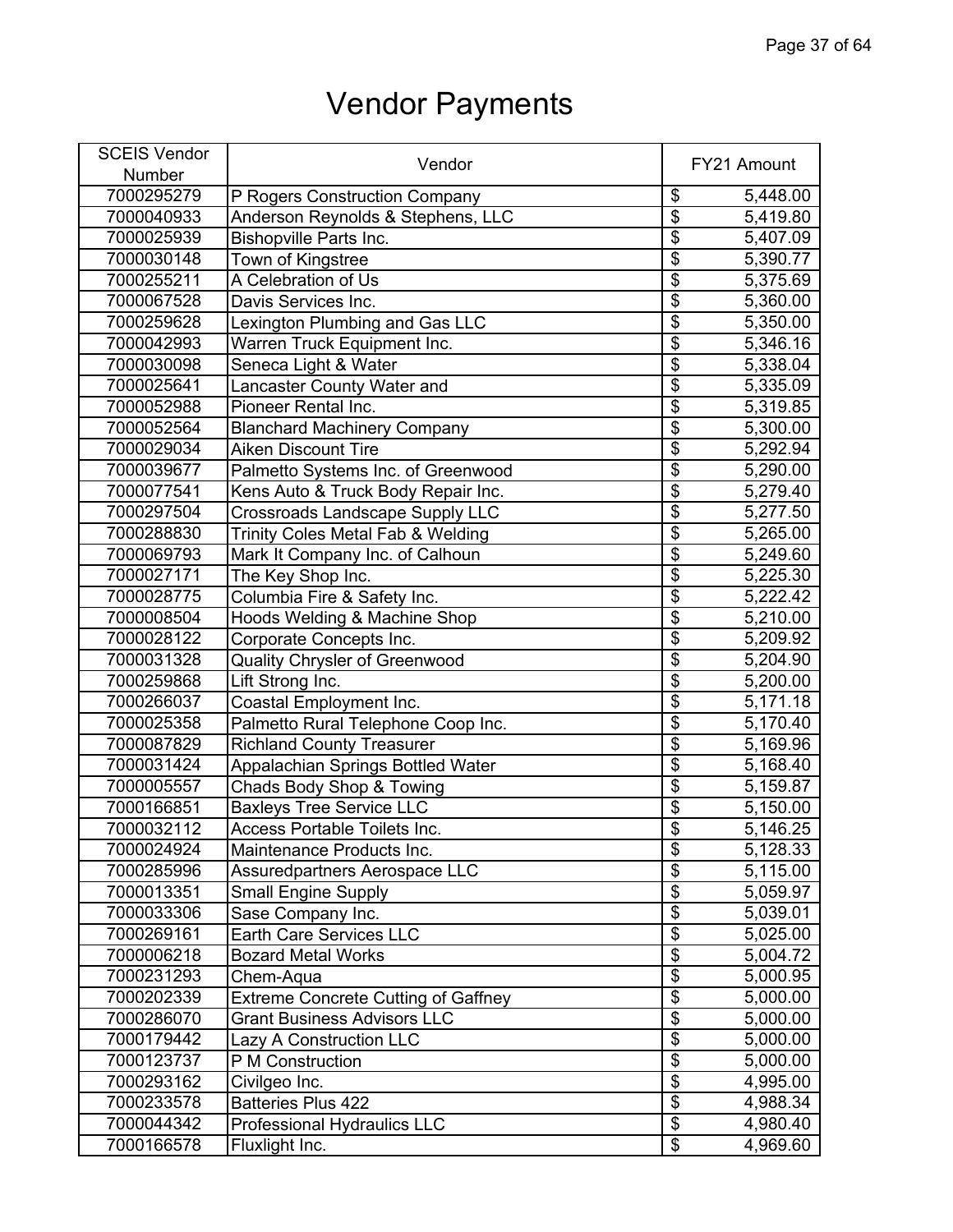| <b>SCEIS Vendor</b> | Vendor                                 |                                  | FY21 Amount           |
|---------------------|----------------------------------------|----------------------------------|-----------------------|
| Number              |                                        |                                  |                       |
| 7000011075          | Love Chevrolet Gm Parts Center         | \$                               | 4,960.32              |
| 7000041025          | Resource Development Associates Inc.   | $\overline{\$}$                  | 4,946.50              |
| 7000035130          | <b>Corporate Staffing Services LLC</b> | $\overline{\$}$                  | 4,924.54              |
| 7000201161          | Lowcountry Regional Water System       | $\overline{\$}$                  | 4,924.18              |
| 7000149884          | Cox Equipment Repair                   | $\overline{\$}$                  | 4,921.71              |
| 7000194309          | Decks and Docks Lumber Company Inc.    | $\overline{\$}$                  | 4,921.52              |
| 7000013804          | San-Glo Carolina Inc.                  | $\overline{\$}$                  | 4,920.00              |
| 7000294426          | <b>Kelvin Rucker</b>                   | $\overline{\$}$                  | 4,909.38              |
| 7000030431          | <b>Testmaster Of Augusta</b>           | $\overline{\$}$                  | 4,907.03              |
| 7000220593          | J Mac Construction Inc.                | $\overline{\$}$                  | 4,900.00              |
| 7000030227          | <b>Clinton-Newberry Natural Gas</b>    | $\overline{\$}$                  | 4,898.64              |
| 7000026937          |                                        |                                  |                       |
| 7000240787          | Cudd Heating & Air Conditioning Inc.   | \$                               | 4,896.78              |
| 7000044959          | Love Chevrolet Company                 | \$                               | 4,880.71              |
| 7000108870          | <b>Macs Farm Supply</b>                | $\overline{\mathbb{S}}$          | 4,860.00              |
| 7000238352          | <b>US Bank Global Corporate Trust</b>  | $\overline{\$}$                  | 4,850.00              |
| 7000181973          | Joseph Dubose                          | $\overline{\$}$                  | 4,847.00              |
| 7000060358          | PTV America Inc.                       | $\overline{\$}$                  | 4,811.40              |
| 7000132220          | Green Acres Services Inc.              | $\overline{\$}$                  | 4,800.00              |
| 7000276469          | McLeod & Ruffner                       | $\overline{\$}$                  | 4,754.24              |
| 7000293336          | Frank Horne Construction Inc.          | $\overline{\$}$                  | 4,738.64              |
| 7000273866          | <b>B</b> and E Pine Needles            | $\overline{\$}$                  | 4,727.10              |
| 7000022514          | The Metro Group Inc.                   | $\overline{\$}$                  | 4,723.07              |
| 7000211733          | <b>Roger Hendricks</b>                 | $\overline{\$}$                  | $\overline{4,699.35}$ |
| 7000279128          | <b>Safety Decals</b>                   | $\overline{\$}$                  | 4,689.46              |
| 7000193439          | Airone Heating & Air                   | $\overline{\mathcal{S}}$         | 4,685.00              |
| 7000289981          | Kingston Electric Inc.                 | $\overline{\$}$                  | 4,668.00              |
| 7000051471          | Profleet of the Carolinas Inc.         | $\overline{\$}$                  | 4,634.01              |
| 7000134588          | <b>Truck Supply Company</b>            | $\overline{\$}$                  | 4,630.99              |
| 7000028644          | Dietary Equipment Company Inc.         | $\overline{\boldsymbol{\theta}}$ | 4,626.42              |
| 7000025129          | Marlboro Electric Coop Inc.            | $\overline{\mathbf{S}}$          | 4,622.68              |
| 7000236986          | <b>Winzer Corporation</b>              | \$                               | 4,620.83              |
| 7000029587          | Camden Fire Extinguisher Sale &        | $\overline{\$}$                  | 4,613.45              |
| 7000098588          | <b>Marthers Fence Company</b>          | $\overline{\$}$                  | 4,600.00              |
| 7000252116          | <b>Cummins Atlantic</b>                | $\overline{\$}$                  | 4,575.83              |
| 7000142922          | Softchoice Corporation                 | $\overline{\$}$                  | 4,558.00              |
| 7000032553          | Davis Electrical & Plumbing Inc.       | $\overline{\$}$                  | 4,556.00              |
| 7000002312          | Hampton Inn-West Myrtle Beach          | $\overline{\mathbf{S}}$          | 4,550.20              |
| 7000033469          | American Council of Engineering        | $\overline{\$}$                  | 4,550.00              |
| 7000025457          | <b>Conway Auto Parts</b>               | $\overline{\$}$                  | 4,547.85              |
| 7000045033          | Diamond Mowers Inc.                    | $\overline{\$}$                  | 4,538.51              |
| 7000243461          | <b>H&amp;E Equipment Services</b>      | $\overline{\boldsymbol{\theta}}$ | 4,509.00              |
| 7000158619          | A One Tree Service                     | $\overline{\$}$                  | 4,500.00              |
| 7000295250          | <b>B&amp;B Well Drilling</b>           | $\overline{\$}$                  | 4,500.00              |
| 7000177621          | <b>McAlisters Landscaping</b>          | $\overline{\mathcal{L}}$         | 4,500.00              |
| 7000226376          | <b>Olde Maid Janitorial Services</b>   | $\overline{\mathbf{e}}$          | 4,500.00              |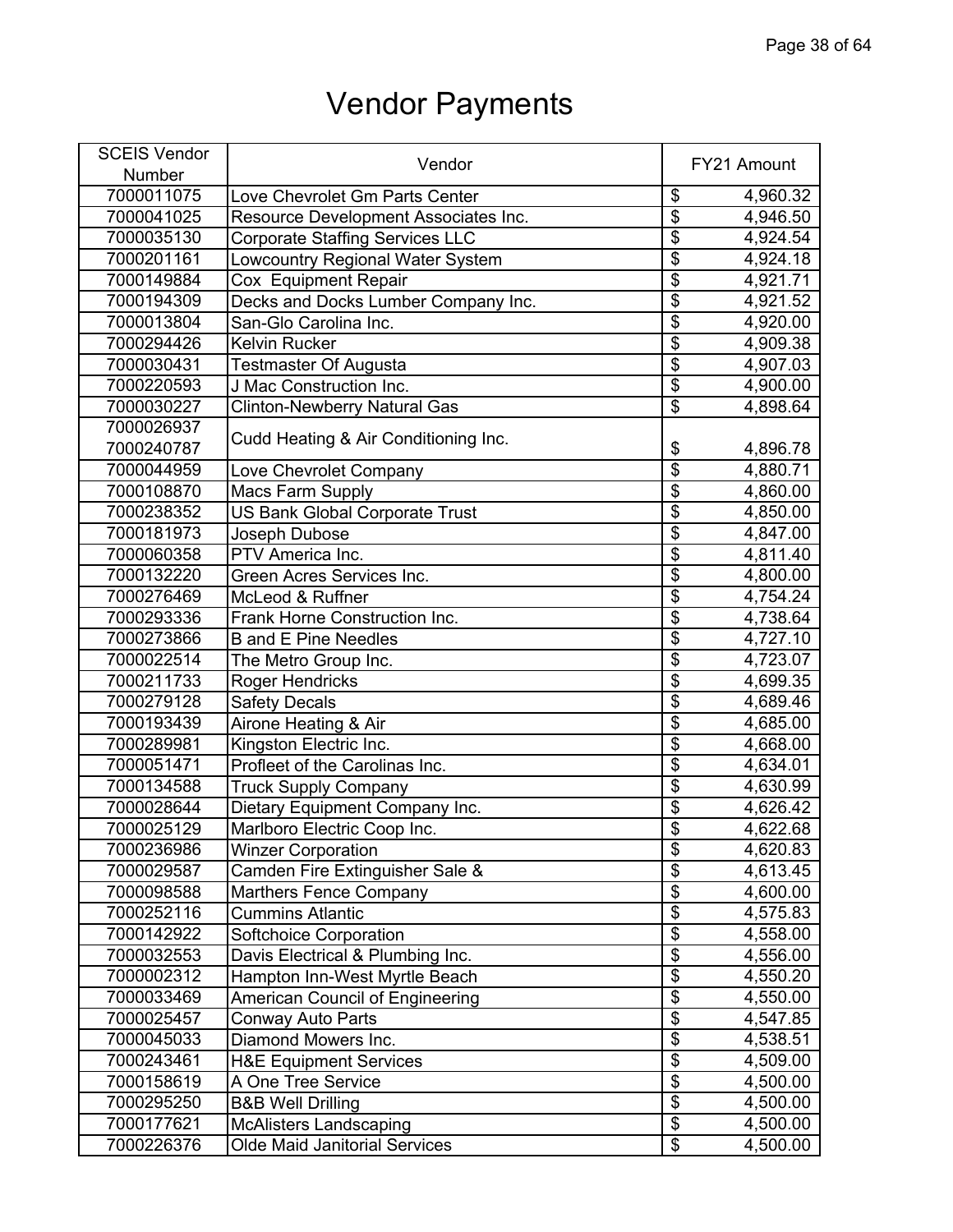| <b>SCEIS Vendor</b> | Vendor                                 |                                      | FY21 Amount             |
|---------------------|----------------------------------------|--------------------------------------|-------------------------|
| Number              |                                        |                                      |                         |
| 7000027211          | P&C Mechanical Inc.                    | \$                                   | 4,500.00                |
| 7000087626          | Randels Lawnmowers Equip Servi         | $\overline{\mathbb{S}}$              | 4,482.53                |
| 7000194146          | American Timber & Steel                | $\overline{\$}$                      | 4,482.00                |
| 7000029297          | Horry County Solid Waste Authority     | $\overline{\$}$                      | 4,475.85                |
| 7000101969          | Campbell Pavement Specialties Inc.     | $\overline{\$}$                      | 4,450.00                |
| 7000125800          | <b>Dell USA LP</b>                     | $\overline{\$}$                      | 4,430.70                |
| 7000219036          | <b>FTC</b>                             | $\overline{\$}$                      | 4,420.86                |
| 7000172091          | Suburban Propane-1166                  | $\overline{\boldsymbol{\theta}}$     | 4,406.61                |
| 7000212201          | <b>Aiken County Finance</b>            | $\overline{\$}$                      | 4,404.28                |
| 7000192006          | <b>Cable Ties and More</b>             | $\overline{\$}$                      | $\overline{4}$ , 398.27 |
| 7000277423          | Pro Finish Pressure Washing LLC        | $\overline{\$}$                      | 4,395.00                |
| 7000287427          | <b>Superior Industrial Maintenance</b> | $\overline{\mathbf{S}}$              | 4,380.00                |
| 7000026538          | Wiggins & Son Inc.                     | $\overline{\mathbf{S}}$              | 4,371.56                |
| 7000020847          |                                        |                                      |                         |
| 7000260060          | <b>Waste Management</b>                | \$                                   | 4,360.89                |
| 7000214399          | Southern Way Catering                  | $\overline{\$}$                      | 4,349.92                |
| 7000141446          | Jasper Engine Exchange Inc.            | $\overline{\boldsymbol{\mathsf{S}}}$ | 4,339.92                |
| 7000026440          | Jones Auto Wrecking Co Inc.            | $\overline{\$}$                      | 4,334.84                |
| 7000037782          |                                        | $\overline{\mathbf{S}}$              |                         |
| 7000151573          | Impact Recovery Systems Inc.           | $\overline{\$}$                      | 4,331.25                |
| 7000027242          | Ram Jack of South Carolina Inc.        | $\overline{\$}$                      | 4,320.00                |
|                     | Bolton James Alignment Inc.            | $\overline{\$}$                      | 4,306.73                |
| 7000025393          | Sandhill Telephone Coop Inc.           |                                      | 4,304.79                |
| 7000011507          | Lower State Gas Company                | $\overline{\$}$                      | 4,300.00                |
| 7000256024          | Burns Ford Of York Inc.                | $\overline{\$}$                      | 4,286.80                |
| 7000297741          | <b>Crystal Webb Hines</b>              | $\overline{\$}$                      | 4,284.00                |
| 7000187180          | <b>Vulcan Construction Materials</b>   | $\overline{\$}$                      | 4,272.10                |
| 7000031245          | P&L Erosion Control Etc Inc.           | $\overline{\boldsymbol{\theta}}$     | 4,245.75                |
| 7000205409          | <b>Chevrolet of Spartanburg</b>        | $\overline{\$}$                      | 4,244.34                |
| 7000155277          | Country Inn & Suites-Anderson          | $\overline{\$}$                      | 4,237.98                |
| 7000025866          | Marko Inc.                             | $\overline{\$}$                      | 4,233.90                |
| 7000029260          | Richardson Plowden & Robinson Pa       | $\overline{\mathbf{S}}$              | 4,230.50                |
| 7000294817          | Arrow Door And Hardware, LLC           | $\overline{\mathcal{G}}$             | 4,227.57                |
| 7000134839          | Lakewood Village Horizontal            | $\overline{\$}$                      | 4,200.00                |
| 7000221275          | <b>SCSPLS</b>                          | $\overline{\$}$                      | 4,200.00                |
| 7000095475          | Specialty Steels Inc.                  | $\overline{\$}$                      | 4,188.98                |
| 7000093475          | Quality Saw Works Inc.                 | $\overline{\$}$                      | 4,176.00                |
| 7000174662          | <b>Lowcountry Greens LLC</b>           | $\overline{\$}$                      | 4,162.50                |
| 7000032502          | The Sharon Company Inc.                | $\overline{\mathbf{S}}$              | 4,159.00                |
| 7000202046          | <b>Diamond Concrete Products LLC</b>   | $\overline{\$}$                      | 4,148.40                |
| 7000259575          | Comprod Inc.                           | $\overline{\$}$                      | 4,133.36                |
| 7000296651          | Macomb Group The                       | $\overline{\$}$                      | 4,114.80                |
| 7000165419          | Carolina Industrial Trucks Inc.        | $\overline{\boldsymbol{\theta}}$     | 4,110.20                |
| 7000026405          | Moore & Balliew Oil Co Inc.            | $\overline{\$}$                      | 4,106.44                |
| 7000004250          | <b>Burgess Tree Service</b>            | $\overline{\boldsymbol{\mathsf{S}}}$ | 4,100.00                |
| 7000148903          | United Laboratories Inc.               | $\overline{\mathcal{L}}$             | 4,092.00                |
| 7000093469          | Darlington Auto Parts Inc.             | $\overline{\$}$                      | 4,071.38                |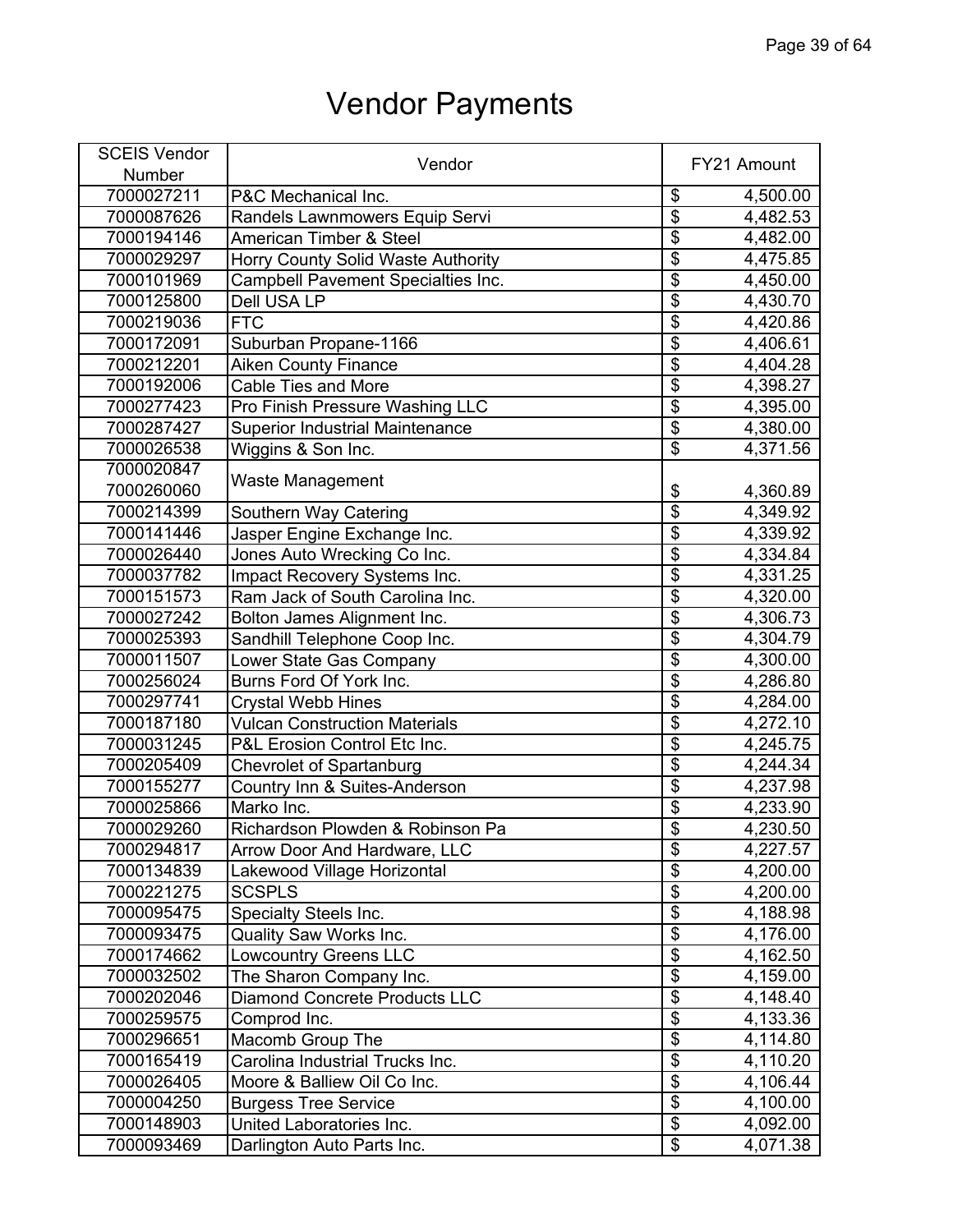| <b>SCEIS Vendor</b> | Vendor                                                      |                         | FY21 Amount          |
|---------------------|-------------------------------------------------------------|-------------------------|----------------------|
| Number              |                                                             |                         |                      |
| 7000025098          | D & D Motors Inc.                                           | \$                      | 4,070.01             |
| 7000210947          | <b>Allendale Auto Supply LLC</b>                            | \$                      | 4,057.96             |
| 7000289022          | Korterra Inc.                                               | \$                      | 4,035.20             |
| 7000026587          | <b>Parks Auto Parts</b>                                     | \$                      | 4,031.74             |
| 7000026949          | J&S Inc.                                                    | $\overline{\$}$         | 4,031.51             |
| 7000035006          | Young Office Environments Inc.                              | $\overline{\$}$         | 4,011.32             |
| 7000161490          | Info Tech Inc.                                              | $\overline{\$}$         | 4,000.00             |
| 7000264027          | <b>Renew USA</b>                                            | $\overline{\$}$         | 4,000.00             |
| 7000296267          |                                                             |                         |                      |
| 7000295586          | <b>McClatchy Company LLC</b>                                | \$                      | 3,997.43             |
| 7000287600          | <b>Force America Distributing LLC</b>                       | \$                      | 3,985.42             |
| 7000042551          | Toms Body Shop Inc.                                         | $\overline{\mathbf{S}}$ | 3,976.10             |
| 7000156060          | Dependable Service Plumbing Inc.                            | $\overline{\mathbf{S}}$ | 3,972.50             |
| 7000219686          | <b>Great Exitpectations</b>                                 | $\overline{\$}$         | 3,968.00             |
| 7000190044          | <b>Copperhead Cove Marine</b>                               | $\overline{\$}$         | 3,967.48             |
| 7000091165          | Associated Scaffolding Co Inc.                              | $\overline{\$}$         | 3,950.00             |
| 7000082731          | DH Griffin Wrecking Company Inc.                            | $\overline{\$}$         | 3,950.00             |
| 7000113396          | Hilton Displays Inc.                                        | $\overline{\$}$         | 3,929.10             |
| 7000208476          |                                                             |                         |                      |
| 7000181884          | Randstad                                                    |                         |                      |
| 7000052281          |                                                             | \$<br>$\overline{\$}$   | 3,912.91<br>3,894.21 |
| 7000007912          | Zeagler Auto Service Inc.                                   |                         |                      |
| 7000109364          | 4Imprint Inc.                                               |                         |                      |
| 7000138671          |                                                             | \$<br>$\overline{\$}$   | 3,891.51             |
|                     | <b>Abstance Enterprises</b><br><b>Howards Quick Cut LLC</b> | \$                      | 3,863.00             |
| 7000142413          |                                                             | $\overline{\$}$         | 3,850.00             |
| 7000297542          | Jessica Taylor Carter                                       |                         | 3,850.00             |
| 7000038154          | Crosbys Machine Shop Inc.                                   | \$                      | 3,823.20             |
| 7000285378          | Pickens Culvert & Pipe Inc.                                 | $\overline{\$}$         | 3,807.33             |
| 7000246237          | Home Telecom                                                | $\overline{\$}$         | 3,803.51             |
| 7000266622          | Auto Parts of Columbia Inc.                                 | $\overline{\$}$         | 3,802.00             |
| 7000219282          | David B Law                                                 | $\overline{\$}$         | 3,800.00             |
| 7000030821          | Forestry Suppliers Inc.                                     | \$                      | 3,799.38             |
| 7000270301          | The Cook And Boardman Group, LLC                            | $\overline{\$}$         | 3,798.36             |
| 7000095379          | Randy Burbage Equipment Co Inc.                             | $\overline{\$}$         | 3,789.24             |
| 7000156764          | Republic Services #782                                      | $\overline{\$}$         | 3,785.36             |
| 7000053704          | Aaa Fence Co of Charleston                                  | $\overline{\$}$         | 3,770.00             |
| 7000074660          | Wilcox Office Mart Inc.                                     | $\overline{\$}$         | 3,767.04             |
| 7000202181          | Dorchester County Water & Sewer                             | \$                      | 3,764.50             |
| 7000030158          | <b>Moncks Corner Water Works</b>                            | $\overline{\$}$         | 3,758.23             |
| 7000044207          | Palmetto Chevrolet Co Inc.                                  | $\overline{\$}$         | 3,752.91             |
| 7000030025          | Calhoun County                                              | $\overline{\$}$         | 3,750.75             |
| 7000144002          | Aun & McKay, PA                                             | $\overline{\mathbf{S}}$ | 3,750.00             |
| 7000265249          | <b>Equipment Watch</b>                                      | $\overline{\mathbf{S}}$ | 3,750.00             |
| 7000038750          | Weaver Systems Inc.                                         | \$                      | 3,750.00             |
| 7000238811          | Mountain Air Heating & Cooling LLC                          | $\overline{\$}$         | 3,738.75             |
| 7000004443          | <b>Roberts Shell Service</b>                                | $\overline{\$}$         | 3,730.63             |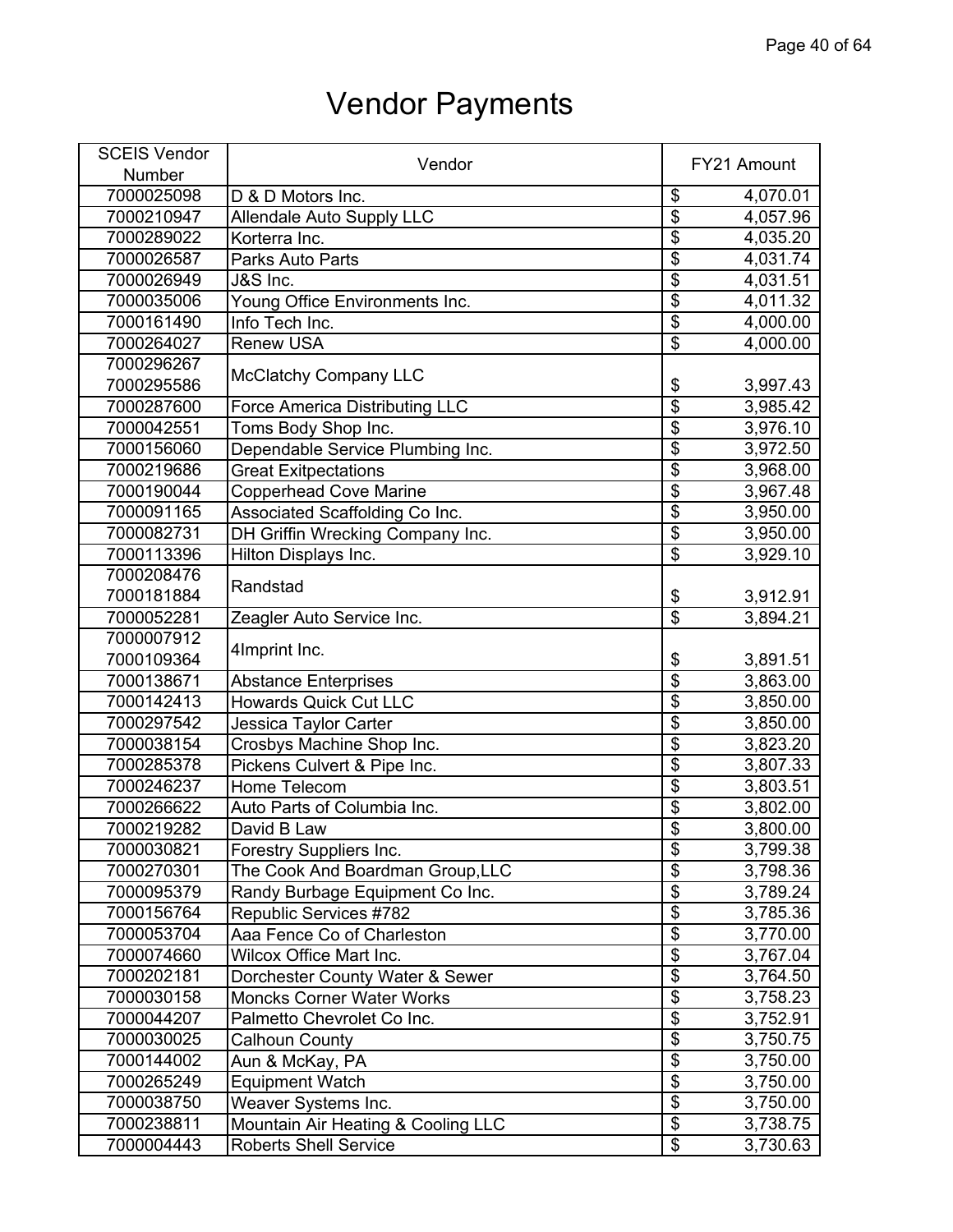| <b>SCEIS Vendor</b> | Vendor                                     |                                  | FY21 Amount |
|---------------------|--------------------------------------------|----------------------------------|-------------|
| Number              |                                            |                                  |             |
| 7000287382          | <b>Stokes Hodges Ford</b>                  | \$                               | 3,730.45    |
| 7000009242          | ICS Learning Group Inc.                    | \$                               | 3,730.14    |
| 7000183211          | <b>Spratlin Electric Contracting LLC</b>   | $\overline{\$}$                  | 3,727.00    |
| 7000183910          | Revelation Towing Inc.                     | $\overline{\$}$                  | 3,700.00    |
| 7000027184          | Forrests Tire Service Inc.                 | $\overline{\$}$                  | 3,678.46    |
| 7000283641          | <b>Arc Document Solutions LLC</b>          | $\overline{\mathbf{S}}$          | 3,675.13    |
| 7000067479          | <b>Shred With Us</b>                       | $\overline{\$}$                  | 3,660.16    |
| 7000167479          | CR Hipp Construction Inc.                  | $\overline{\boldsymbol{\theta}}$ | 3,644.00    |
| 7000040982          | Cold Spring Enterprises Inc.               | $\overline{\$}$                  | 3,634.20    |
| 7000114009          | Hilton Garden Inn                          | $\overline{\$}$                  | 3,626.37    |
| 7000110383          | <b>Matthews Motors</b>                     | $\overline{\$}$                  | 3,620.45    |
| 7000100625          | <b>CNC Door Company</b>                    | $\overline{\mathbf{S}}$          | 3,615.00    |
| 7000047888          | <b>MSC</b> Industrial                      | $\overline{\mathbf{S}}$          | 3,602.32    |
| 7000264853          | <b>Allenbuild Instruments LLC</b>          | $\overline{\$}$                  | 3,593.00    |
| 7000285959          | <b>City of Dillon-Water Sewer</b>          | $\overline{\$}$                  | 3,569.69    |
| 7000142307          | Southern Vistas Inc.                       | $\overline{\$}$                  | 3,569.00    |
| 7000217769          | <b>National Tank Outlet</b>                | \$                               | 3,559.14    |
| 7000033323          | Cable & Connections Inc.                   | $\overline{\$}$                  | 3,535.34    |
| 7000012068          | Auto Safety Glass and Bumper Inc.          | $\overline{\mathfrak{s}}$        | 3,513.94    |
| 7000241592          | West End Tire & Automotive Towing          | $\overline{\$}$                  | 3,512.90    |
| 7000132138          | Mackay Communications Inc.                 | $\overline{\$}$                  | 3,507.12    |
| 7000135435          | Stoltz Mfg LLC                             | $\overline{\$}$                  | 3,504.61    |
| 7000054928          | <b>Armstrong Contractors LLC</b>           | $\overline{\$}$                  | 3,500.00    |
| 7000293984          | <b>Federal Hwy Administration</b>          | $\overline{\$}$                  | 3,500.00    |
| 7000260228          | <b>Carolina Surveying Equipment Sales</b>  | $\overline{\$}$                  | 3,480.03    |
| 7000262557          | <b>Geralds Alignment And Wrecker LLC</b>   | $\overline{\$}$                  | 3,464.80    |
| 7000024594          | American Association of State              | $\overline{\mathcal{S}}$         | 3,450.00    |
| 7000214433          | L & E Management Services, LLC             | $\overline{\$}$                  | 3,450.00    |
| 7000287880          | <b>Drakeford Customs</b>                   | $\overline{\$}$                  | 3,445.00    |
| 7000298047          | <b>Troy Parker</b>                         | $\overline{\$}$                  | 3,442.49    |
| 7000190650          | <b>Fisher Scientific Co</b>                | $\overline{\mathfrak{s}}$        | 3,434.71    |
| 7000028788          | Havird Tire Co Inc.                        | \$                               | 3,422.15    |
| 7000199039          | Concrete Pipe & Precast LLC                | $\overline{\mathcal{S}}$         | 3,401.94    |
| 7000248655          |                                            |                                  |             |
| 7000122024          | <b>Quality Cleaning Janitor Services</b>   | \$                               | 3,400.00    |
| 7000012965          | <b>Ethridge Saw Shop</b>                   | $\overline{\$}$                  | 3,392.70    |
| 7000025999          | Georgetown Auto Parts Co Inc.              | $\overline{\mathbf{S}}$          | 3,387.43    |
| 7000180383          | Post Trauma Resources LLC                  | \$                               | 3,385.84    |
| 7000288126          | <b>A&amp;C Janitorial Services</b>         | $\overline{\$}$                  | 3,375.00    |
| 7000202027          | <b>Green Pro Solutions</b>                 | $\overline{\mathcal{E}}$         | 3,370.41    |
| 7000052027          | <b>Contractors Seminars Inc.</b>           | $\overline{\$}$                  | 3,357.26    |
| 7000299516          | Rainbow Distributors USA Inc.              | \$                               | 3,341.80    |
| 7000176884          | Battle Oil Co Inc.                         | $\overline{\$}$                  | 3,326.40    |
| 7000071331          | <b>Linder Industrial Machinery Company</b> | \$                               | 3,322.37    |
| 7000186206          | Pelco Products Inc.                        | $\overline{\$}$                  | 3,308.17    |
| 7000287447          | Cal-Cert Company                           | $\overline{\$}$                  | 3,304.17    |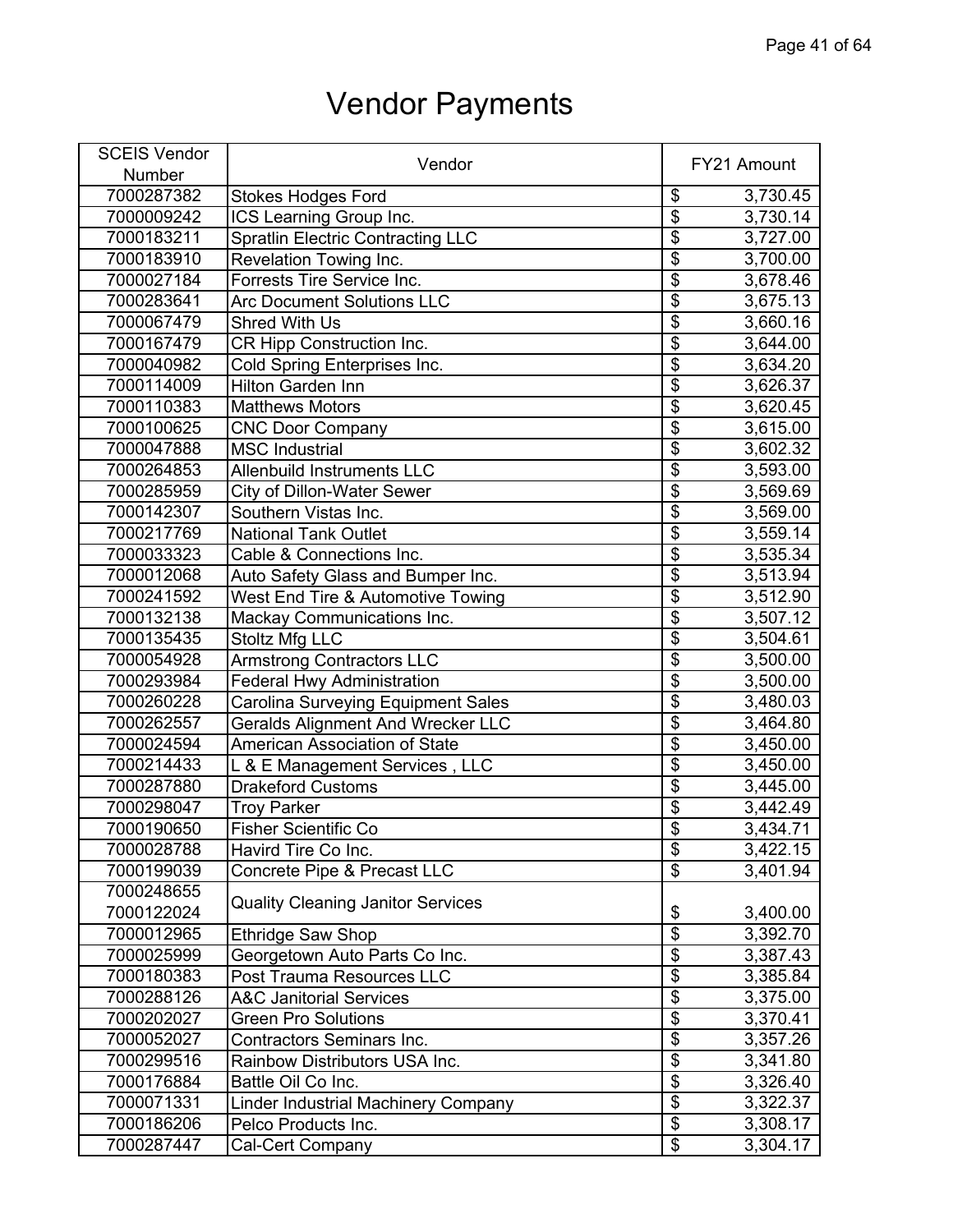| <b>SCEIS Vendor</b> |                                       |                                      |             |
|---------------------|---------------------------------------|--------------------------------------|-------------|
| Number              | Vendor                                |                                      | FY21 Amount |
| 7000029462          | Lowcountry Concrete of                | \$                                   | 3,292.94    |
| 7000015697          | <b>Carquest Auto Supply</b>           | $\overline{\boldsymbol{\theta}}$     | 3,283.68    |
| 7000031716          | Engineered Systems Inc.               | $\overline{\mathbf{e}}$              | 3,275.00    |
| 7000221168          | Amerigas Propane Lp                   | $\overline{\mathbf{S}}$              | 3,272.47    |
| 7000026979          | Douglas Machine Shop Inc.             | $\overline{\$}$                      | 3,264.76    |
| 7000253651          | ABC Supply Co Inc.                    | $\overline{\mathfrak{s}}$            | 3,263.07    |
| 7000278424          | <b>Comfort Suites at Harbison</b>     | $\overline{\mathbf{S}}$              | 3,256.74    |
| 7000067532          | United Automotive & Diesel Per Ctr    | $\overline{\mathfrak{s}}$            | 3,255.97    |
| 7000252062          | <b>Berkeley Ford</b>                  | $\overline{\boldsymbol{\mathsf{S}}}$ | 3,236.60    |
| 7000257998          | Super Service Tire And Alignment Of   | $\overline{\$}$                      | 3,230.13    |
| 7000255567          | <b>BC Industrial Supply Inc.</b>      | $\overline{\mathfrak{s}}$            | 3,211.49    |
| 7000011657          | Paradise Home Center                  | \$                                   | 3,204.94    |
| 7000287781          | Auto Parts of Sumter Inc.             | \$                                   | 3,200.99    |
| 7000083814          | Coastal Roofing Co Inc.               | $\overline{\$}$                      | 3,200.00    |
| 7000299470          | <b>Fiberoptic Resale Corp</b>         | $\overline{\mathfrak{s}}$            | 3,200.00    |
| 7000279751          | <b>James Earl Collins</b>             | $\overline{\$}$                      | 3,200.00    |
| 7000176027          | Ryans Heating & Air Conditioning      | $\overline{\boldsymbol{\theta}}$     | 3,200.00    |
| 7000266979          | <b>Versalift Southeast</b>            | $\overline{\$}$                      | 3,199.38    |
| 7000123284          | Bunnell Lammons Engineering Inc.      | \$                                   | 3,180.00    |
| 7000277124          | Jim Whiteheads Best One Tire & Serv   | $\overline{\$}$                      | 3,179.68    |
| 7000273842          | Law Offices of James D Nance          | $\overline{\$}$                      | 3,176.89    |
| 7000016826          | <b>Hilton Garden Inn Charleston</b>   | $\overline{\$}$                      | 3,153.69    |
| 7000049615          | Carolina Electrical Supply Co Inc.    | $\overline{\mathbf{S}}$              | 3,149.43    |
| 7000022910          | Jamar Technologies Inc.               | $\overline{\$}$                      | 3,132.00    |
| 7000274883          | Rock Hill Supply Company LLC          | $\overline{\mathbf{S}}$              | 3,111.76    |
| 7000294332          | Multiquip Inc.                        | $\overline{\$}$                      | 3,110.86    |
| 7000180589          | Mytarp.Com                            | $\overline{\mathbf{S}}$              | 3,107.94    |
| 7000100515          | <b>Greens Exterminating LLC</b>       | $\overline{\mathbf{S}}$              | 3,100.00    |
| 7000148011          | Furr Facilities Inc.                  | $\overline{\mathbf{e}}$              | 3,083.17    |
| 7000262657          | Eriks NA Inc.                         | $\overline{\mathbf{e}}$              | 3,080.68    |
| 7000118918          | Power Systems Inc.                    | $\overline{\mathfrak{s}}$            | 3,074.88    |
| 7000032742          | <b>USDA Aphis/Ws</b>                  | \$                                   | 3,068.73    |
| 7000288281          | Juans Tires 2 LLC                     | $\overline{\$}$                      | 3,060.00    |
| 7000205980          | <b>Hargray Remittance Center</b>      | $\overline{\mathbf{S}}$              | 3,053.97    |
| 7000025786          | Jones Ford Inc.                       | $\overline{\mathbf{S}}$              | 3,047.90    |
| 7000047659          | <b>Anderson Regional Landfill LLC</b> | \$                                   | 3,041.16    |
| 7000030107          | <b>Town of Allendale</b>              | $\overline{\mathbf{S}}$              | 3,034.99    |
| 7000261538          | Overhead Door Company of Greenville   | \$                                   | 3,030.50    |
| 7000186948          | City of West Columbia                 | $\overline{\$}$                      | 3,029.85    |
| 7000024320          | Rhomar Industries Inc.                | $\overline{\$}$                      | 3,026.65    |
| 7000022737          | Eastern Metal of Elmira Inc.          | $\overline{\$}$                      | 3,025.85    |
| 7000144476          | Pope Flynn LLC                        | $\overline{\mathbf{e}}$              | 3,025.00    |
| 7000005801          | <b>Piedmont Fire Extinguishers</b>    | $\overline{\$}$                      | 3,020.29    |
| 7000024974          | <b>Mining Road Landfill</b>           | \$                                   | 3,015.25    |
| 7000251596          | CED Inc.                              | $\overline{\$}$                      | 3,012.12    |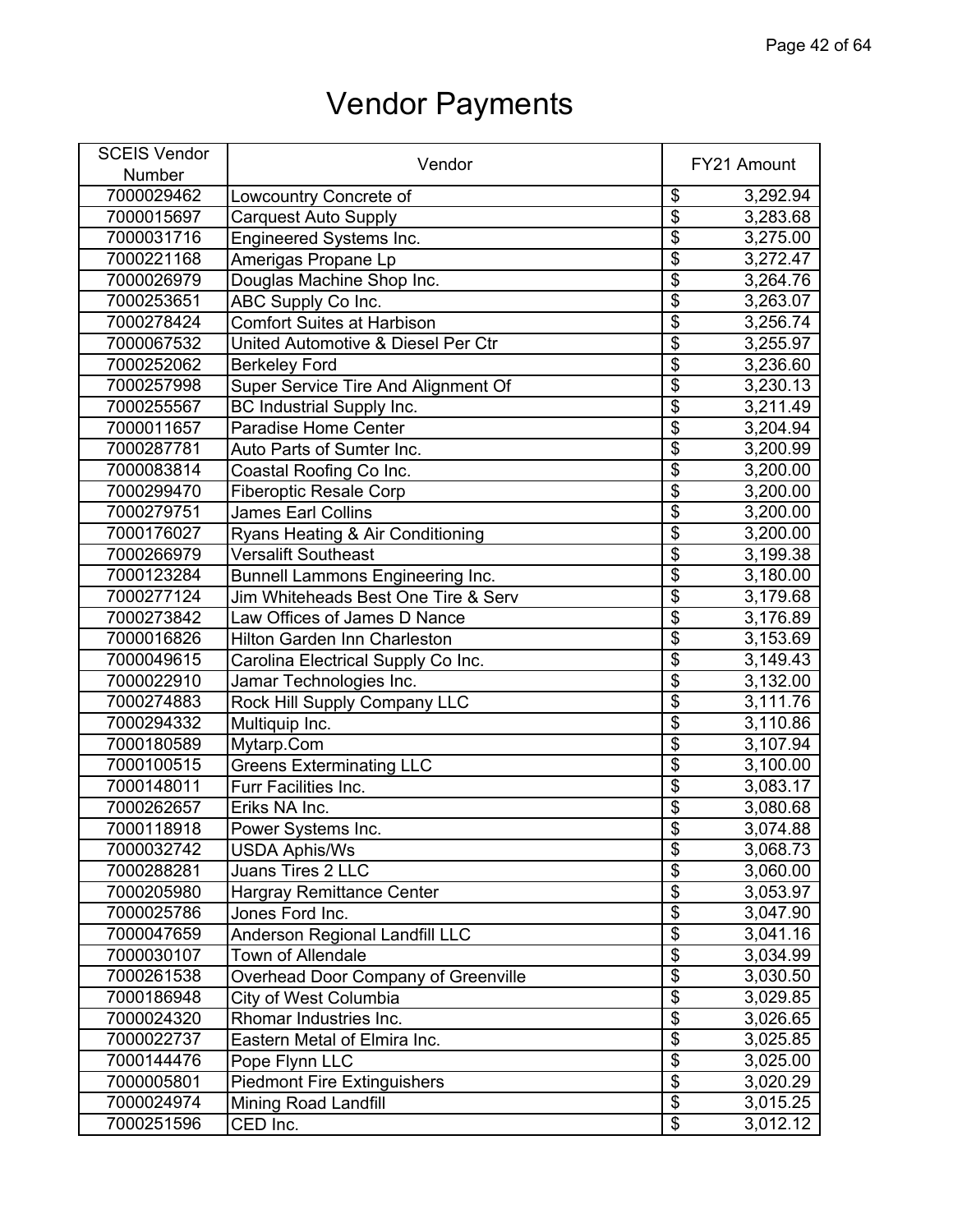| <b>SCEIS Vendor</b> | Vendor                                         |                          | FY21 Amount |
|---------------------|------------------------------------------------|--------------------------|-------------|
| Number              |                                                |                          |             |
| 7000279151          |                                                |                          |             |
| 7000278905          | <b>Charter Communications</b>                  |                          |             |
| 7000162932          |                                                | \$                       | 3,006.89    |
| 7000250324          | 3 Man Auto Service Inc.                        | $\overline{\$}$          | 3,006.33    |
| 7000297783          | James Turbo & Parts LLC                        | \$                       | 2,995.00    |
| 7000031452          | G L Williams & Daughter Trucking               | \$                       | 2,987.66    |
| 7000015167          | S & D Auto Parts                               | $\overline{\$}$          | 2,982.43    |
| 7000049822          | The Lumber Yard Inc.                           | \$                       | 2,981.25    |
| 7000227149          | <b>TruckPro Holding Corp</b>                   | \$                       | 2,979.87    |
| 7000002568          | <b>Whitmore Plumbing Company</b>               | \$                       | 2,972.78    |
| 7000028381          | Sam Ros Enterprises Inc.                       | \$                       | 2,966.04    |
| 7000014376          | <b>Hercules Cleaning Service</b>               | \$                       | 2,958.85    |
| 7000025642          | McCormick Commission Of Public                 | \$                       | 2,949.58    |
| 7000032959          | Sheppards Truck Rebuilders Inc.                | \$                       | 2,949.32    |
| 7000236315          | Pipe Etc LLC                                   | \$                       | 2,937.60    |
| 7000151130          | RS Means Co LLC                                | $\overline{\$}$          | 2,935.99    |
| 7000112242          | <b>USDOT/Transportation Safety</b>             | $\overline{\$}$          | 2,935.00    |
| 7000032228          | South Carolina Farm Bureau Services            | \$                       | 2,932.08    |
| 7000216814          | Mohican Valley Equipment Inc.                  | $\overline{\$}$          | 2,911.19    |
| 7000288865          | Innovyze Inc.                                  | \$                       | 2,910.60    |
| 7000129043          | JC's Truck and Auto Center LLC                 | $\overline{\$}$          | 2,910.35    |
| 7000113341          | Heritage-Crystal Clean LLC                     | \$                       | 2,903.35    |
| 7000272017          | Safe Software Inc.                             | $\overline{\$}$          | 2,900.00    |
| 7000176883          | <b>Bill Smiths Electrical Service</b>          | \$                       | 2,885.00    |
| 7000005622          | Rhyne Lawn Care & Landscaping                  | \$                       | 2,880.00    |
| 7000198179          | Lamars Auto Electric Inc.                      | \$                       | 2,878.75    |
| 7000027131          | Berkeley Citizens Inc.                         | $\overline{\$}$          | 2,878.00    |
| 7000253625          | Le Bleu Enterprises                            | \$                       | 2,874.98    |
| 7000072581          | Herndon Inc.                                   | $\overline{\$}$          | 2,872.00    |
| 7000170275          | Dana Safety Supply                             | $\overline{\$}$          | 2,856.60    |
| 7000028137          | <b>Quality Haulers Inc.</b>                    | $\overline{\$}$          | 2,848.75    |
| 7000173669          | <b>Driggers Body Shop</b>                      | \$                       | 2,837.79    |
| 7000004156          | <b>Crossroad Specialty Co</b>                  | \$                       | 2,834.14    |
| 7000042976          | Rigging Training Consultants Inc.              | $\overline{\$}$          | 2,825.00    |
| 7000097640          | Southern Green Landscape                       | $\overline{\$}$          | 2,819.50    |
| 7000297522          | <b>Pinnacle Construction &amp; Directional</b> | $\overline{\$}$          | 2,815.00    |
| 7000147827          | <b>Professional Tire &amp; Radiator Svcs</b>   | \$                       | 2,814.17    |
| 7000245322          | Hoffman Mechanical Solutions Inc.              | $\overline{\$}$          | 2,810.80    |
| 7000037376          | Mr Tint Inc.                                   | $\overline{\$}$          | 2,808.00    |
| 7000230237          | <b>ECH Consultants</b>                         | $\overline{\$}$          | 2,800.00    |
| 7000004077          | <b>Stroud Plumbing Company</b>                 | $\overline{\$}$          | 2,800.00    |
| 7000024842          | Web Don Inc.                                   | $\overline{\$}$          | 2,797.87    |
| 7000147645          | Alcam Incorporated                             | $\overline{\$}$          | 2,797.14    |
| 7000021048          | <b>Certified Laboratories Div</b>              | $\overline{\$}$          | 2,796.67    |
| 7000000951          | <b>AICPA</b>                                   | $\overline{\mathcal{G}}$ | 2,793.00    |
| 7000024439          | American Public Transportation Asso            | \$                       | 2,791.00    |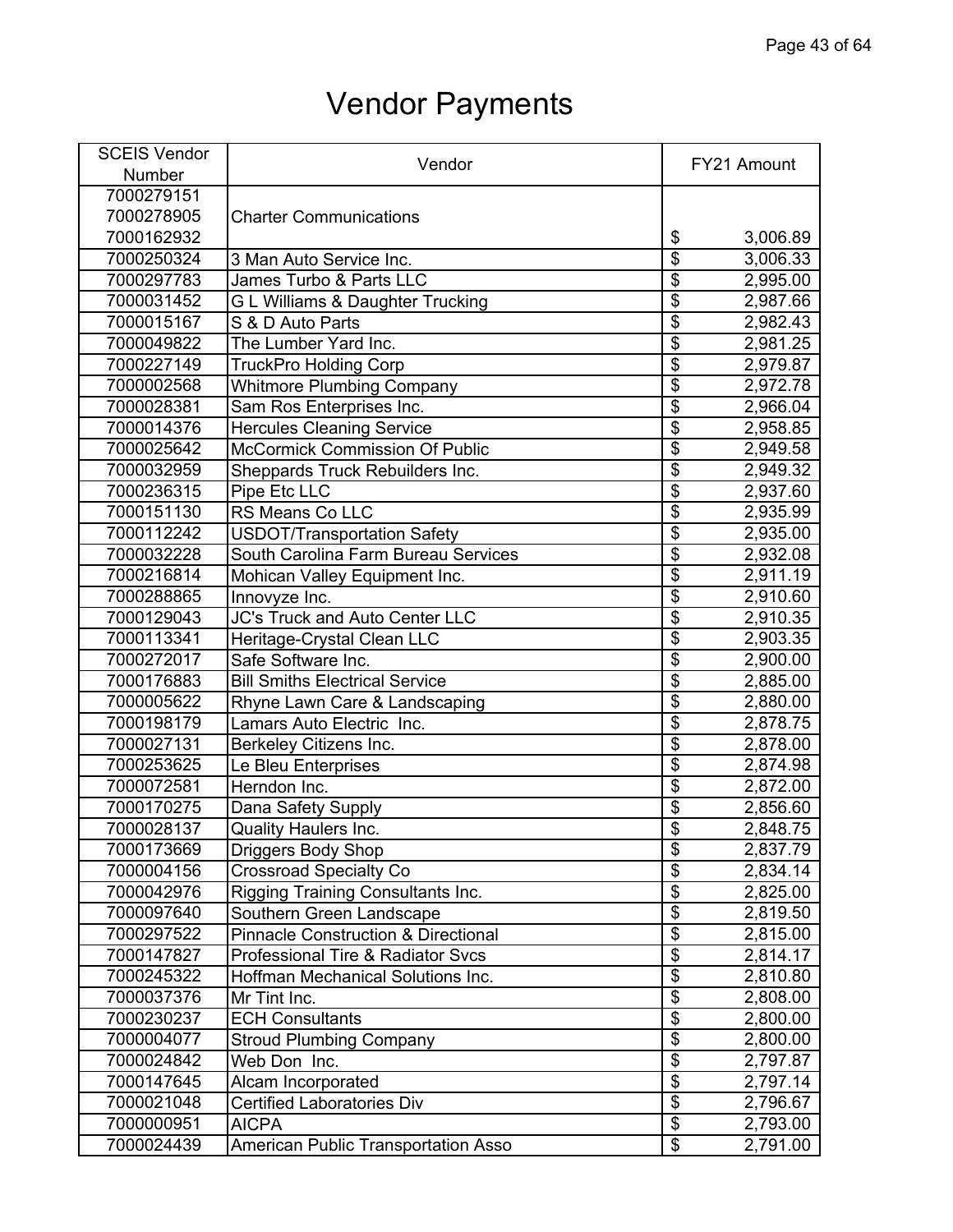| <b>SCEIS Vendor</b> | Vendor                                |                                      | FY21 Amount |
|---------------------|---------------------------------------|--------------------------------------|-------------|
| Number              |                                       |                                      |             |
| 7000107404          | <b>SunTrust Merchant Services LLC</b> | \$                                   | 2,788.33    |
| 7000243997          | Ge Appliances                         | $\overline{\$}$                      | 2,786.76    |
| 7000169164          | Uline Inc.                            | $\overline{\boldsymbol{\theta}}$     | 2,783.80    |
| 7000097398          | <b>Unique Paving Materials</b>        | $\overline{\$}$                      | 2,775.09    |
| 7000247259          | <b>DBIA</b>                           | $\overline{\$}$                      | 2,775.00    |
| 7000087819          | <b>Dorchester County Treasurer</b>    | $\overline{\$}$                      | 2,752.04    |
| 7000039757          | Tom Sawyer Productions Inc.           | $\overline{\$}$                      | 2,750.00    |
| 7000032748          | Yarbrough Termite & Pest Control      | $\overline{\$}$                      | 2,750.00    |
| 7000025089          | Charleston Steel & Metal Co           | $\overline{\$}$                      | 2,747.76    |
| 7000137965          | Godwin Manufacturing Company Inc.     | $\overline{\$}$                      | 2,738.23    |
| 7000251728          | <b>Traffic Distributor Links LLC</b>  | $\overline{\$}$                      | 2,732.94    |
| 7000026222          | St George Water Dept                  | $\overline{\mathbf{S}}$              | 2,726.89    |
| 7000270136          | <b>Gerber Collision &amp; Glass</b>   | $\overline{\mathbf{S}}$              | 2,718.63    |
| 7000121190          | Palmetto Electric Cooperative, Inc.   | $\overline{\$}$                      | 2,713.16    |
| 7000196107          | Columbia Flag & Sign Co LLC           | $\overline{\$}$                      | 2,702.77    |
| 7000026467          | Prince Oil Co Inc.                    | $\overline{\$}$                      | 2,702.73    |
| 7000116337          | Town of Hickory Grove                 | $\overline{\$}$                      | 2,695.80    |
| 7000142919          | <b>AT&amp;T Pro Cabs</b>              | $\overline{\boldsymbol{\theta}}$     | 2,695.16    |
| 7000237302          | IBS of South Carolina                 | $\overline{\$}$                      | 2,688.00    |
| 7000026740          | Bishop Tires Inc.                     | $\overline{\$}$                      | 2,672.77    |
| 7000025221          | Prothro Chevrolet Olds Inc.           | $\overline{\$}$                      | 2,656.02    |
| 7000244152          | Transportation Association Of SC      | $\overline{\$}$                      | 2,650.00    |
| 7000274101          | <b>Walterboro Fire &amp; Safety</b>   | $\overline{\$}$                      | 2,643.06    |
| 7000290065          | Tracy Lynn Parker                     | $\overline{\boldsymbol{\mathsf{S}}}$ | 2,640.00    |
| 7000200873          | MTS Safety Products Inc.              | $\overline{\$}$                      | 2,635.20    |
| 7000251234          | <b>Classic Metals Inc.</b>            | $\overline{\$}$                      | 2,623.49    |
| 7000282439          | <b>Tint Shop The</b>                  | $\overline{\$}$                      | 2,621.50    |
| 7000025520          | M & M Tire Co Inc.                    | $\overline{\boldsymbol{\theta}}$     | 2,613.56    |
| 7000053340          | Charleston Imaging Products Inc.      | $\overline{\$}$                      | 2,607.28    |
| 7000108800          | <b>Florida Sun Printing</b>           | $\overline{\$}$                      | 2,602.22    |
| 7000285047          | <b>Riley Outdoor LLC</b>              | $\overline{\$}$                      | 2,600.00    |
| 7000046634          | G H Furse Jr Construction Co Inc.     | \$                                   | 2,585.00    |
| 7000250973          | <b>Rinker Materials</b>               | $\overline{\$}$                      | 2,581.20    |
| 7000225250          | Cripple Creek Corporation Inc.        | $\overline{\$}$                      | 2,568.65    |
| 7000092088          | Shinn Systems Inc.                    | $\overline{\$}$                      | 2,568.00    |
| 7000026511          | Greenville Industrial Rubber & Gask   | $\overline{\$}$                      | 2,567.90    |
| 7000188322          | Hydradyne LLC                         | $\overline{\$}$                      | 2,554.64    |
| 7000121487          | A-Z Lawn Mower Parts LLC              | $\overline{\$}$                      | 2,550.09    |
| 7000295816          | Phil's Paint and Body Shop            | $\overline{\mathcal{S}}$             | 2,550.00    |
| 7000024884          | <b>CMC Building Supply Inc.</b>       | $\overline{\$}$                      | 2,544.67    |
| 7000248606          | Mid Carolina Steel LLC                | $\overline{\$}$                      | 2,540.38    |
| 7000216525          | Suncoast Research Labs Inc.           | $\overline{\$}$                      | 2,539.20    |
| 7000117815          | <b>Express Hydraulics LLC</b>         | $\overline{\mathbf{e}}$              | 2,534.91    |
| 7000188768          | Tifco Industries Inc.                 | \$                                   | 2,531.90    |
| 7000266954          | Home Comfort Systems LLC              | $\overline{\$}$                      | 2,529.00    |
| 7000026107          | Edgefield Co Water & Sewer Auth       | $\overline{\$}$                      | 2,526.24    |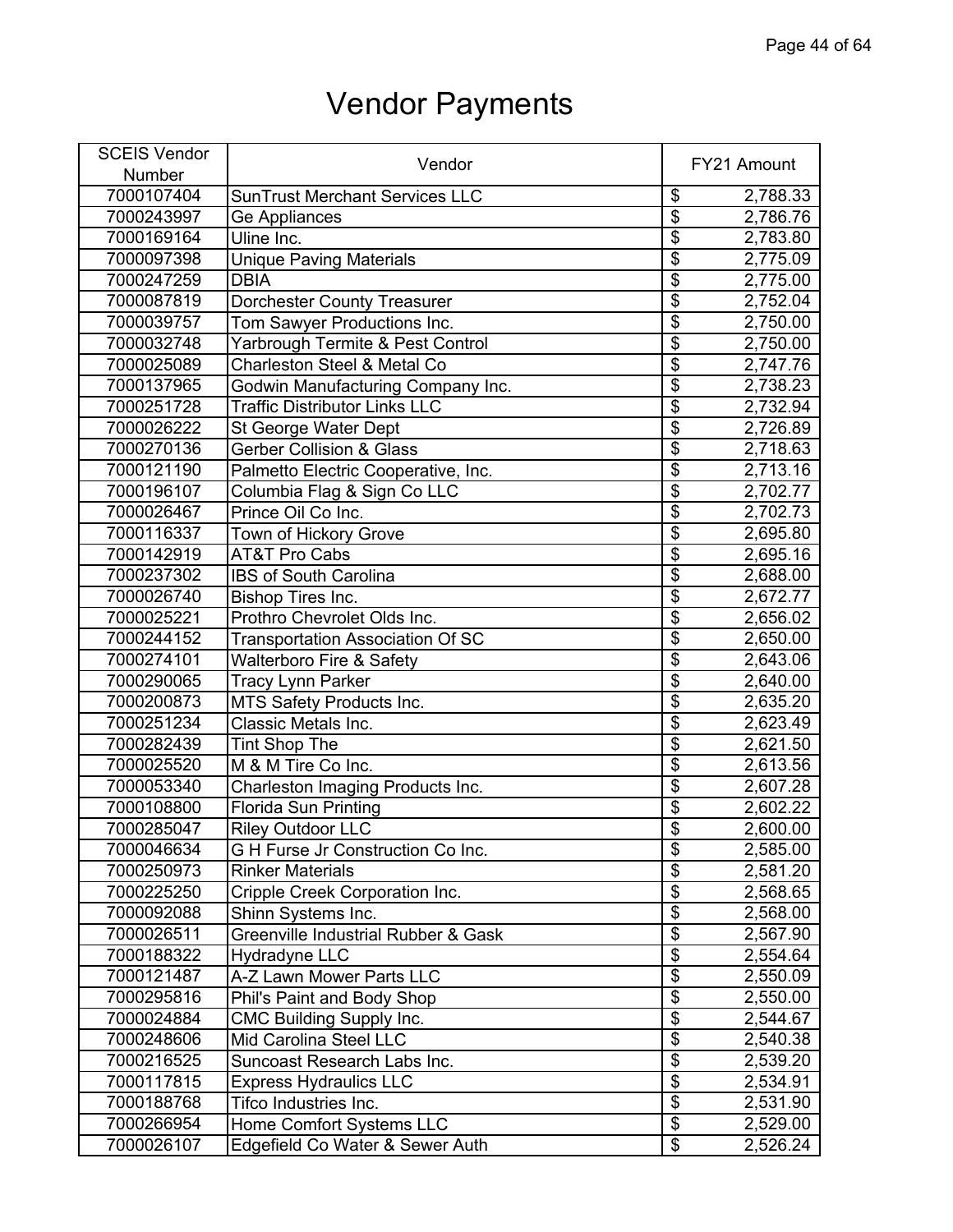| <b>SCEIS Vendor</b> | Vendor                                        |                         | FY21 Amount |
|---------------------|-----------------------------------------------|-------------------------|-------------|
| Number              |                                               |                         |             |
| 7000286411          | <b>Mary Foust</b>                             | \$                      | 2,525.00    |
| 7000029016          | Mechanical Design Inc.                        | \$                      | 2,520.00    |
| 7000086888          | Coastal Carolina Pumping Inc.                 | \$                      | 2,511.50    |
| 7000274046          | <b>Andersons Heating and Cooling</b>          | \$                      | 2,500.00    |
| 7000253223          | Robert Lee Ridgeway lii                       | $\overline{\$}$         | 2,500.00    |
| 7000268853          | Ryans Lawn & Landscape                        | $\overline{\$}$         | 2,500.00    |
| 7000287072          | <b>Avant's Auto and Customer LLC</b>          | $\overline{\$}$         | 2,499.67    |
| 7000013732          | <b>Cedar Creek Automotive</b>                 | $\overline{\$}$         | 2,499.66    |
| 7000280256          | Wingate By Wyndham                            | $\overline{\$}$         | 2,499.64    |
| 7000110402          | Computerplus Sales & Service Inc.             | $\overline{\$}$         | 2,499.00    |
| 7000030388          | Allen Precision Equipment Inc.                | $\overline{\$}$         | 2,498.92    |
| 7000026011          | Mack Fulbright Dist Co Inc.                   | $\overline{\mathbf{S}}$ | 2,498.45    |
| 7000135043          | <b>Communications Supply Corporation</b>      | $\overline{\mathbf{S}}$ | 2,494.80    |
| 7000270992          | Ready Refresh by Nestle                       | $\overline{\$}$         | 2,473.33    |
| 7000011080          | The Post And Courier LLC                      | $\overline{\$}$         | 2,464.58    |
| 7000290479          | White Canyon Software Inc.                    | $\overline{\$}$         | 2,449.02    |
| 7000188846          | <b>B&amp;B Roadway and Security Solutions</b> | $\overline{\$}$         | 2,420.00    |
| 7000264219          | <b>Olivers Clean Burn LLC</b>                 | $\overline{\$}$         | 2,415.70    |
| 7000024985          | Precision Tank Service Inc.                   | \$                      | 2,415.00    |
| 7000028526          | Wilson Chevrolet Inc.                         | $\overline{\$}$         | 2,408.92    |
|                     |                                               | \$                      |             |
| 7000226488          | <b>Kehoe Consultants LLC</b>                  | \$                      | 2,400.00    |
| 7000180402          | DP Maintenance Service Inc.                   |                         | 2,394.13    |
| 7000085554          | <b>Sunshine Uniform Services Inc.</b>         | \$                      | 2,386.80    |
| 7000030173          | Town of St Matthews                           | $\overline{\$}$         | 2,384.35    |
| 7000028086          | Quality Air Tool Repair Inc.                  | $\overline{\$}$         | 2,382.57    |
| 7000274293          | <b>Contractor Nail &amp; Tool LLC</b>         | $\overline{\$}$         | 2,379.70    |
| 7000088224          | Walls Lawn Care & Maintenance LLC             | \$                      | 2,375.00    |
| 7000198725          | Dr Tire Inc.                                  |                         |             |
| 7000025997          |                                               | \$                      | 2,370.93    |
| 7000130356          | Palmetto Fence Co                             | $\overline{\$}$         | 2,362.00    |
| 7000030149          | City of Lake City                             | $\overline{\$}$         | 2,360.30    |
| 7000249750          | <b>Gaston Glass &amp; Truck Accessories</b>   | \$                      | 2,354.00    |
| 7000179965          | Qwick Kurb Inc.                               | $\overline{\$}$         | 2,353.30    |
| 7000019307          | <b>Blantons Wrecker Service</b>               | $\overline{\$}$         | 2,350.00    |
| 7000272442          | Modern Carpet & Janitorial Inc.               | $\overline{\$}$         | 2,350.00    |
| 7000238299          | Truck Parts Inc.                              | $\overline{\$}$         | 2,350.00    |
| 7000005176          | <b>Edisto Fence Company</b>                   | $\overline{\$}$         | 2,345.00    |
| 7000067381          | Outpost Inc.                                  | \$                      | 2,340.93    |
| 7000243996          | Haier US Appliances Solutions Inc.            | $\overline{\$}$         | 2,339.00    |
| 7000263126          | The Larson Group Inc.                         | $\overline{\$}$         | 2,338.04    |
| 7000024967          | Victory Bolt Specialty Inc.                   | $\overline{\$}$         | 2,337.30    |
| 7000171966          | <b>Berkeley Propane Company</b>               | $\overline{\mathbf{S}}$ | 2,334.02    |
| 7000207439          | Marlboro Manufacturing Inc.                   | $\overline{\mathbf{S}}$ | 2,329.91    |
| 7000106484          | <b>DPK Printing</b>                           | \$                      | 2,322.96    |
| 7000275552          | <b>Valmont Composite Structures</b>           | $\overline{\$}$         | 2,320.09    |
| 7000026316          | Clarendon Auto Parts                          | $\overline{\$}$         | 2,319.67    |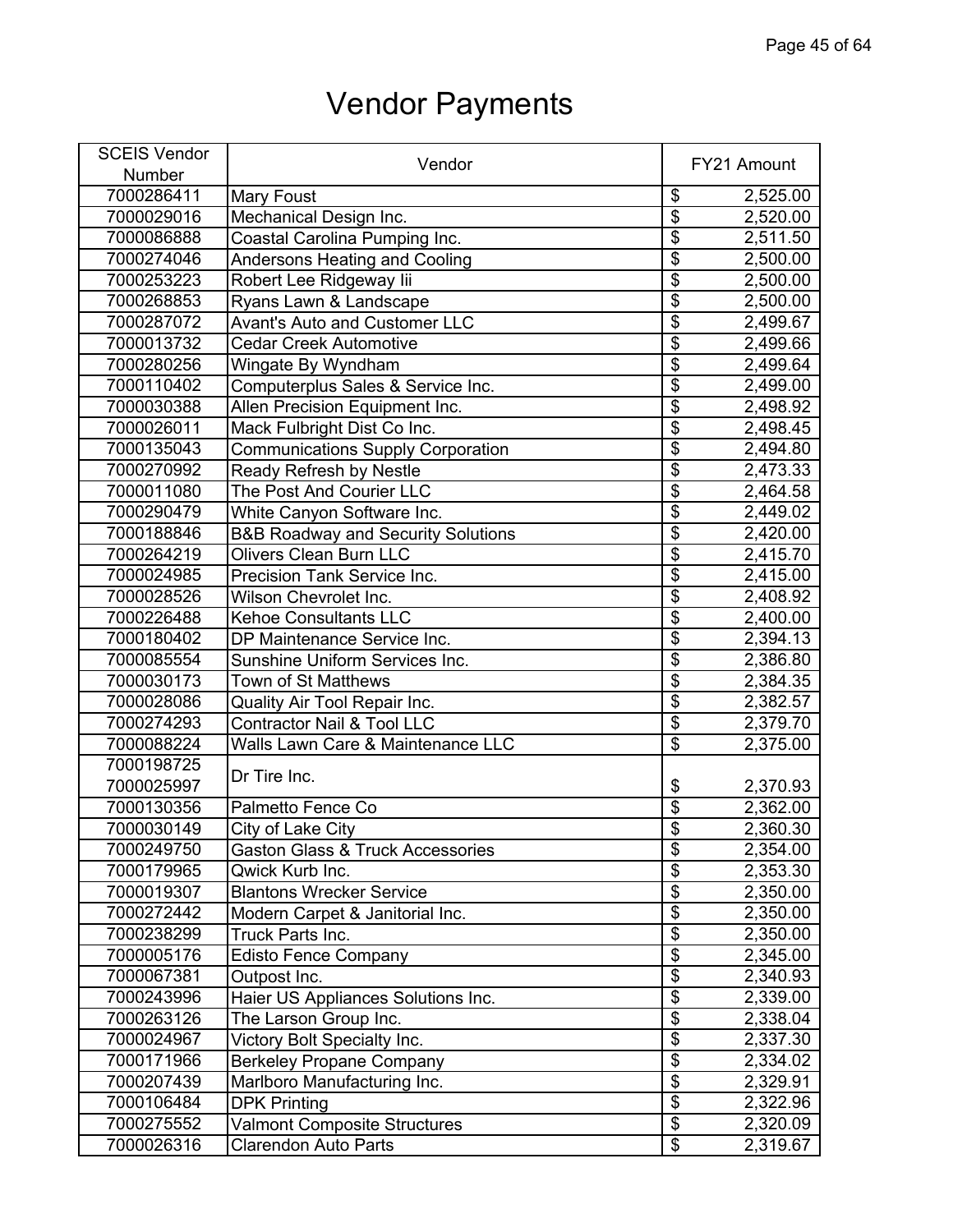| <b>SCEIS Vendor</b> | Vendor                                 |                                      | FY21 Amount |
|---------------------|----------------------------------------|--------------------------------------|-------------|
| <b>Number</b>       |                                        |                                      |             |
| 7000142137          | Beaufort-Jasper Water & Sewer          | \$                                   | 2,314.65    |
| 7000289800          | Auto Parts of Kingstree Inc.           | $\overline{\mathcal{S}}$             | 2,310.26    |
| 7000030340          |                                        |                                      |             |
| 7000295741          | Orkin Inc.                             |                                      |             |
| 7000138732          |                                        | \$                                   | 2,308.00    |
| 7000043045          | Palmetto Exterminators Inc.            | \$                                   | 2,308.00    |
| 7000093102          | Saluda County Water & Sewer            | \$                                   | 2,308.00    |
| 7000133689          | <b>Academic Supplier</b>               | \$                                   | 2,306.58    |
| 7000284322          | <b>House Magic Trust</b>               | $\overline{\$}$                      | 2,300.00    |
| 7000286020          | Nora S Brazell                         | $\overline{\$}$                      | 2,300.00    |
| 7000286410          | Ruth L Byrd                            | $\overline{\$}$                      | 2,300.00    |
| 7000260153          | William G Glanton                      | \$                                   | 2,300.00    |
| 7000025081          | <b>Builders Supply Company</b>         | $\overline{\$}$                      | 2,298.24    |
| 7000052104          | Hy Gloss Paint & Body Shop Inc.        | $\overline{\$}$                      | 2,296.40    |
| 7000026973          | George Ballentine Ford Lincoln         | $\overline{\$}$                      | 2,294.82    |
| 7000275886          | <b>Greenville News Citizen Times</b>   | $\overline{\$}$                      | 2,285.75    |
| 7000195873          | <b>Brady Trane Service Inc.</b>        | $\overline{\$}$                      | 2,283.90    |
| 7000004813          | <b>Wise Welding Service</b>            | \$                                   | 2,275.00    |
| 7000187029          | Liftone LLC                            | $\overline{\$}$                      | 2,269.73    |
| 7000103953          | Metrocon                               | \$                                   | 2,267.33    |
| 7000030108          | <b>Town of Andrews</b>                 | $\overline{\$}$                      | 2,258.72    |
| 7000031742          | Edwards Refrigeration Inc.             | \$                                   | 2,258.70    |
| 7000247490          | <b>Classy Cleaning Services LLC</b>    | $\overline{\$}$                      | 2,256.30    |
| 7000182244          | Charleston Rubber & Gasket Co Inc.     | \$                                   | 2,252.76    |
| 7000040291          | Line-X of the Carolinas Inc.           | $\overline{\$}$                      | 2,252.35    |
| 7000013332          | Columbia Vacuum Center Inc.            | $\overline{\$}$                      | 2,246.68    |
| 7000030171          | Town of Ridgeland                      | $\overline{\$}$                      | 2,242.81    |
| 7000131049          | Waste Connections Of South Carolina    | $\overline{\$}$                      | 2,242.57    |
| 7000286683          | Mid Carolina Exterminating             | $\overline{\$}$                      | 2,240.00    |
| 7000138102          | <b>Schaeffer Manufacturing Company</b> | $\overline{\$}$                      | 2,239.93    |
| 7000205421          | Simplifile LC                          | $\overline{\$}$                      | 2,230.25    |
| 7000129114          | Stevenson Weir Inc.                    | \$                                   | 2,224.80    |
| 7000206536          | Concrete Supply Co                     | $\overline{\boldsymbol{\mathsf{s}}}$ | 2,217.24    |
| 7000015095          | Darlington Office Supply               | $\overline{\$}$                      | 2,210.76    |
| 7000184527          | <b>Clean Right Southeast LLC</b>       | $\overline{\$}$                      | 2,207.00    |
| 7000273207          | <b>Beam Auto Glass LLC</b>             | $\overline{\$}$                      | 2,203.62    |
| 7000032075          | Asbestos And Demolition Inc.           | $\overline{\mathbf{S}}$              | 2,200.00    |
| 7000266480          | CEI of America Inc.                    | $\overline{\$}$                      | 2,200.00    |
| 7000269887          | <b>Ernest E Jenkins</b>                | $\overline{\mathbf{S}}$              | 2,200.00    |
| 7000216677          | Servpro Of Orangeburg                  | $\overline{\$}$                      | 2,198.91    |
| 7000009142          | LexisNexis A Division of Relx Inc.     | $\overline{\$}$                      | 2,187.00    |
| 7000262875          | <b>Triple T Truck Centers</b>          | $\overline{\$}$                      | 2,178.09    |
| 7000293700          | <b>Floor Doctor</b>                    | $\overline{\$}$                      |             |
|                     |                                        | $\overline{\mathbf{S}}$              | 2,175.00    |
| 7000139925          | <b>Major Chemical Company</b>          | $\overline{\$}$                      | 2,170.31    |
| 7000203460          | <b>Broad River Materials Inc.</b>      |                                      | 2,163.67    |
| 7000283859          | Claire H Reed                          | $\overline{\$}$                      | 2,156.52    |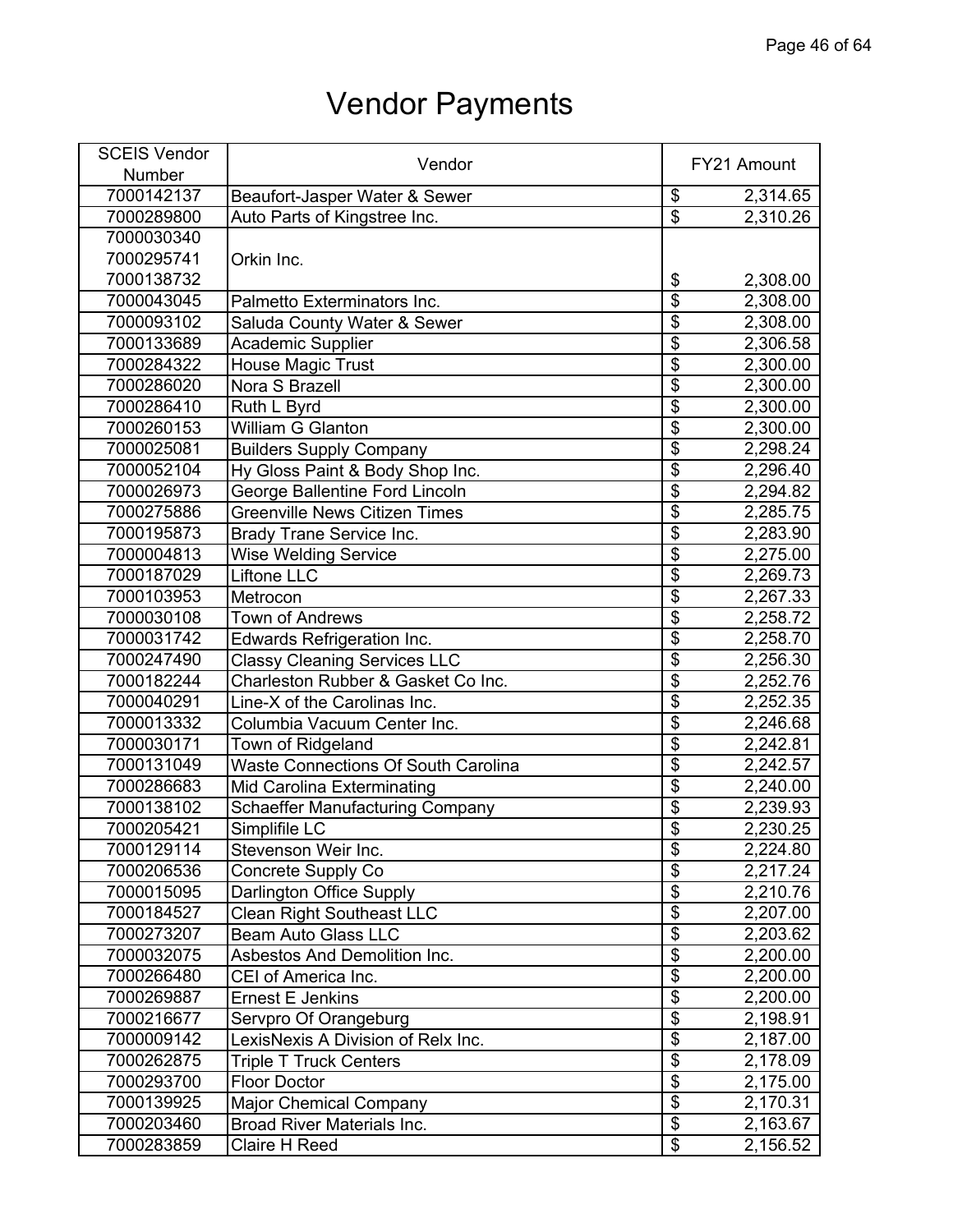| <b>SCEIS Vendor</b> | Vendor                                   |                                  | FY21 Amount           |
|---------------------|------------------------------------------|----------------------------------|-----------------------|
| Number              |                                          |                                  |                       |
| 7000276857          | Gregg Law Firm LLC                       | \$                               | 2,150.00              |
| 7000040015          | Bob Miller Mechanical Inc.               | $\overline{\$}$                  | 2,149.00              |
| 7000276565          |                                          |                                  |                       |
| 7000025315          | <b>American Red Cross</b>                |                                  |                       |
| 7000176972          |                                          | \$                               | 2,146.20              |
| 7000068448          | <b>Equipment Technology LLC</b>          | $\overline{\$}$                  | 2,132.84              |
| 7000025716          | Industrial Alignment & Frame             | $\overline{\$}$                  | 2,127.09              |
| 7000079737          | Watson Bowman Acme Corp                  | $\overline{\$}$                  | 2,126.52              |
| 7000118182          | Palmetto Industrial Services, Inc.       | $\overline{\$}$                  | 2,114.10              |
| 7000240137          | <b>ServiceMaster Commercial Services</b> | $\overline{\$}$                  | 2,108.00              |
| 7000257356          | <b>MJ Masonry</b>                        | $\overline{\$}$                  | 2,100.00              |
| 7000028267          | Palmetto Metal Products Inc.             | $\overline{\$}$                  | 2,096.33              |
| 7000243685          | Retriev Technologies Inc.                | $\overline{\$}$                  | 2,093.00              |
| 7000029403          | Production Design Associates Inc.        | $\overline{\$}$                  | 2,082.08              |
| 7000025844          | Palmetto Glass Inc.                      | $\overline{\$}$                  | 2,080.00              |
| 7000234557          | Carolyn Milliron                         | $\overline{\$}$                  | 2,075.00              |
| 7000038016          | Rogers Grading Inc.                      | $\overline{\$}$                  | 2,074.31              |
| 7000107111          | <b>Charlotte Tractor Co</b>              | \$                               | 2,073.96              |
|                     | Ezell Hardware Inc.                      | $\overline{\$}$                  |                       |
| 7000142057          |                                          | $\overline{\$}$                  | 2,070.44              |
| 7000004380          | <b>Buckshot Services Inc.</b>            | $\overline{\$}$                  | 2,068.50              |
| 7000210030          | Hausman Deodorizing LLC                  |                                  | 2,065.50              |
| 7000156449          | Hampton Inn                              | $\overline{\$}$                  | 2,057.44              |
| 7000030000          | City of Gaffney                          | $\overline{\$}$                  | 2,054.96              |
| 7000144236          | Anderson Auto Glass Center LLC           | $\overline{\$}$                  | 2,039.23              |
| 7000028467          | Paper Pro Inc.                           | $\overline{\$}$                  | 2,032.87              |
| 7000295489          | Jerome H Dircks                          | $\overline{\$}$                  | 2,019.20              |
| 7000259757          | Anderson Hydra Platforms Inc.            | $\overline{\$}$                  | 2,000.00              |
| 7000040923          | Brothers Tree Co Inc.                    | \$                               | 2,000.00              |
| 7000286483          | <b>Graceland of Mullins</b>              | $\overline{\$}$                  | 2,000.00              |
| 7000033793          | <b>E&amp;L Rentals and Hardware Inc.</b> | \$                               | 1,998.75              |
| 7000067224          | <b>Mitford Rural Water District</b>      | $\overline{\$}$                  | 1,980.00              |
| 7000128044          | The Building Center Inc.                 | \$                               | 1,964.15              |
| 7000031963          | Campbell Inc.                            | $\overline{\$}$                  | $\overline{1,}951.10$ |
| 7000067126          | Carey Moving & Storage Inc.              | $\overline{\$}$                  | 1,950.00              |
| 7000027869          | Willingham & Sons Building Supplies      | $\overline{\$}$                  | 1,948.08              |
| 7000018886          | <b>Buck Head Products &amp; Systems</b>  | $\overline{\$}$                  | 1,931.08              |
| 7000143011          | <b>Bell Pest Control LLC</b>             | $\overline{\$}$                  | 1,925.00              |
| 7000026158          | Cromleys Inc.                            | $\overline{\mathbf{S}}$          | 1,924.58              |
| 7000050110          | Ensoft Inc.                              | \$                               | 1,920.00              |
| 7000157718          | Seaber & Aiken Inc.                      | $\overline{\$}$                  | 1,910.41              |
| 7000109748          |                                          |                                  |                       |
| 7000275311          | Protech Environmental Supply Inc.        | \$                               | 1,900.80              |
| 7000028303          | Oswald Wholesale Lumber Inc.             | $\overline{\boldsymbol{\theta}}$ | 1,900.32              |
| 7000276926          | <b>Hixons Roofing</b>                    | \$                               | 1,900.00              |
| 7000113816          | <b>Foresight Communications LLC</b>      | $\overline{\mathbf{S}}$          | 1,895.00              |
| 7000027626          | Goldie & Associates Inc.                 | $\overline{\$}$                  | 1,875.00              |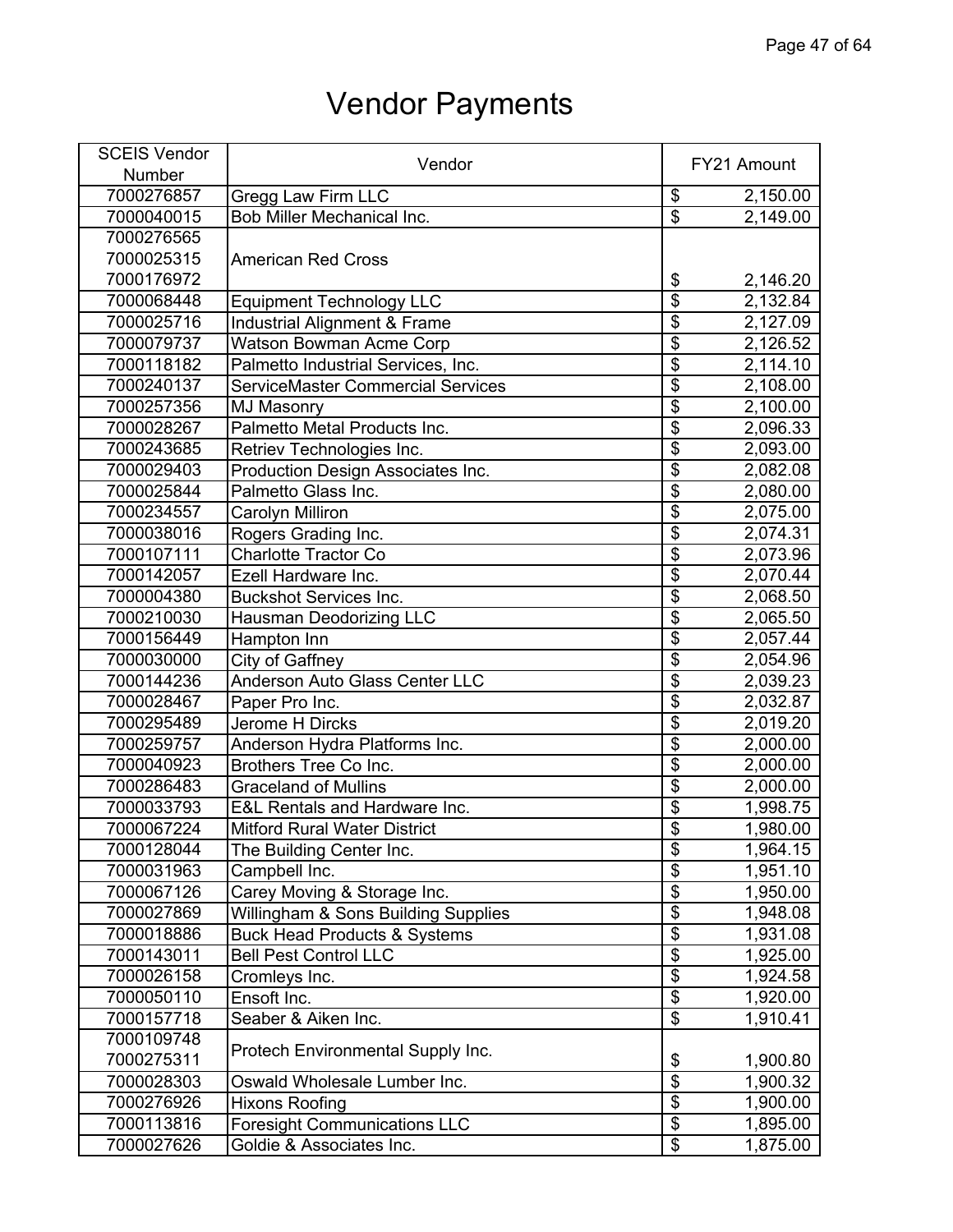| <b>SCEIS Vendor</b> | Vendor                                    |                                      | FY21 Amount |
|---------------------|-------------------------------------------|--------------------------------------|-------------|
| Number              |                                           |                                      |             |
| 7000290219          | Tankersley Gutter Inc.                    | \$                                   | 1,873.00    |
| 7000058148          | Marvin D Infinger                         | $\overline{\boldsymbol{\mathsf{S}}}$ | 1,871.02    |
| 7000255045          | Jon The Plumber LLC                       | $\overline{\$}$                      | 1,870.00    |
| 7000250828          | 84 Lumber                                 | $\overline{\boldsymbol{\theta}}$     | 1,866.58    |
| 7000273919          | <b>Waste Connection Of SC</b>             | $\overline{\mathcal{E}}$             | 1,862.32    |
| 7000025236          | General Supply Co of Saluda Inc.          | $\overline{\mathbf{S}}$              | 1,858.23    |
| 7000241683          | <b>Upstate Containers LLC</b>             | $\overline{\$}$                      | 1,825.00    |
| 7000117245          | Oman Systems Inc.                         | $\overline{\$}$                      | 1,814.40    |
| 7000067512          | Robroy Energy Systems Inc.                | $\overline{\$}$                      | 1,813.92    |
| 7000126897          | <b>Charleston Mill Service</b>            | $\overline{\$}$                      | 1,808.84    |
| 7000219985          | <b>Reliable Tree Service LLC</b>          | $\overline{\$}$                      | 1,800.00    |
| 7000272995          | Muhimbi LTD                               | $\overline{\mathbf{S}}$              | 1,799.10    |
| 7000031731          | Engine Power Source                       | $\overline{\boldsymbol{\mathsf{S}}}$ | 1,798.63    |
| 7000060312          | Mar Mac Construction Products             | $\overline{\$}$                      | 1,798.20    |
| 7000199048          | Appsprings Water                          | \$                                   | 1,795.97    |
| 7000173916          | <b>Superior Transmissions &amp;</b>       | $\overline{\$}$                      | 1,788.05    |
| 7000046491          | Dave Edwards Toyota                       | $\overline{\$}$                      | 1,771.69    |
| 7000026992          | American Machining & Mfg Co Inc.          | $\overline{\$}$                      | 1,753.77    |
| 7000141661          | <b>Appleton Landfill</b>                  | \$                                   | 1,753.50    |
| 7000026823          | Rufus Ornduff Refrigeration Inc.          | $\overline{\$}$                      | 1,753.20    |
| 7000251608          | Roots Tire & Auto Service Inc.            | $\overline{\$}$                      | 1,749.04    |
|                     |                                           | $\overline{\$}$                      |             |
| 7000297544          | Johnnie Lee Sindab                        |                                      | 1,748.00    |
| 7000295713          | Louiskeyska McBride                       | $\overline{\mathbf{S}}$              | 1,741.50    |
| 7000025466          | Goodlett Equipment Inc.                   | $\overline{\$}$                      | 1,740.38    |
| 7000292918          | <b>Airotrust LLC</b>                      | $\overline{\boldsymbol{\mathsf{S}}}$ | 1,740.00    |
| 7000288911          | <b>Ruth Buffkin</b>                       | $\overline{\$}$                      | 1,735.00    |
| 7000289723          | Valerie M Hendrix                         | $\overline{\mathbf{S}}$              | 1,735.00    |
| 7000250667          | <b>Rock Hill Automotive</b>               | $\overline{\$}$                      | 1,730.36    |
| 7000029599          | Carolina Jack & Lift Inc.                 | $\overline{\$}$                      | 1,722.76    |
| 7000221820          | Interstate Battery System of CSR          | $\overline{\$}$                      | 1,721.02    |
| 7000219668          | <b>ICE of Florence LLC</b>                | $\overline{\mathbf{S}}$              | 1,713.98    |
| 7000089653          | Myers Electric Co LLC                     | \$                                   | 1,707.76    |
| 7000279188          | <b>Walthall Oil Company</b>               | $\overline{\$}$                      | 1,703.42    |
| 7000248846          | <b>Noel Training &amp; Consulting LLC</b> | $\overline{\boldsymbol{\theta}}$     | 1,703.18    |
| 7000300488          | <b>Colony Tire Corporation</b>            | $\overline{\mathbf{S}}$              | 1,702.26    |
| 7000027281          | Bradley Plumbing & Heating Inc.           | $\overline{\mathcal{S}}$             | 1,678.00    |
| 7000001380          | <b>MSC Industrial Supply Co</b>           | $\overline{\mathbf{S}}$              | 1,675.62    |
| 7000038341          | <b>Steedley Fence LLC</b>                 | \$                                   | 1,675.00    |
| 7000180832          | Spartanburg County Register of            | $\overline{\mathbf{S}}$              | 1,665.00    |
| 7000030156          | City of Manning                           | \$                                   | 1,643.68    |
| 7000267997          | <b>K&amp;D Specialties LLC</b>            | $\overline{\mathbf{S}}$              | 1,641.76    |
| 7000142633          | Allied Waste Services #743                | \$                                   | 1,639.62    |
| 7000298549          | PMG SM NC LLC                             | $\overline{\mathbf{S}}$              | 1,636.70    |
| 7000067001          | Sams Equipment & Outdoor Supplies         | \$                                   | 1,636.36    |
| 7000021455          | <b>Rourk Plumbing LLC</b>                 | $\overline{\$}$                      | 1,632.50    |
| 7000015123          | Millsaps Plumbing & Pump                  | \$                                   | 1,631.00    |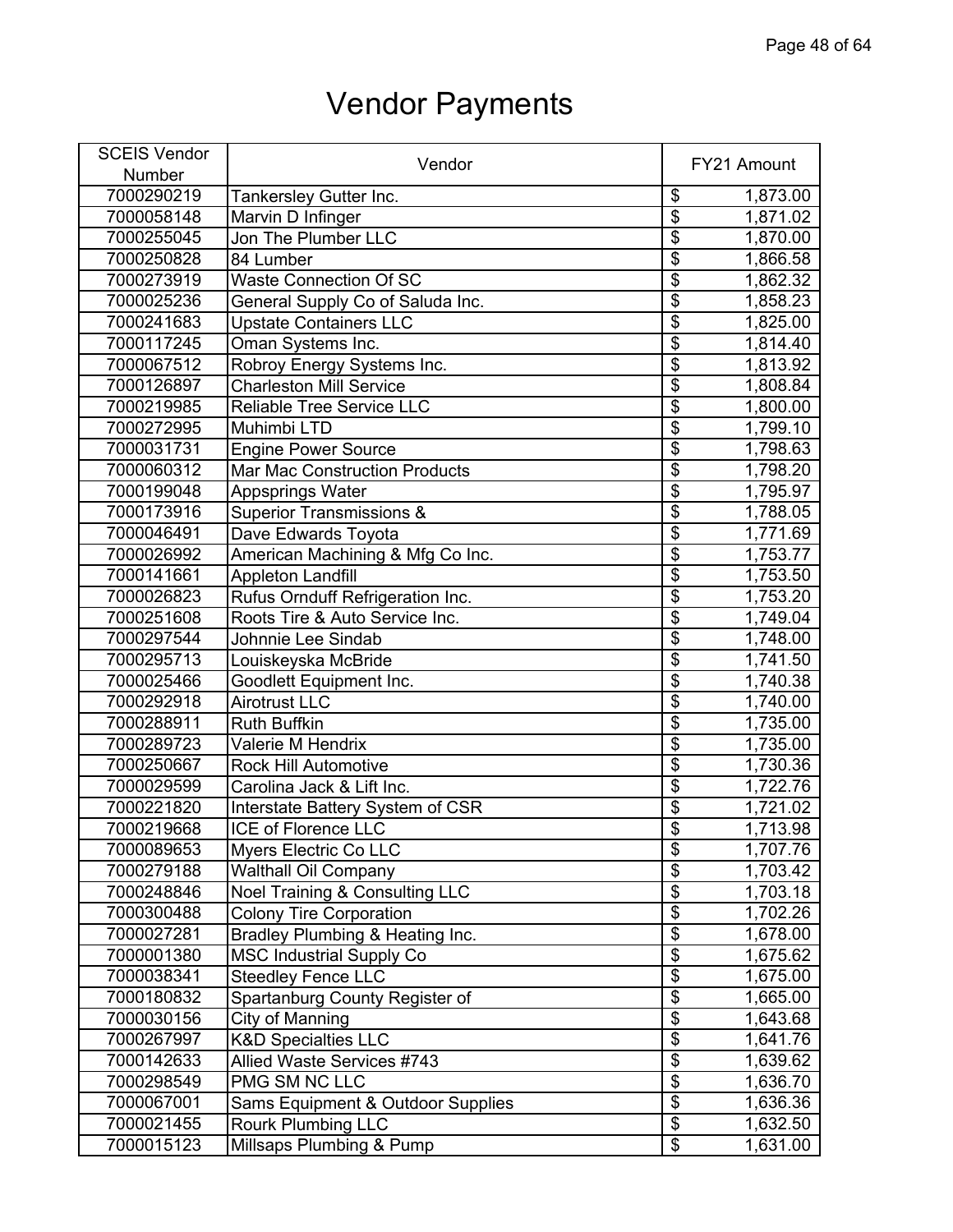| <b>SCEIS Vendor</b> |                                             |                           |             |
|---------------------|---------------------------------------------|---------------------------|-------------|
| Number              | Vendor                                      |                           | FY21 Amount |
| 7000017393          | <b>Abbeville County Landfill</b>            | \$                        | 1,630.17    |
| 7000027882          | Hutto Refrigeration Sales & Service         | $\overline{\$}$           | 1,628.40    |
| 7000142654          | <b>Walker Pest Management</b>               | $\overline{\$}$           | 1,625.64    |
| 7000102235          | <b>Babcock Center Inc.</b>                  | $\overline{\$}$           | 1,620.04    |
| 7000283601          | <b>Qualtrics LLC</b>                        | \$                        | 1,620.00    |
| 7000002405          | <b>Quality Inn &amp; Suites Florence</b>    | $\overline{\mathfrak{s}}$ | 1,612.64    |
| 7000243443          | The Hud And Moore LLC                       | $\overline{\$}$           | 1,605.00    |
| 7000030338          | Dixie Lp Gas Inc.                           | $\overline{\$}$           | 1,603.48    |
| 7000025847          | <b>Brunson Building Supply</b>              | $\overline{\$}$           | 1,600.30    |
| 7000262550          | RJ Corman Railroad Group LLC                | $\overline{\$}$           | 1,598.00    |
| 7000026600          | Palmetto Microfilm Systems Inc.             | $\overline{\$}$           | 1,595.00    |
| 7000275026          | Micro Precision Calibration Inc.            | $\overline{\$}$           | 1,582.56    |
| 7000039203          | Morrison Well Drilling Inc.                 | $\overline{\mathbf{S}}$   | 1,577.60    |
| 7000294425          | <b>Courtney Hightower</b>                   | \$                        | 1,575.00    |
| 7000218760          | <b>Quick Lift Services LLC</b>              | $\overline{\$}$           | 1,565.00    |
| 7000185959          | <b>Deltek</b>                               | $\overline{\$}$           | 1,560.00    |
| 7000072843          | <b>C&amp;S Enterprises of Manning LLC</b>   | $\overline{\$}$           | 1,555.20    |
| 7000245695          | Abs Environmental Inc.                      | \$                        | 1,550.00    |
| 7000024612          | Institute of Transportation                 | $\overline{\mathfrak{s}}$ | 1,550.00    |
| 7000041865          | Holden Industries Inc.                      | $\overline{\$}$           | 1,542.83    |
| 7000289224          | Priscilla A Little                          | $\overline{\$}$           | 1,540.00    |
| 7000205688          | <b>McKenzie Electric LLC</b>                | $\overline{\$}$           | 1,539.46    |
| 7000072937          | <b>Roger Shiflett Ford</b>                  | $\overline{\mathfrak{s}}$ | 1,536.54    |
| 7000177690          | <b>City of Darlington-Utilities</b>         | $\overline{\$}$           | 1,533.50    |
| 7000285963          | <b>US Blades Sub LLC</b>                    | $\overline{\$}$           | 1,527.68    |
| 7000289503          | City of York - Water                        | $\overline{\$}$           | 1,524.52    |
| 7000118492          | Titan Termite & Pest Control Inc.           | $\overline{\$}$           | 1,520.00    |
| 7000037073          | Liberty Fire Protection Inc.                | $\overline{\$}$           | 1,518.43    |
| 7000042519          | Pee Dee Scale Co Inc.                       | $\overline{\$}$           | 1,517.46    |
| 7000287300          | <b>Turnkey Facility</b>                     | $\overline{\$}$           | 1,513.95    |
| 7000187673          | All About Garage Doors and More LLC         | $\overline{\$}$           | 1,507.94    |
| 7000015683          | Flagship Sign Designs Inc.                  | \$                        | 1,507.90    |
| 7000002052          | <b>Comfort Suites Hotel</b>                 | $\overline{\$}$           | 1,505.20    |
| 7000268735          | Summerville CPW                             | $\overline{\$}$           | 1,502.20    |
| 7000044242          | Cipov Enterprises Inc.                      | $\overline{\$}$           | 1,500.00    |
| 7000239742          | <b>DBT Transportation Services LLC</b>      | $\overline{\mathfrak{s}}$ | 1,500.00    |
| 7000194274          | Florida Bridge Software Institute           | $\overline{\$}$           | 1,500.00    |
| 7000272526          | <b>Grand Oaks Brush Control</b>             | $\overline{\$}$           | 1,500.00    |
| 7000197587          | IPW Construction Group LLC                  | $\overline{\$}$           | 1,500.00    |
| 7000142755          | South Carolina Bar                          | $\overline{\$}$           | 1,500.00    |
| 7000274264          | Southeast LP Group LLC                      | $\overline{\$}$           | 1,500.00    |
| 7000011672          | <b>Industrial Trailer &amp; Truck Parts</b> | $\overline{\$}$           | 1,498.27    |
| 7000299945          | Traffic Parts Inc.                          | $\overline{\$}$           | 1,498.26    |
| 7000229822          | <b>Brewer Hendley Oil Company</b>           | $\overline{\$}$           | 1,495.31    |
| 7000212457          | Mike & Jeffs BBQ                            | $\overline{\$}$           | 1,490.28    |
| 7000045643          | S&S Disposal Inc.                           | $\overline{\mathbf{S}}$   | 1,486.55    |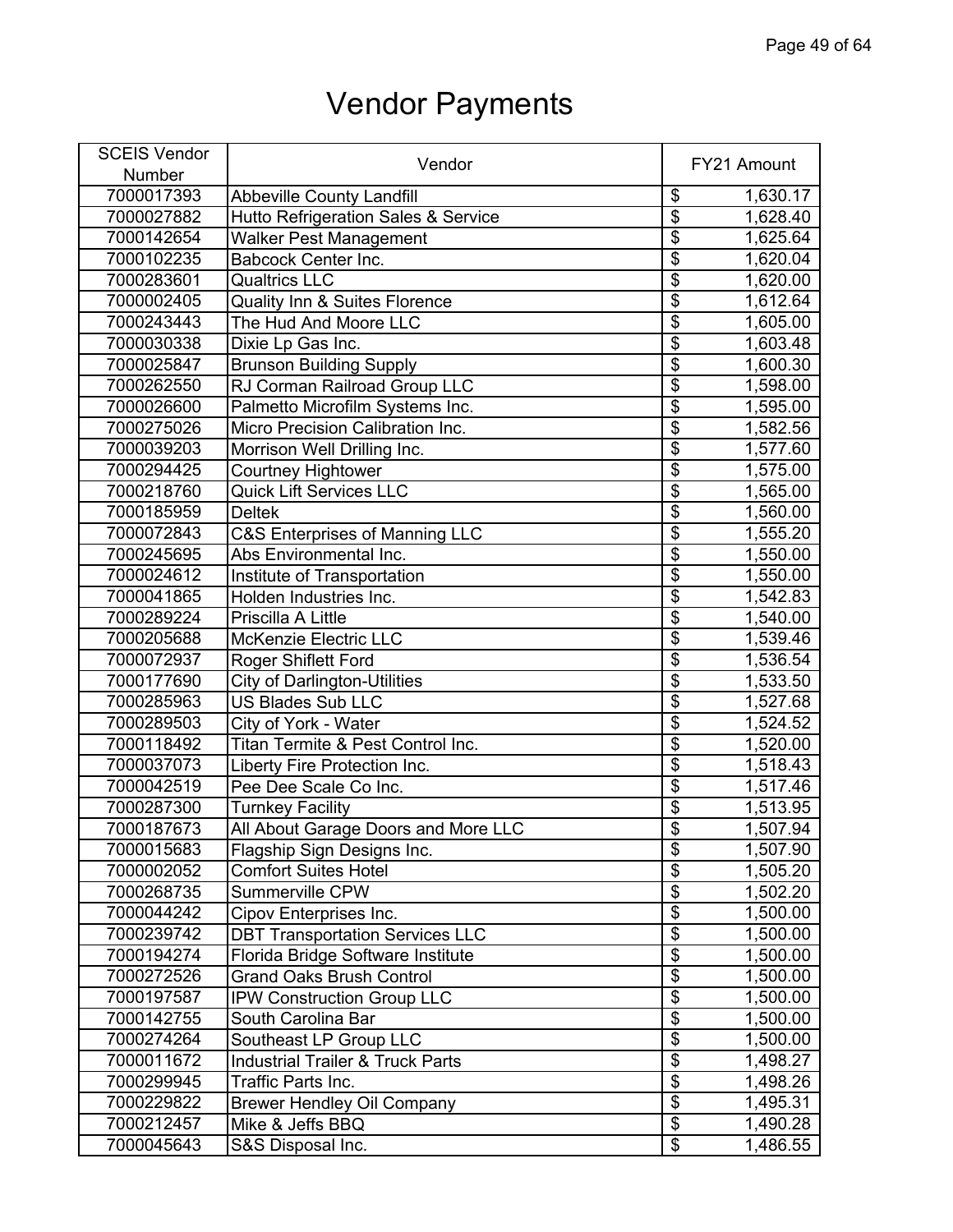| <b>SCEIS Vendor</b> |                                         |                                      | FY21 Amount           |
|---------------------|-----------------------------------------|--------------------------------------|-----------------------|
| <b>Number</b>       | Vendor                                  |                                      |                       |
| 7000201821          | Environmental Laboratories Inc.         | \$                                   | 1,480.00              |
| 7000025148          | <b>Osteen Publishing Company</b>        | $\overline{\$}$                      | 1,479.30              |
| 7000248270          | Handling Services Inc.                  | $\overline{\$}$                      | 1,475.00              |
| 7000158249          | The Office Pal Inc.                     | $\overline{\$}$                      | 1,470.46              |
| 7000029576          | Driggers Small Engine Inc.              | $\overline{\$}$                      | 1,466.43              |
| 7000025978          | <b>Bethlehem Roanoke Water District</b> | $\overline{\$}$                      | 1,461.07              |
| 7000260347          | <b>Fatz Cafe</b>                        | $\overline{\$}$                      | 1,456.67              |
| 7000220301          | U. S. Department Of Transportation      | $\overline{\$}$                      | 1,450.00              |
| 7000002669          | Hilton Garden Inn-Hilton Head           | $\overline{\$}$                      | 1,448.55              |
| 7000196053          | Chef Minute Meals Inc.                  | $\overline{\$}$                      | $\overline{1,}448.28$ |
| 7000079538          | <b>Carolina Diesel Service</b>          | $\overline{\$}$                      | 1,444.47              |
| 7000029774          | Barnwell Whaley Patterson & Helms,      | $\overline{\$}$                      | 1,440.00              |
| 7000026253          | Blue Ridge Rural Water Co Inc.          | $\overline{\$}$                      | 1,438.93              |
| 7000263952          | Formula Automatic Door Company Inc.     | $\overline{\$}$                      | 1,438.80              |
| 7000149433          | Joe Nathan Jackson                      | $\overline{\$}$                      | 1,435.00              |
| 7000139642          |                                         |                                      |                       |
| 7000274381          |                                         |                                      |                       |
| 7000197509          | <b>Dodson Pest Control</b>              |                                      |                       |
| 7000164306          |                                         | \$                                   | 1,433.00              |
| 7000264135          | <b>J&amp;S Overhead Door Service</b>    | $\overline{\$}$                      | 1,427.50              |
| 7000169508          | <b>Norfolk Southern Corporation</b>     | $\overline{\$}$                      | 1,421.85              |
| 7000221181          | Miovision Technologies Inc.             | \$                                   | 1,419.00              |
| 7000072079          | <b>International Municipal Signal</b>   | $\overline{\$}$                      | 1,410.00              |
| 7000017968          | <b>York County Water/Sewer</b>          | $\overline{\$}$                      | 1,393.69              |
| 7000029038          | Boone Refrigeration Inc.                | $\overline{\$}$                      | 1,391.81              |
| 7000033118          |                                         |                                      |                       |
| 7000134235          | Republic Services Of SC LLC             | \$                                   | 1,380.71              |
| 7000169491          | Thomas Sand Co                          | $\overline{\$}$                      | 1,370.40              |
| 7000072597          | <b>Grant Writing USA</b>                | $\overline{\$}$                      | 1,365.00              |
| 7000048574          | <b>Solar Solutions Window Tinting</b>   | $\overline{\$}$                      | 1,360.00              |
| 7000258899          | <b>Imperial Dade</b>                    | $\overline{\$}$                      | 1,357.83              |
| 7000217562          | Don Moorhead Construction Inc.          | \$                                   | 1,350.00              |
| 7000294519          | Pile Buck International Inc.            | $\overline{\$}$                      | 1,349.00              |
| 7000295100          | <b>Ready Access</b>                     | $\overline{\$}$                      | 1,340.80              |
| 7000236532          | Clean Verde LLC                         | $\overline{\$}$                      | 1,338.00              |
| 7000222770          | Dade Paper and Bag LLC                  | $\overline{\boldsymbol{\mathsf{S}}}$ | 1,333.89              |
| 7000234000          | <b>Commission of Public Works</b>       | $\overline{\$}$                      | 1,331.20              |
| 7000159166          | <b>RSI Carolina</b>                     | $\overline{\mathbf{S}}$              | 1,324.46              |
| 7000156863          | Little Roadside Management LLC          | $\overline{\$}$                      | 1,324.16              |
| 7000034410          | Athens Technical Specialists Inc.       | $\overline{\$}$                      | 1,320.37              |
| 7000134907          | Zep Sales & Service                     | $\overline{\$}$                      | 1,318.28              |
| 7000140785          | Flashbay Inc.                           | $\overline{\$}$                      | 1,310.85              |
| 7000128243          | Bodyworx Of Gaffney Inc.                | $\overline{\$}$                      | 1,310.15              |
| 7000212247          | <b>Palmetto Fire Control</b>            | $\overline{\mathbf{S}}$              | 1,306.12              |
| 7000011488          | <b>TDS</b>                              | $\overline{\$}$                      | 1,302.11              |
| 7000296295          | <b>Harold Decker</b>                    | $\overline{\mathbf{e}}$              | 1,300.00              |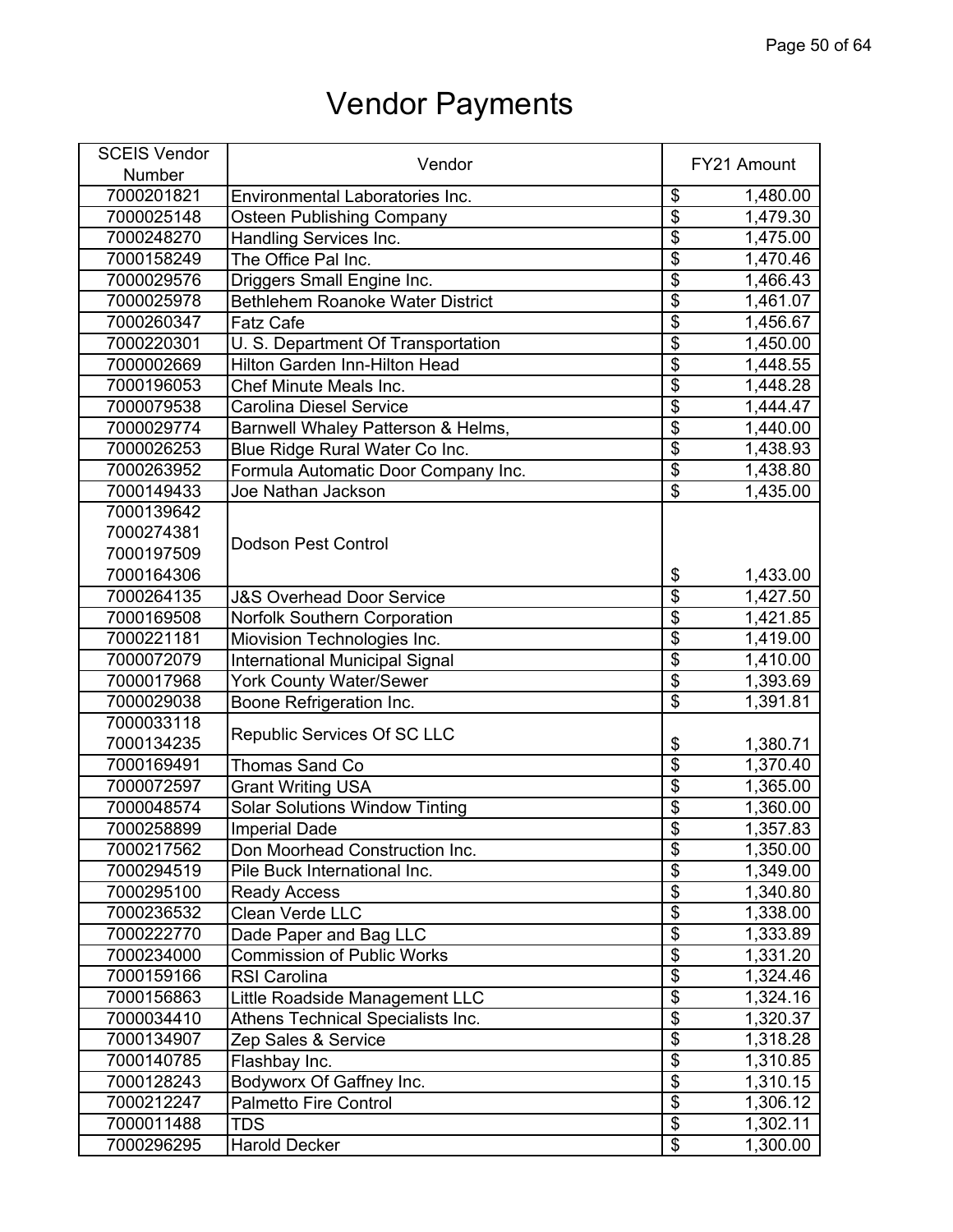| <b>SCEIS Vendor</b> |                                        |                           |             |
|---------------------|----------------------------------------|---------------------------|-------------|
| Number              | Vendor                                 |                           | FY21 Amount |
| 7000033493          | F T Zeman Electric & Refrigerator      | \$                        | 1,299.56    |
| 7000269418          | Two Men And A Truck Columbia           | $\overline{\$}$           | 1,290.00    |
| 7000172042          | Sam Tell and Son Inc.                  | $\overline{\$}$           | 1,286.82    |
| 7000131193          | G/A Safety & Industrial Supply         | $\overline{\$}$           | 1,270.23    |
| 7000019598          | Davis Septic Tank Service              | $\overline{\mathbb{S}}$   | 1,270.00    |
| 7000287501          | Carolina Chain & Cable                 | $\overline{\$}$           | 1,262.60    |
| 7000098156          | <b>Business Services</b>               | $\overline{\$}$           | 1,262.57    |
| 7000149222          | <b>Martin Marietta Materials</b>       | $\overline{\$}$           | 1,256.07    |
| 7000247312          | American Red Cross-Health & Safety     | $\overline{\$}$           | 1,232.00    |
| 7000300320          | Pagliarini Law Firm, LLC               | $\overline{\$}$           | 1,230.76    |
| 7000151940          | Marion County Clerk of Court           | $\overline{\$}$           | 1,230.00    |
| 7000220086          | K & N Electric Inc.                    | $\overline{\$}$           | 1,229.26    |
| 7000035473          | Data Network Solutions Inc.            | $\overline{\$}$           | 1,225.90    |
| 7000079848          | Ports Heating & Air LLC                | $\overline{\$}$           | 1,225.00    |
| 7000039930          | Low Country Pest Control of            | $\overline{\mathfrak{s}}$ | 1,220.00    |
| 7000019360          | <b>Mutts BBQ Restaurant</b>            | $\overline{\$}$           | 1,220.00    |
| 7000276724          | Gary J Dunn                            | $\overline{\$}$           | 1,210.00    |
| 7000297051          | Deepa Cleaning                         | $\overline{\$}$           | 1,200.00    |
| 7000181974          |                                        |                           |             |
| 7000234453          | <b>Dubose Cleaning Service</b>         | \$                        | 1,200.00    |
| 7000160337          |                                        | $\overline{\$}$           | 1,200.00    |
|                     | Philip C Coyne Jr                      | $\overline{\$}$           |             |
| 7000097534          | Streamline Technologies Inc.           | $\overline{\$}$           | 1,200.00    |
| 7000272186          | University Of Maryland                 | $\overline{\$}$           | 1,200.00    |
| 7000205623          | Vincent & Sons Tree Service LLC        |                           | 1,200.00    |
| 7000198783          | <b>Techsmith Corporation</b>           | $\overline{\$}$           | 1,199.09    |
| 7000027320          | <b>Bucks Refrigeration Service</b>     | $\overline{\mathcal{G}}$  | 1,190.00    |
| 7000248722          | Courtyard Wilmington                   | $\overline{\$}$           | 1,180.80    |
| 7000226684          | <b>Backflow Service and Repair LLC</b> | $\overline{\$}$           | 1,179.00    |
| 7000038032          | Mark Hipps Garage & Wrecker Service    | $\overline{\$}$           | 1,175.94    |
| 7000199061          | <b>Quality Inn Lancaster</b>           | $\overline{\mathfrak{s}}$ | 1,175.72    |
| 7000280829          | <b>Biopure Environmental Service</b>   | \$                        | 1,172.48    |
| 7000264358          | <b>Webco Plumbing</b>                  | \$                        | 1,170.00    |
| 7000276463          | Kens Towing LLC                        | $\overline{\$}$           | 1,165.00    |
| 7000214507          | <b>Plate Locks</b>                     | $\overline{\$}$           | 1,151.54    |
| 7000287972          | Taylor's Painting Co                   | $\overline{\$}$           | 1,150.00    |
| 7000258348          | Salt Away Products Inc.                | $\overline{\$}$           | 1,145.03    |
| 7000048734          | <b>Steve Miller</b>                    | $\overline{\$}$           | 1,138.92    |
| 7000183699          | Cottrell & Co Inc.                     | $\overline{\mathbf{S}}$   | 1,137.50    |
| 7000297002          | Smyrna Ready Mix                       | $\overline{\$}$           | 1,132.92    |
| 7000294428          | <b>Shanell Gibson</b>                  | $\overline{\$}$           | 1,123.90    |
| 7000041680          | Rollins Pest Control Inc.              | $\overline{\$}$           | 1,120.00    |
| 7000225221          | DH Pace Company Inc.                   | $\overline{\mathfrak{s}}$ | 1,116.50    |
| 7000249409          | Pot Smoker BBQ The                     | $\overline{\$}$           | 1,104.00    |
| 7000297120          | Columbia Lodging Inc.                  | $\overline{\mathcal{G}}$  | 1,102.00    |
| 7000137885          | Siteone Landscape Supply LLC           | $\overline{\$}$           | 1,101.13    |
| 7000028272          | <b>City True Value Hardware</b>        | \$                        | 1,095.48    |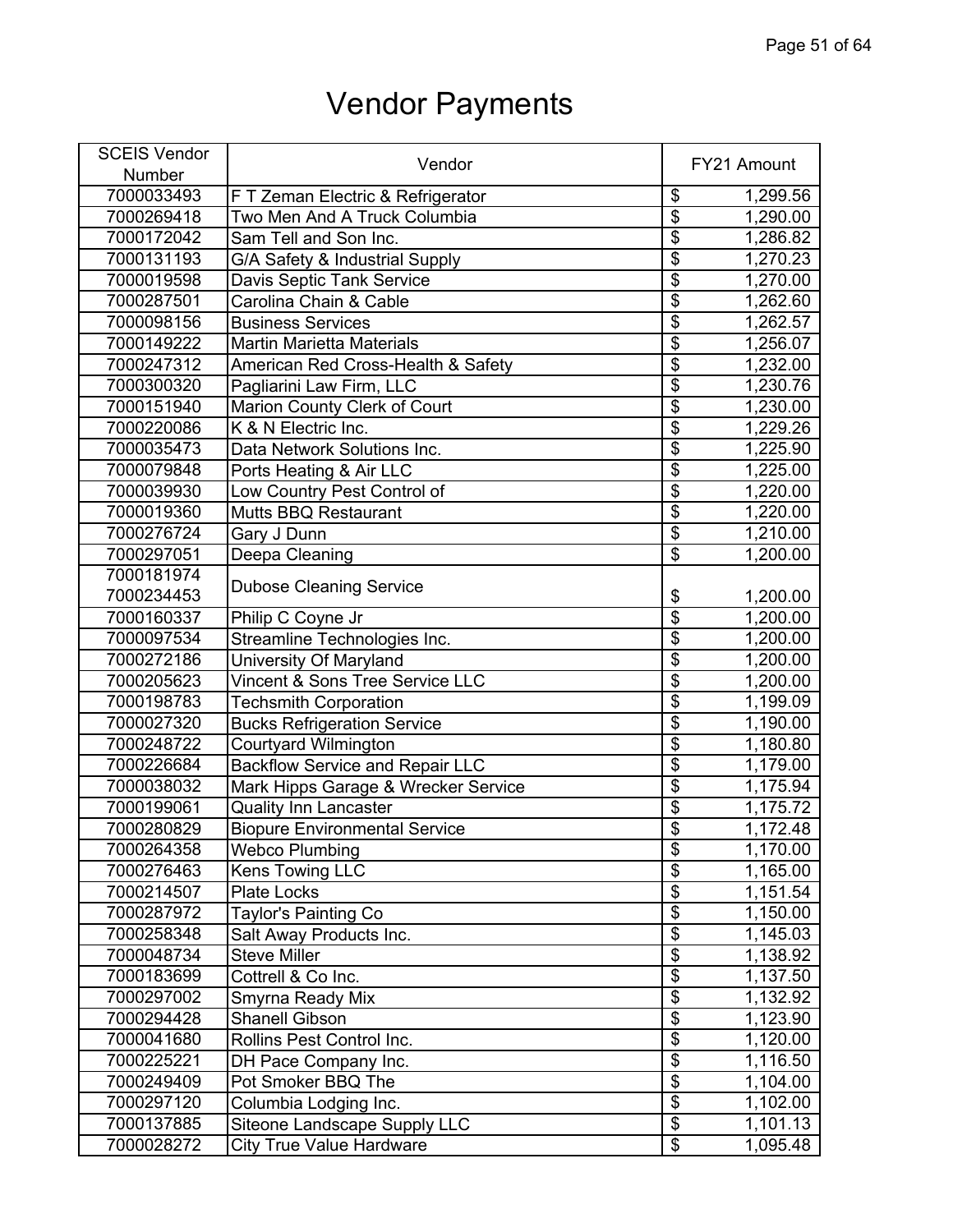| <b>SCEIS Vendor</b> | Vendor                                        |                                      | FY21 Amount |
|---------------------|-----------------------------------------------|--------------------------------------|-------------|
| Number              |                                               |                                      |             |
| 7000296965          | Fleur De Licious Creole LLC                   | \$                                   | 1,092.00    |
| 7000243131          | <b>MHC Kenworth Charlotte</b>                 | $\overline{\boldsymbol{\mathsf{S}}}$ | 1,091.00    |
| 7000051278          | Waper Inc.                                    | $\overline{\$}$                      | 1,081.56    |
| 7000000920          | <b>Johnson's Automatic Transmission</b>       | $\overline{\mathfrak{s}}$            | 1,080.00    |
| 7000281728          | Quadient Inc.                                 | $\overline{\$}$                      | 1,077.46    |
| 7000173137          | Doubletree by Hilton                          | $\overline{\boldsymbol{\mathsf{S}}}$ | 1,077.12    |
| 7000178335          | The Home City Ice Company                     | $\overline{\$}$                      | 1,073.20    |
| 7000131477          | <b>JMS Online.Net LLC</b>                     | $\overline{\mathbb{S}}$              | 1,070.16    |
| 7000292549          | <b>Liquid Handling Equipment</b>              | $\overline{\mathcal{E}}$             | 1,064.88    |
| 7000057650          | <b>Lexington Printing LLC</b>                 | $\overline{\$}$                      | 1,064.42    |
| 7000158812          | Pitney Bowes Inc.                             | $\overline{\$}$                      | 1,061.55    |
| 7000213355          | Publicom Inc.                                 | $\overline{\mathbf{S}}$              | 1,058.40    |
| 7000287110          | <b>JP&amp;W Cleaning Service</b>              | $\overline{\mathbf{S}}$              | 1,055.15    |
| 7000247716          | Evergreen Lawn Service                        | $\overline{\$}$                      | 1,050.00    |
| 7000275955          | <b>Joe Cruisers LLC</b>                       | $\overline{\$}$                      | 1,043.55    |
| 7000181597          | Able Elevator Services Inc.                   | $\overline{\mathcal{E}}$             | 1,040.00    |
| 7000143060          | <b>NIGP</b>                                   | $\overline{\$}$                      | 1,040.00    |
| 7000251727          | <b>Bragg Waste Services Incorporated</b>      | $\overline{\$}$                      | 1,028.83    |
| 7000296876          | <b>Hippie Chicks LLC</b>                      | \$                                   | 1,026.00    |
| 7000099316          | <b>Precision Fire Solutions LLC</b>           | $\overline{\$}$                      | 1,025.06    |
| 7000222715          | <b>Clean Auto LLC</b>                         | $\overline{\boldsymbol{\mathsf{S}}}$ | 1,020.00    |
| 7000161372          | RFI Inc.                                      | $\overline{\$}$                      | 1,006.00    |
| 7000256917          | <b>GFOASC</b>                                 | $\overline{\mathbb{S}}$              | 1,005.00    |
| 7000177443          | <b>Crystal Springs</b>                        | $\overline{\mathfrak{s}}$            | 1,003.46    |
| 7000014026          | <b>Hired Killers Pest Control</b>             | \$                                   | 1,000.00    |
| 7000225607          | <b>Joines Mobile Detailing</b>                | $\overline{\$}$                      | 1,000.00    |
| 7000297311          | <b>Pressure Perfect Pressure Washing</b>      | $\overline{\mathfrak{s}}$            | 1,000.00    |
| 7000297007          | <b>Tomac Services</b>                         | $\overline{\$}$                      | 1,000.00    |
| 7000131961          | <b>Wallace Cassels</b>                        | $\overline{\$}$                      | 1,000.00    |
| 7000156293          | Web Don Inc.                                  | $\overline{\$}$                      | 1,000.00    |
| 7000184465          | <b>Yorks Tree Service</b>                     | \$                                   | 1,000.00    |
| 7000084782          | <b>Cintas Corporation</b>                     | \$                                   | 999.00      |
| 7000287978          | <b>B&amp;R Cleaning Painting Services LLC</b> | $\overline{\mathbb{S}}$              | 998.00      |
| 7000039837          | Jerrys Plumbing & Heating                     | $\overline{\$}$                      | 995.55      |
| 7000066697          | American Lift & Petroleum Inc.                | $\overline{\mathbf{S}}$              | 990.50      |
| 7000033721          | Indoff Inc.                                   | $\overline{\mathcal{E}}$             | 989.02      |
| 7000051366          | Inabinet Glass & Mirror Co Inc.               | $\overline{\mathbf{S}}$              | 976.80      |
| 7000184411          | Allen Redding Auto Center                     | $\overline{\$}$                      | 972.00      |
| 7000248271          | <b>Bluetarp Credit Services</b>               | $\overline{\$}$                      | 972.00      |
| 7000058827          | Fortified Roofing Inc.                        | $\overline{\mathcal{E}}$             | 970.00      |
| 7000295933          | The Sherwin Williams Co                       | $\overline{\$}$                      | 969.17      |
| 7000175232          | WCI Of SC - Greenville                        | $\overline{\$}$                      | 969.04      |
| 7000244114          | Hampton Inn & Suites North Florence           | $\overline{\$}$                      | 967.68      |
| 7000035099          | Sheppards Glass Co Inc.                       | \$                                   | 963.52      |
| 7000012208          | The Sun News                                  | $\overline{\$}$                      | 956.10      |
| 7000288300          | <b>Marion Holdings LLC</b>                    | \$                                   | 955.80      |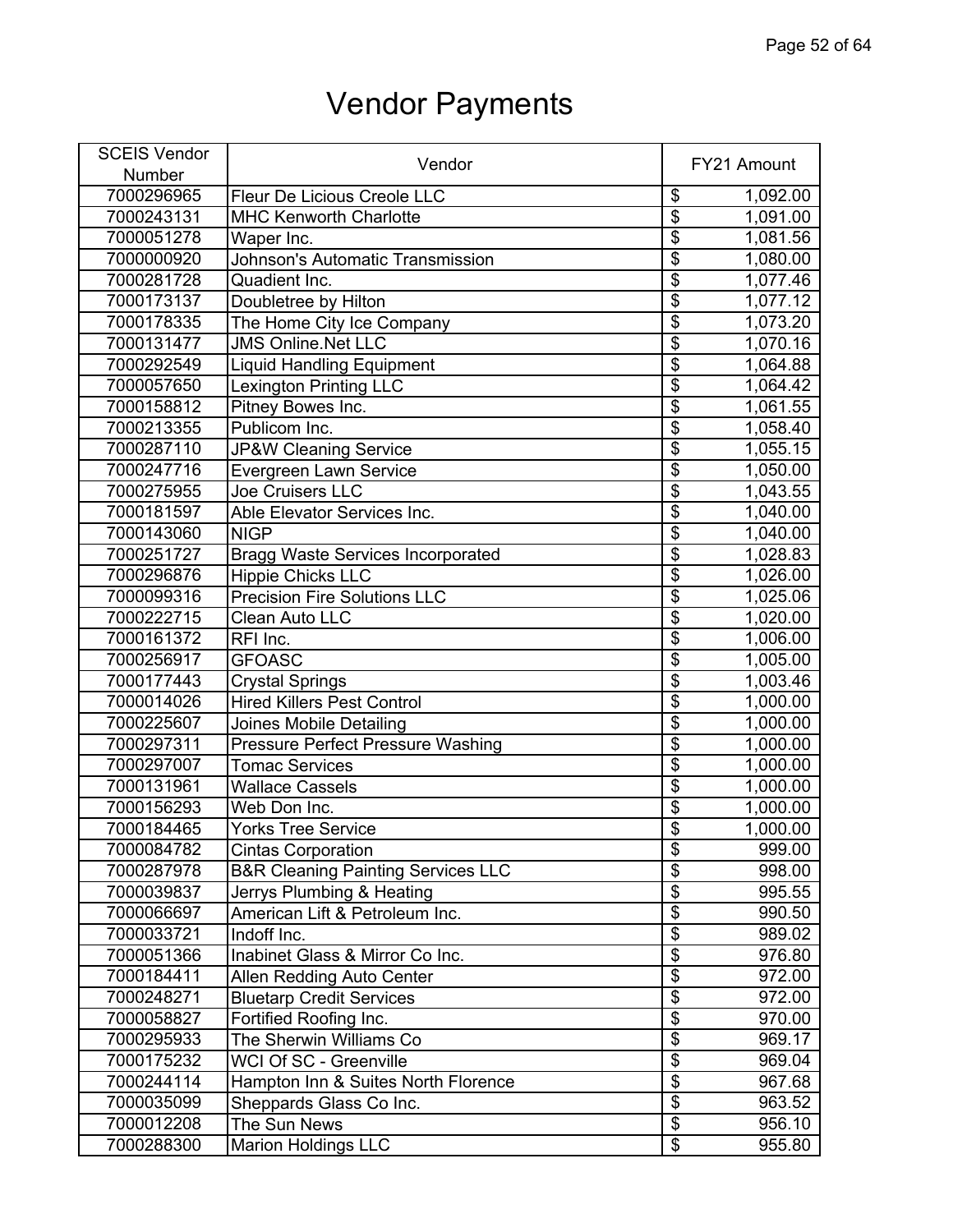| <b>SCEIS Vendor</b> | Vendor                                        |                         | FY21 Amount |
|---------------------|-----------------------------------------------|-------------------------|-------------|
| <b>Number</b>       |                                               |                         |             |
| 7000205200          | Emedco                                        | \$                      | 955.00      |
| 7000054332          | <b>Sigmon Auto Glass LLC</b>                  | $\overline{\$}$         | 955.00      |
| 7000148548          |                                               |                         |             |
| 7000030313          | Momar Inc.                                    | \$                      | 946.48      |
| 7000149085          | <b>Progress Software Corp</b>                 | $\overline{\$}$         | 941.60      |
| 7000206722          | <b>Clarks Termite &amp; Pest Control</b>      | \$                      | 940.00      |
| 7000235350          | <b>Fulmer Heating And Cooling</b>             | $\overline{\$}$         | 929.40      |
| 7000022574          | American Society of Civil Engineers           | \$                      | 928.00      |
| 7000016150          | Mid-State Auto Electrical Repair              | $\overline{\$}$         | 927.19      |
| 7000035745          | Electra-Start Ltd Inc.                        | \$                      | 922.40      |
| 7000027847          | Ace Glass Co Inc.                             | $\overline{\$}$         | 911.81      |
| 7000278155          | <b>Galaxy Express Truck Wash</b>              | \$                      | 910.00      |
| 7000134210          | Daddy Joes Beach House Bbq                    | $\overline{\$}$         | 907.18      |
| 7000055202          | James River Equipment Carolina LLC            | $\overline{\$}$         | 902.18      |
| 7000079237          | <b>Clean Windows Unlimited</b>                | $\overline{\$}$         | 900.00      |
| 7000142107          | Corder Pest Control Inc.                      | $\overline{\$}$         | 900.00      |
| 7000287325          | <b>Cornerstone Dimensional Stone LLC</b>      | $\overline{\$}$         | 900.00      |
| 7000090857          | <b>Greg Bowers Towing Service LLC</b>         | $\overline{\$}$         | 900.00      |
| 7000016656          | Joes Truck & Auto Repair LLC                  | $\overline{\mathbf{S}}$ | 900.00      |
| 7000184029          | Midway BBQ Inc.                               | \$                      | 900.00      |
| 7000279217          | Protow of Columbia                            | \$                      | 900.00      |
| 7000271374          | <b>Reynolds Concrete Pumping</b>              | $\overline{\$}$         | 900.00      |
| 7000279545          | The University Of North Carolina              | $\overline{\$}$         | 900.00      |
| 7000142449          | <b>Wyoming Dept Of Transportation</b>         | $\overline{\$}$         | 900.00      |
| 7000144282          | Ferguson Enterprises Inc.                     | \$                      | 894.24      |
| 7000224186          | <b>Lakelands Overhead Door LLC</b>            | $\overline{\$}$         | 889.20      |
| 7000012708          | <b>Culligan of Lexington</b>                  | \$                      | 885.07      |
| 7000278376          | <b>Rotex Global LLC</b>                       | $\overline{\$}$         | 884.19      |
| 7000145046          | Bearing Distributors Inc.                     | \$                      | 874.11      |
| 7000026182          | Auto Safety Glass & Bumper Service            | \$                      | 869.56      |
| 7000209953          | <b>Berkeley County Water &amp; Sanitation</b> | $\overline{\$}$         | 864.51      |
| 7000107952          | Culligan Water of the Low                     | \$                      | 862.38      |
| 7000187804          | Reddy Ice Corp                                | \$                      | 862.15      |
| 7000254370          | <b>Warren Electrical Services LLC</b>         | $\overline{\$}$         | 862.00      |
| 7000030572          | <b>Walterboro Rental &amp; Equipment</b>      | $\overline{\$}$         | 861.84      |
| 7000253720          | <b>Hay Tire Pros</b>                          | $\overline{\$}$         | 860.83      |
| 7000195974          | <b>Horry County Treasurer</b>                 | $\overline{\$}$         | 860.28      |
| 7000243720          | Farm Boys LLC                                 | $\overline{\$}$         | 860.00      |
| 7000043886          | Professional Pest Control Co LLC              | $\overline{\mathbf{e}}$ | 860.00      |
| 7000222306          | Dartco Transmission Sales & Service           | $\overline{\$}$         | 858.32      |
| 7000011060          | The Hermanos Upholstery                       | $\overline{\$}$         | 855.00      |
| 7000032313          | Summerville Communications Inc.               | $\overline{\$}$         | 849.00      |
| 7000049581          | Carolina Waste & Recycling LLC                | $\overline{\$}$         | 846.80      |
| 7000012709          | <b>Browns Bar B Que</b>                       | $\overline{\mathbf{S}}$ | 840.00      |
| 7000276087          | <b>Johnson Controls Security Solutions</b>    | $\overline{\$}$         | 839.77      |
| 7000028117          | Burroughs Sprayer Mfg Co                      | $\overline{\$}$         | 839.26      |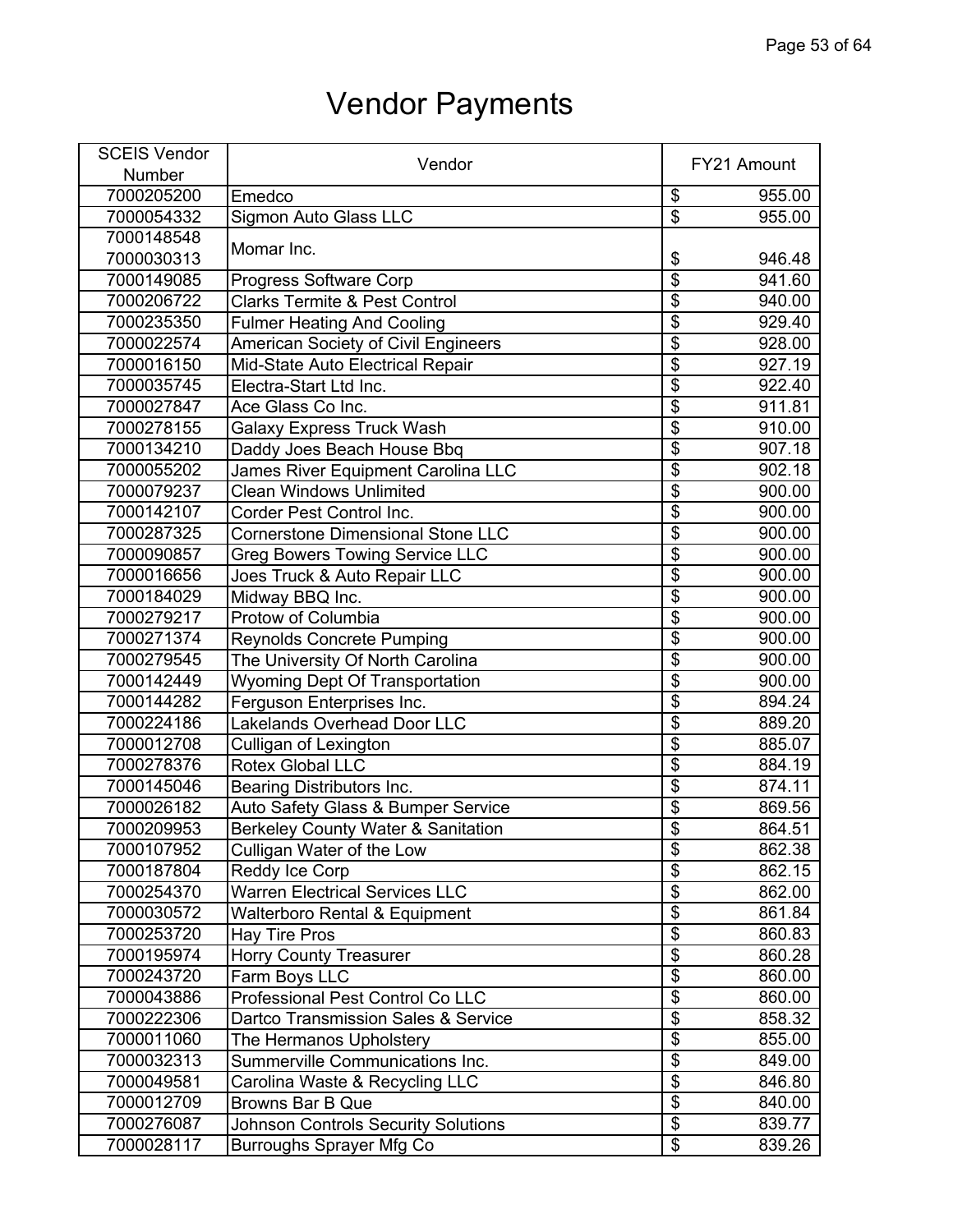| <b>SCEIS Vendor</b> |                                              | FY21 Amount                          |        |
|---------------------|----------------------------------------------|--------------------------------------|--------|
| Number              | Vendor                                       |                                      |        |
| 7000046167          | US Foods Inc.                                | \$                                   | 837.36 |
| 7000154270          | <b>Haulin Glass LLC</b>                      | $\overline{\$}$                      | 836.96 |
| 7000245932          | <b>Comfort Inn and Suites</b>                | $\overline{\$}$                      | 834.72 |
| 7000026215          | Aiken Office Supply & Book Shop Inc.         | $\overline{\$}$                      | 831.60 |
| 7000250695          | <b>Dillon Supply Company</b>                 | $\overline{\$}$                      | 831.02 |
| 7000119191          | J Wilbur Collins & Co                        | $\overline{\mathbf{S}}$              | 825.08 |
| 7000205895          |                                              |                                      |        |
| 7000053963          | <b>Cleggs Termite &amp; Pest Control LLC</b> | \$                                   | 825.00 |
| 7000116418          | <b>State Auto Paint LLC</b>                  | $\overline{\$}$                      | 816.42 |
| 7000113176          | Calhoun Oil Company Inc.                     | $\overline{\$}$                      | 816.03 |
| 7000063939          | Sonitrol Security Services Inc.              | $\overline{\$}$                      | 810.00 |
| 7000170455          | Henry Schein Inc.                            | $\overline{\$}$                      | 801.49 |
| 7000027818          | Aiken Pest Control Inc.                      | $\overline{\boldsymbol{\mathsf{S}}}$ | 800.00 |
| 7000255835          | American Contracting &                       | $\overline{\$}$                      | 800.00 |
| 7000179617          | <b>County of Charleston Government</b>       | $\overline{\$}$                      | 800.00 |
| 7000284542          | <b>East Coast Tree Service</b>               | $\overline{\$}$                      | 800.00 |
| 7000057701          | Martin Brothers Construction Co Inc.         | $\overline{\$}$                      | 800.00 |
| 7000224778          | <b>Piedmont Parking Lot Service</b>          | $\overline{\$}$                      | 800.00 |
| 7000297062          | <b>Precision Tank Service</b>                | $\overline{\$}$                      | 800.00 |
| 7000026105          | Safe Exterminating Co Inc.                   | $\overline{\$}$                      | 800.00 |
| 7000018450          | <b>SCACPA</b>                                | $\overline{\$}$                      | 799.00 |
| 7000098061          | Schoolhouse Bar-B-Que Restaurant In          | \$                                   | 790.00 |
| 7000237826          | <b>Home 2 Suites Greenville</b>              | $\overline{\$}$                      | 789.38 |
| 7000009061          | National Flood Insurance Program             | $\overline{\$}$                      | 786.00 |
| 7000043451          | Hazel Plumbing Co Inc.                       | $\overline{\$}$                      | 780.00 |
| 7000218160          | <b>Hydraulic Supply Company</b>              | $\overline{\$}$                      | 772.94 |
| 7000000467          | Thermo Eberline LLC                          | $\overline{\$}$                      | 772.20 |
| 7000025949          | <b>Thornleys Service</b>                     | $\overline{\$}$                      | 769.25 |
| 7000260413          | <b>BBQ Barn Incorporated</b>                 | $\overline{\$}$                      | 767.88 |
| 7000272507          | Rieker Inc.                                  | $\overline{\$}$                      | 765.58 |
| 7000001822          | <b>Bobcat Of Columbia</b>                    | $\overline{\$}$                      | 765.46 |
| 7000142278          | 3R of Charleston Inc.                        | \$                                   | 765.00 |
| 7000263486          | 20-20 Auto Glass LLC                         | $\overline{\$}$                      | 760.02 |
| 7000221941          | Estill Gas Co Inc.                           | $\overline{\$}$                      | 759.57 |
| 7000036412          | Standard Graphics Mid Atlantic Inc.          | $\overline{\$}$                      | 751.33 |
| 7000077784          | Carolina Office Systems Inc.                 | $\overline{\$}$                      | 750.00 |
| 7000121279          | Compass South Inc.                           | $\overline{\$}$                      | 750.00 |
| 7000080042          | Lears Welding Fabricating & Rigging          | $\overline{\mathfrak{s}}$            | 750.00 |
| 7000098231          | Southern Concrete Pumping And                | $\overline{\$}$                      | 750.00 |
| 7000110172          | <b>Star Bright Janitorial Svcs</b>           | $\overline{\$}$                      | 750.00 |
| 7000029353          | The Holloway Company Inc.                    | \$                                   | 748.98 |
| 7000085009          | <b>Sheppards Glass Co</b>                    | $\overline{\$}$                      | 744.54 |
| 7000120308          | <b>U S Foundry &amp; Mfg Corporation</b>     | $\overline{\$}$                      | 731.98 |
| 7000225633          | <b>SC Rock LLC</b>                           | $\overline{\$}$                      | 729.55 |
| 7000041207          | Dunlap Johnson Chevrolet Company In          | $\overline{\$}$                      | 728.92 |
| 7000029055          | Lesesne Industries Inc.                      | $\overline{\mathcal{E}}$             | 722.89 |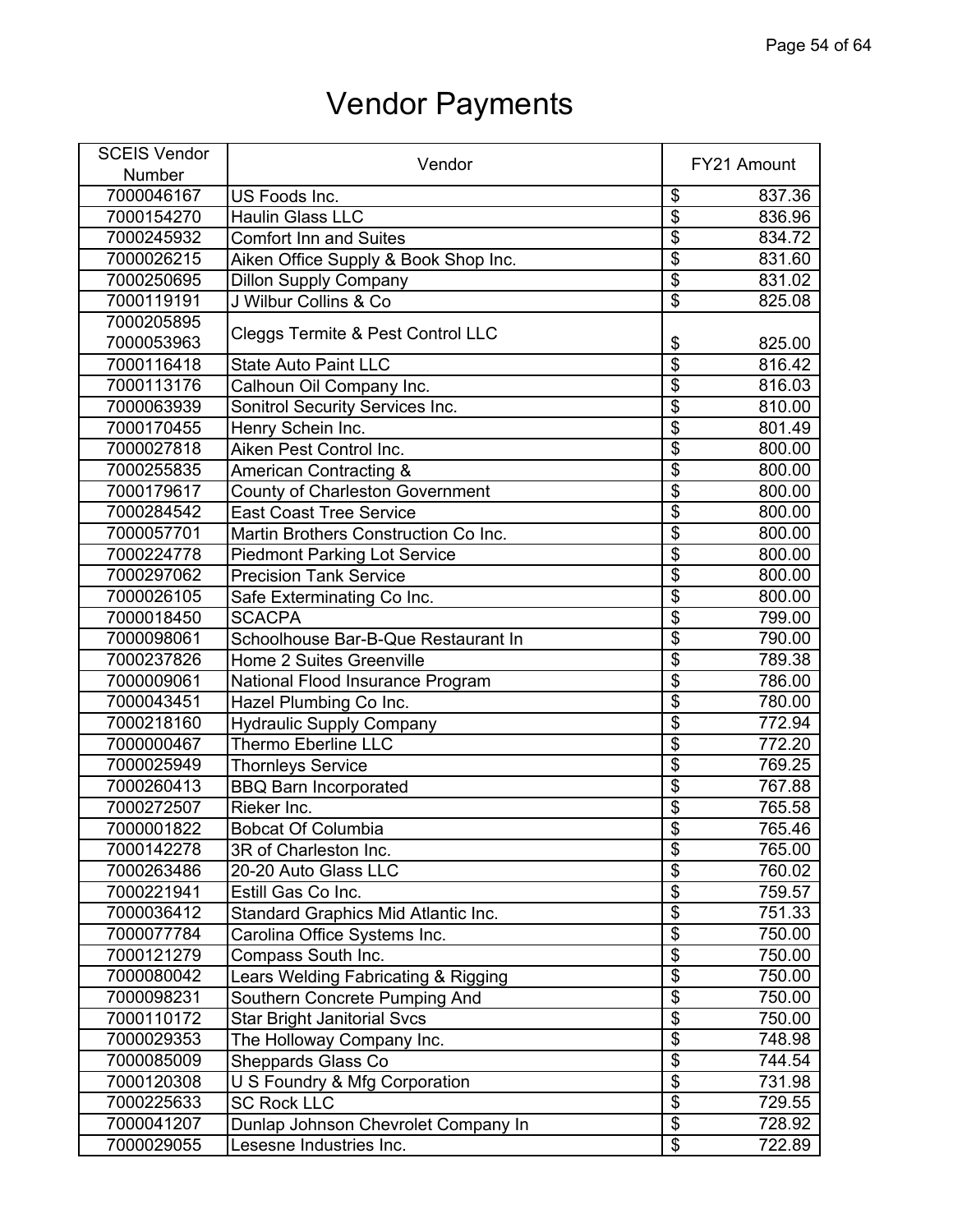| <b>SCEIS Vendor</b> | Vendor                                   |                                      | FY21 Amount |
|---------------------|------------------------------------------|--------------------------------------|-------------|
| <b>Number</b>       |                                          |                                      |             |
| 7000069368          | Carolina Textiles Inc.                   | \$                                   | 721.47      |
| 7000253906          | Comfort Inn                              | $\overline{\boldsymbol{\mathsf{S}}}$ | 720.80      |
| 7000028216          | Wiggins Concrete Co Inc.                 | $\overline{\$}$                      | 718.51      |
| 7000108075          | <b>Consolidated Mailing Services LLC</b> | $\overline{\boldsymbol{\mathsf{S}}}$ | 715.00      |
| 7000286403          | <b>Identifix</b>                         | $\overline{\boldsymbol{\mathsf{S}}}$ | 714.00      |
| 7000271382          | Sweet Peas Ice Cream And Cafe            | $\overline{\mathbf{S}}$              | 714.00      |
| 7000002292          | <b>Medlins Heating And Air LLC</b>       | $\overline{\$}$                      | 707.90      |
| 7000183844          | Carolina Hydraulic Hose                  | $\overline{\$}$                      | 704.67      |
| 7000012095          | Pop's Top Shop & Auto Upholstery         | $\overline{\$}$                      | 703.00      |
| 7000100701          | Rays Beaver Control                      | $\overline{\$}$                      | 700.00      |
| 7000270496          | <b>SC Vegetation Management Assoc.</b>   | $\overline{\$}$                      | 700.00      |
| 7000286412          | <b>Tory Foust</b>                        | $\overline{\mathbf{S}}$              | 700.00      |
| 7000250899          | <b>Prices Full Service</b>               | \$                                   | 692.00      |
| 7000229750          | <b>One Source Distribution LLC</b>       | $\overline{\$}$                      | 688.48      |
| 7000012991          | <b>Bass Security Systems LLC</b>         | $\overline{\boldsymbol{\theta}}$     | 686.70      |
| 7000030242          | Town of Springfield                      | $\overline{\$}$                      | 686.40      |
| 7000288072          | Thomas Concrete Of Carolinas Inc.        | $\overline{\$}$                      | 684.80      |
| 7000286188          | Town of Pageland - Utility Billing       | $\overline{\$}$                      | 677.10      |
| 7000001550          | American Pure Spring Water Co            | \$                                   | 671.76      |
| 7000011650          | <b>Gressette Pest Control Service</b>    | $\overline{\$}$                      | 670.00      |
| 7000183961          | <b>Binswanger Glass</b>                  | $\overline{\$}$                      | 653.83      |
| 7000048109          | Anderson Body Shop                       | $\overline{\$}$                      | 653.75      |
| 7000038724          | P & B Promotionals                       | $\overline{\boldsymbol{\theta}}$     | 651.12      |
| 7000111496          | <b>AFR Safety Resources LLC</b>          | $\overline{\$}$                      | 650.00      |
| 7000298585          | <b>Arborworks Tree Company LLC</b>       | $\overline{\boldsymbol{\mathsf{s}}}$ | 650.00      |
| 7000295331          | <b>Custom Car Audio Xtreme</b>           | $\overline{\$}$                      | 650.00      |
| 7000019225          | Koldrok Waters & Coffee                  | $\overline{\boldsymbol{\theta}}$     | 649.86      |
| 7000053871          | Decker Car Wash Inc.                     | $\overline{\mathbf{S}}$              | 648.40      |
| 7000257787          | Eagle Sign & Design                      | $\overline{\boldsymbol{\theta}}$     | 646.58      |
| 7000011151          | Van-Smith Concrete Company               | $\overline{\$}$                      | 642.00      |
| 7000156887          | Hampton Inn-Rock Hill                    | $\overline{\mathbf{S}}$              | 637.32      |
| 7000149127          | <b>Industrial Absorbent Solutions</b>    | \$                                   | 630.00      |
| 7000297740          | William Ferrara                          | $\overline{\$}$                      | 630.00      |
| 7000014135          | Carquest Auto Parts Co                   | $\overline{\boldsymbol{\theta}}$     | 626.49      |
| 7000297480          | <b>Small Catering</b>                    | $\overline{\mathbf{e}}$              | 621.00      |
| 7000015184          | <b>SGFMA</b>                             | $\overline{\mathcal{E}}$             | 620.00      |
| 7000029631          | Laser Print Plus                         | $\overline{\mathbf{S}}$              | 619.38      |
| 7000211370          | <b>Smartdraw Software LLC</b>            | \$                                   | 618.84      |
| 7000027092          | <b>Gregory Pest Solutions</b>            | $\overline{\mathbf{S}}$              | 618.52      |
| 7000205613          | <b>Akcelik and Associates Pty Ltd</b>    | \$                                   | 610.00      |
| 7000277358          | Apple Spice Box Lunch Catering           | $\overline{\$}$                      | 609.89      |
| 7000155670          | <b>Crestline Specialties Inc.</b>        | $\overline{\mathbf{S}}$              | 608.80      |
| 7000028976          | Sams Repair Inc.                         | $\overline{\mathcal{E}}$             | 607.00      |
| 7000039120          | Gateway Supply Company Inc.              | \$                                   | 604.36      |
| 7000014730          | Cook Refrigeration & Air                 | $\overline{\$}$                      | 600.10      |
| 7000219741          | American Pest Control Inc.               | $\overline{\mathbf{e}}$              | 600.00      |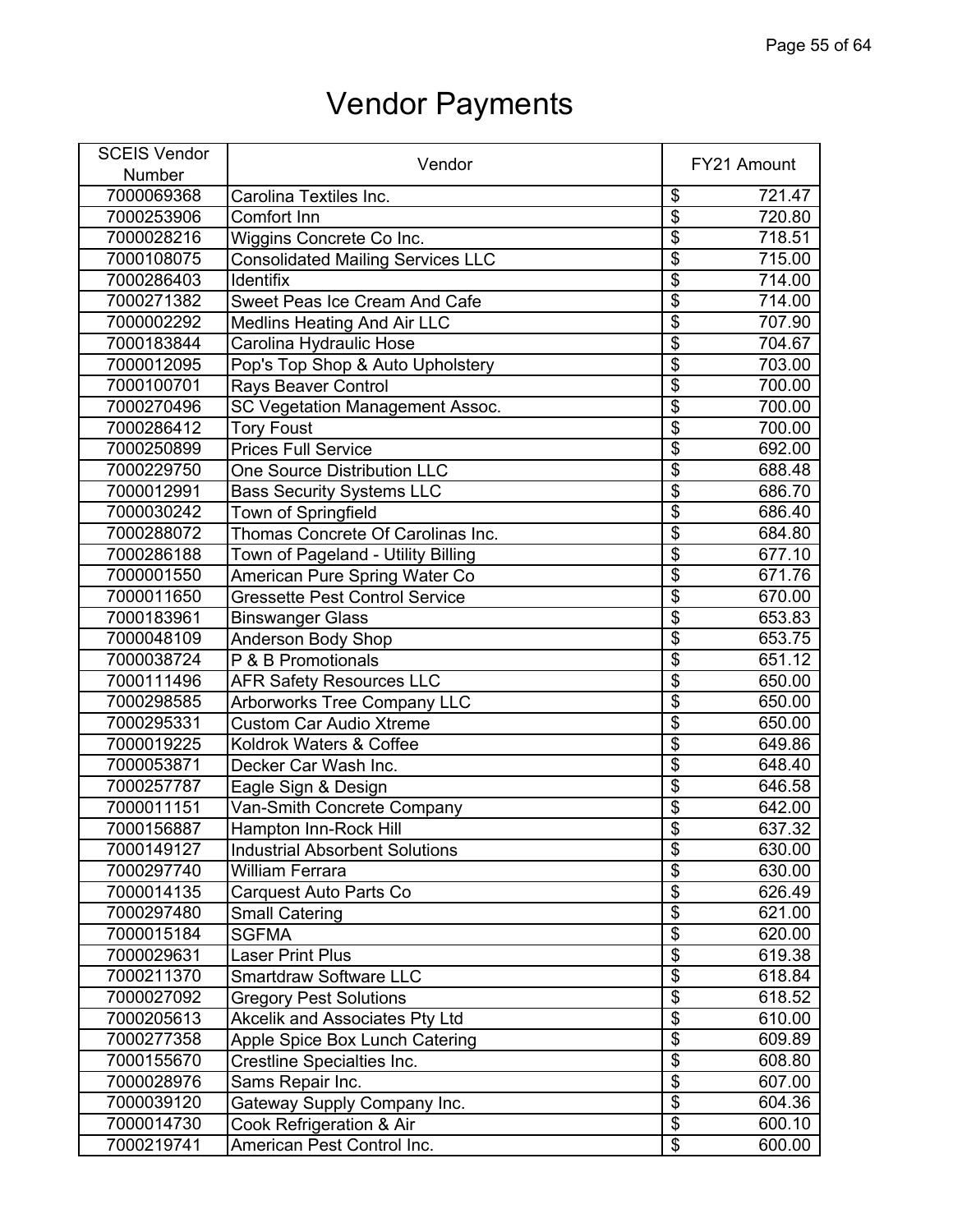| <b>SCEIS Vendor</b> | Vendor                                    |                                      |        |
|---------------------|-------------------------------------------|--------------------------------------|--------|
| Number              |                                           | FY21 Amount                          |        |
| 7000280542          | Elabs                                     | \$                                   | 600.00 |
| 7000262405          | Gentlemen Movers                          | $\overline{\boldsymbol{\mathsf{S}}}$ | 600.00 |
| 7000260030          | Lawn Doctor of Columbia                   | $\overline{\$}$                      | 600.00 |
| 7000110977          | <b>MKM Garage Doors</b>                   | $\overline{\$}$                      | 600.00 |
| 7000295195          | PK Robertson Inc.                         | $\overline{\mathcal{E}}$             | 600.00 |
| 7000079198          | <b>Quality Electric Construction Inc.</b> | $\overline{\mathbf{S}}$              | 598.00 |
| 7000048552          | Carolina Mobile Storage Inc.              | $\overline{\$}$                      | 596.25 |
| 7000220087          | K & N Mobile Distribution                 | $\overline{\$}$                      | 589.90 |
| 7000286850          | Palmetto Glass of Beaufort LLC            | $\overline{\$}$                      | 589.00 |
| 7000030114          | City of Bishopville                       | $\overline{\$}$                      | 588.64 |
| 7000075733          | Praxair Distribution Inc.                 | $\overline{\$}$                      | 580.84 |
| 7000055633          | 4S Sign & Supply Inc.                     | $\overline{\mathbf{S}}$              | 580.11 |
| 7000210782          | <b>State Chemical</b>                     | $\overline{\boldsymbol{\mathsf{S}}}$ | 579.18 |
| 7000054102          | Fire Alarm System Technologies Inc.       | $\overline{\$}$                      | 578.20 |
| 7000280332          | Berkeley Heating And Air Cond Inc.        | $\overline{\mathbf{S}}$              | 561.00 |
| 7000262975          | Kikis Chicken and Waffles LLC             | $\overline{\$}$                      | 561.00 |
| 7000268675          | <b>Unified Technology Systems</b>         | $\overline{\$}$                      | 560.00 |
| 7000032461          | Gore Inc.                                 | $\overline{\$}$                      | 559.26 |
| 7000277048          | <b>Technocom Business Systems</b>         | \$                                   | 557.41 |
| 7000216703          | K and N Mobile Distr                      | $\overline{\$}$                      | 556.78 |
| 7000292963          | <b>Watts Lawn Service</b>                 | $\overline{\$}$                      | 555.00 |
| 7000027106          | Hampton Inn-Summerville                   | $\overline{\$}$                      | 554.40 |
| 7000179005          | <b>Aiken County</b>                       | $\overline{\mathbf{S}}$              | 550.00 |
| 7000044016          | <b>Specialty Tires of America</b>         | $\overline{\$}$                      | 549.54 |
| 7000244274          | Reliance Label Solutions Inc.             | $\overline{\mathbf{S}}$              | 546.40 |
| 7000203785          | General Precast Mfg Co Inc.               | $\overline{\$}$                      | 545.40 |
| 7000275067          | <b>Delaneys Plumbing Service LLC</b>      | $\overline{\mathbf{S}}$              | 543.24 |
| 7000015788          | Rock Hill Glass Company Inc.              | $\overline{\$}$                      | 542.83 |
| 7000163436          | <b>Century Glass</b>                      | $\overline{\$}$                      | 542.56 |
| 7000032795          | Bacs Inc.                                 | $\overline{\$}$                      | 540.59 |
| 7000103413          | Sarah B Brown                             | \$                                   | 540.00 |
| 7000020380          | The Kuckery                               | \$                                   | 540.00 |
| 7000282766          | City of Barnwell- Utilities               | $\overline{\$}$                      | 538.71 |
| 7000271274          | Heavenly Hogs BBQ & More LLC              | $\overline{\boldsymbol{\theta}}$     | 530.00 |
| 7000296352          | Biltons Well & Pump Company Inc.          | $\overline{\$}$                      | 525.00 |
| 7000004195          | Jeannettes Upholstery                     | $\overline{\$}$                      | 525.00 |
| 7000152462          | Joint Municipal Water And Sewer           | $\overline{\mathbf{S}}$              | 520.17 |
| 7000228488          | <b>ITS Carolinas Inc.</b>                 | \$                                   | 520.00 |
| 7000030188          | City of York                              | $\overline{\mathbf{S}}$              | 519.07 |
| 7000205615          | <b>Sidra Solutions</b>                    | \$                                   | 518.00 |
| 7000230976          | Judys Hvac LLC                            | $\overline{\$}$                      | 515.95 |
| 7000253174          | City of Woodruff                          | \$                                   | 515.38 |
| 7000016943          | Pardee Service Experts                    | $\overline{\mathbf{S}}$              | 515.09 |
| 7000227794          | Waste Pro - Hilton Head                   | \$                                   | 513.23 |
| 7000182058          | <b>Comfort Inn &amp; Suites</b>           | $\overline{\$}$                      | 513.00 |
| 7000007459          | D & J Auto Trim                           | $\overline{\mathbf{e}}$              | 509.10 |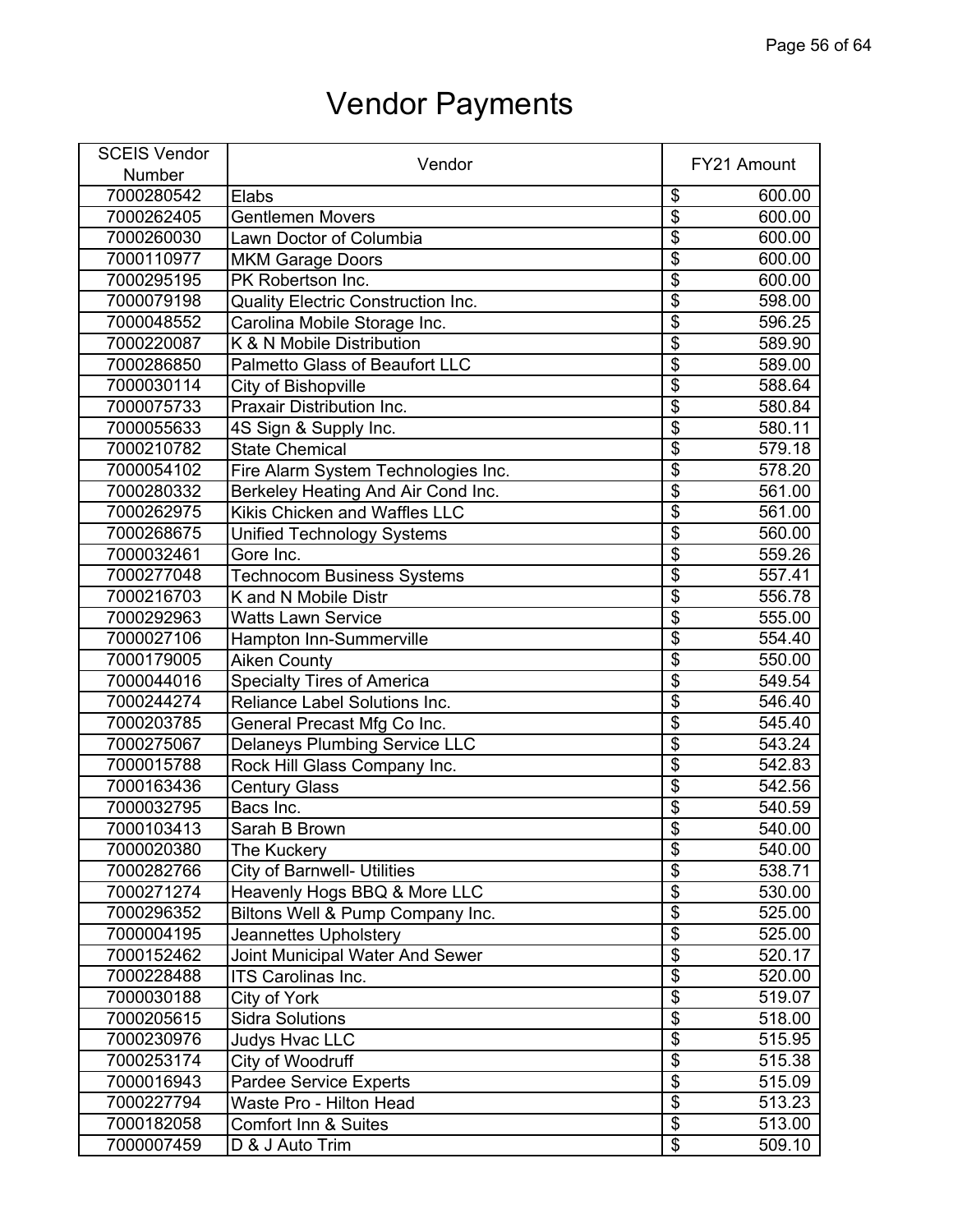| <b>SCEIS Vendor</b> | Vendor                                    |                                      | FY21 Amount |
|---------------------|-------------------------------------------|--------------------------------------|-------------|
| <b>Number</b>       |                                           |                                      |             |
| 7000205772          | Palmetto Collision Repair Inc.            | \$                                   | 506.64      |
| 7000161005          | Clark & Associates Inc.                   | $\overline{\boldsymbol{\mathsf{S}}}$ | 504.65      |
| 7000027124          | <b>Crandall Corporation</b>               | $\overline{\$}$                      | 504.45      |
| 7000123200          | Bethelwoods Camp & Conference             | $\overline{\$}$                      | 500.00      |
| 7000297048          | <b>Big Boys Country Cooking Of Easley</b> | $\overline{\boldsymbol{\mathsf{S}}}$ | 500.00      |
| 7000004296          | <b>Brinson Fence Co</b>                   | $\overline{\mathbf{S}}$              | 500.00      |
| 7000023000          | Community Transportation Assoc of         | $\overline{\$}$                      | 500.00      |
| 7000270103          | E Haselden & Associates PC                | $\overline{\$}$                      | 500.00      |
| 7000034438          | <b>Hodge Tree Service</b>                 | $\overline{\$}$                      | 500.00      |
| 7000083164          | Jernigan Law Firm PA                      | $\overline{\$}$                      | 500.00      |
| 7000096933          | Link Electric Inc.                        | $\overline{\$}$                      | 500.00      |
| 7000074898          | McMillan Pest Control Inc.                | $\overline{\mathbf{S}}$              | 500.00      |
| 7000186091          | Avtech Software Inc.                      | \$                                   | 499.95      |
| 7000172747          | The Journal                               | $\overline{\$}$                      | 495.60      |
| 7000014080          | <b>Minceys Pest Control</b>               | $\overline{\boldsymbol{\theta}}$     | 495.00      |
| 7000266288          | <b>Totalsir LLC</b>                       | $\overline{\$}$                      | 494.76      |
| 7000025791          | <b>Beech Island Rural Water District</b>  | $\overline{\boldsymbol{\mathsf{S}}}$ | 493.00      |
| 7000030289          | Darlington County Water & Sewer           | $\overline{\$}$                      | 489.75      |
| 7000134978          | Lees Keys li                              | \$                                   | 488.20      |
| 7000294422          | <b>Stacy Jackson</b>                      | $\overline{\$}$                      | 485.00      |
| 7000196021          | All Things Wild LLC                       | $\overline{\$}$                      | 480.00      |
| 7000050990          | Joan Elizabeth Winters                    | $\overline{\$}$                      | 480.00      |
| 7000012569          | <b>SCAGPO</b>                             | $\overline{\boldsymbol{\mathsf{S}}}$ | 480.00      |
| 7000278952          | <b>WBD</b> Exterminating                  | $\overline{\$}$                      | 480.00      |
| 7000283207          | Town of Bethune - Utilities               | $\overline{\boldsymbol{\mathsf{s}}}$ | 479.31      |
| 7000027328          | P&S Construction Co Inc.                  | $\overline{\$}$                      | 472.50      |
| 7000260179          | Interstate Solutions Inc.                 | $\overline{\mathcal{E}}$             | 470.31      |
| 7000207376          | <b>ADT Security Services</b>              | $\overline{\mathbf{S}}$              | 469.53      |
| 7000022470          | <b>ADT</b>                                | $\overline{\$}$                      | 463.38      |
| 7000097528          | Lake Murray Steel Inspection              | $\overline{\$}$                      | 459.30      |
| 7000236320          | United Refrigeration Inc.                 | $\overline{\mathbf{S}}$              | 456.46      |
| 7000270598          | Lebleu of Coastal Carolinas LLC           | \$                                   | 452.89      |
| 7000030120          | Town of Cheraw                            | $\overline{\$}$                      | 452.00      |
| 7000210377          | <b>Doctors Care</b>                       | $\overline{\boldsymbol{\theta}}$     | 450.00      |
| 7000168024          | Horry County Register of Deeds            | $\overline{\mathbf{e}}$              | 450.00      |
| 7000112915          | <b>ESR Motor Systems LLC</b>              | $\overline{\mathcal{S}}$             | 445.42      |
| 7000017935          | <b>Sumter County Register Of Deeds</b>    | $\overline{\mathbf{S}}$              | 440.00      |
| 7000120331          | LexisNexis                                | \$                                   | 437.40      |
| 7000135937          | <b>Greenwood County Landfill</b>          | $\overline{\mathbf{S}}$              | 437.20      |
| 7000044360          | <b>Fultons Septic Tank Service</b>        | \$                                   | 435.00      |
| 7000170105          | On Call Plumbing Heating And Air          | $\overline{\$}$                      | 435.00      |
| 7000111274          | <b>Absorbent Services LLC</b>             | \$                                   | 434.43      |
| 7000137912          | Comfort Suites-Spartanburg Westgate       | $\overline{\mathbf{S}}$              | 433.92      |
| 7000256138          | Hampton Inn & Suites Walterboro           | \$                                   | 433.44      |
| 7000034523          | Waste Management Of Carolinas Inc.        | $\overline{\$}$                      | 430.30      |
| 7000019312          | Holiday Inn Express-Blythewood            | $\overline{\mathbf{e}}$              | 430.08      |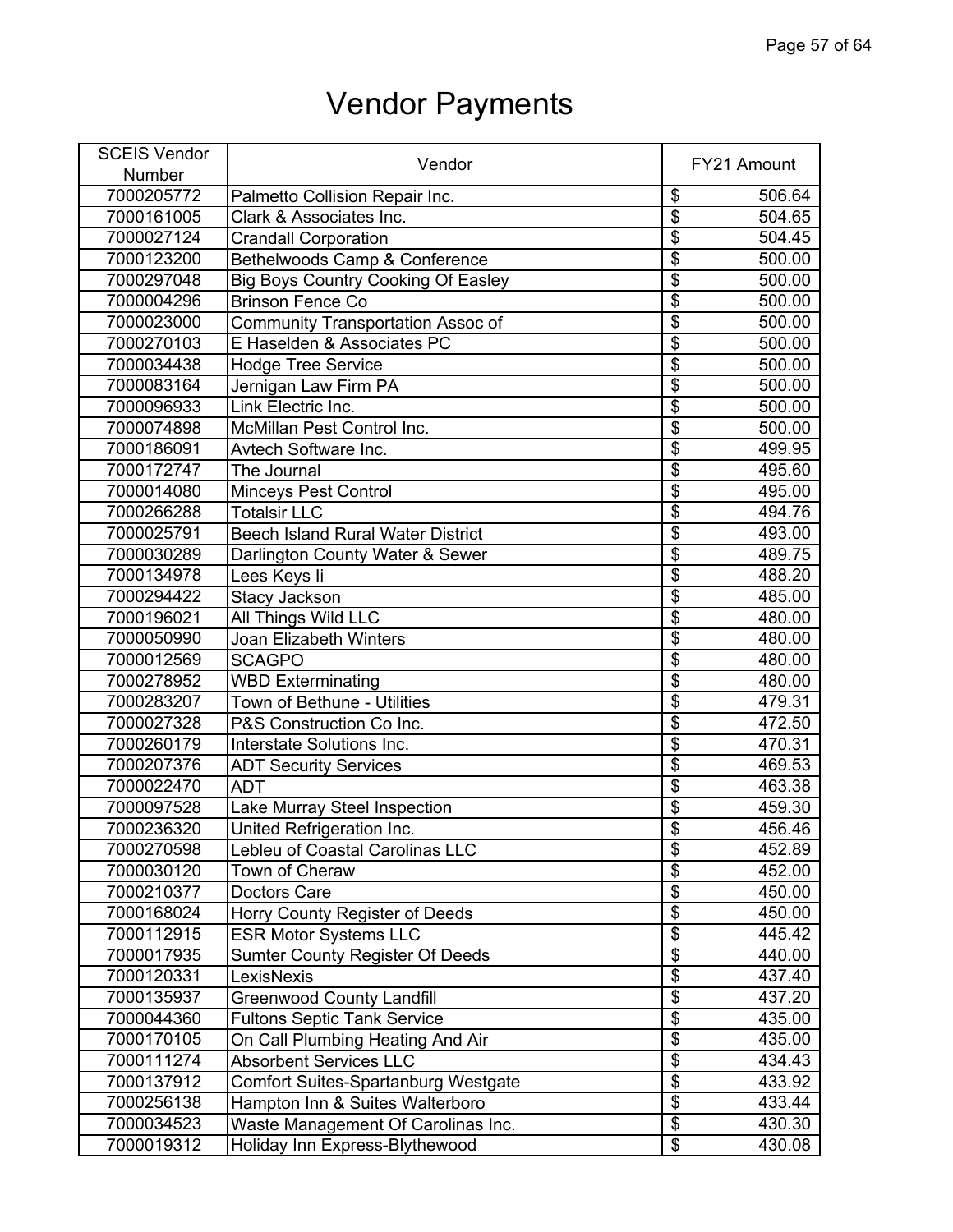| <b>SCEIS Vendor</b> |                                            |                                      |             |
|---------------------|--------------------------------------------|--------------------------------------|-------------|
| Number              | Vendor                                     |                                      | FY21 Amount |
| 7000096923          | <b>Fire Antswers LLC</b>                   | \$                                   | 430.00      |
| 7000295903          | 321 Signs & Graphics LLC                   | $\overline{\$}$                      | 429.62      |
| 7000009670          | The Lancaster News                         | $\overline{\$}$                      | 428.75      |
| 7000065816          | Smiths Termite & Pest Control Inc.         | $\overline{\$}$                      | 425.00      |
| 7000268053          | <b>Chick-Fil-A West Florence</b>           | $\overline{\$}$                      | 423.52      |
| 7000284172          | <b>Chucks Glass LLC</b>                    | $\overline{\$}$                      | 423.11      |
| 7000027622          | Equipment Rental & Sales Of                | $\overline{\$}$                      | 420.85      |
| 7000033744          | <b>McKeiver Williamson</b>                 | $\overline{\$}$                      | 420.00      |
| 7000030141          | Town of Hemingway                          | $\overline{\$}$                      | 414.33      |
| 7000108605          | Soil Consultants Inc.                      | $\overline{\$}$                      | 412.00      |
| 7000291888          | Milling Law Office LLC                     | $\overline{\$}$                      | 411.25      |
| 7000172485          | <b>Chester County Landfill</b>             | $\overline{\$}$                      | 409.60      |
| 7000028717          | Lowman Communications Inc.                 | $\overline{\boldsymbol{\mathsf{S}}}$ | 409.50      |
| 7000245518          | <b>BCT Atlanta</b>                         | $\overline{\$}$                      | 408.23      |
| 7000090176          | <b>Ameriqual Group LLC</b>                 | $\overline{\$}$                      | 407.40      |
| 7000182543          | <b>International Code Council</b>          | $\overline{\$}$                      | 405.00      |
| 7000289280          | Hubert A Miles Jr                          | $\overline{\$}$                      | 400.00      |
| 7000030243          | Town of Saluda Comm Of Public Works        | $\overline{\$}$                      | 399.01      |
| 7000296971          | <b>Spuddering Around</b>                   | $\overline{\mathbf{S}}$              | 399.00      |
| 7000006299          | <b>Owens Plumbing &amp; Repairs</b>        | $\overline{\$}$                      | 397.00      |
| 7000083681          | <b>Access Analytical Inc.</b>              | $\overline{\$}$                      | 395.00      |
| 7000011815          | <b>Dillon Upholstery Shop</b>              | \$                                   | 393.60      |
| 7000027445          | The Tire Shop                              | $\overline{\$}$                      | 392.00      |
| 7000159388          | Three Rivers Solid Waste Authority         | $\overline{\$}$                      | 392.00      |
| 7000030237          | <b>Woodruff Roebuck Water District</b>     | $\overline{\$}$                      | 390.65      |
| 7000144333          | <b>Charles T Brooks lii</b>                | $\overline{\$}$                      | 390.00      |
| 7000109975          | <b>Gennette Sowell</b>                     | $\overline{\$}$                      | 390.00      |
| 7000297010          | <b>Rambos Fat Cat Biscuits</b>             | $\overline{\$}$                      | 390.00      |
| 7000276114          | <b>AW Upholstery LLC</b>                   | $\overline{\$}$                      | 389.71      |
| 7000151050          | Courtyard Columbia at USC                  | $\overline{\$}$                      | 384.18      |
| 7000012293          | Town of Perry Water District               | $\overline{\$}$                      | 384.00      |
| 7000151475          | <b>Surface Transportation Board</b>        | \$                                   | 383.00      |
| 7000025595          | <b>Berkeley Heating Co</b>                 | $\overline{\$}$                      | 381.95      |
| 7000166299          | <b>Quality Pest Control</b>                | $\overline{\$}$                      | 380.00      |
| 7000261338          | <b>BLR</b>                                 | $\overline{\$}$                      | 376.92      |
| 7000002811          | <b>Sumter Carquest</b>                     | $\overline{\$}$                      | 374.75      |
| 7000212417          | Gardners Bbq & Hash                        | $\overline{\$}$                      | 374.00      |
| 7000185695          | <b>Consolidated Electrical Distributor</b> | $\overline{\mathbf{S}}$              | 368.28      |
| 7000246515          | Freightliner of Augusta LLC                | $\overline{\$}$                      | 367.65      |
| 7000028327          | A American Door & Service Of SC Inc.       | $\overline{\$}$                      | 366.00      |
| 7000208085          | Moore Pest Control Company Inc.            | $\overline{\$}$                      | 365.00      |
| 7000152936          |                                            |                                      |             |
| 7000013029          | Lee County Observer                        | \$                                   | 363.60      |
| 7000105455          | Music Mans Bar-B-Que                       | $\overline{\$}$                      | 361.90      |
| 7000033505          | Wilson Chrysler Jeep Dodge                 | $\overline{\$}$                      | 360.38      |
| 7000011186          | <b>Atlantic Pest and Termite</b>           | $\overline{\mathbf{e}}$              | 360.00      |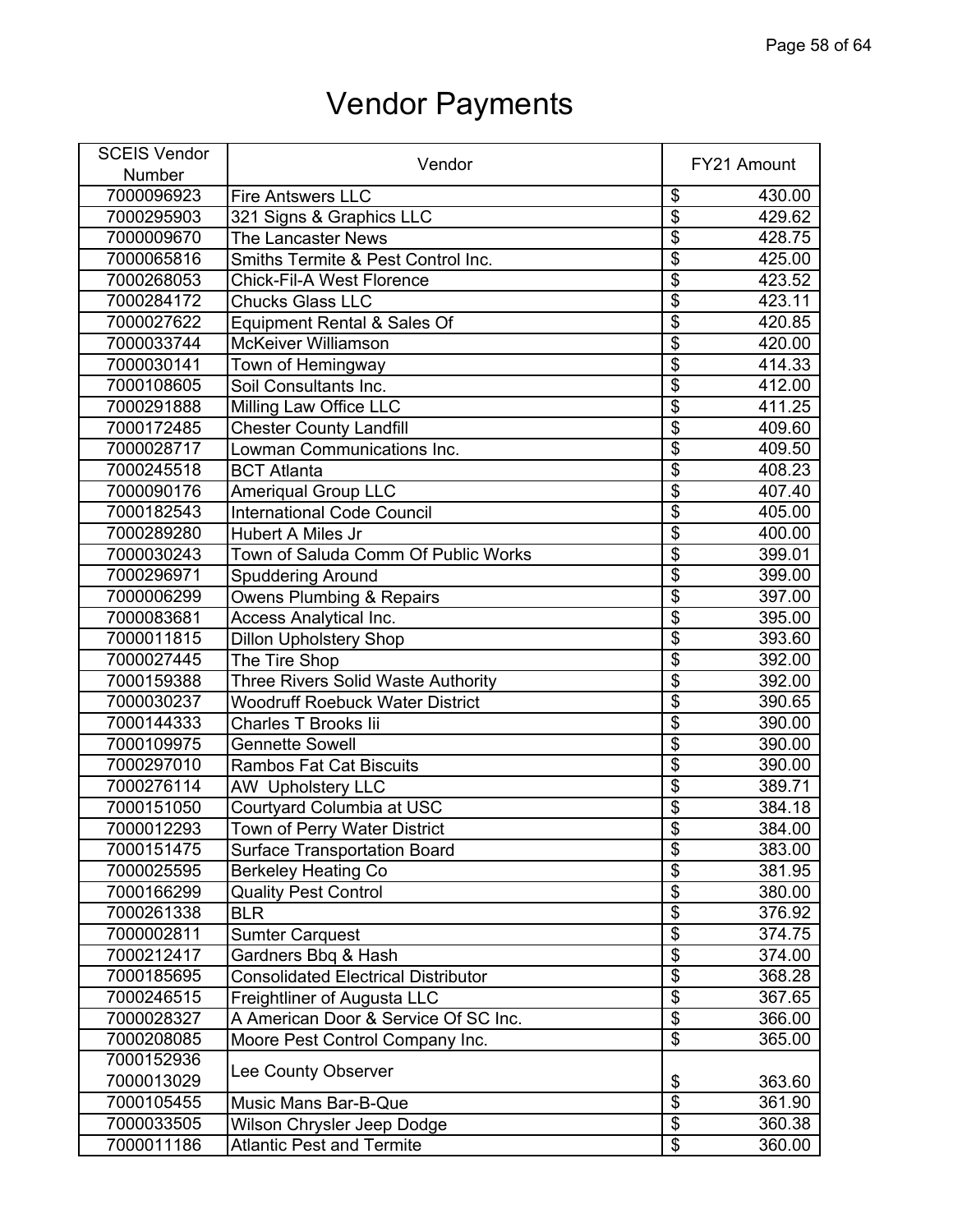| <b>SCEIS Vendor</b> |                                                |                                  |             |
|---------------------|------------------------------------------------|----------------------------------|-------------|
| Number              | Vendor                                         |                                  | FY21 Amount |
| 7000179691          | <b>Richland County Sheriffs Dept</b>           | \$                               | 360.00      |
| 7000232725          | <b>Cecil Catoe Enterprises LLC</b>             | $\overline{\$}$                  | 359.33      |
| 7000169429          |                                                |                                  |             |
| 7000178941          | Disabilities Board of Charleston Co            | \$                               | 359.16      |
| 7000011827          | Aiken Standard                                 | $\overline{\$}$                  | 355.80      |
| 7000139973          | <b>City Auto Parts</b>                         | $\overline{\mathfrak{s}}$        | 355.27      |
| 7000149112          | All 1 Plumbing LLC                             | $\overline{\$}$                  | 355.00      |
| 7000063730          | <b>Charleston Electrical Services Inc.</b>     | $\overline{\$}$                  | 354.00      |
| 7000298451          | William H Hinnant Jr                           | $\overline{\$}$                  | 353.90      |
| 7000066898          | Porters Electric Motor Service Inc.            | $\overline{\$}$                  | 352.20      |
| 7000242304          | <b>ADS Security</b>                            | $\overline{\$}$                  | 350.00      |
| 7000296455          | Anderson Observer                              | $\overline{\$}$                  | 350.00      |
| 7000052083          | Carolina Fleet LLC                             | $\overline{\mathfrak{s}}$        | 350.00      |
| 7000002057          | <b>J&amp;N Pest Control</b>                    | $\overline{\$}$                  | 350.00      |
| 7000012446          | Servpro Of Summerville                         | $\overline{\$}$                  | 350.00      |
| 7000128361          | <b>Better Built Trailers Inc.</b>              | $\overline{\$}$                  | 349.57      |
| 7000012546          | <b>Boggeros Services</b>                       | $\overline{\$}$                  | 347.14      |
| 7000151490          | <b>Bamberg Auto Parts</b>                      | $\overline{\$}$                  | 342.99      |
| 7000289057          | Automatic Fire Controls Inc.                   | $\overline{\mathfrak{s}}$        | 337.50      |
| 7000120027          | <b>B &amp; M Services</b>                      | $\overline{\$}$                  | 335.00      |
| 7000026551          | Richland Industrial Inc.                       | $\overline{\$}$                  | 333.72      |
| 7000142620          | <b>The Kickin Chicken</b>                      | $\overline{\$}$                  | 333.00      |
| 7000230040          | Carts Plus LLC                                 | $\overline{\boldsymbol{\theta}}$ | 331.90      |
| 7000279963          | <b>Prisma Health Midlands</b>                  | $\overline{\$}$                  | 330.00      |
| 7000178873          | <b>Carls Food Center</b>                       | $\overline{\$}$                  | 325.76      |
| 7000161721          | <b>Myers And Son Electrical Service</b>        | $\overline{\$}$                  | 325.00      |
| 7000036954          | <b>Providence Environmental Concepts &amp;</b> | $\overline{\$}$                  | 325.00      |
| 7000025523          | Southern Burglar & Fire Alarm Co               | $\overline{\$}$                  | 324.00      |
| 7000017197          | Holiday Inn Express Sumter                     | $\overline{\$}$                  | 322.56      |
| 7000245146          | Old South Exterminators Inc.                   | $\overline{\$}$                  | 320.00      |
| 7000001834          | Hampton Inn Of Manning                         | $\overline{\$}$                  | 319.88      |
| 7000284031          | Fairfield Inn by Marriott                      | \$                               | 319.68      |
| 7000036670          | Compuscripts Inc.                              | $\overline{\$}$                  | 319.50      |
| 7000294902          | <b>Anderson Restaurant Equipment</b>           | $\overline{\$}$                  | 316.64      |
| 7000160757          | Inman-Campobello Water District                | $\overline{\$}$                  | 313.96      |
| 7000153995          | C & C Co                                       | $\overline{\boldsymbol{\theta}}$ | 313.21      |
| 7000003108          | <b>Broad River Auto Electric</b>               | $\overline{\$}$                  | 313.20      |
| 7000012778          | Ward & McElveen                                | \$                               | 313.19      |
| 7000074340          | Earl Dudley Associates Inc.                    | $\overline{\$}$                  | 309.75      |
| 7000148448          | Old Dominion Freight Line Inc.                 | $\overline{\$}$                  | 305.93      |
| 7000147485          | Maxs Glass Inc.                                | $\overline{\$}$                  | 304.39      |
| 7000051816          | Barn Express Inc.                              | $\overline{\$}$                  | 300.00      |
| 7000026900          | Borden Pest Control Inc.                       | $\overline{\$}$                  | 300.00      |
| 7000031303          | Campbells Wrecker Service Inc.                 | $\overline{\$}$                  | 300.00      |
| 7000297119          | James L Solomon                                | $\overline{\$}$                  | 300.00      |
| 7000078634          | Marion Termite & Pest Control Inc.             | $\overline{\mathcal{E}}$         | 300.00      |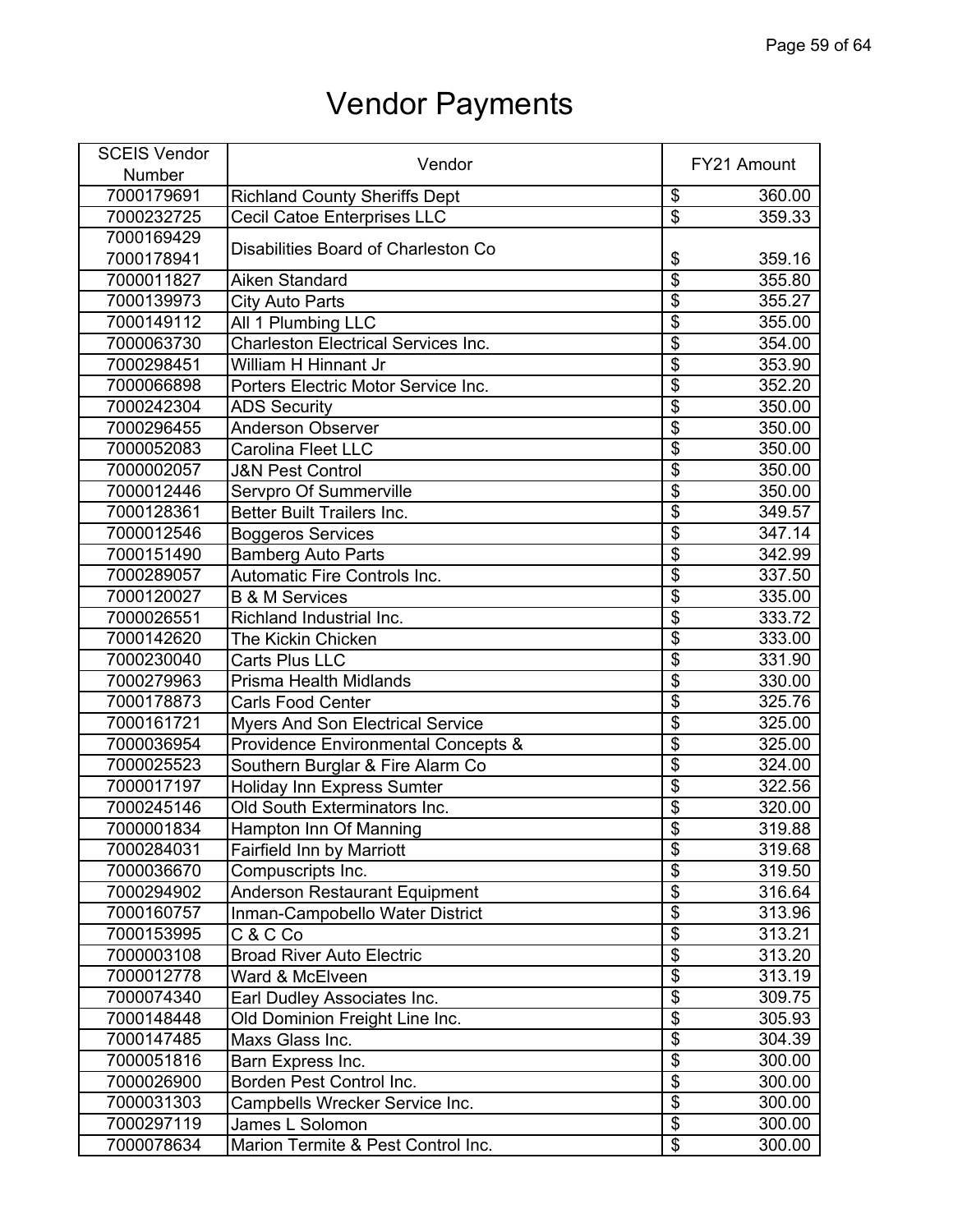| <b>SCEIS Vendor</b> |                                          |                                      |             |
|---------------------|------------------------------------------|--------------------------------------|-------------|
| Number              | Vendor                                   |                                      | FY21 Amount |
| 7000125352          | <b>Orkin Pest Control</b>                | \$                                   | 300.00      |
| 7000080031          | The Davey Tree Expert Co                 | $\overline{\$}$                      | 300.00      |
| 7000176627          | <b>Allfire Services LLC</b>              | $\overline{\mathfrak{s}}$            | 297.34      |
| 7000025438          | Glenn Plumbing Co Inc.                   | $\overline{\$}$                      | 293.84      |
| 7000143149          | <b>Climate Technology Service</b>        | $\overline{\mathbb{S}}$              | 285.00      |
| 7000250557          | <b>Cherokee Small Engines LLC</b>        | $\overline{\$}$                      | 282.42      |
| 7000035430          | <b>Office Depot</b>                      | $\overline{\$}$                      | 275.00      |
| 7000040600          | One Source Indust & Janitorial           | $\overline{\$}$                      | 273.07      |
| 7000020164          | <b>Korrect Optical</b>                   | $\overline{\boldsymbol{\mathsf{S}}}$ | 272.00      |
| 7000184623          | IDM Computer Solutions Inc.              | $\overline{\$}$                      | 269.82      |
| 7000030512          | New South Associates Inc.                | $\overline{\$}$                      | 269.75      |
| 7000262019          | <b>State Industrial Products</b>         | $\overline{\mathbf{S}}$              | 269.20      |
| 7000079649          | Oiltrap Environmental Products Inc.      | $\overline{\boldsymbol{\mathsf{S}}}$ | 267.23      |
| 7000291909          | Site-Safe LLC                            | $\overline{\$}$                      | 261.08      |
| 7000206073          | <b>Southeast Railroad Tool Service</b>   | $\overline{\mathcal{E}}$             | 260.52      |
| 7000287358          | <b>Brockwell Hydraulics Training</b>     | $\overline{\boldsymbol{\mathsf{S}}}$ | 260.00      |
| 7000005621          | Carolina Pest Pro                        | $\overline{\$}$                      | 260.00      |
| 7000050877          | Carolina Backflow Specialties Inc.       | $\overline{\$}$                      | 255.00      |
| 7000171985          | Catoe Heating & Cooling Inc.             | $\overline{\mathbf{S}}$              | 255.00      |
| 7000177895          | Mixson Oil Co Inc.                       | $\overline{\$}$                      | 254.35      |
| 7000205446          | <b>C&amp;C Plumbing Service</b>          | $\overline{\$}$                      | 250.00      |
| 7000004664          | <b>Carolina Cross Connections</b>        | $\overline{\$}$                      | 250.00      |
| 7000030154          | <b>Town of McBee</b>                     | $\overline{\$}$                      | 246.00      |
| 7000214592          | <b>Cherokee County Register of Deeds</b> | $\overline{\$}$                      | 245.00      |
| 7000271614          | <b>Courtyard by Marriott</b>             | $\overline{\mathfrak{s}}$            | 243.84      |
| 7000290530          | SC Heating and Air LLC                   | $\overline{\boldsymbol{\theta}}$     | 239.00      |
| 7000247426          | Independent Plumbing                     | $\overline{\$}$                      | 237.50      |
| 7000029439          | <b>SC Governmental Fleet Managers</b>    | $\overline{\boldsymbol{\mathsf{S}}}$ | 235.00      |
| 7000056554          | <b>Carahsoft Technology Corporation</b>  | $\overline{\$}$                      | 234.78      |
| 7000021551          | <b>Award Specialties &amp; Signs</b>     | $\overline{\boldsymbol{\theta}}$     | 233.82      |
| 7000205987          | Certainty 3D LLC                         | $\overline{\mathfrak{s}}$            | 231.66      |
| 7000024025          | L & W Supply Corporation                 | \$                                   | 230.75      |
| 7000105540          | Lancaster County Register of Deeds       | $\overline{\$}$                      | 230.00      |
| 7000158638          | The Index Journal                        | $\overline{\$}$                      | 226.56      |
| 7000030176          | Summerville Commissioners of Public      | $\overline{\$}$                      | 225.75      |
| 7000193756          | <b>Extreme Recovery LLC</b>              | $\overline{\boldsymbol{\mathsf{S}}}$ | 225.00      |
| 7000278332          | <b>Rivers Plumbing &amp; Electric</b>    | $\overline{\$}$                      | 225.00      |
| 7000274341          | <b>Shield Pest Management LLC</b>        | $\overline{\mathbf{S}}$              | 225.00      |
| 7000286672          | Sewer Daddy LLC                          | $\overline{\mathbf{S}}$              | 223.50      |
| 7000014228          | <b>Sellers Septic Tank Service</b>       | $\overline{\mathbf{S}}$              | 222.88      |
| 7000288855          | <b>Florine B Samuels</b>                 | $\overline{\$}$                      | 220.00      |
| 7000240964          | <b>SHRM</b>                              | $\overline{\mathbf{S}}$              | 219.00      |
| 7000263050          | <b>Windstream Nuvox LLC</b>              | $\overline{\mathcal{E}}$             | 217.81      |
| 7000025122          | Lancaster Motor Co                       | $\overline{\mathbf{e}}$              | 216.15      |
| 7000259661          | <b>Hope Aviation Insurance</b>           | $\overline{\mathbf{e}}$              | 216.00      |
| 7000177387          | <b>Suncoast Elevator Inspections LLC</b> | $\overline{\mathbf{e}}$              | 216.00      |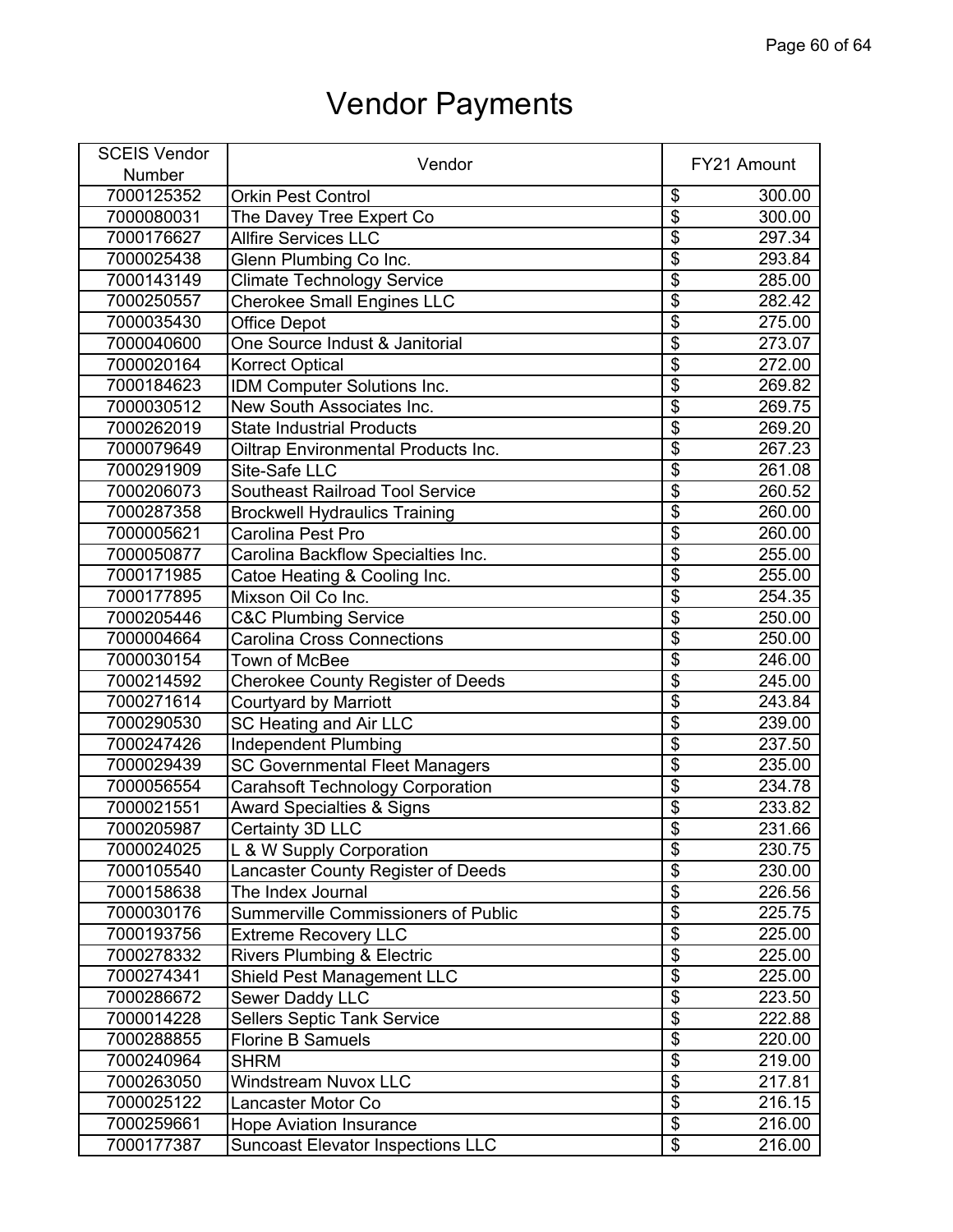| <b>SCEIS Vendor</b> | Vendor                              |                                      |        |
|---------------------|-------------------------------------|--------------------------------------|--------|
| Number              |                                     | FY21 Amount                          |        |
| 7000019381          | Hampton Inn-Gaffney                 | \$                                   | 215.04 |
| 7000280084          | <b>Bluffton Today</b>               | \$                                   | 214.02 |
| 7000162949          | <b>Cintas Corporation No.219</b>    | $\overline{\$}$                      | 211.53 |
| 7000149249          | Hampton Inn-Murrells Inlet          | \$                                   | 211.20 |
| 7000134679          | Neopost USA Inc.                    | $\overline{\$}$                      | 210.05 |
| 7000216822          | <b>John Adams and Associates</b>    | $\overline{\mathfrak{s}}$            | 210.00 |
| 7000021770          | The Times And Democrat              | $\overline{\$}$                      | 208.24 |
| 7000297777          | United Site Services Of Florida LLC | \$                                   | 207.86 |
| 7000071841          | Ruffin Flag Company LLC             | $\overline{\$}$                      | 207.77 |
| 7000027475          | Stoll Trailers Inc.                 | \$                                   | 207.58 |
| 7000200024          | <b>Mount Pleasant Waterworks</b>    | $\overline{\$}$                      | 206.01 |
| 7000186789          | Napa Auto Parts of Augusta          | \$                                   | 204.66 |
| 7000297082          | Central Region of the International | $\overline{\mathfrak{s}}$            | 200.00 |
| 7000080954          | D&S Housing Inc.                    | $\overline{\$}$                      | 200.00 |
| 7000029980          | Drennan Exterminating Inc.          | $\overline{\$}$                      | 200.00 |
| 7000249170          | Elite Builders LLC                  | $\overline{\$}$                      | 200.00 |
| 7000005029          | <b>Herring Pest Control</b>         | $\overline{\$}$                      | 200.00 |
| 7000019345          | <b>Powells Trash Service</b>        | $\overline{\$}$                      | 200.00 |
| 7000259860          | The Voice Of Blythewood & Fairfield | $\overline{\mathfrak{s}}$            | 200.00 |
| 7000247489          | <b>Tyree Shanell Bush</b>           | $\overline{\$}$                      | 198.13 |
| 7000219552          | AE Clarity Consulting and Training  | $\overline{\boldsymbol{\mathsf{s}}}$ | 198.00 |
| 7000151847          | Rays Plumbing                       | $\overline{\$}$                      | 198.00 |
| 7000053696          | <b>Carolina Glass</b>               | \$                                   | 195.54 |
| 7000188549          | <b>US Postmaster</b>                | $\overline{\$}$                      | 194.00 |
| 7000025994          | <b>Fripp Island Public Service</b>  | \$                                   | 193.80 |
| 7000023977          | <b>Government Finance Officers</b>  | $\overline{\$}$                      | 190.00 |
| 7000148965          | Lide Plumbing                       | $\overline{\$}$                      | 190.00 |
| 7000029770          | News Chronicle Inc.                 | $\overline{\$}$                      | 190.00 |
| 7000176404          | <b>Zorn Consulting LLC</b>          | \$                                   | 190.00 |
| 7000014222          | Sign It Quick                       | $\overline{\$}$                      | 189.00 |
| 7000295338          | Town of Springfield - Utilities     | $\overline{\mathfrak{s}}$            | 188.17 |
| 7000030057          |                                     |                                      |        |
| 7000160187          | <b>Laurens County</b>               | \$                                   | 187.50 |
| 7000271593          | Jim Mitchum                         | $\overline{\$}$                      | 185.00 |
| 7000006362          | <b>Williamson Plumbing</b>          | $\overline{\$}$                      | 185.00 |
| 7000125807          | Dentsville Propane Gas              | $\overline{\$}$                      | 184.47 |
| 7000025673          | Smith Rubber Stamps & Seals Inc.    | $\overline{\$}$                      | 183.60 |
| 7000116703          | Irrigation by Design Inc.           | $\overline{\$}$                      | 180.00 |
| 7000015050          | Press & Standard                    | $\overline{\$}$                      | 180.00 |
| 7000017963          | York County Clerk Of Courts Office  | $\overline{\$}$                      | 180.00 |
| 7000105562          | Portable Services Inc.              | $\overline{\$}$                      | 178.20 |
| 7000015686          | Hampton Inn-Aiken                   | $\overline{\$}$                      | 176.96 |
| 7000273988          | J & N Pest Control & Wildlife LLC   | $\overline{\$}$                      | 175.00 |
| 7000143968          | Parker Farm Service                 | $\overline{\mathbf{S}}$              | 171.97 |
| 7000147317          | Dr Killem Termite & Pest Control    | $\overline{\$}$                      | 165.00 |
| 7000254631          | <b>Champion Media LLC</b>           | \$                                   | 162.00 |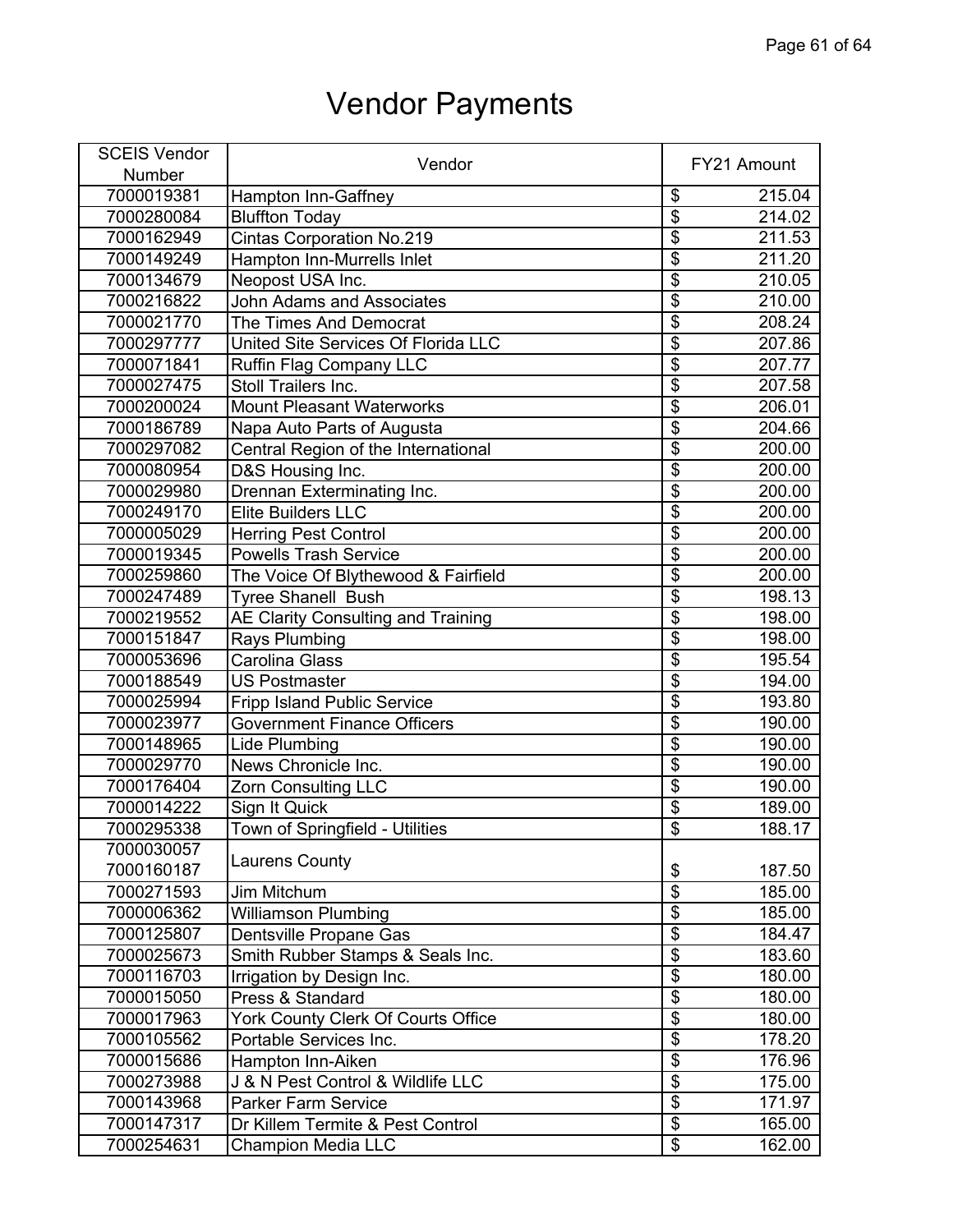| <b>SCEIS Vendor</b> | Vendor                               |                           |        |
|---------------------|--------------------------------------|---------------------------|--------|
| Number              |                                      | FY21 Amount               |        |
| 7000210320          | HP Inc.                              | \$                        | 160.92 |
| 7000218656          | Craps Small Engine Repair LLC        | \$                        | 160.79 |
| 7000188448          | <b>Greenville County</b>             | $\overline{\$}$           | 160.00 |
| 7000241618          | Shred a Way                          | $\overline{\$}$           | 160.00 |
| 7000022921          | <b>Trafcon Industries</b>            | $\overline{\$}$           | 158.31 |
| 7000180358          | <b>Richland County ESD</b>           | $\overline{\mathbf{S}}$   | 157.97 |
| 7000030165          | Town of Pageland                     | $\overline{\$}$           | 156.70 |
| 7000102883          | <b>Fisher Scientific</b>             | $\overline{\$}$           | 156.19 |
| 7000250824          | <b>Atlantahobby Com</b>              | $\overline{\$}$           | 155.24 |
| 7000231676          | <b>Independent Mail</b>              | \$                        | 154.86 |
| 7000140845          | Hartzogs Inc.                        | $\overline{\$}$           | 150.39 |
| 7000286413          | <b>Byrd Land Surveying LLC</b>       | $\overline{\mathfrak{s}}$ | 150.00 |
| 7000038338          | <b>Columbia SHRM</b>                 | $\overline{\$}$           | 150.00 |
| 7000271565          | <b>Eeoc Training Institute</b>       | $\overline{\$}$           | 150.00 |
| 7000117324          | Four T'S Mobile Home Movers Inc.     | \$                        | 150.00 |
| 7000213565          | <b>Griffins Auto Paint and Body</b>  | $\overline{\$}$           | 150.00 |
| 7000250438          | <b>Lowry Utilities LLC</b>           | $\overline{\$}$           | 150.00 |
| 7000004722          | <b>Seales Pest Control</b>           | $\overline{\$}$           | 150.00 |
| 7000179301          | <b>Wagner Consulting Group Inc.</b>  | $\overline{\mathfrak{s}}$ | 150.00 |
| 7000106596          | <b>Bobby Lees Grading</b>            | $\overline{\$}$           | 148.50 |
| 7000013199          | Lexington Florist & Flower Center    | $\overline{\$}$           | 148.40 |
| 7000012161          | Rose Talbert Paint Company           | $\overline{\$}$           | 146.12 |
| 7000154222          | <b>County of Anderson</b>            | $\overline{\$}$           | 145.00 |
| 7000250722          | Southeastern Chapter NSC             | $\overline{\$}$           | 145.00 |
| 7000016407          | Columbia Sleep Inn N W               | \$                        | 144.28 |
| 7000081446          | <b>Cudd Plumbing LLC</b>             | \$                        | 143.75 |
| 7000012154          | Georgetown Times                     | $\overline{\$}$           | 141.00 |
| 7000141646          | <b>Carquest of Ridgeland</b>         | $\overline{\$}$           | 140.87 |
| 7000285045          | <b>K&amp;B Towing</b>                | $\overline{\$}$           | 140.00 |
| 7000076906          | <b>BB&amp;T Refrigeration Inc.</b>   | $\overline{\$}$           | 135.00 |
| 7000184731          | <b>Pickens County Rod</b>            | $\overline{\$}$           | 130.00 |
| 7000266790          | Columbia Embassy Suites              | \$                        | 128.82 |
| 7000137465          | <b>Springhill Suites By Marriott</b> | $\overline{\mathbb{S}}$   | 127.68 |
| 7000142304          | Truckpro LLC                         | \$                        | 126.72 |
| 7000218175          | <b>Doorworks Garage Doors</b>        | $\overline{\$}$           | 125.00 |
| 7000220989          | <b>Edisto Vision Center</b>          | $\overline{\$}$           | 125.00 |
| 7000138162          | <b>Lehigh Outfitters LLC</b>         | $\overline{\mathbf{S}}$   | 125.00 |
| 7000032532          | Willie Joe Washington                | $\overline{\$}$           | 125.00 |
| 7000276526          | Graduate Columbia                    | $\overline{\$}$           | 124.51 |
| 7000256846          | Orkin                                | $\overline{\$}$           | 124.00 |
| 7000118268          | Carolina Publishing                  | $\overline{\$}$           | 123.75 |
| 7000060331          | Wild West Of Myrtle Beach Inc.       | $\overline{\$}$           | 121.46 |
| 7000016783          | Hampton Inn-Opera House              | $\overline{\$}$           | 120.99 |
| 7000030128          | City of Dillon                       | $\overline{\mathbf{S}}$   | 120.00 |
| 7000017855          | Newberry County Clerk of Court       | $\overline{\$}$           | 120.00 |
| 7000298885          | Ramon Rivera                         | \$                        | 120.00 |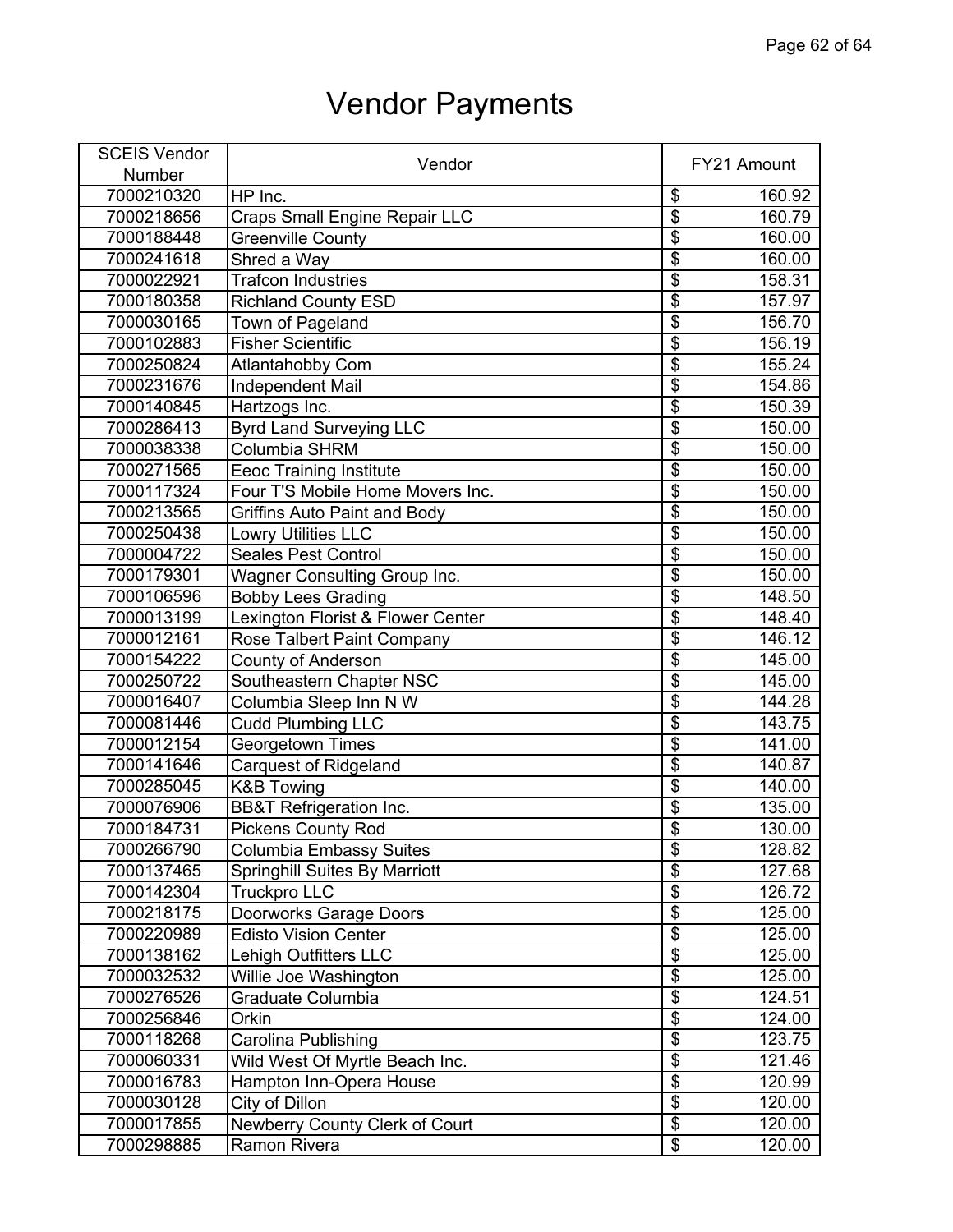| <b>SCEIS Vendor</b> |                                            |                                      |        |
|---------------------|--------------------------------------------|--------------------------------------|--------|
| Number              | Vendor                                     | FY21 Amount                          |        |
| 7000013051          | <b>The Manning Times</b>                   | \$                                   | 120.00 |
| 7000028226          | Triangle Safe & Lock Inc.                  | $\overline{\$}$                      | 117.96 |
| 7000233741          | Hampton Inn & Suites Hartsville            | $\overline{\$}$                      | 117.60 |
| 7000287204          | <b>Rickys Heating And Air LLC</b>          | $\overline{\$}$                      | 110.00 |
| 7000287361          | <b>RBS Solutions, Inc.</b>                 | $\overline{\$}$                      | 106.82 |
| 7000015284          | Hampton Inn-Anderson                       | $\overline{\mathfrak{s}}$            | 106.56 |
| 7000047929          | Camden Plumbing Co Inc.                    | $\overline{\$}$                      | 105.00 |
| 7000229591          | County of Lexington                        | $\overline{\$}$                      | 100.00 |
| 7000011861          | <b>Edgefield County Treasurer</b>          | $\overline{\$}$                      | 100.00 |
| 7000195191          | South Carolina City and County             | $\overline{\$}$                      | 100.00 |
| 7000198552          | Carolina Safe Air LLC                      | $\overline{\boldsymbol{\theta}}$     | 99.98  |
| 7000030110          | City of Barnwell                           | $\overline{\boldsymbol{\mathsf{S}}}$ | 98.66  |
| 7000267749          | Augusta Chronicle                          | $\overline{\boldsymbol{\mathsf{S}}}$ | 95.90  |
| 7000294173          | National Scenic Byway Foundation           | $\overline{\$}$                      | 95.00  |
| 7000169152          | <b>Collins Pest Control LLC</b>            | $\overline{\$}$                      | 90.00  |
| 7000189205          | <b>Herald Journal</b>                      | $\overline{\$}$                      | 89.94  |
| 7000298588          | <b>Brian Anthony Barfield Jr</b>           | $\overline{\$}$                      | 87.00  |
| 7000011366          | <b>Brigman Heating and Air</b>             | $\overline{\$}$                      | 85.00  |
| 7000181032          | <b>Environmental Systems Testing Servi</b> | $\overline{\mathbf{S}}$              | 85.00  |
| 7000300314          | Virtu Bottled Water                        | $\overline{\$}$                      | 84.06  |
| 7000044884          | Greers Wrecker Inc.                        | $\overline{\$}$                      | 80.00  |
| 7000028259          | Bug Busters Inc.                           | $\overline{\$}$                      | 75.00  |
| 7000156984          | <b>Republic Services</b>                   | $\overline{\mathbb{S}}$              | 75.00  |
| 7000000355          | Unifirst Corp 214                          | $\overline{\$}$                      | 73.95  |
| 7000016408          | <b>Sleep Inn Northwest</b>                 | $\overline{\mathbf{S}}$              | 73.21  |
| 7000027649          | Carquest Auto Parts of Beaufort            | $\overline{\$}$                      | 71.65  |
| 7000145073          | <b>Cleanlites Recycling</b>                | $\overline{\$}$                      | 71.09  |
| 7000158790          | <b>Pitney Bowes Global Financial</b>       | $\overline{\$}$                      | 70.37  |
| 7000189684          | Abbeville Cnty Dept of Public Works        | $\overline{\$}$                      | 61.48  |
| 7000030076          | Union County                               | $\overline{\$}$                      | 61.00  |
| 7000006753          | <b>Gingerich's Gas Service</b>             | $\overline{\$}$                      | 60.00  |
| 7000017720          | Hampton Co Clerk Of Court                  | \$                                   | 60.00  |
| 7000025856          | The Gaffney Ledger Inc.                    | $\overline{\$}$                      | 60.00  |
| 7000281268          | Unifour Fire & Safety                      | $\overline{\$}$                      | 57.00  |
| 7000188354          | <b>Kershaw County Register of Deeds</b>    | $\overline{\$}$                      | 55.00  |
| 7000076172          | Creel Court Reporting Inc.                 | $\overline{\boldsymbol{\mathsf{S}}}$ | 54.00  |
| 7000009668          | News & Reporter                            | $\overline{\$}$                      | 53.44  |
| 7000274328          | <b>City Glass LLC</b>                      | $\overline{\mathbf{S}}$              | 52.52  |
| 7000295620          | Idemia Identity & Security USA LLC         | $\overline{\$}$                      | 51.75  |
| 7000186546          | <b>Marion County</b>                       | $\overline{\$}$                      | 50.75  |
| 7000246465          | <b>Anderson County Lepc</b>                | \$                                   | 50.00  |
| 7000108047          | Cody Tire Company Inc.                     | $\overline{\$}$                      | 50.00  |
| 7000023428          | <b>Lloyd Herring</b>                       | $\overline{\$}$                      | 50.00  |
| 7000289346          | The Union Daily Times                      | $\overline{\$}$                      | 49.50  |
| 7000025570          | Dixie Trophies Inc.                        | $\overline{\$}$                      | 46.98  |
| 7000014517          | <b>Advertizer Herald Publishing</b>        | $\overline{\mathbf{e}}$              | 45.90  |